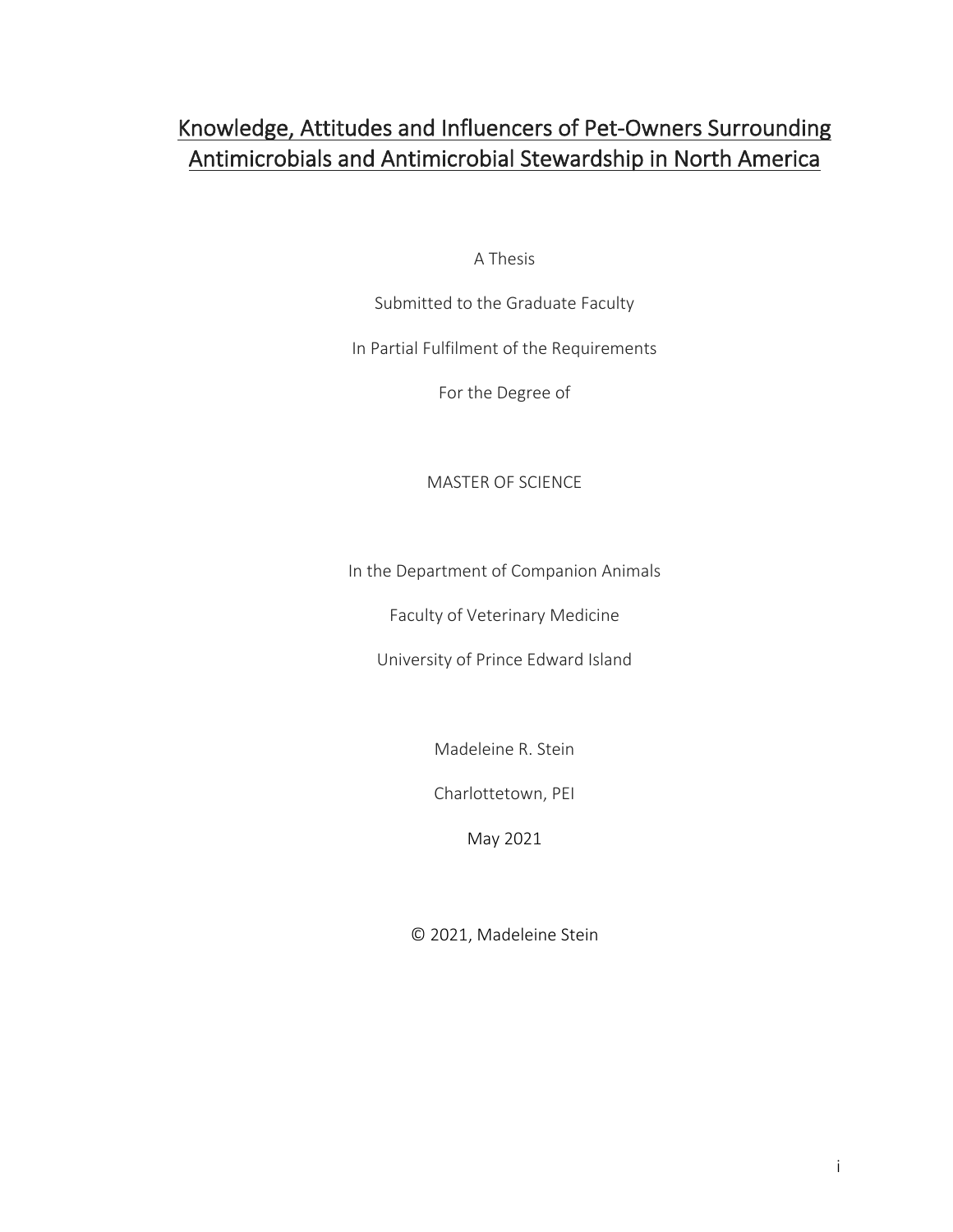# THESIS/DISSERTATION NON-EXCLUSIVE LICENSE

| <b>Family Name:</b>                                                                | Given Name, Middle Name (if applicable): |  |
|------------------------------------------------------------------------------------|------------------------------------------|--|
| Stein                                                                              | Madeleine Rebecca                        |  |
| <b>Full Name of University:</b>                                                    |                                          |  |
| University of Prince Edward Island                                                 |                                          |  |
| Faculty, Department, School:                                                       |                                          |  |
| Faculty of Veterinary Medicine, Department of Companion Animals                    |                                          |  |
| Degree for which thesis/dissertation was                                           | Date Degree Awarded:                     |  |
| presented:                                                                         |                                          |  |
| Master of Science<br>May 2021                                                      |                                          |  |
| Thesis/dissertation Title:                                                         |                                          |  |
| "Knowledge, Attitudes and Influencers of Pet-Owners Surrounding Antimicrobials and |                                          |  |
| Antimicrobial Stewardship in North America"                                        |                                          |  |
| Date of Birth.                                                                     |                                          |  |

In consideration of my University making my thesis/dissertation available to interested persons, I,

Madeleine Rebecca Stein

hereby grant a non-exclusive, for the full term of copyright protection, license to my University, The university of Prince Edward Island:

- 1. (a) to archive, preserve, produce, reproduce, publish, communicate, convert into any format, and to make available in print or online by telecommunication to the public for non-commercial purposes;
- 2. (b) to sub-license to Library and Archives Canada any of the acts mentioned in paragraph (a).

I undertake to submit my thesis/dissertation, through my University, to Library and Archives Canada. Any abstract submitted with the thesis/dissertation will be considered to form part of the thesis/dissertation.

I represent that my thesis/dissertation is my original work, does not infringe any rights of others, including privacy rights, and that I have the right to make the grant conferred by this non-exclusive license.

If third party copyrighted material was included in my thesis/dissertation for which, under the terms of the Copyright Act, written permission from the copyright owners is required I have obtained such permission from the copyright owners to do the acts mentioned in paragraph (a) above for the full term of copyright protection

I retain copyright ownership and moral rights in my thesis/dissertation, and may deal with the copyright in my thesis/dissertation, in any way consistent with rights granted by me to my University in this nonexclusive license.

I further promise to inform any person to whom I may hereafter assign or license my copyright in my thesis/dissertation of the rights granted by me to my University in this non-exclusive license.

| Signature | Date |  |
|-----------|------|--|
|           |      |  |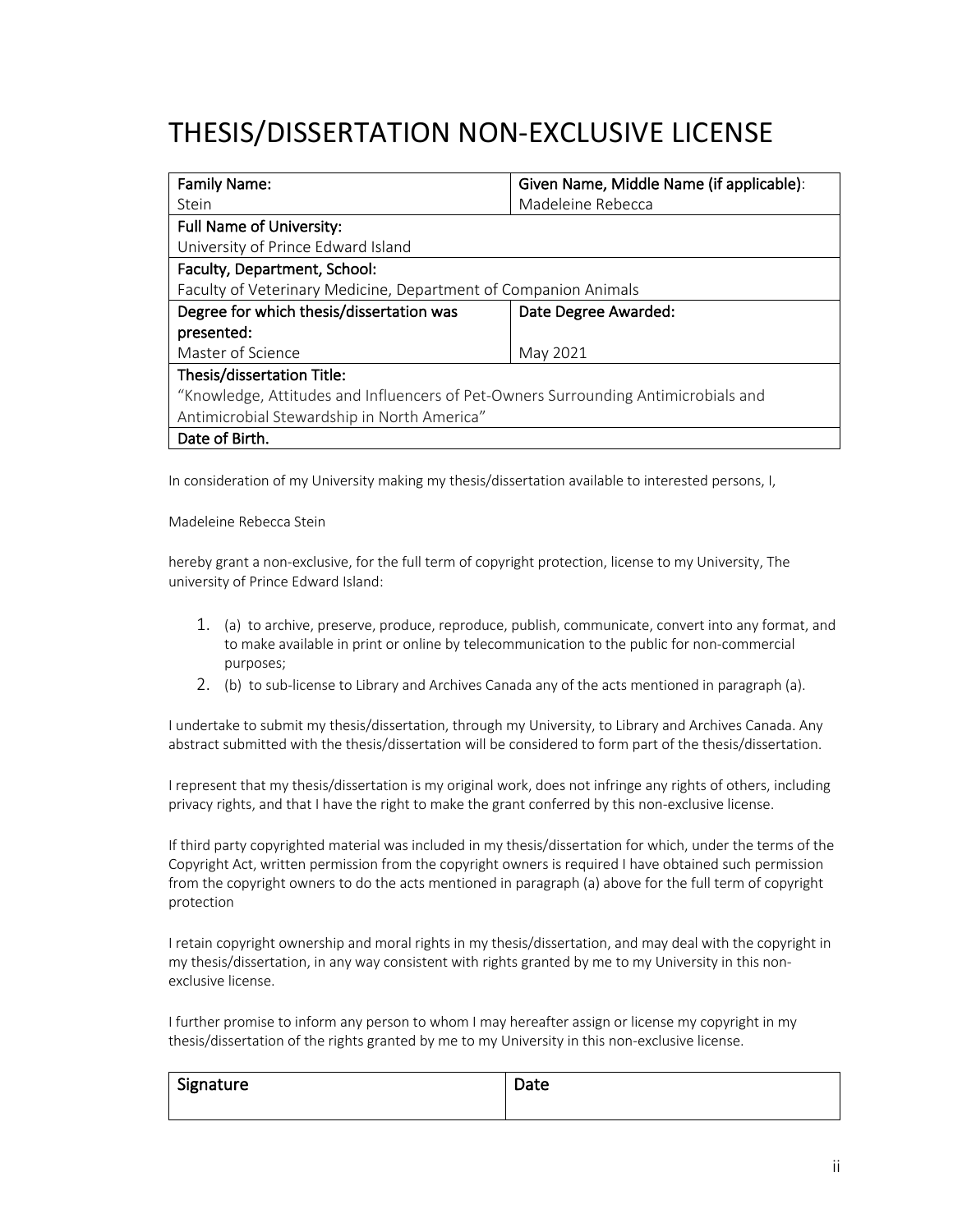University of Prince Edward Island

### Faculty of Veterinary Medicine

### Charlottetown

## CERTIFICATION OF THESIS WORK

We, the undersigned, certify that Madeleine Rebecca Stein, BVetMed candidate for the degree of Master of Science has presented her thesis with the following title:

"Knowledge, Attitudes and Influencers of Pet-Owners Surrounding Antimicrobials and Antimicrobial Stewardship in North America"

that the thesis is acceptable in form and content, and that a satisfactory knowledge of the field covered by the thesis was demonstrated by the candidate through an oral examination held on May 31, 2021

Examiners' Names Examiner's Signatures

Dr. J Trenton McClure, Supervisor

Dr. Adam Ogilvie, Chair

Dr. Etienne Cote

Dr. Charlotte Pye

Dr. Jason Stull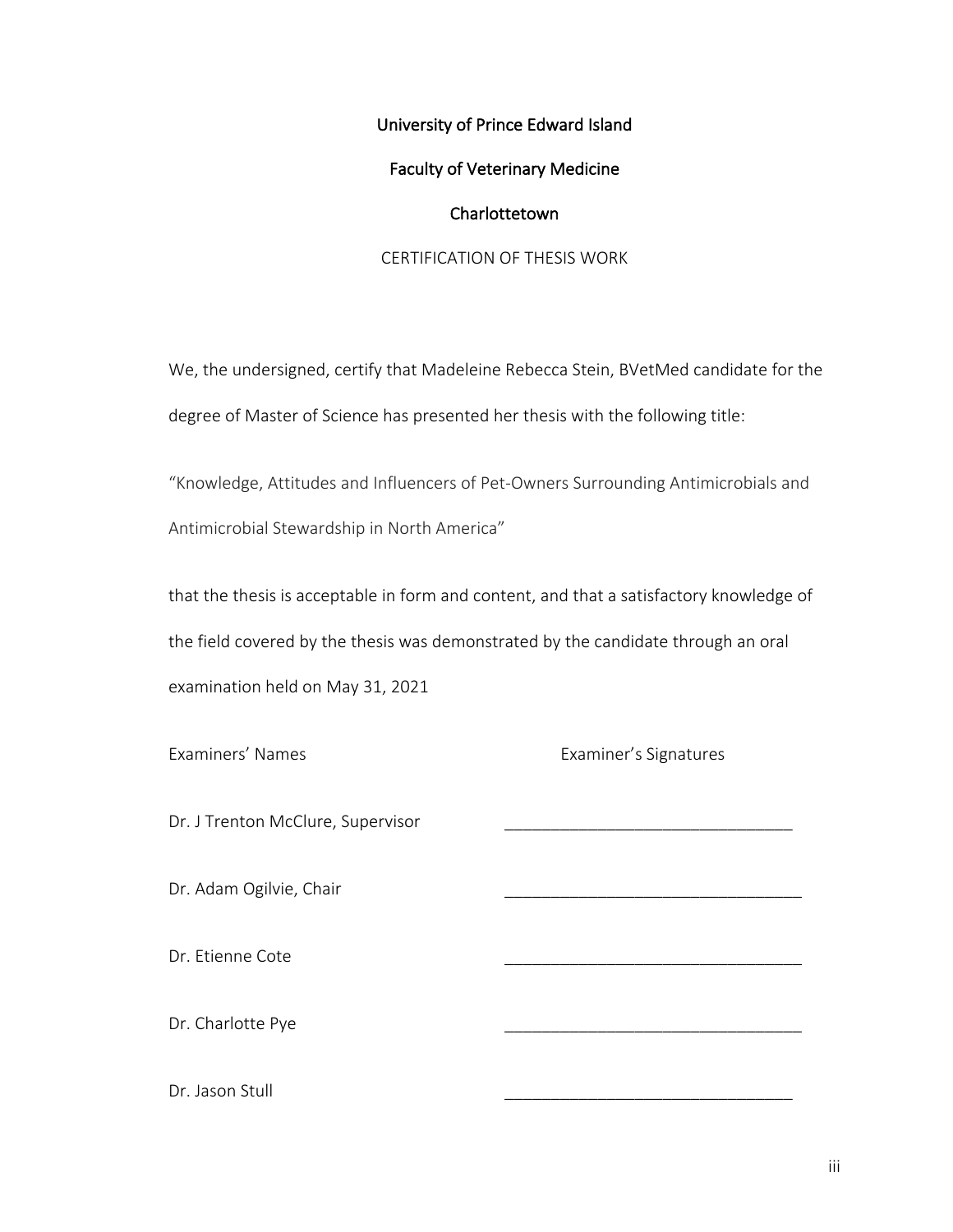#### Abstract

The primary aim of this research project was to establish the current knowledge, attitudes and influencers (KAI) of North American pet-owners with respect to antimicrobial stewardship (AMS) and resistance (AMR). A secondary aim was to utilise a novel survey technique to identify what aspects of antimicrobial drug prescriptions petowners view as important for their animal. The project was divided into two parts, which are described in the two chapters below.

Chapter 2 explores the KAIs of North American dog-owners. Three populations were surveyed via an online questionnaire: dog-owners in the United States, dog-owners in Canada, and dog-owners recruited via educational social media (ESM). A novel study methodology (conjoint analysis) determined to what extent specific features (cost, method of administration, and importance in human medicine) influenced dog-owner decision-making when selecting between two antimicrobials. We determined that cost had the largest influence on a dog-owner's choice between two (otherwise similar) antimicrobials, accounting for 47% of the decision-making preference. Method of administration accounted for 31%, and drug importance in human medicine had the smallest influence (22%). All groups preferred low-cost medications that were administered once by injection. Canadian and US participants were more likely to prefer drugs that were "very important" in human medicine whereas ESM participants preferred drugs that were "not important."

iv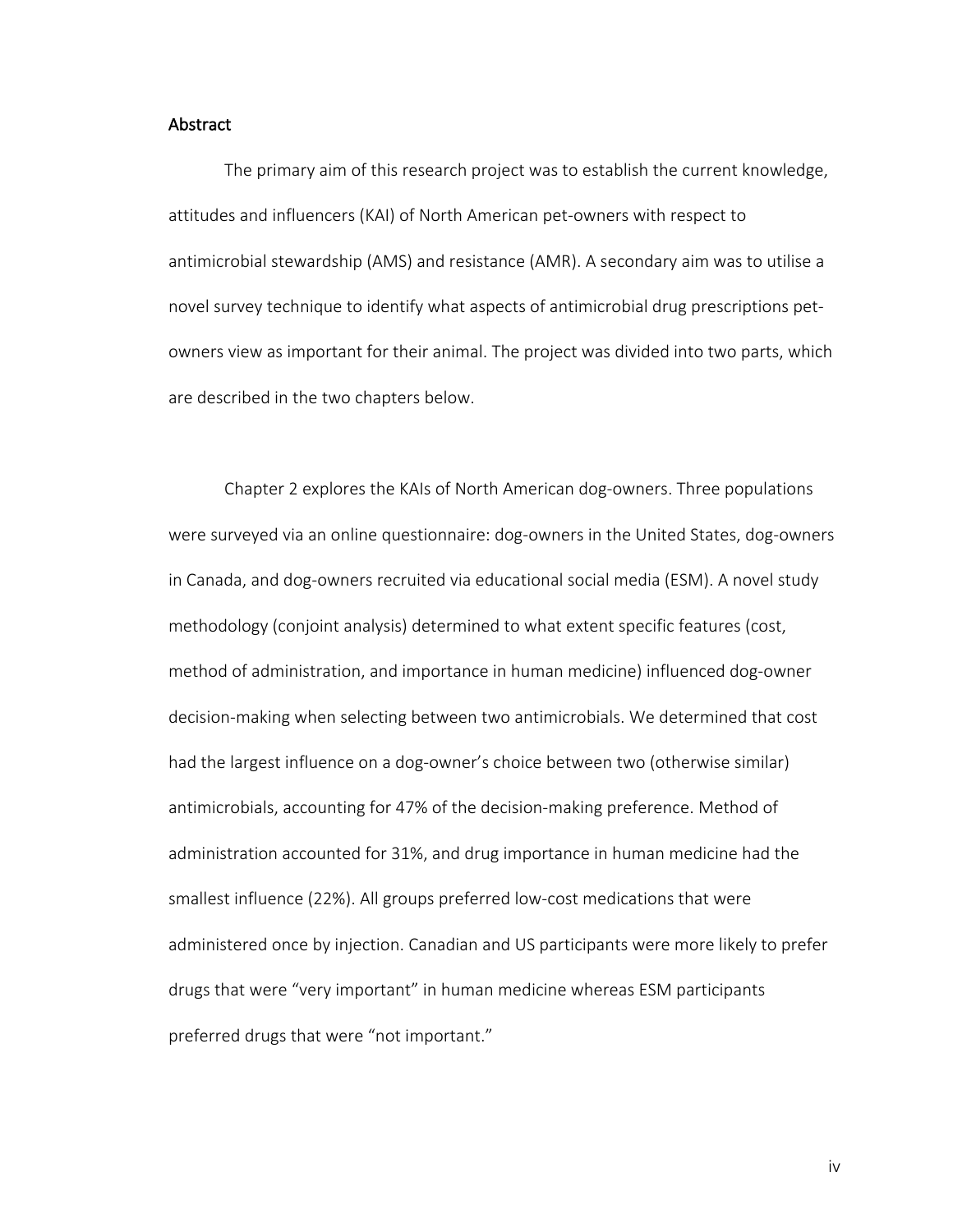In the descriptive (KAI) analyses, dog-owners were asked a series of closed-ended Likert questions. The majority (86%) of participants considered AMR to be important. In contrast, only 29% of dog-owners reported that antimicrobial use (AMU) in pets posed a risk to humans. This study determined that the dog-owners surveyed prioritise cost over all other features when their pets are prescribed an antimicrobial, despite considering AMR important.

Chapter 3 describes cat-owner understanding and priorities when their pet is prescribed an antimicrobial drug. Cat-owners were recruited and surveyed in the same manner as dog owners in chapter 2. Conjoint analysis was used to calculate what proportion each of the three features (cost, dosing frequency, and importance in human medicine) of a prescription influenced cat-owner preferences when choosing between antimicrobials for their cat. Method of administration (38%) and cost (37%) had a similar weight in owner decision-making. Drug importance in human medicine had the smallest impact on the decision-making process (25%). The most desirable drugs were low-cost, single injection medications that were "very important" in human medicine for the US and Canadian groups. Conjoint analysis for the ESM group was not available. Analysis of cat-owners' KAIs revealed that 86% reported AMR to be important in human medicine. However, only 28% stated that AMU in pets may be a risk to humans. This study demonstrates that North American cat-owners are equally concerned by cost and ease of drug administration. Cat-owners appear to have low levels of understanding of AMR in

v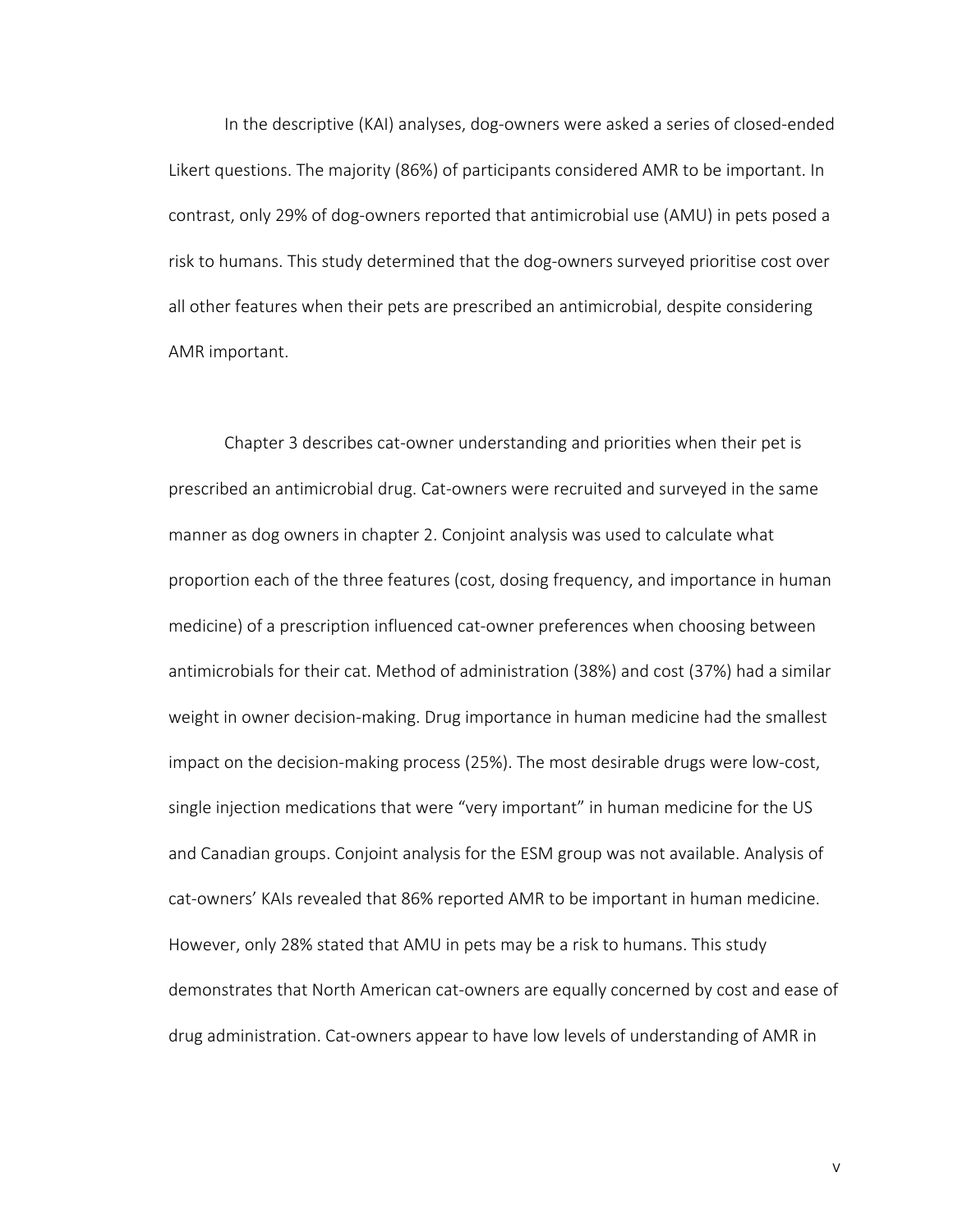pets and view it as lower priority when their animal is prescribed an antimicrobial medication.

Our work indicates knowledge of AMR in human and veterinary medicine is limited. Education and inclusion of pet-owners is likely to be an important component of future AMS efforts.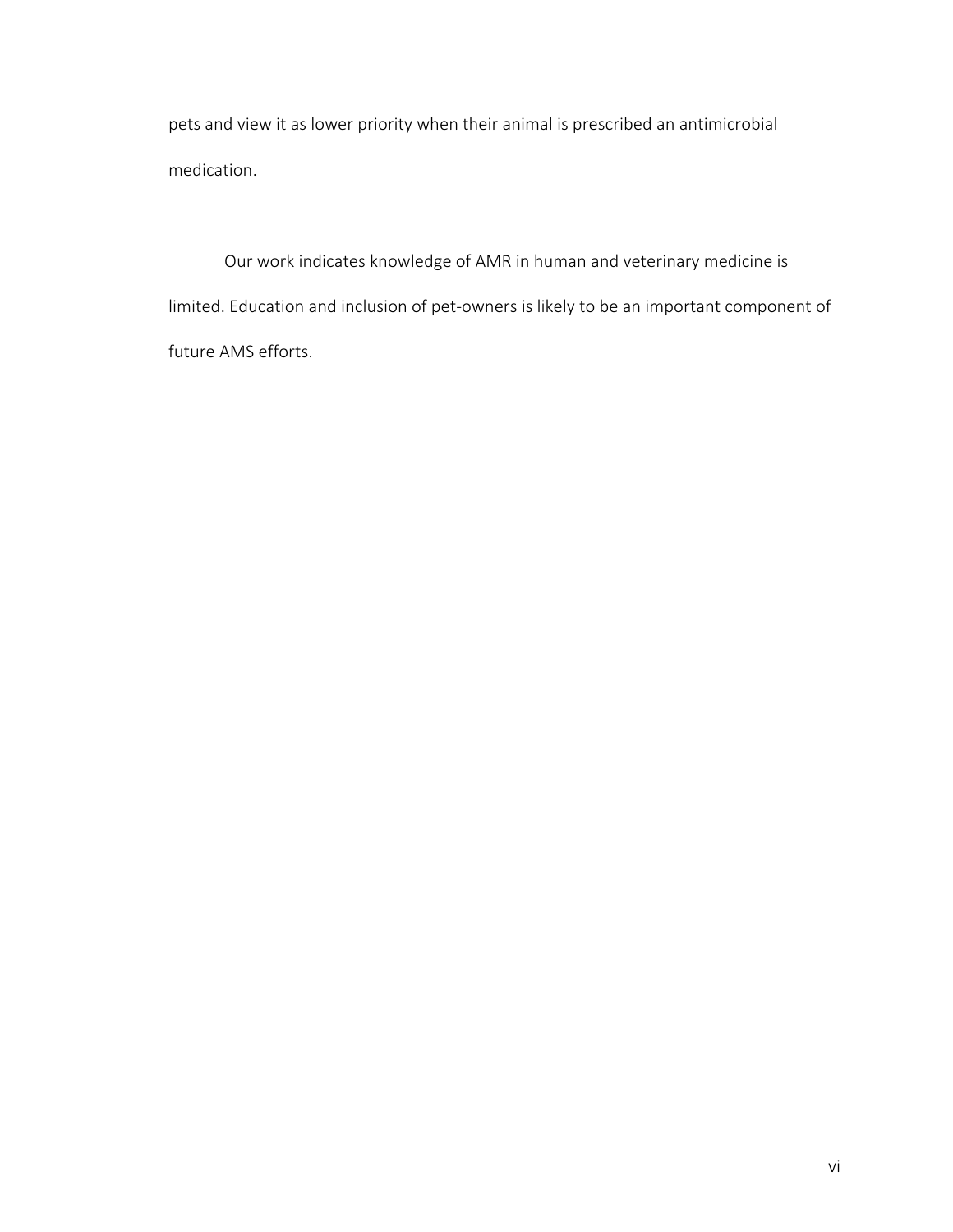## Acknowledgements

I would like to thank my supervisor Dr. Michelle Evason, without whom this would not have been possible, for providing me with the opportunity to embark on this project, and for her unwavering support and patience throughout the whole process. I would also like to thank my co-supervisor Dr. J. McClure for his unique perspective and guidance. My supervisory committee members Drs. Jason Stull and Scott Weese deserve my thanks for their patience with my many statistics questions, and for their valuable input in all other areas. I would like to thank Dr. Etienne Cote for providing his expertise during the writing process. I would like to thank the Sir James Dunn Animal Welfare Centre for their support of my studies, and the Ontario Veterinary College Pets Trust for their financial support of this project. Lastly I would like to express my gratitude to my family, friends, and fellow MSc students for their personal guidance and support, and ability to keep me grounded in all situations.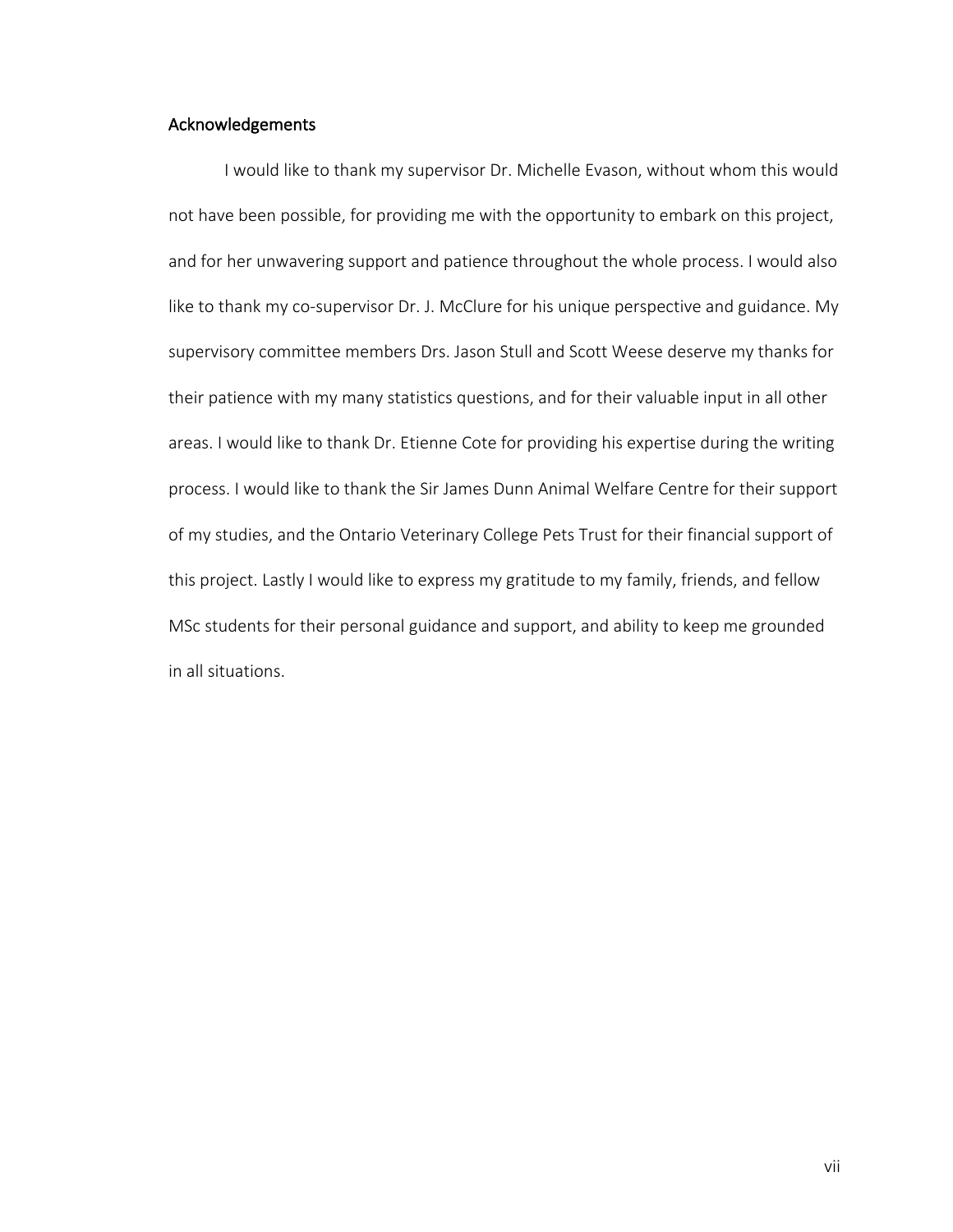# Table of Contents

| 1.1.1 |                                                                         |  |
|-------|-------------------------------------------------------------------------|--|
| 1.1.2 |                                                                         |  |
| 1.1.3 | Resistant bacterial infections in human and companion animal veterinary |  |
|       |                                                                         |  |
|       |                                                                         |  |
| 1.2.1 |                                                                         |  |
| 1.2.2 |                                                                         |  |
|       |                                                                         |  |
|       |                                                                         |  |
| 1.4.1 |                                                                         |  |
|       |                                                                         |  |
|       |                                                                         |  |
|       | 1.6 Barriers to antimicrobial stewardship in veterinary medicine  29    |  |
| 1.6.1 |                                                                         |  |
| 1.6.2 |                                                                         |  |
|       |                                                                         |  |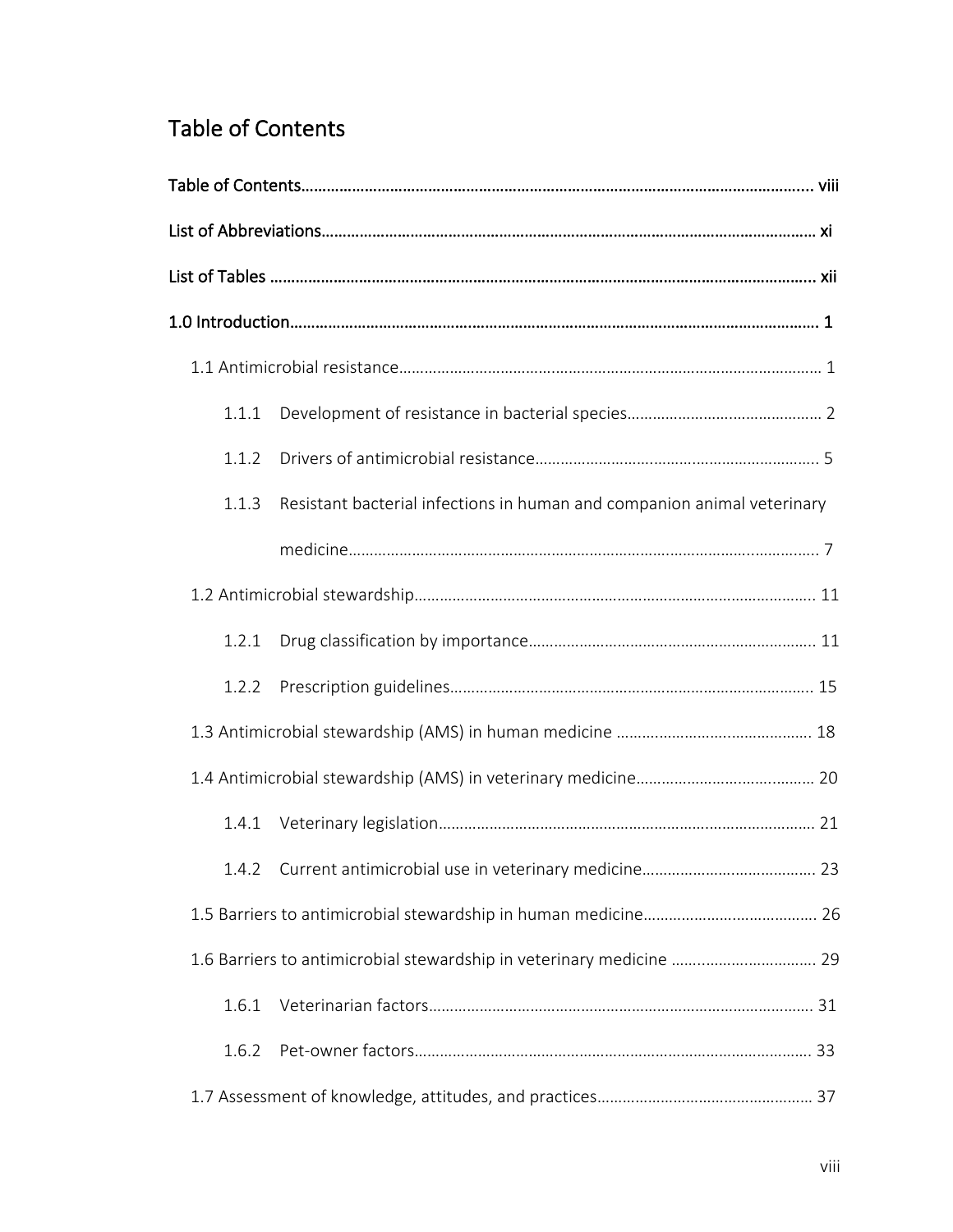| 1.7.2                                                                        |                                                                                   |  |
|------------------------------------------------------------------------------|-----------------------------------------------------------------------------------|--|
|                                                                              |                                                                                   |  |
|                                                                              |                                                                                   |  |
|                                                                              | 2.0 Knowledge, attitudes and influencers of North American dog-owners surrounding |  |
|                                                                              |                                                                                   |  |
|                                                                              |                                                                                   |  |
|                                                                              |                                                                                   |  |
|                                                                              |                                                                                   |  |
| 2.2.1                                                                        |                                                                                   |  |
| 2.2.2                                                                        |                                                                                   |  |
| 2.2.3                                                                        |                                                                                   |  |
|                                                                              |                                                                                   |  |
| 2.3.1                                                                        |                                                                                   |  |
| 2.3.2                                                                        |                                                                                   |  |
|                                                                              |                                                                                   |  |
| 2.3.4                                                                        |                                                                                   |  |
|                                                                              |                                                                                   |  |
|                                                                              |                                                                                   |  |
| 3.0 Knowledge, attitudes and influencers of North American cat-owners around |                                                                                   |  |
|                                                                              |                                                                                   |  |
|                                                                              |                                                                                   |  |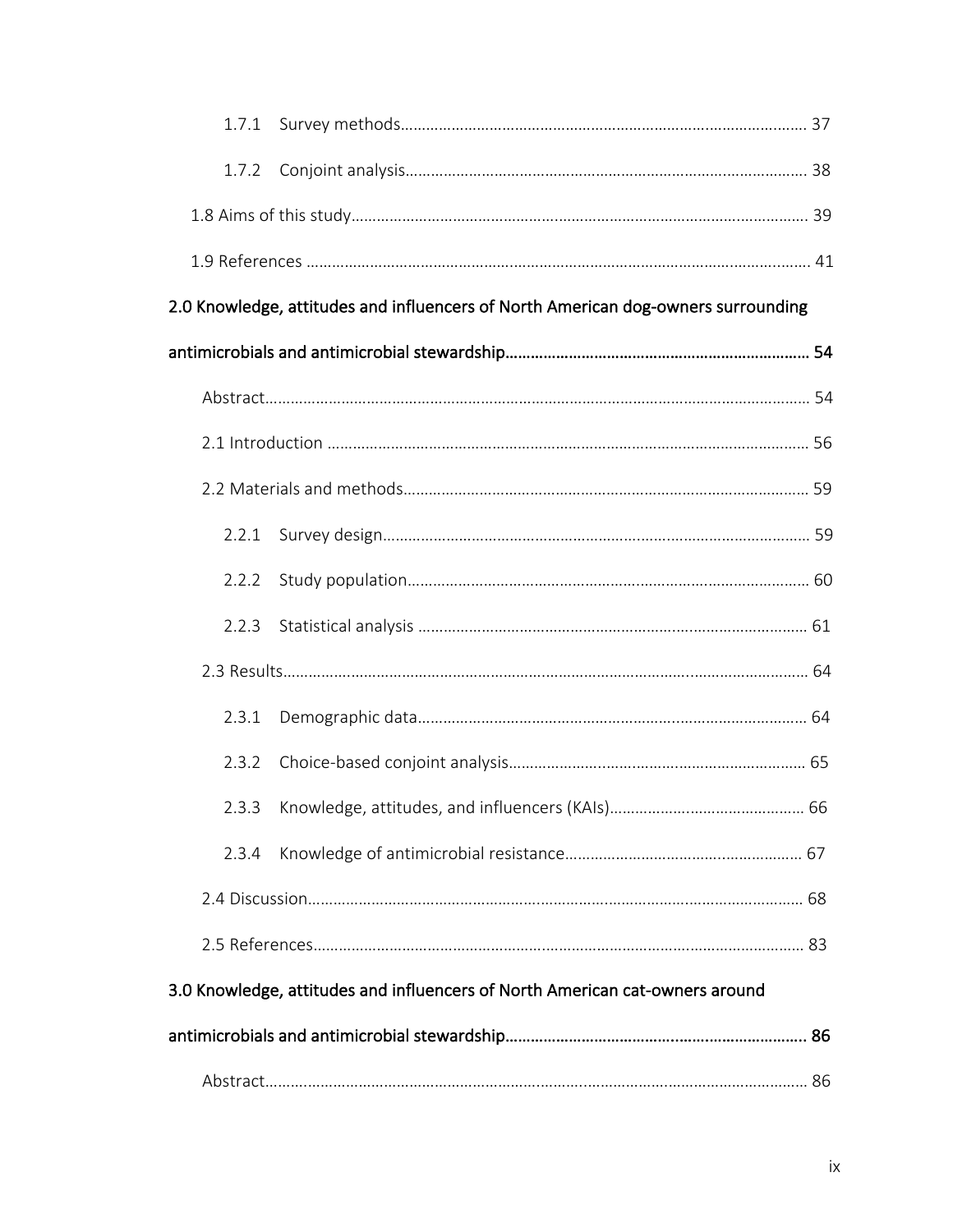|  | 3.2.1 |                                                                 |       |
|--|-------|-----------------------------------------------------------------|-------|
|  | 3.2.2 |                                                                 |       |
|  |       |                                                                 |       |
|  | 3.3.1 |                                                                 |       |
|  | 3.3.2 |                                                                 |       |
|  | 3.3.3 |                                                                 |       |
|  | 3.3.4 |                                                                 |       |
|  |       |                                                                 |       |
|  |       |                                                                 |       |
|  |       |                                                                 |       |
|  |       | 4.1 Pet-owner prioritisation of antimicrobial drug features 115 |       |
|  |       |                                                                 |       |
|  |       |                                                                 |       |
|  |       |                                                                 | . 119 |
|  |       |                                                                 |       |
|  |       |                                                                 |       |
|  |       |                                                                 |       |
|  |       |                                                                 |       |
|  |       |                                                                 |       |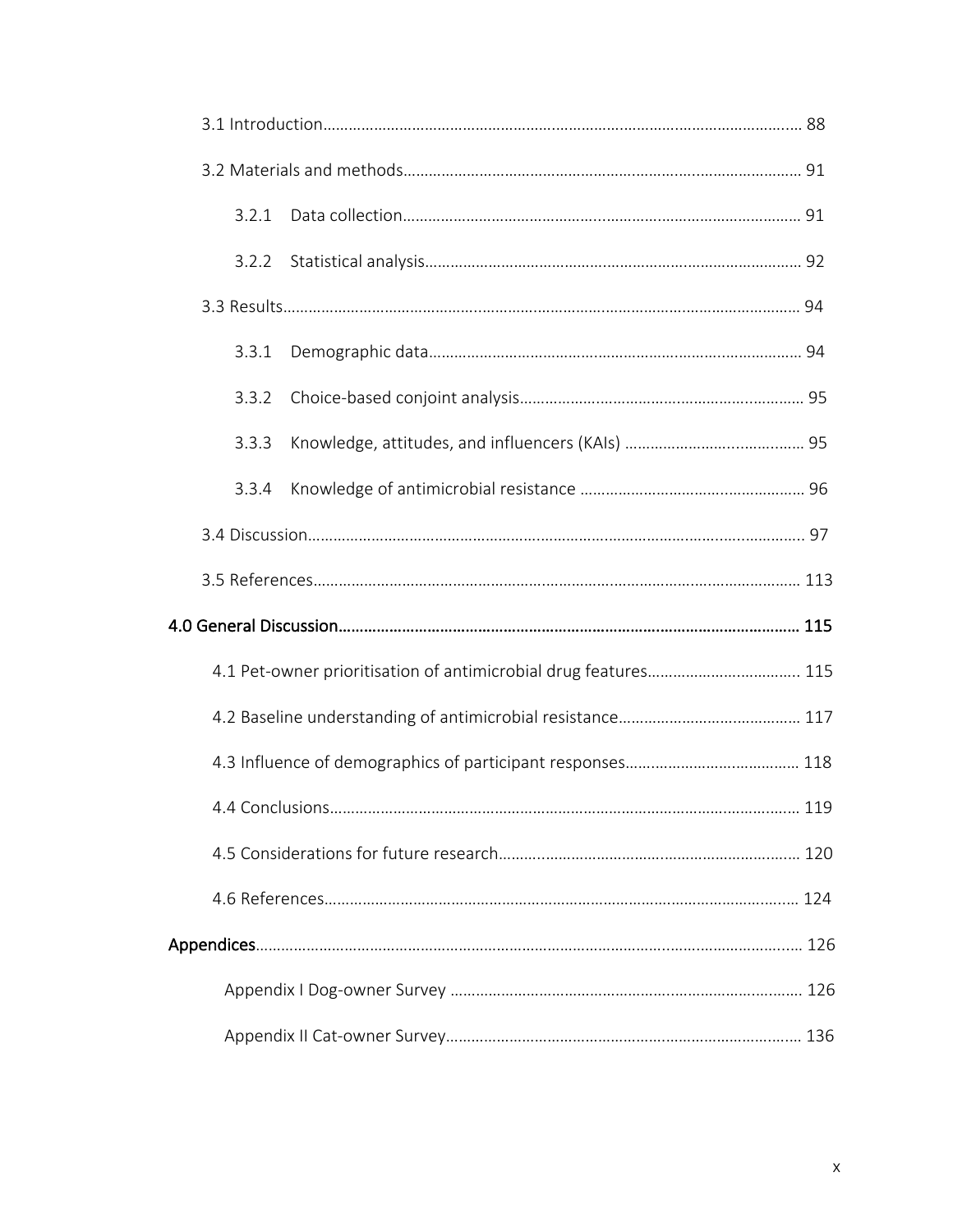# List of Abbreviations

| <b>AGP</b>   | Antimicrobial growth promoter                         |
|--------------|-------------------------------------------------------|
| <b>AMR</b>   | Antimicrobial resistance                              |
| <b>AMS</b>   | Antimicrobial stewardship                             |
| AMU          | Antimicrobial use                                     |
| <b>CDC</b>   | Centers for Disease Control and Prevention            |
| <b>CIA</b>   | Critically important antimicrobial                    |
| <b>ESM</b>   | Educational social media                              |
| HAI          | Healthcare-associated infection                       |
| <b>KAIs</b>  | Knowledge, attitudes, and influencers                 |
| <b>KAPs</b>  | Knowledge, attitudes, and practices                   |
| <b>LMICs</b> | Low- and middle-income countries                      |
| <b>MRSA</b>  | Methicillin-resistant Staphylococcus aureus           |
| <b>MRSP</b>  | Methicillin-resistant Staphylococcus pseudintermedius |
| UK           | United Kingdom                                        |
| <b>USA</b>   | <b>United States</b>                                  |
| <b>WHO</b>   | World Health Organisation                             |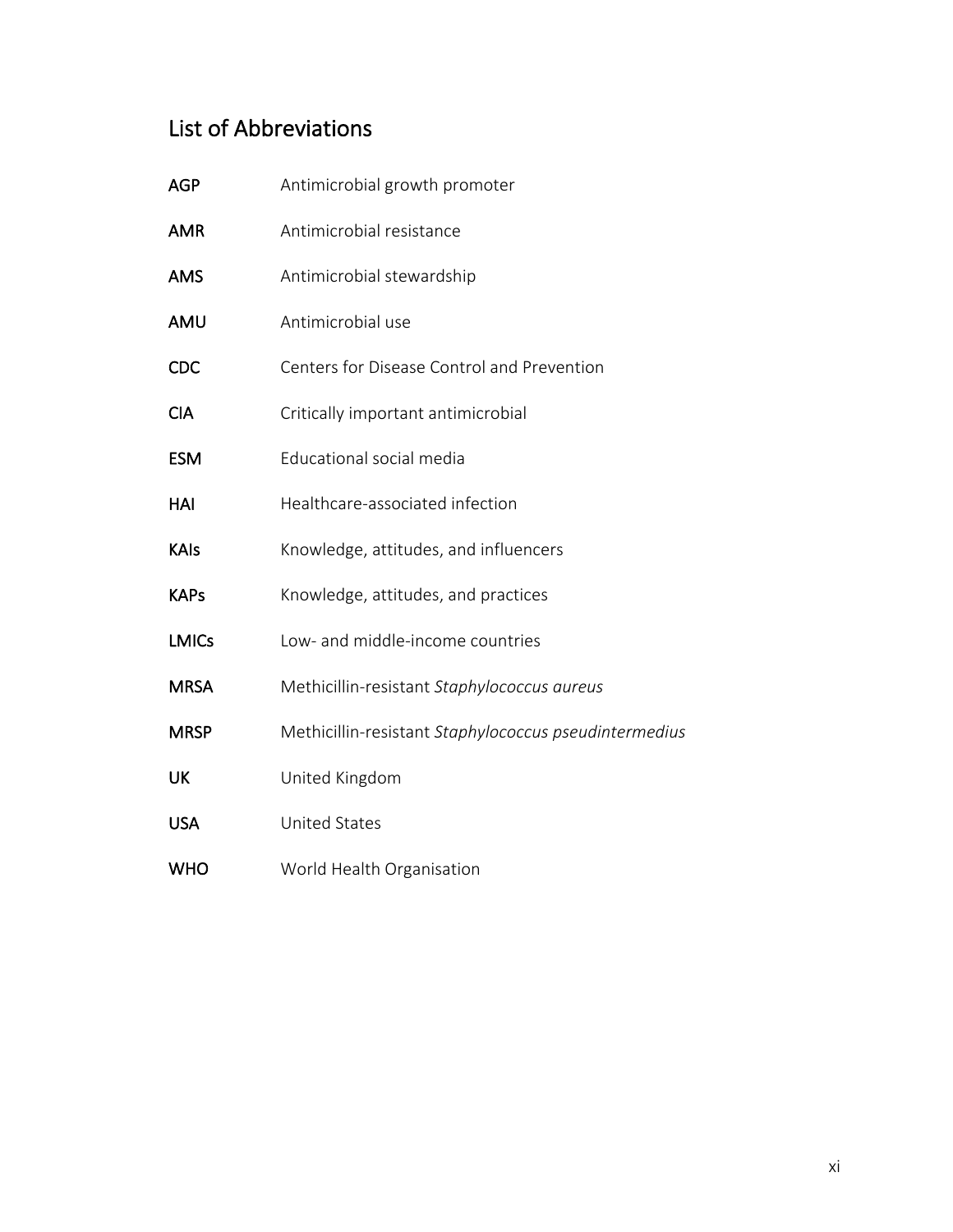# List of Tables

Table 1.1. Drug classification and prioritisation according to the World Health Organisation (World Health Organization 2018).

Table 1.2. Drug classification and prioritisation according to the Health Canada Veterinary Drugs Directorate (Health Canada 2009)

Table 2.1 Summary of the features and levels included in the conjoint analysis section of a survey of the knowledge, attitudes, and influencers of North-American pet owners surrounding antimicrobials and antimicrobial stewardship.

Table 2.2 Summary of participant demographics (number and proportion) for the total study population and the three recruitment groups of a survey of the knowledge, attitudes, and influencers of North-American pet owners surrounding antimicrobials and antimicrobial stewardship. *P*-values are reported for Pearson's chi-square tests performed to examine the different demographic distributions of the three participant groups.

Table 2.3 Summary of conjoint analysis in a survey of the knowledge, attitudes, and influencers of North-American pet owners surrounding antimicrobials and antimicrobial stewardship, including median utility value for all levels and the total preference score (with  $1<sup>st</sup>$  and  $3<sup>rd</sup>$  quartiles) for the three features. Data provided by recruitment group and overall.

Table 2.4. The number and proportion of participants who selected "very important" or "important" when asked how important a specific factor was when their dog was given an antimicrobial in a survey of the knowledge, attitudes, and influencers of North-American pet owners surrounding antimicrobials and antimicrobial stewardship.

Table 2.5 Summary of participant responses to the questions *"How important do you think antibiotic resistance is in human medicine?"* and *"Do you think antibiotic use in pets poses a risk to*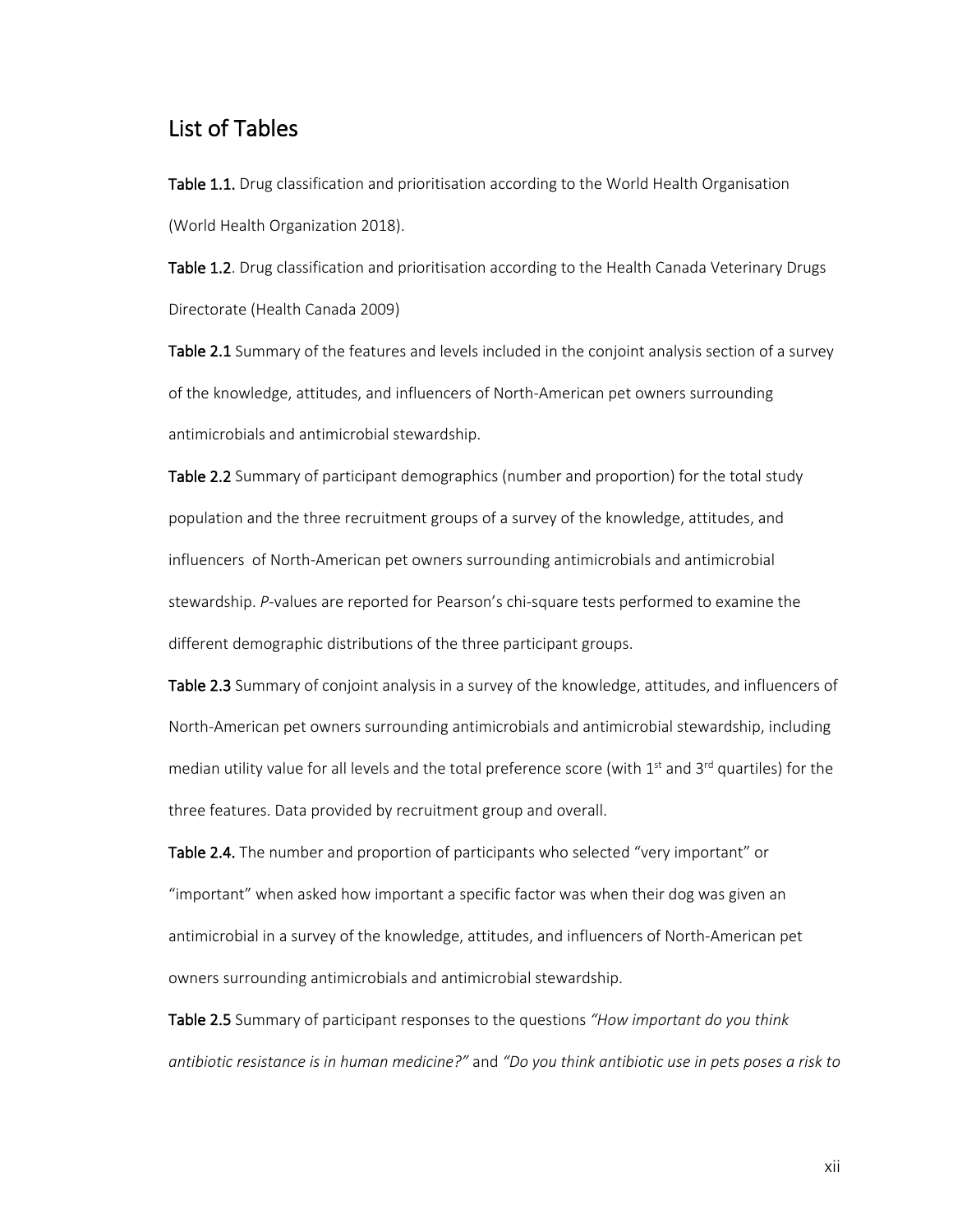*people?"* in a of a survey of the knowledge, attitudes, and influencers of North-American pet owners surrounding antimicrobials and antimicrobial stewardship

Table 2.6 Summary of participant response to the question *"How important do you think antibiotic resistance is in human medicine?"* in a survey of the knowledge, attitudes, and influencers of North-American pet owners surrounding antimicrobials and antimicrobial stewardship. Displayed by demographic group. *P*-values are reported for Pearson's chi-square tests performed to examine the differences in responses across demographic groups.

Table 2.7 Summary of participant responses to the question *"Do you think antibiotic use in pets poses a risk to people?"* in a survey of the knowledge, attitudes, and influencers of North-American pet owners surrounding antimicrobials and antimicrobial stewardship. Displayed by demographic group. *P*-values are reported for Pearson's chi-square tests performed to examine the differences in responses across demographic groups.

Table 3.1. The features and levels of the conjoint section in a survey to assess knowledge, attitudes and influencers of cat owners in North America around antimicrobials and antimicrobial stewardship summarised.

Table 3.2. Participant demographics (number and proportion) from a survey to assess knowledge, attitudes and influencers of cat owners in North America around antimicrobials and antimicrobial stewardship summarised by total population and study group. The *P*-values demonstrate differences in demographic distributions between the participant groups, as calculated by Pearson's chi-square tests.

Table 3.3. Results of conjoint analysis in a survey to assess knowledge, attitudes and influencers of cat owners in North America around antimicrobials and antimicrobial stewardship summarised. Median utility value for all levels and the total preference score (with  $1<sup>st</sup>$  and  $3<sup>rd</sup>$ quartiles) for the three features are reported by recruitment group and total study population.

xiii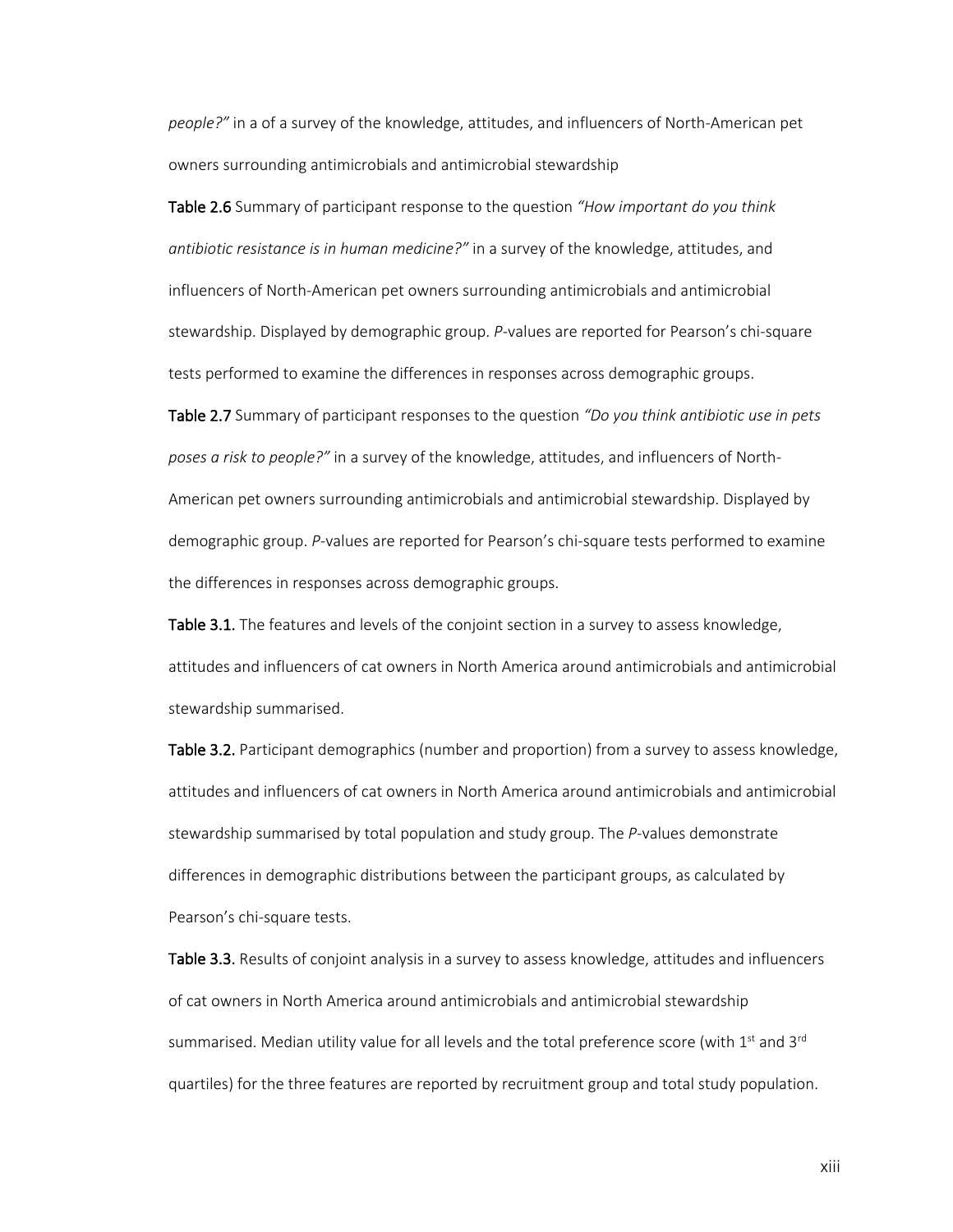Table 3.4. Summary of the number and proportion of participants in a survey of knowledge, attitudes and influencers of cat owners in North America around antimicrobials and antimicrobial stewardship who indicated that one for four factors that are taken into consideration when their cat is given an antimicrobial is "very important" or "important" to them.

Table 3.5. Participant responses to the questions *"How important do you think antibiotic resistance is in human medicine?"* and *"Do you think antibiotic use in pets poses a risk to people?"* in a survey to assess knowledge, attitudes and influencers of cat owners in North America around antimicrobials and antimicrobial stewardship summarised.

Table 3.6. Participant response to the question *"How important do you think antibiotic resistance is in human medicine?"* from a survey to assess knowledge, attitudes and influencers of cat owners in North America around antimicrobials and antimicrobial stewardship summarised by demographic group. The *P*-values demonstrate differences in distributions of response between the demographic groups, as calculated by Pearson's chi-square tests.

Table 3.7. Participant response to the question *"Do you think antibiotic use in pets poses a risk to people?"* from a survey to assess knowledge, attitudes and influencers of cat owners in North America around antimicrobials and antimicrobial stewardship summarised by demographic group. The *P*-values demonstrate differences in distributions of response across the demographic groups, as calculated by Pearson's chi-square tests.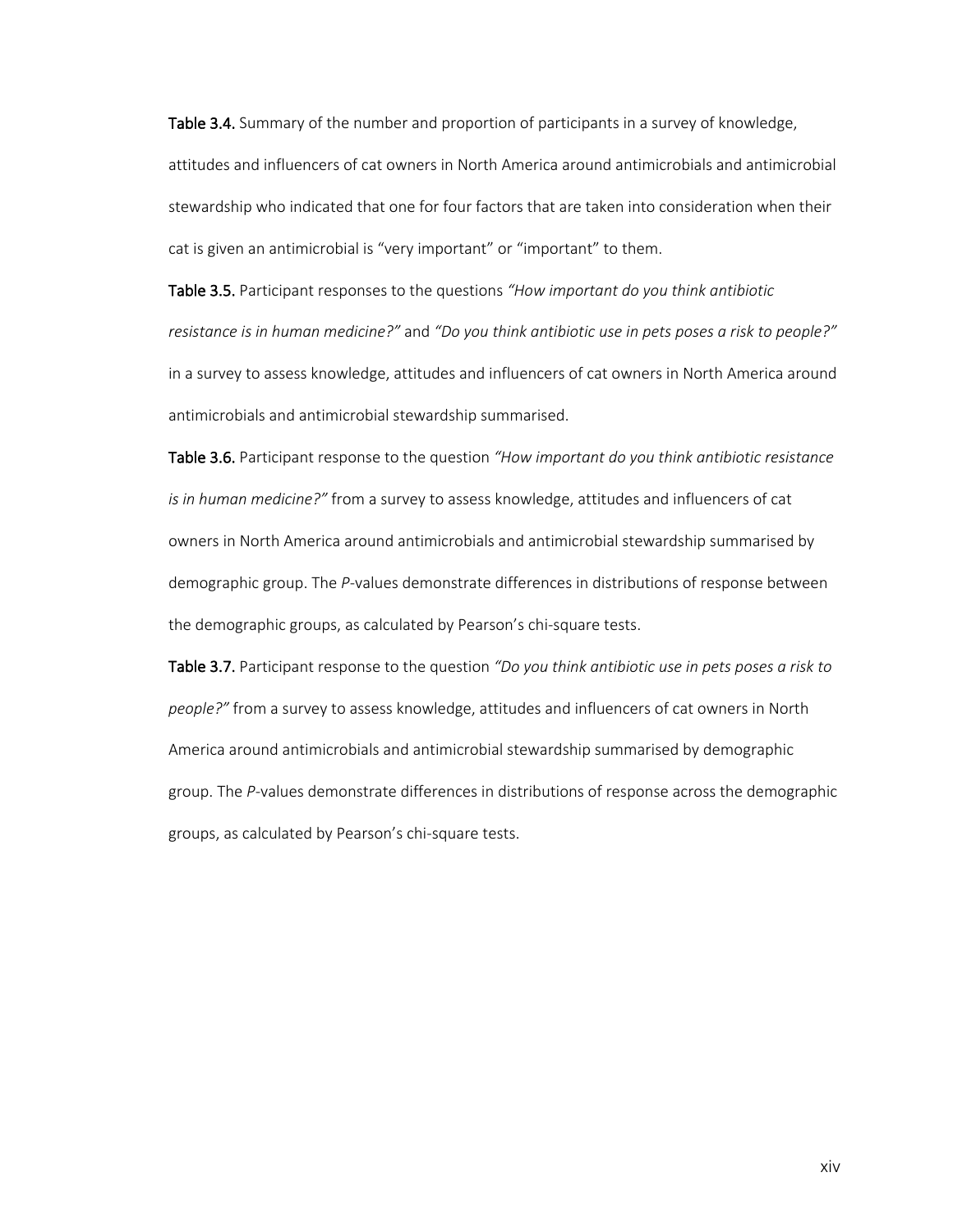# 1.0 Introduction

#### 1.1 Antimicrobial resistance

Antimicrobial resistance (AMR) is defined as the ability of pathogenic organisms to avoid, destroy, or inactivate therapeutic drugs through innate mechanisms, random mutation, or gene acquisition from other organisms (U.S. Centers for Disease Control and Prevention 2020). While this term, AMR, is appropriate for use when referring to multiple microbes (e.g., fungi, viruses, protozoa), it is commonly used when referring to resistant bacteria.

In the US in 2019, there were over 3 million resistant bacterial or fungal infections reported, and over 38,000 deaths attributed to AMR in the human population (U.S. Centers for Disease Control and Prevention 2019). Similarly, many other countries have reported increasing rates of AMR (Organisation for Economic Cooperation and Development 2018). The Interagency Coordination Group (IACG) estimates that by 2050 there could be up to 10 million deaths per year worldwide due to AMR infections if no action is taken to try and reduce occurrence globally (Interagency Coordination Group on Antimicrobial Resistance 2019). Similar data surrounding AMR in animals, including pets, is not as readily available, but it is likely that there is a comparative impact on animal health and welfare. As a consequence of rising rates of AMR there has been an increasing global effort to develop new antimicrobial drugs, and preserve the efficacy of those currently available through reduction of AMR (Dyar *et al.* 2017).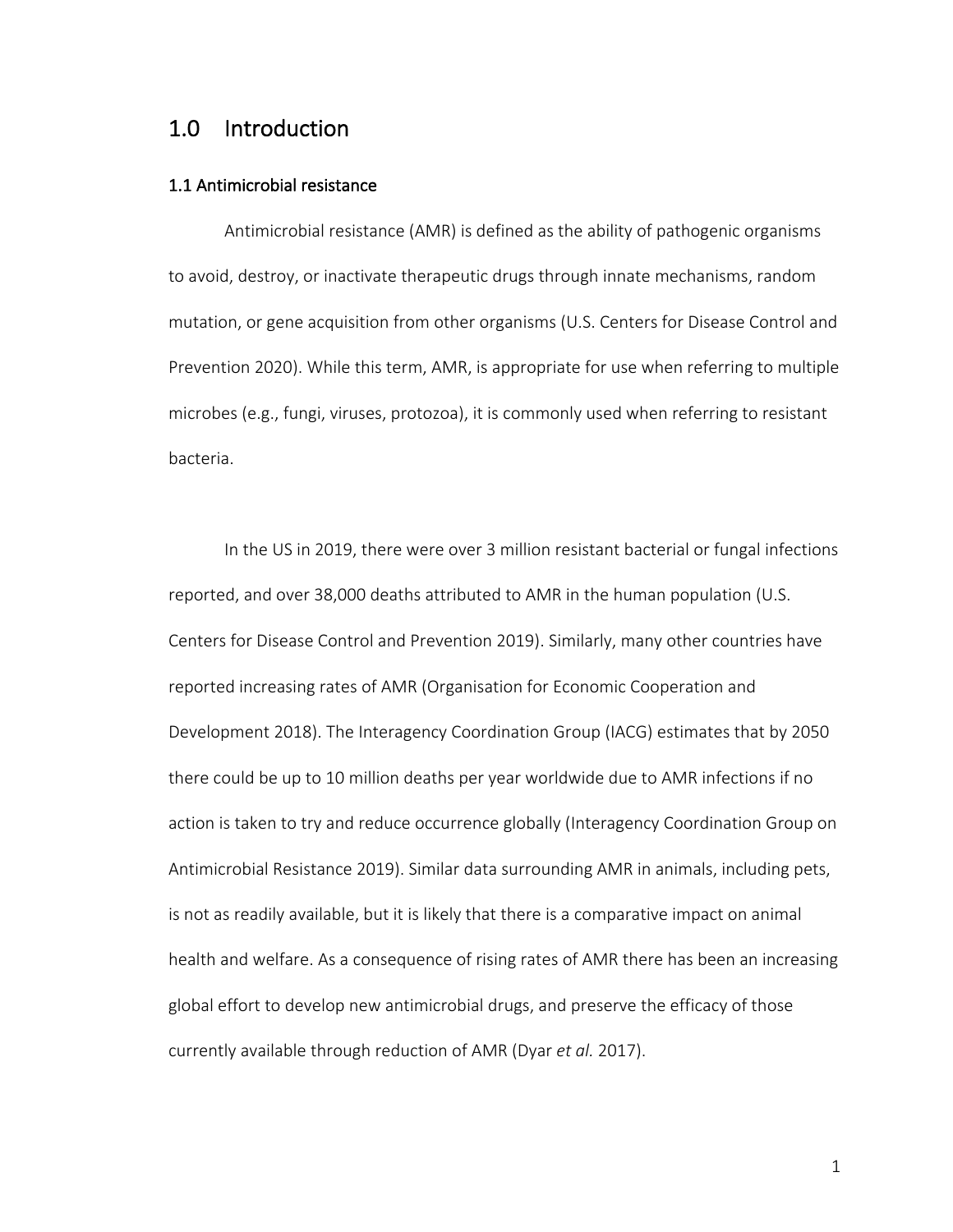#### 1.1.1 Development of resistance in bacterial species

Bacteria are a large domain of diverse species that are adapted to live in many ecological niches (Hibbing *et al.* 2010), and possess unique structural features that allow antimicrobial drugs to target bacterial cells without causing any damage to the host organism (Saga & Yamaguchi 2009). Bacteria are able to reproduce both sexually and asexually, which allows AMR genes to develop through random mutation, and then be transferred between individuals both in the same and different species (Levy & Bonnie 2004). The ability of bacteria to develop and transfer resistance presents a challenge to treatment that has resulted in a global healthcare crisis (Ventola 2015).

#### 1.1.1.1 Intrinsic resistance

Due to the differences in bacterial genotypes, some species have an intrinsic resistance to certain antimicrobials, which predates the use of these drugs in medicine (Prescott *et al.* 2002). The most common example of intrinsic bacterial resistance is related to the structural difference between Gram-negative and Gram-positive bacteria (Cox & Wright 2013). Gram-negative bacteria have an outer membrane surrounding their cell wall (Salton & Kim 1996), which is impermeable to many classes of therapeutic agents (Exner *et al.* 2017). This gives Gram-negative species an innate (i.e. intrinsic) resistance to many drugs that are effective against Gram-positive bacteria, which lack this additional protective layer (Cox & Wright 2013; Exner *et al.* 2017). Another example of intrinsic resistance is the presence of bacterial efflux pumps, which are thought to have initially developed to remove toxic by-products produced by host species. These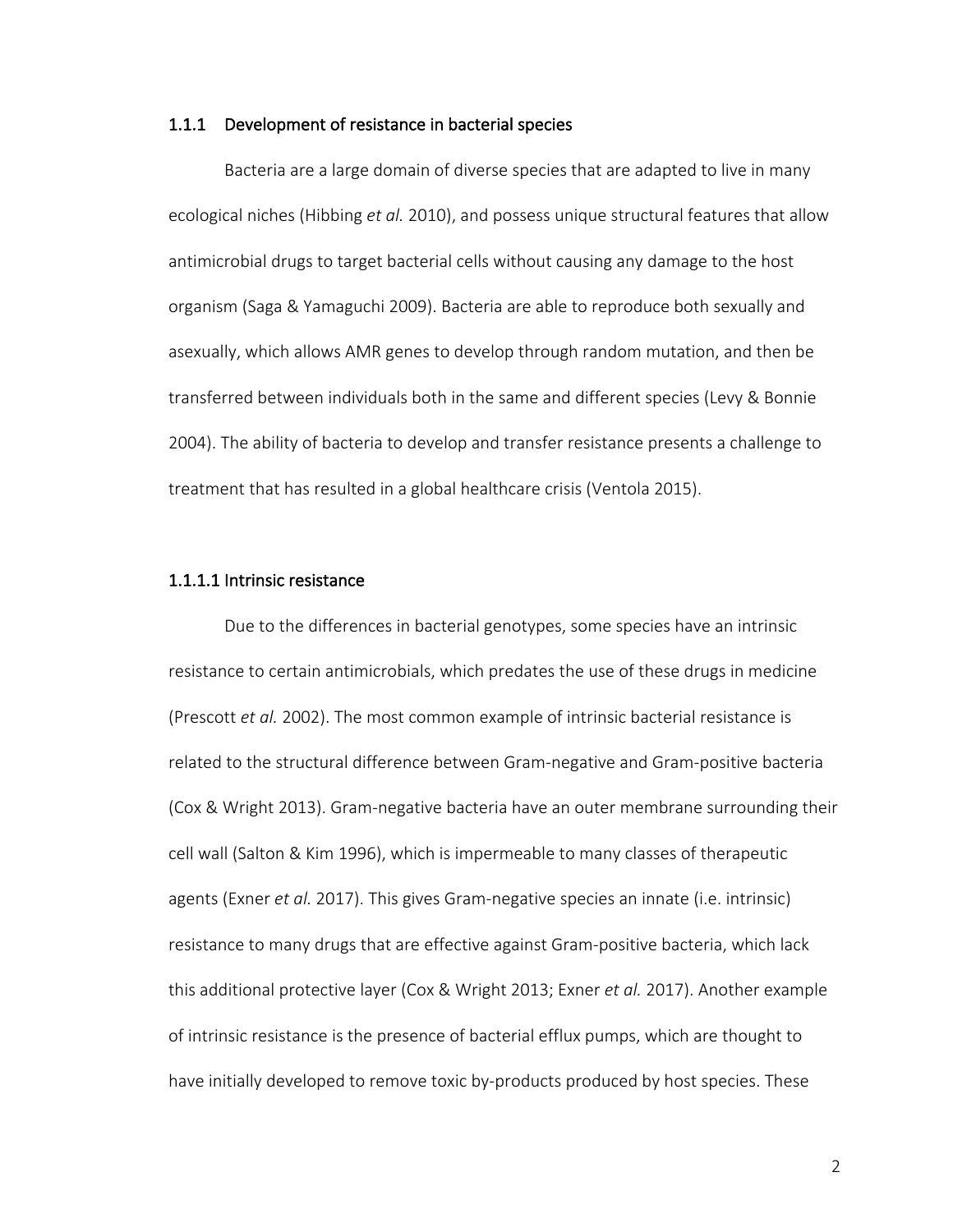pumps have the additional benefit of being able to reduce intracellular concentrations of antimicrobials below effective levels (Cox & Wright 2013). Along with the physical structural differences described above, many bacterial species possess intrinsic resistance genes that can be expressed in the presence of an antimicrobial agent (Cox & Wright 2013).

#### 1.1.1.2 Acquired resistance

Bacteria that do not have intrinsic genetic mechanisms that make them resistant to certain therapeutic agents may be able to acquire resistance (Saga & Yamaguchi 2009). This can be acquired through random mutation, where errors during replication result in a resistance gene developing by chance (MacLean & San Millan 2019). Bacteria reproduce asexually rapidly, and a single cell can double as frequently as once every 20 minutes (Allen & Waclaw 2019). As an antimicrobial is introduced to a bacterial population, there is a specific selection pressure which may allow the resistant bacterial population to thrive over the susceptible population. Selection pressure, together with the bacterium's rapid ability to multiply (i.e., doubling), can allow for resistant bacteria to quickly become the dominant population in the individual being treated with antimicrobial drugs (Davies & Davies 2010).

Bacteria are also able to reproduce sexually, known as conjugation, and can transmit genetic material between bacteria, including between different bacterial species (Davies & Davies 2010; Watanabe 1963). This is most commonly through transfer of small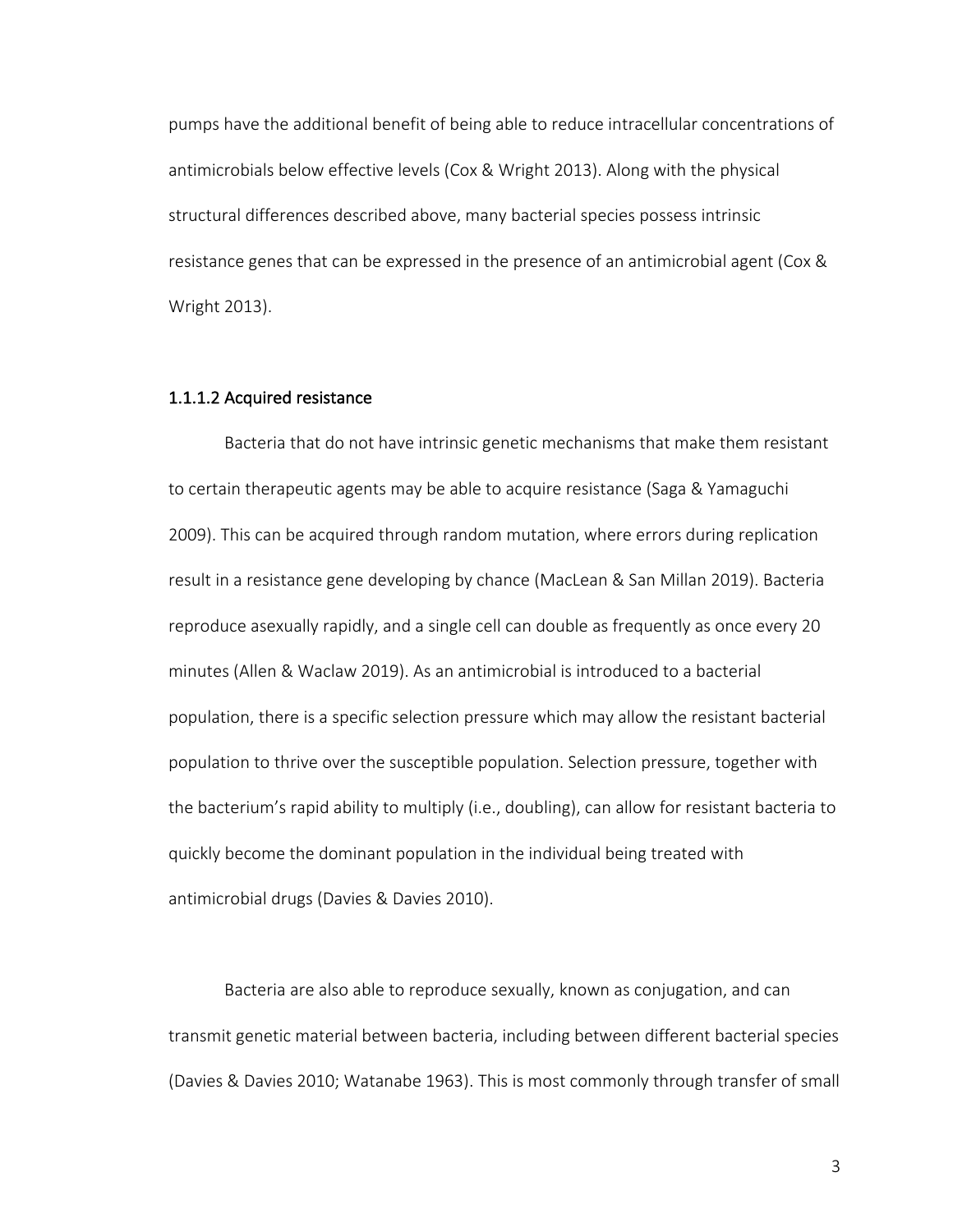mobile DNA strands called plasmids (Norman *et al.* 2009), though several other mechanisms are possible, including transfer of chromosomal DNA (Levy & Bonnie 2004). These mutations can occur sequentially and many plasmids have been shown to convey resistance to multiple unrelated antimicrobial drugs (Levy & Bonnie 2004; Watanabe 1963).

As well as sexual reproduction, there are two other, less efficient ways, in which bacteria can acquire new DNA that may confer AMR (McManus 1997). Transduction is a relatively rare event that occurs when a bacterium is infected with a virus, called a bacteriophage (McManus 1997; Tenover 2006). Bacteriophages insert their DNA into the bacterial chromosome so that their genetic material can be replicated and new bacteriophages can be formed (Olson & Horswill 2014). As these new particles are formed, a copy of the bacteriophage DNA is packed into the viral capsule (Olson & Horswill 2014). Occasionally bacterial chromosomal or plasmid DNA is also unintentionally packed, and this is then incorporated into the DNA of the next bacterium that is infected by the bacteriophage (McManus 1997; Olson & Horswill 2014; Tenover 2006). Bacteria are also able to acquire new DNA through transformation, where they can uptake DNA in the external environment through their cell wall and cell membrane and then incorporate it in their own genetic material (Chen & Dubnau 2004). This DNA can come from a variety of sources, but in the case of transformation of genes that confer AMR, it is genetic material from other bacteria that have recently been lysed (McManus 1997). Transduction and transformation are less common methods of AMR,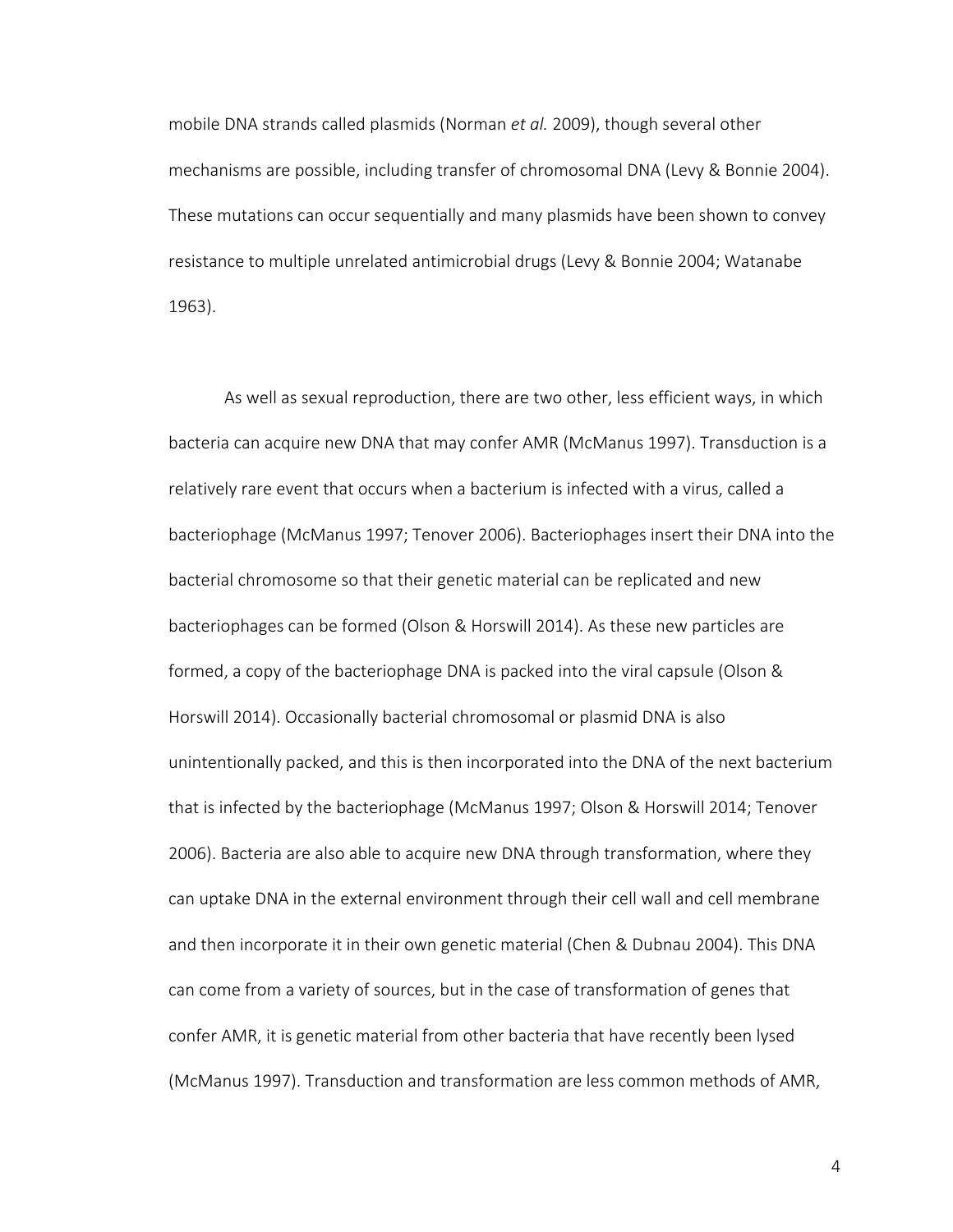but exemplify the many strategies bacteria use to adapt to (and survive) external insults in the form of antimicrobial drugs (Tenover 2006).

### 1.1.2 Drivers of antimicrobial resistance

Bacterial species with AMR properties were detected soon after the first antimicrobials were discovered and went into general use (Saga & Yamaguchi 2009). As new antimicrobial drugs have been developed, more resistance mechanisms have emerged (Saga & Yamaguchi 2009). Development of AMR by bacteria is a normal consequence of antimicrobial use (AMU); however, it is estimated that up to 50% of AMU in human medicine is unnecessary (Fleming-Dutra *et al.* 2016; Wise *et al.* 1998). In these cases of unnecessary AMU, antimicrobials are being given for self-limiting or nonbacterial diseases, or they are being prescribed at doses that are too low or for treatment durations that are unnecessarily long (Hecker *et al.* 2003). It is estimated that unnecessary AMU is even higher in veterinary medicine (Weese *et al.* 2015). Unnecessary AMU exposes more bacteria to antimicrobials and drives development and transmission of resistance genes (Saga & Yamaguchi 2009; Weese *et al.* 2015). Low or sub-therapeutic doses of antimicrobials increase the risk of AMR further, as infections do not resolve and resistant bacteria survive to recolonise the patient (Pouwels *et al.* 2019).

The emergence of resistant bacterial pathogens in human medicine such as methicillin-resistant *Staphylococcus aureus* (MRSA) and vancomycin-resistant enterococci (VRE) has been directly linked to overuse of antimicrobials (Cetinkaya *et al.* 2000;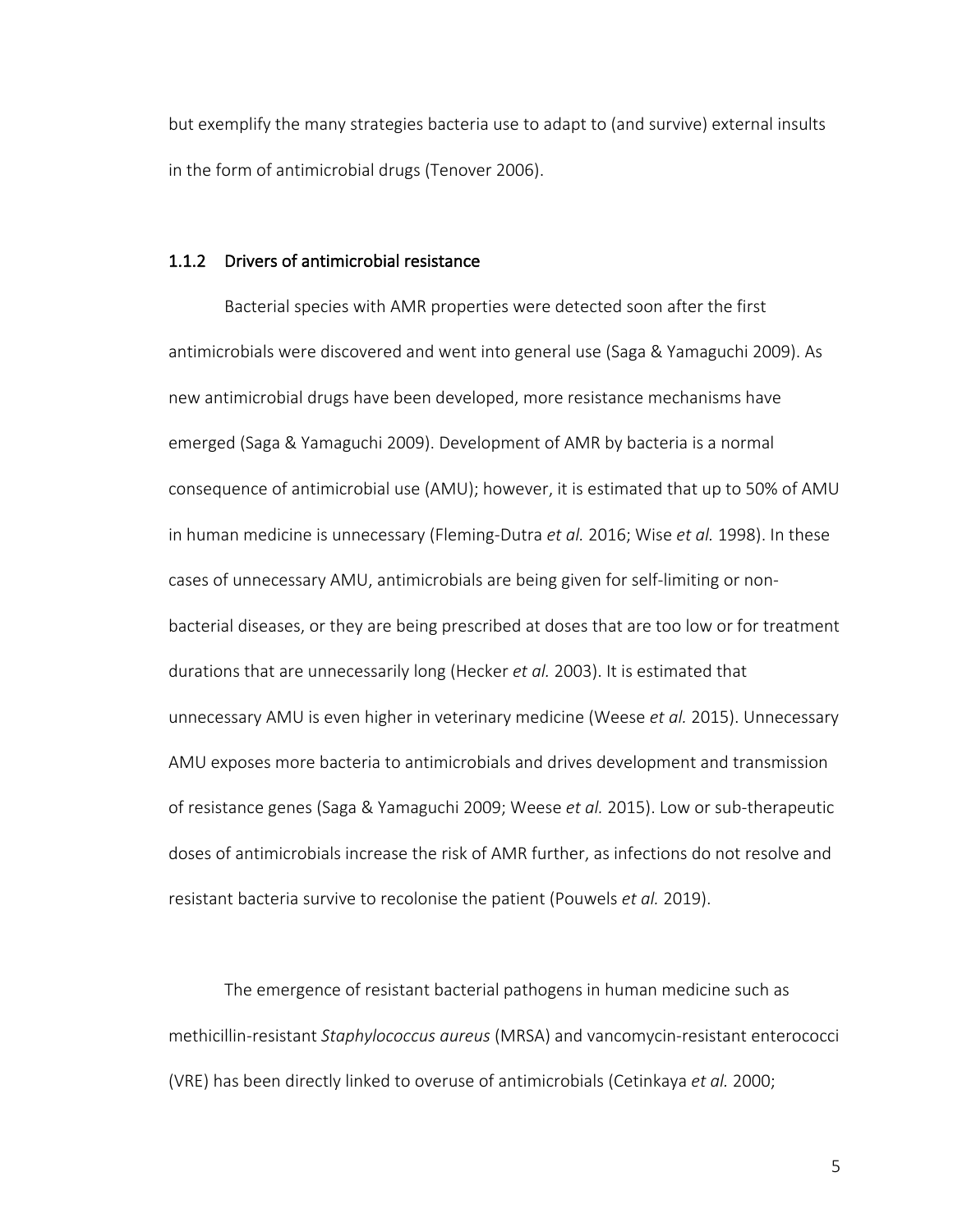Grundmann *et al.* 2006). Many of these infections are healthcare-associated (HAI), acquired in hospital rather than within the community (Beović 2006; Cetinkaya *et al.* 2000), and the incidence of all resistant infections has been noted to decrease when AMU within a hospital is reduced (Bergman *et al.* 2004). Infections caused by AMR bacteria result in prolonged treatments and poorer outcomes for patients, including increased mortality, as well as increased costs to the hospital and on a national scale (Beović 2006).

In veterinary medicine, food-production animal AMU has historically been perceived to be the greatest driver of AMR, as many antimicrobials may be dispensed without veterinary prescriptions and added to feed in subtherapeutic doses to promote growth (Wegener *et al.* 1999). Despite bans on the use of antimicrobial growth promoters (AGPs) in most countries, antimicrobials are still being used legally for both treatment and prevention, and AGP use is still allowed in many low- and middle-income countries (LMICs) (Schar *et al.* 2018). Concerns about AMR related to use in animal food production were raised as early as 1969 (Swann & Joint Committee on the Use of Antibiotics in Animal Husbandry and Veterinary Medicine 1969), and there have been multiple studies demonstrating a link between AGPs and increased isolation of resistant bacteria in livestock (BENNO *et al.* 1988; Wegener *et al.* 1999, 1998). This is a concern for all fields of healthcare (One Health) as resistant bacteria are thought to be transmitted from food animals to humans through contamination of the environment, or from contamination of meat or crops in the food chain (Dorado-García *et al.* 2016; One Health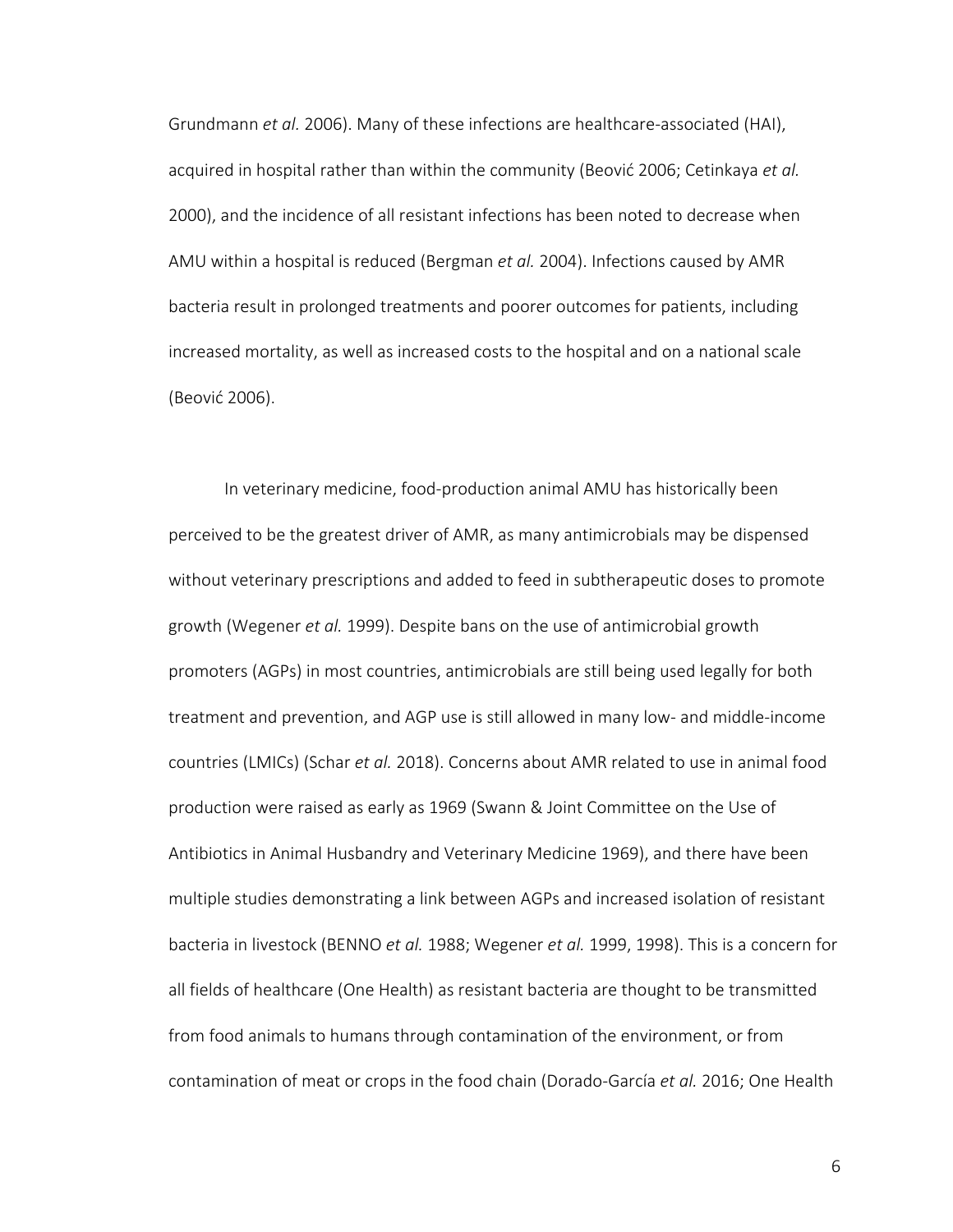Initiative Task Force 2008; Tang *et al.* 2017; Wegener *et al.* 1999). Links between increased resistant bacteria in livestock leading to an increase in the human population are tentative; however, there is speculation of a correlation (Tang *et al.* 2017).

Similar to production animals, there is a growing public health concern for companion animal AMR and a subsequent impact on human health (Pomba *et al.* 2017). Many companion animals are colonised with zoonotic bacteria and the same, or similar, antimicrobials are used in dogs and cats as are used in human medicine (Pomba *et al.* 2017). Companion animals and their owners are in close contact, and share living spaces, meaning that risk of transmission of bacteria between animals and human is high (Dickson *et al.* 2019). There have been several publications that suggest direct transmission of AMR infectious agents between pets and their owners (Walther *et al.* 2012; Wright *et al.* 2005).

#### 1.1.3 Resistant infections in human and companion animal veterinary medicine

Bacterial resistance to one of the first antimicrobial drugs to be commercially available, penicillin, was detected prior to its widespread use (Abraham & Chain 1988). Within two decades of commercial release, penicillin resistance was present in over 80% of infections caused by some common bacterial species (Lobanovska & Pilla 2017). A common resistance mechanism of bacteria to penicillin is the production of betalactamase enzymes, which inactivate penicillins by destroying the beta-lactam ring that inhibits bacterial cell wall synthesis (Shaikh *et al.* 2015). New antimicrobials, such as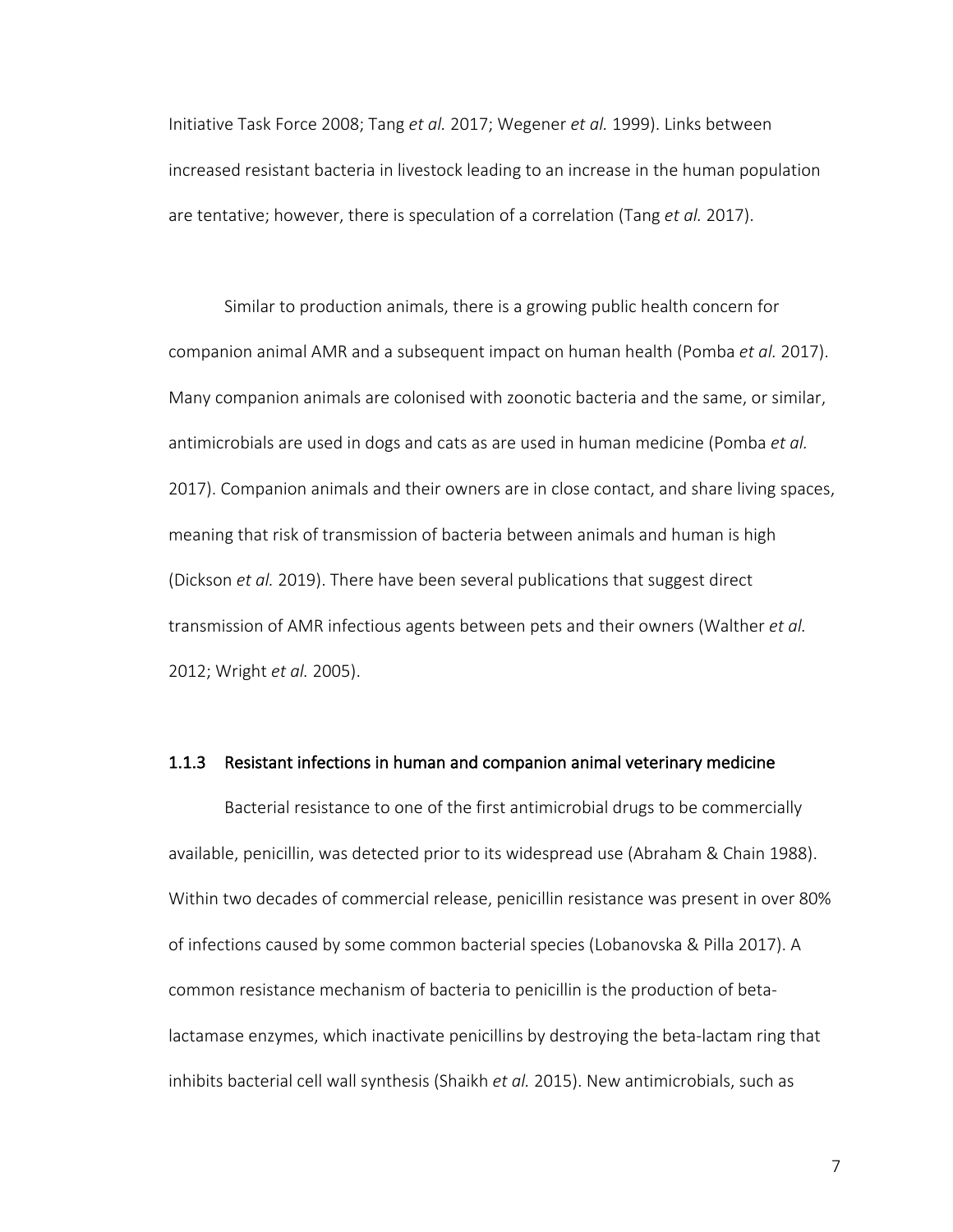methicillin, that are similar to penicillin in structure and function, but resistant to betalactamase, have been produced (Chambers 1997; Lobanovska & Pilla 2017). However, resistance to these new drugs developed rapidly (Chambers 1997). Instead of inactivating the antimicrobial drug itself, new resistance mechanisms allow bacteria to continue synthesising a cell wall, despite the presence of inhibitory beta-lactam rings (Chambers 1997). There is evidence that the genes that code for methicillin resistance were acquired from an external source several years prior to the introduction of methicillin, and that earlier penicillins were drivers of the prevalence of this genotype (Harkins *et al.* 2017).

Within 20 years of methicillin being developed, MRSA was a major source of HAIs, and today remains of critical importance in both hospital and community settings (Weese & van Duijkeren 2010). *Staphylococcus* species are prone to developing AMR due to their ability to mutate rapidly, but there has been an increase in AMR in many other pathogenic bacteria in human medicine, including several species in the family Enterobacteriaceae, such as *Escherichia coli* and *Enterococcus* species (Bassetti *et al.* 2016).

AMR bacterial species are emerging in companion animal practice, most notably methicillin resistant *Staphylococcus pseudintermedius* (MRSP) (van Duijkeren *et al.* 2011). Like *Staphylococcus aureus* in humans, *S. pseudintermedius* is a commensal bacterium of dogs that commonly causes opportunistic infections (Ruscher *et al.* 2010). MRSP was first identified in 1999 (Gortel *et al.* 1999), and has become a common source of AMR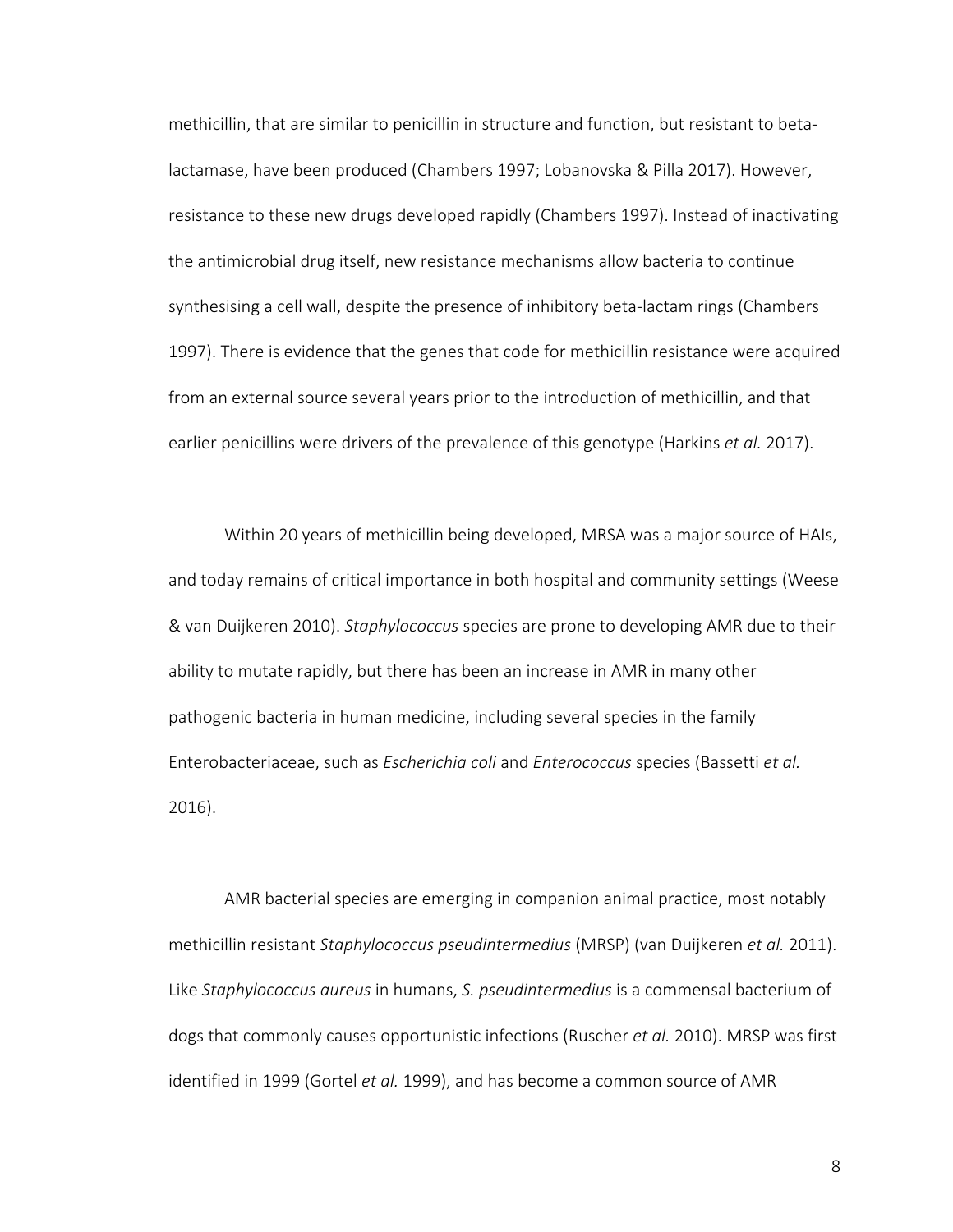infections in companion animal practice in Europe, North America, and Asia (Ruscher *et al.* 2010; Weese & van Duijkeren 2010). There is now evidence of MRSP carriage within the canine community that is not associated with previous antimicrobial treatments (Kjellman *et al.* 2015).

There is increasing prevalence in AMR *E. coli*, particularly in samples isolated from dog urinary tract infections. In 14 European countries, 11-68% of *E. coli* cultured from urine samples collected in 2012-2013 were AMR to one or more antimicrobials, with southern European countries having a higher prevalence of *E. coli* resistant to all antimicrobial drugs tested compared to northern countries (Marques *et al.* 2016). In South Africa, between 2007-2012, 98% of canine urinary *E. coli* isolates in the veterinary teaching hospital were multi-drug resistant, meaning they were resistant to at least one drug in three or more antimicrobial classes (Qekwana *et al.* 2018).

In veterinary practice, AMR has animal welfare and financial implications for pets and their owners, as these infections often require more costly antimicrobials and longer treatment durations, as well as increasing the risk of poor outcome (Prescott *et al.* 2002; Prescott & Boerlin 2016). Further, many bacterial species are potential zoonotic pathogens, and many of the same antimicrobials are used in people and animals (Pomba *et al.* 2017). The CDC currently classifies 5 AMR pathogens as "urgent threats" and 11 as "significant threats" for human health in the US, with several more that are considered concerning or to be watched (U.S. Centers for Disease Control and Prevention 2019).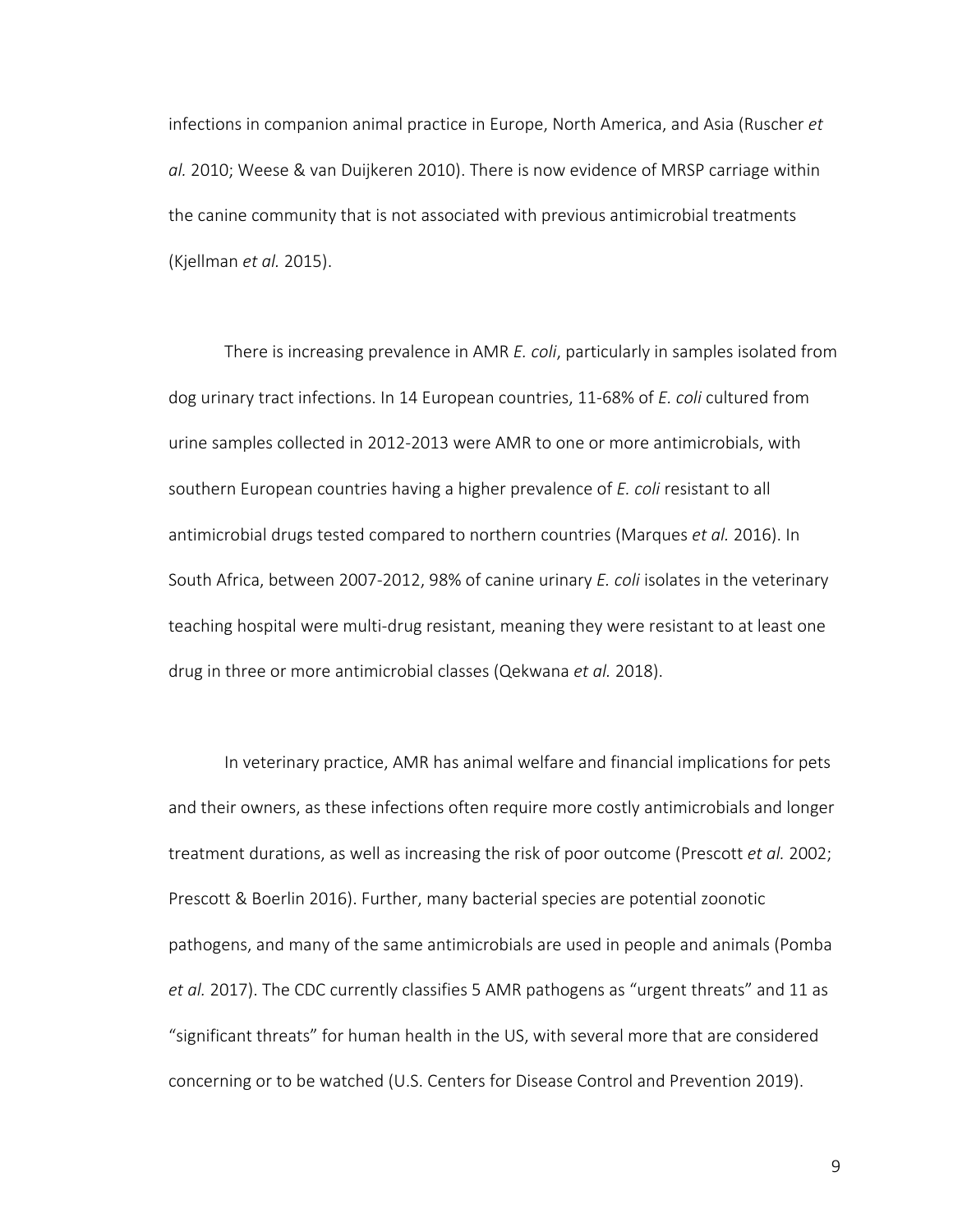Many of these bacterial pathogens that are urgent or serious threats can either infect or are commensal organisms in companion animal species (Pomba *et al.* 2017).

There have been several reports of companion animals carrying MRSA or developing MRSA infections, most likely associated with contact with humans with MRSA infections or colonisation (Morris *et al.* 2012; Walther *et al.* 2012). While there is no direct evidence of transmission, it is reported that companion animals may be an infrequent source of MRSA infections in humans (Sing *et al.* 2008; Weese & van Duijkeren 2010). MRSP colonisation or infection of humans is more rare, but transient colonisation has been reported in veterinary personnel and some pet owners (Van Hoovels *et al.* 2006; Walther *et al.* 2012), along with cases of MRSP infections that have originated from an unknown source (Starlander *et al.* 2014; Van Hoovels *et al.* 2006). For several bacterial species, such as certain strains of *E. coli* and *Salmonella*, there is evidence of direct transmission between humans and animals. Pet-ownership increases this risk of shared infections due to the close physical contact and common environments pets and their owners share (Pomba *et al.* 2017). Good hygiene, infection control practices, and avoidance of practices that increase risk of bacterial infection, such as the feeding of raw food diets, is needed to help mitigate these risks (Behravesh *et al.* 2010; Dickson *et al.* 2019; Hoelzer *et al.* 2011; Leonard *et al.* 2011; van Bree *et al.* 2018; Walther *et al.* 2012).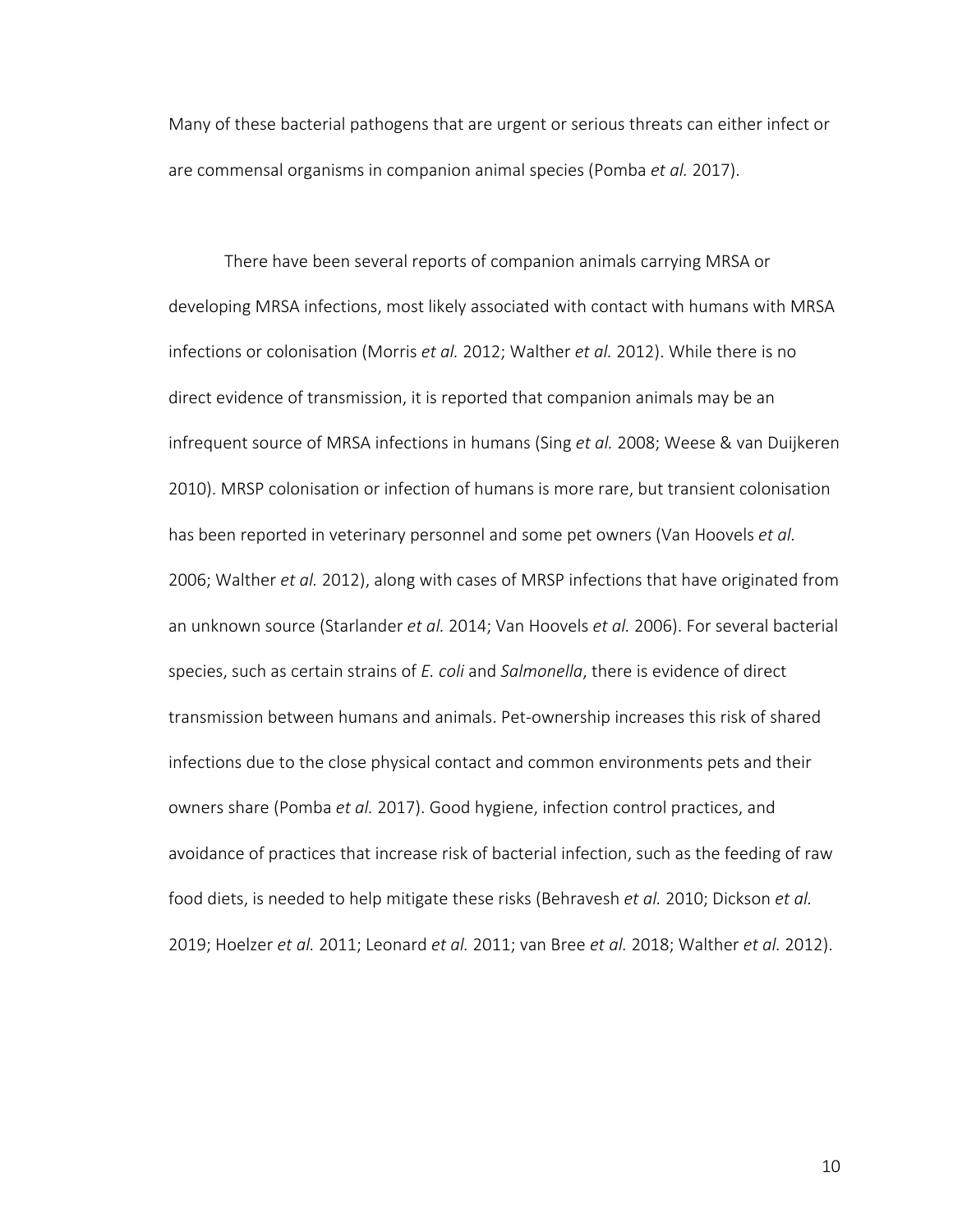#### 1.2 Antimicrobial stewardship

By 1996, new classes of antimicrobials were becoming difficult and less financially viable to develop, meaning that there was a need to preserve the drugs that were currently available (Owens 2008; Ventola 2015). At the same time, it was identified that inefficient antimicrobial treatment of infections using overly complex medication regimes was resulting in increased healthcare costs and negative patient outcomes such as prolonged hospitalisation (Briceland *et al.* 1988). The term antimicrobial stewardship (AMS) was coined in 1996 and was intended as a way to optimise AMU to prevent, reduce and control AMR (McGowan & Gerding 1996). Stewardship practices emphasise a reduction in use of antimicrobials where they are unnecessary, and ensure that when antimicrobials are being prescribed they are being used effectively (Dyar *et al.* 2017).

Several human healthcare bodies have produced recommendations to help reduce AMU for human (Shlaes *et al.* 1997) and veterinary medicine (World Health Organization 1997). One year after AMS was defined, updated recommendations on a local and global scale were produced by a variety of sectors (World Health Organization 2017). These recommendations ranged from global initiatives to guidelines for the treatment of individual patients.

#### 1.2.1 Drug classification by importance

One of the most important initiatives on a global scale, both in human and veterinary medicine, has been the classification of antimicrobial drugs by importance. It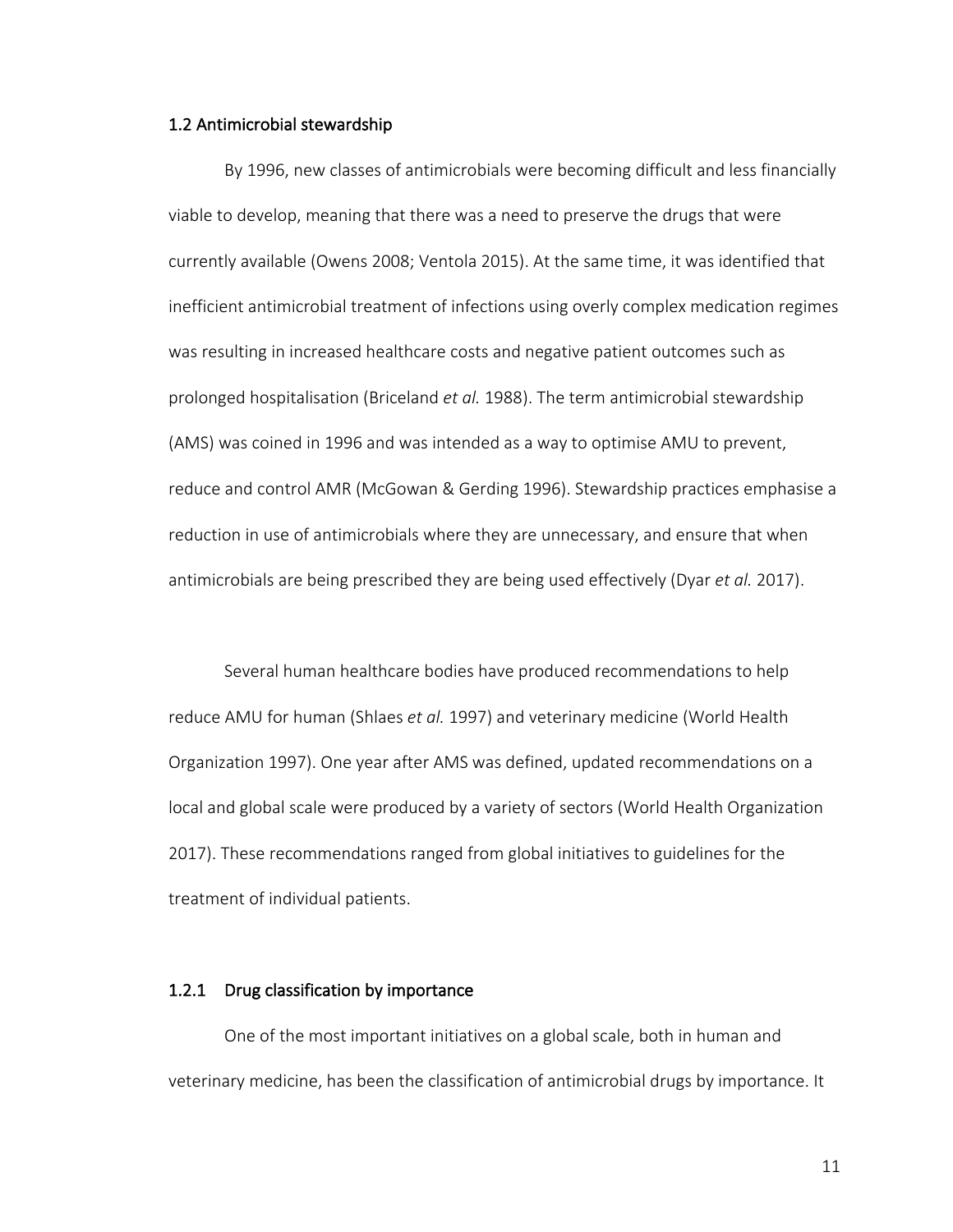has been recognised that resistance to certain classes of antimicrobial drugs has a greater impact on public health than resistance to other antimicrobials, and that use of these drugs should be reserved for when there is no alternative (World Health Organization 2005). These concerns of AMR were initially raised surrounding the use of antimicrobials in food-producing animals due to the concern this may result in increased AMR infections in the human population (World Health Organization 2018).

In 2005 the WHO first produced a list of important antimicrobials according to two criteria: "Criterion 1) Sole therapy or one of few alternatives to treat serious human disease, Criterion 2) Antibacterial used to treat diseases caused by organisms that may be transmitted via non-human sources or diseases caused by organisms that may acquire resistance genes from non-human sources." Any antimicrobials that meet both criteria are classified as "critically important," those that meet one are "highly important," and those that meet neither are "important" (World Health Organization 2005). Since 2005 this list has been regularly revised, with the  $6<sup>th</sup>$  edition being produced in 2018 (Table 1.1).

Drugs that are considered "critically important antimicrobials" (CIAs) are now further categorised according to three prioritisation (P) factors: "P1: Used to treat a large number of people with infections for which limited antimicrobials are available, P2: Used with high frequency in human medicine or in certain high risk groups, P3: Used to treat human infections for which an extensive evidence exists on the transmission of resistant-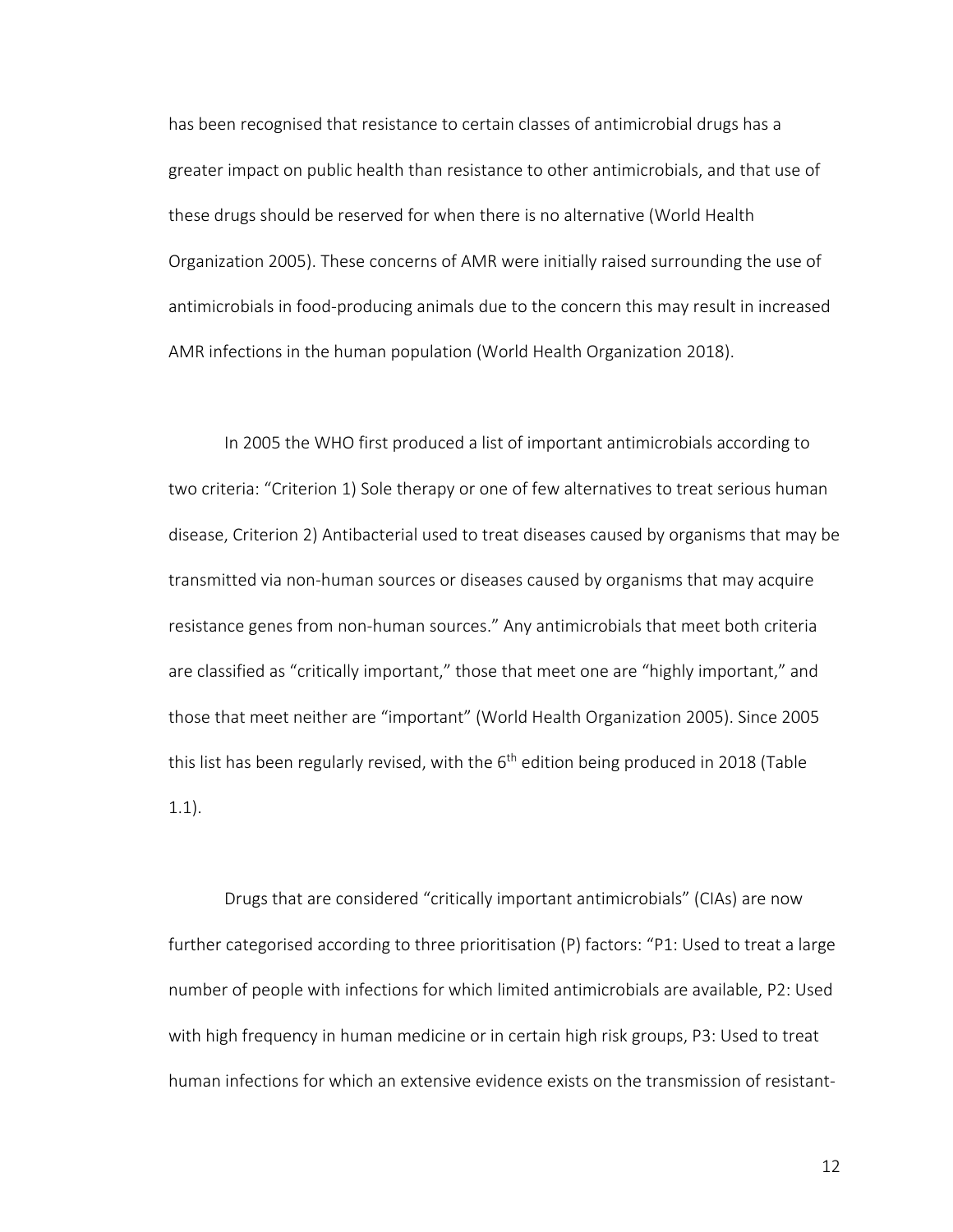bacteria or genes from non-human sources." CIAs that have all three prioritisation factors

are considered "highest importance" (World Health Organization 2018).

| <b>Drug Classification</b> |                         | <b>Antimicrobial Drugs</b>                                                                                                                                                                                                                                                                                                                                       |
|----------------------------|-------------------------|------------------------------------------------------------------------------------------------------------------------------------------------------------------------------------------------------------------------------------------------------------------------------------------------------------------------------------------------------------------|
| Important                  | Not used in<br>humans   | Aminocoumarins, arsenical, bicyclomycin,<br>orthosomycins, phosphoglycolipids, ionophores<br>(including polyesthers), quinoxalines                                                                                                                                                                                                                               |
|                            | Used in humans          | Aminocyclitols, cyclic polypeptides, nitrofuran<br>derivatives, nitroimidazoles, pleuromutilins                                                                                                                                                                                                                                                                  |
| <b>Highly Important</b>    |                         | Amphenicols, cephalosporins (1 <sup>st</sup> and 2 <sup>nd</sup><br>generation), lincosamides, penicillins<br>(amidinopenicillins, anti-staphylococcal, narrow<br>spectrum), pseudomonic acids,<br>riminofenazines, steroid antibacterials,<br>streptogramins, sulphonamides, dihydrofolate<br>reductase inhibitors and combinations,<br>sulfones, tetracyclines |
| Critically<br>Important    | <b>High Priority</b>    | Aminoglycosides, ansamycins, carbapenems<br>and other penems, glycylcyclines, lipopeptides,<br>monobactams, oxazolidinones, penicillins<br>(antipseudomonal, aminopenicillins with and<br>without beta-lactamase inhibitors), phosphonic<br>acid derivatives, drugs solely used to treat<br>tuberculosis or other mycobacterial diseases                         |
|                            | <b>Highest Priority</b> | Cephalosporins ( $3^{rd}$ , $4^{th}$ , and $5^{th}$ generation),<br>glycopeptides, macrolides and ketolides,<br>polymyxins, quinolones                                                                                                                                                                                                                           |

Table 1.1. Drug classification and prioritisation according to the World Health Organisation (World Health Organization 2018).

Antimicrobial classifications are designed to aid stewardship efforts by identifying

which drugs are highest priority and need to be monitored closely (World Health

Organization 2018). These classifications are also intended to assist with the

development of treatment guidelines and recommendations for limiting or restricting

AMU (World Health Organization 2018). Some other bodies, such as the World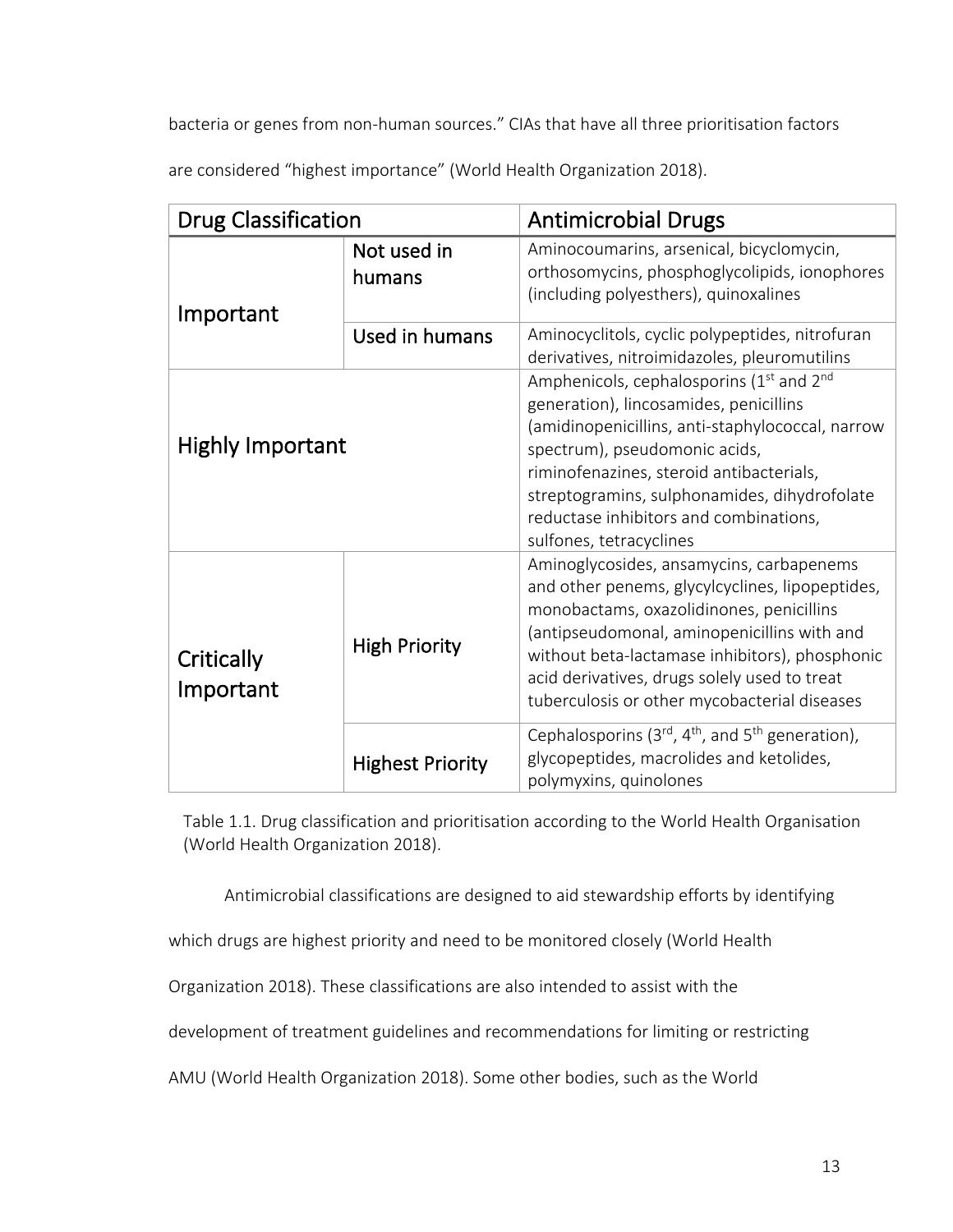Organisation for Animal Health (OIE) and Health Canada, have produced their own versions of antimicrobial guidelines to make them more applicable to different areas of healthcare or geographical regions (Health Canada 2009; World Organisation for Animal Health 2015).

Local drug classifications are especially important in veterinary medicine where the majority of licensed products, including many "first line" treatments are considered to be critically important by human guidelines (Weese *et al.* 2015). The Health Canada guidelines (Table 1.2), for example, have a lower classification than the WHO for drugs such as macrolides, aminoglycosides, and tetracyclines, which are all commonly used in veterinary medicine. In contrast other drugs, such as penicillins, carbapenems, and nitroimidazoles have higher classifications.

| <b>Drug Classification</b>             | <b>Antimicrobial Drugs</b>                                                                                                                                                                                                                     |
|----------------------------------------|------------------------------------------------------------------------------------------------------------------------------------------------------------------------------------------------------------------------------------------------|
| Category IV: Low Importance            | Flavophospholipols, ionophores                                                                                                                                                                                                                 |
| <b>Category III: Medium Importance</b> | Aminocyclitols, aminoglycosides (topical<br>agents), bacitracins, fosfomycin,<br>nitrofurans, phenicols, sulphonamides,<br>tetracyclines, trimethoprim                                                                                         |
| Category II: High Importance           | Aminoglycosides (except topical agents),<br>cephalosporins ( $1st$ and $2nd$ generation),<br>fusidic acid, lincosamides, macrolides,<br>penicillins, quinolones (except<br>fluoroquinolones), streptogramins,<br>trimethoprim/sulfamethoxazole |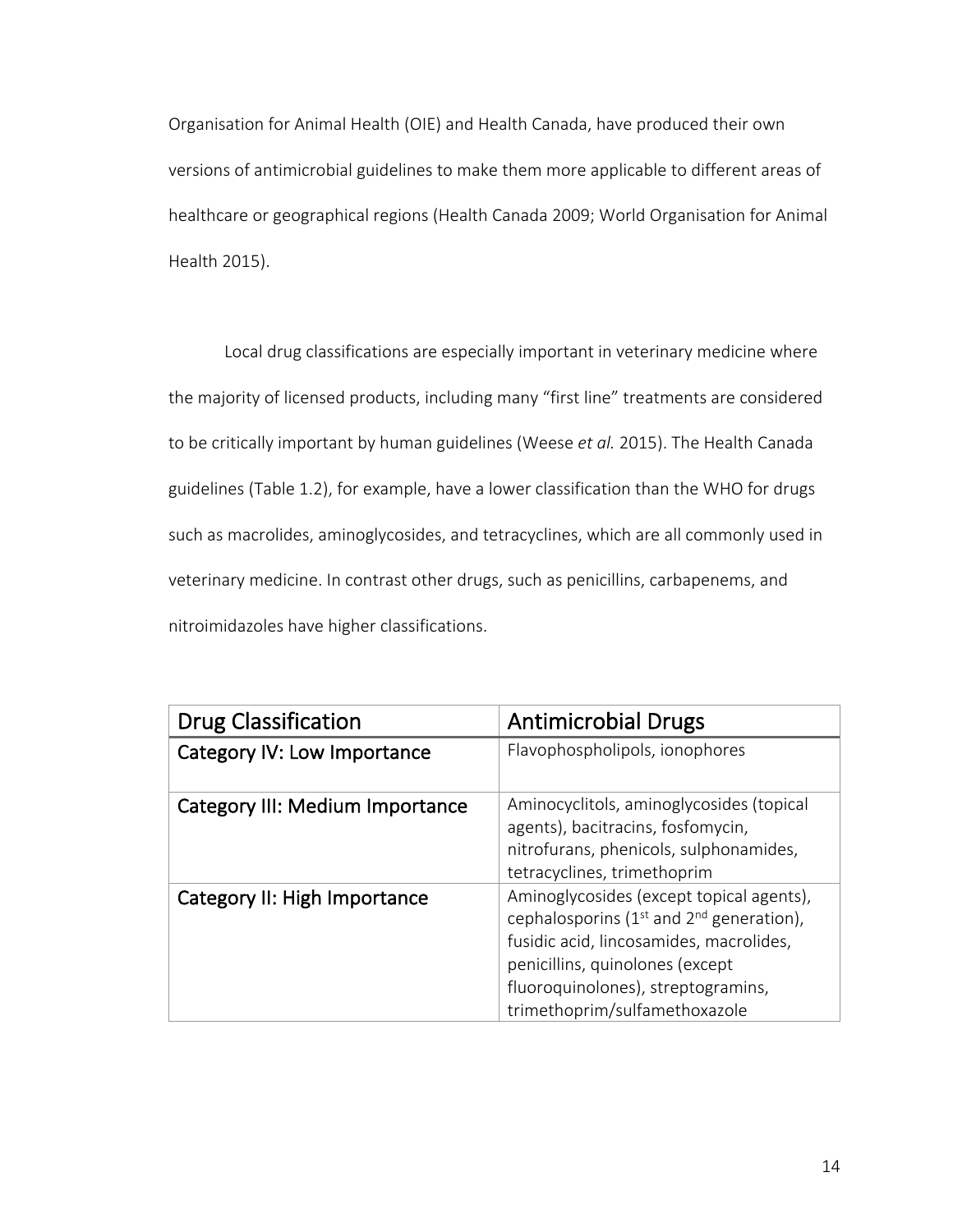| Carbapenems, cephalosporins ( $3rd$ and $4th$<br>generation), fluoroquinolones,<br>glycopeptides, glycylcyclines, ketolides,<br>lipopeptides, monobactams,<br>nitroimidazoles, oxazolidinones, penicillins<br>with beta-lactamase inhibitors,<br>polymyxins, therapeutic agents for<br>tuberculosis |
|-----------------------------------------------------------------------------------------------------------------------------------------------------------------------------------------------------------------------------------------------------------------------------------------------------|
|                                                                                                                                                                                                                                                                                                     |
|                                                                                                                                                                                                                                                                                                     |

Table 1.2. Drug classification and prioritisation according to the Health Canada Veterinary Drugs Directorate (Health Canada 2009)

The differences between guidelines highlight a lack of consensus in recommendations, as they are often made with limited data. These limitations are recognised by the authors of several of these guidelines and publications. However, the general aim of these resources is to encourage mindful use of antimicrobials (i.e. stewardship), and they are not intended as a prescriptive list (Medicines Agency 2018; World Health Organization 2017)

## 1.2.2 Prescription guidelines

One of the keystones of AMS in human and veterinary medicine is the use of antimicrobial prescription guidelines to try and reduce unnecessary AMU and promote judicious use of CIAs. The use of antimicrobial prescription guidelines predates the term antimicrobial stewardship, as these were initially developed in human medicine to reduce the costs associated with excessive AMU (Briceland *et al.* 1988). In human medicine, it was demonstrated that these guidelines were effective at reducing costs, and also resulted in improved patient outcomes such as reduced hospitalisation time (Briceland *et*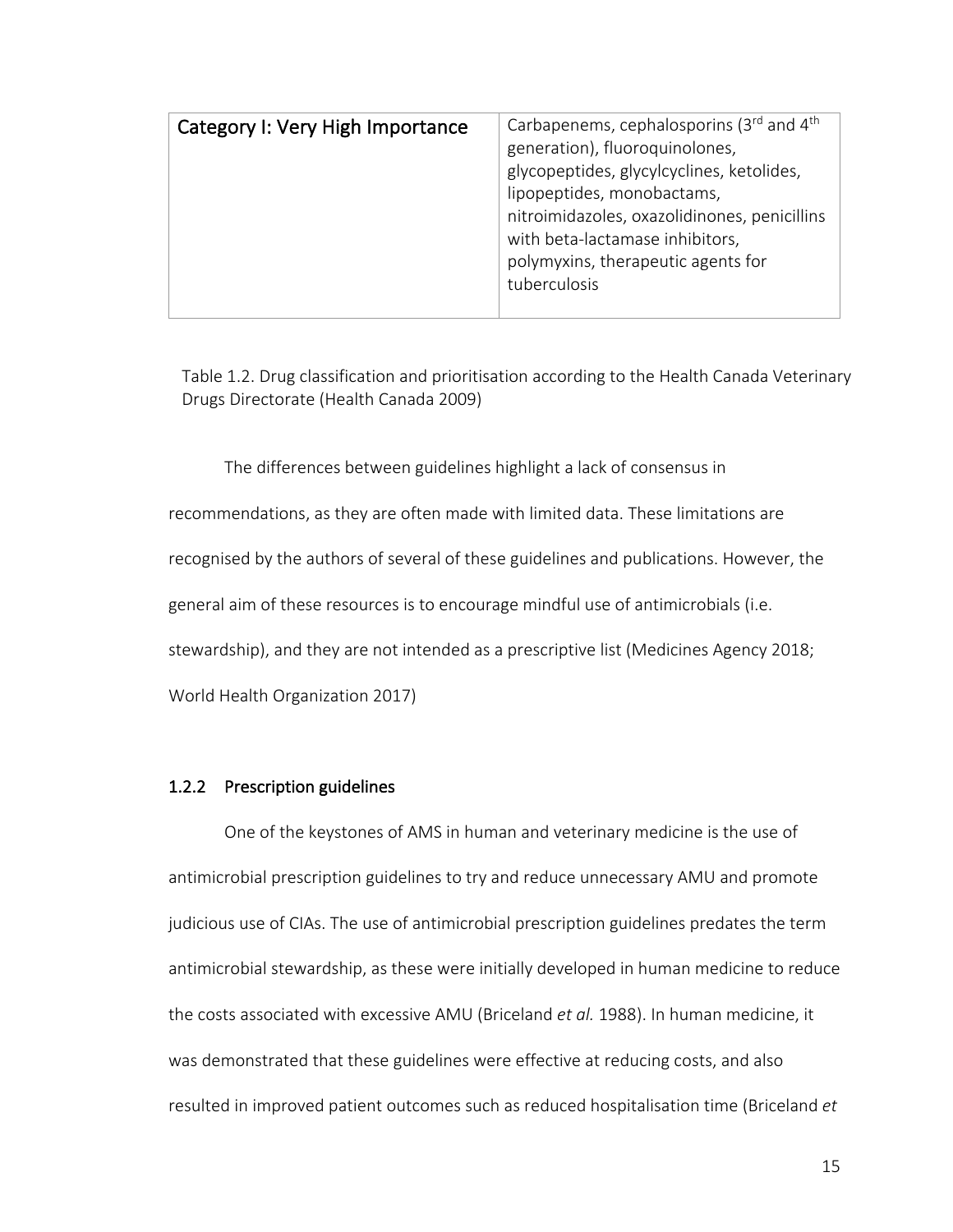*al.* 1988). Since these initial antimicrobial prescription guidelines were developed there has been a shift in attitude towards antimicrobials, mainly the recognition of a need for AMS to prevent the emergence of resistant pathogens, and to preserve CIAs for scenarios when there are no or limited alternative drugs (Fishman 2012). As a consequence, prescription guidelines now have a broader purpose than cost reduction, and initiatives such as the WHO classification of antimicrobials have aided the redevelopment of guidelines to focus on AMS (MacDougall & Polk 2005).

Prescription guidelines, consisting of a broad set of recommendations that are applicable to a large community, can be produced on a national or regional scale (Slekovec *et al.* 2012). These usually consist of recommendations for "first line" or empirical antimicrobial therapy for common infections, and may include recommendations for diagnostic work-up (National Centre for Disease Control 2016; National Institute for Health and Care Excellence 2020; Norwegian Directorate of Health 2013; Public Health Ontario 2016). Guidelines can also be developed on a smaller scale (e.g. for an individual hospital) or adapted from the national guidelines to be more applicable to the local setting (Gross & Pujat 2001; van Kasteren *et al.* 2003). Smaller scale guidelines take into account what drugs are available locally, as well as the AMR patterns observed in the common infectious agents in the community (Dellit *et al.* 2007). Within a specific hospital the guideline adherence can be improved with restriction of certain antimicrobials, monitoring of hospital antimicrobial use, and regular, personalised feedback on individual clinician antimicrobial prescribing habits (Paskovaty *et al.* 2005).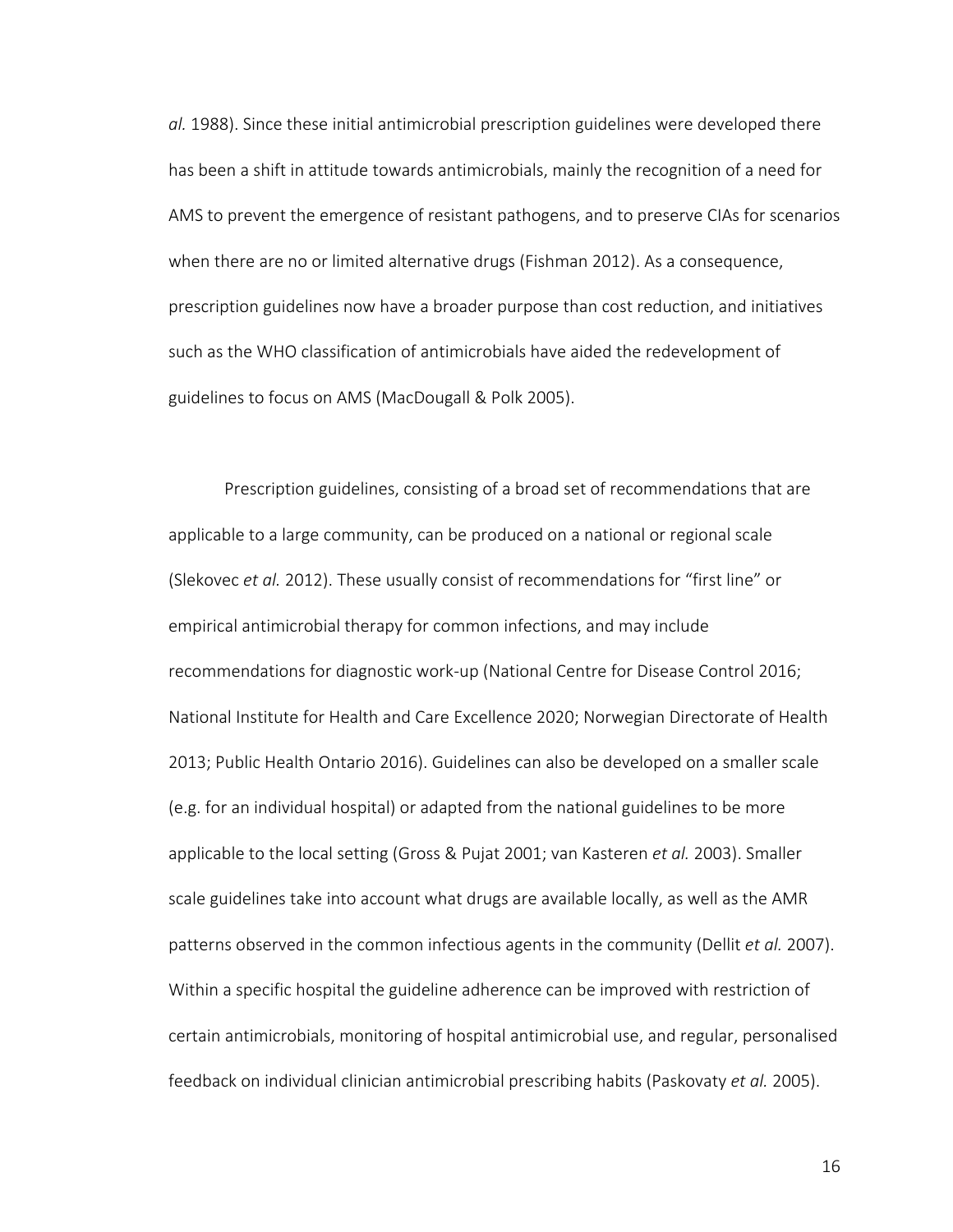Unfortunately, the infrastructure to implement this level of feedback and individual support is lacking in many community medicine settings.

Large scale treatment guidelines are frequently developed for use in veterinary medicine. In companion animal practice there is a range in the type of resources available. Some national professional associations such as the Canadian Veterinary Medical Association (CVMA), and several large scale veterinary organisations such as the British Small Animal Veterinary Association (BSAVA), the Federation of European Companion Animal Veterinary Association (FECAVA) have produced their own AMU and AMS guidelines (American Veterinary Medical Association 2020; British Small Animal Veterinary Association 2019; Canadian Veterinary Medical Association 2008; Federation of European Companion Animal Veterinary Associations 2018). These guidelines are usually developed through the collaboration of veterinarians from different specialties (and general practice) and cover a variety of systems (e.g., dermatology, ophthalmology, orthopaedics). The information contained in these guidelines varies from strict recommendations for drug choice, dosing, and treatment duration, to a general overview of what constitutes empirical therapy and which diagnostics should be considered. In addition to these generalised guidelines, the International Society for Companion Animal Infectious Diseases (ISCAID) has produced detailed consensus statements that focus on specific diseases or systems. These are produced with the collaboration of a smaller group of specialists and contain an in-depth overview of the disease, along with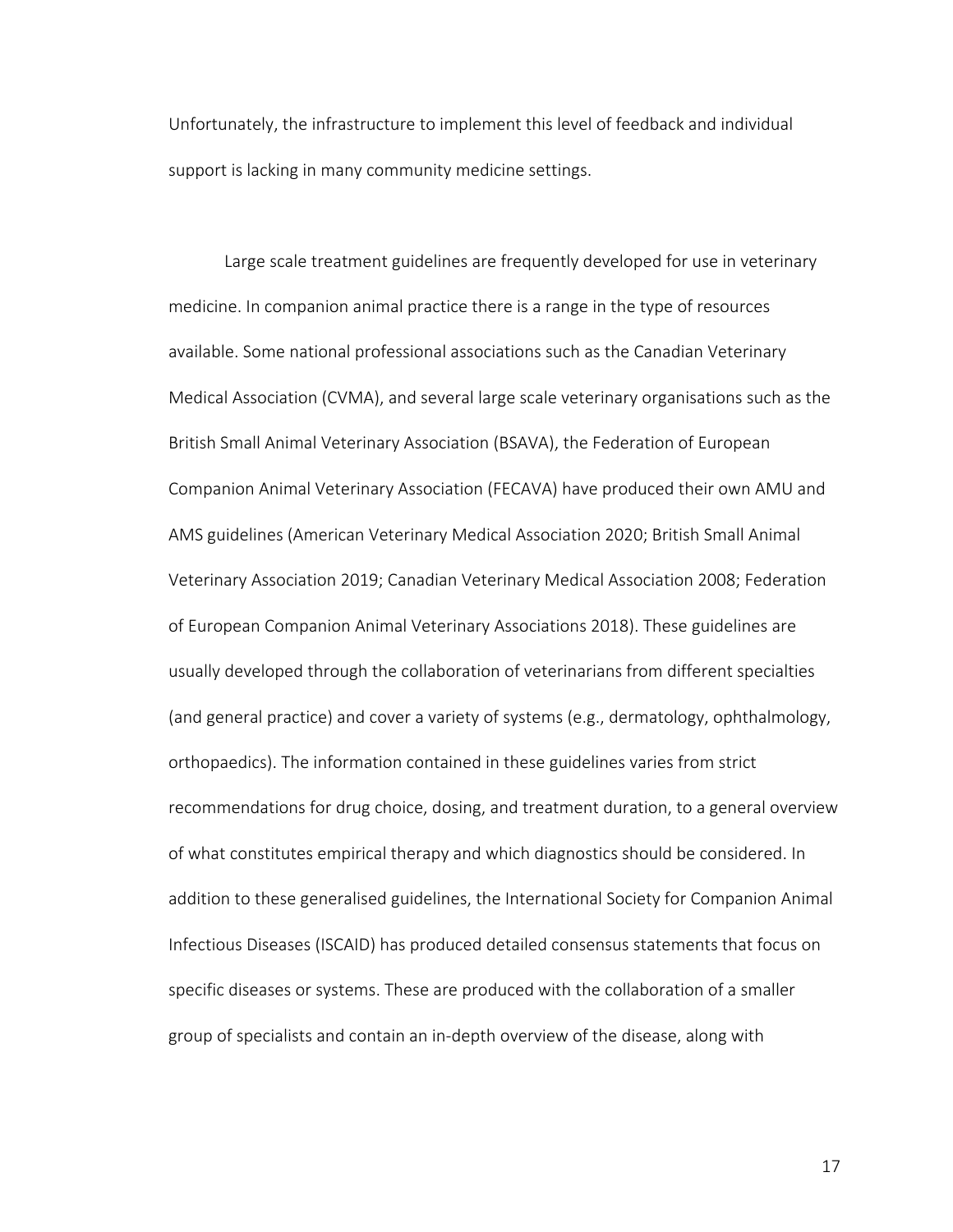diagnostic and treatment recommendations (Hillier *et al.* 2014; Lappin *et al.* 2017; Marks *et al.* 2011; Weese *et al.* 2019, 2015).

#### 1.3 Antimicrobial stewardship (AMS) in human medicine

Since AMS has become a global priority there has been an effort in human medicine to develop hospital AMS programs, as in-patient care is where patients are most likely to develop HAIs (Beović 2006). These AMS programs rely on the coordinated efforts of many hospital teams, including clinicians, hospital infection control, and the pharmacy (Barlam *et al.* 2016; Dellit *et al.* 2007; Paskovaty *et al.* 2005). These AMS programs and associated collective interventions have been successful, and further methods to improve AMU in hospitals are being developed and studied (Davey *et al.* 2017; MacDougall & Polk 2005). There have been recommendations by large scale health organisations for every hospital to have an AMS program (Fishman 2012). A new focus in human medicine is ensuring that this recommendation is followed wherever possible (World Health Organization 2017).

A similar dedication to AMS in community medicine (i.e., general practice) is lacking, and research is needed to determine areas of improvement globally. In many countries the majority of antimicrobial prescriptions come from general practitioners (Costelloe *et al.* 2010; Goossens *et al.* 2005; Mccaig & Hughes 1995), and a large number of cultured infections with AMR bacteria come from general practice outpatients (Costelloe *et al.* 2010). Despite this, there has been less focus on AMS in community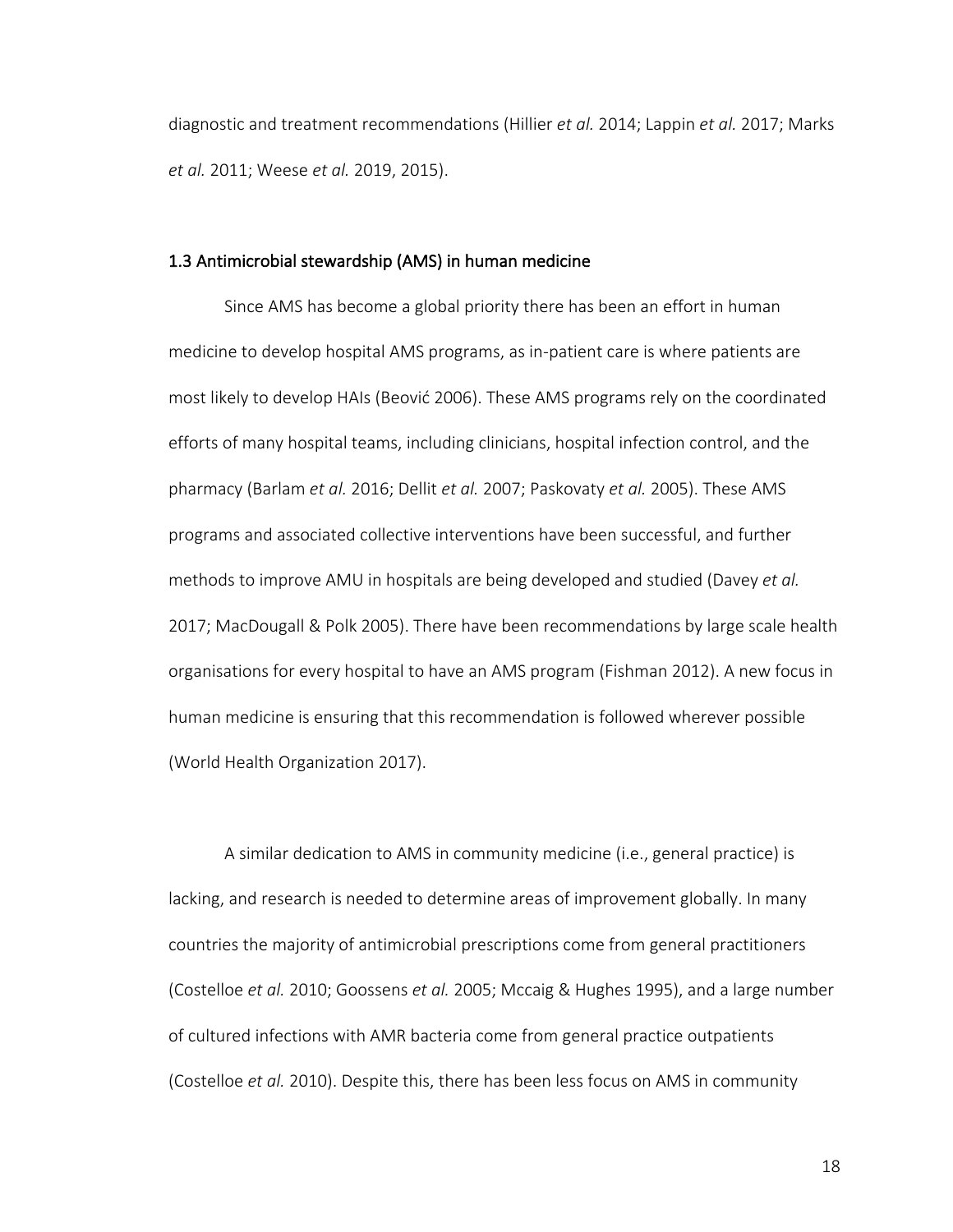medicine, and many of the interventions in this setting have been shown to be unsuccessful (Arnold & Straus 2005a; Barnett & Linder 2014). Generalised AMS initiatives, such as large scale treatment guidelines, are commonly used in general practice and provide a useful framework for practitioners; however, adherence can be poor (Gerber *et al.* 2014; Pakyz *et al.* 2014; Wathne *et al.* 2019). As in hospital programs, successful AMS outcomes in general practise are achieved through targeted education of prescribers and personalised feedback on prescribing habits (Gerber *et al.* 2014). More focus is needed on outpatient/community care to help optimise AMS efforts in community practice, and identify how hospital stewardship programs can be adapted to this setting (Jeffs *et al.* 2020).

Since 1996, interpretation of the term "stewardship" has continued to develop. A more recent definition, produced by the Infectious Diseases Society of America, describes AMS as "coordinated interventions designed to improve and measure the appropriate use of antimicrobial agents by promoting the selection of the optimal antimicrobial drug regimen including dosing, duration of therapy and route of administration" (Fishman 2012). Here the responsibility for AMS is primarily placed on the drug prescriber, but there has been a recent move to expand stewardship efforts to include the wider community (Dyar *et al.* 2017; Mendelson *et al.* 2017). AMS programs have been demonstrated to be most successful when they are targeted at both doctors and patients (Arnold & Straus 2005a; Lee *et al.* 2015), and there is recognition that there is a need to better educate the general public about AMR and AMS (Spellberg *et al.* 2008). Education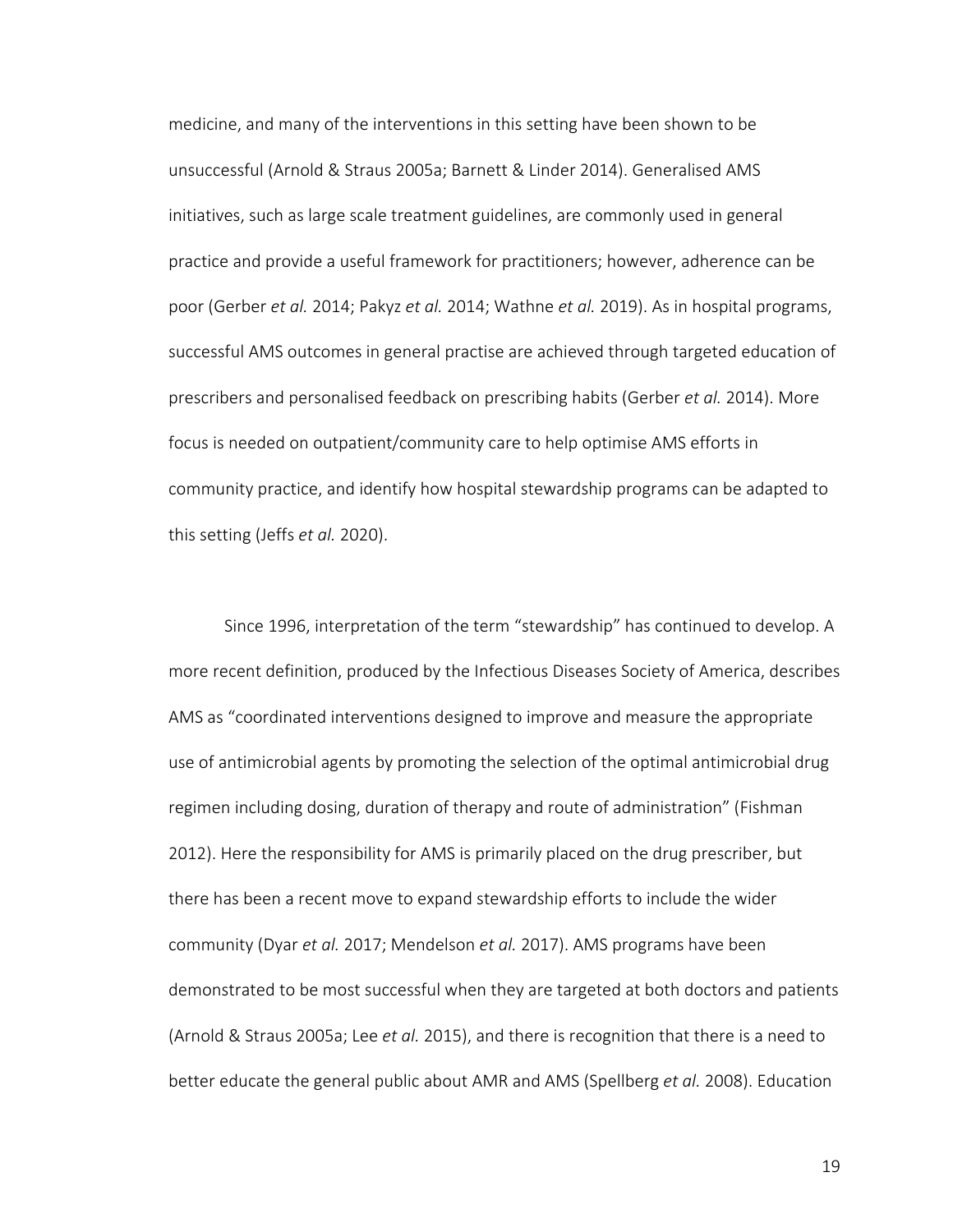efforts have been two-fold, with a combination of national AMR awareness campaigns ("Antibiotic Awareness Week Canada" 2019; "World Antibiotic Awareness Week" 2019; Huttner *et al.* 2019), and one-on-one conversations with physicians (Cals *et al.* 2013, 2009; Francis *et al.* 2009; Mangione-Smith *et al.* 2015).

#### 1.4 Antimicrobial Stewardship in Veterinary Medicine

Some of the initial large scale AMS efforts were focussed on veterinary medicine, particularly production animal medicine, as this was viewed as an important source of resistant infections in the human population (Tang *et al.* 2017). Many of the same antimicrobial classes are used in both human and veterinary medicine, and there was concern for the level of veterinary use. Antimicrobial therapies have been used in production animals in large quantities and often at subtherapeutic and sub-optimal dosing regimens (Van Boeckel *et al.* 2015). This practice raised concerns that humans were at risk of developing AMR zoonotic infections either by directly working with these animals, or indirectly further down the food chain through contamination of food products (Tang *et al.* 2017). Concerns have also been raised about the contribution of companion animal medicine to AMR. This concern initially came from within the veterinary community itself (Prescott *et al.* 2002; Weese 2006).

There is now greater recognition of the contribution that AMU in companion animal medicine may have to the human population. Several global and national strategies to reduce AMR have included recommendations that veterinary hospitals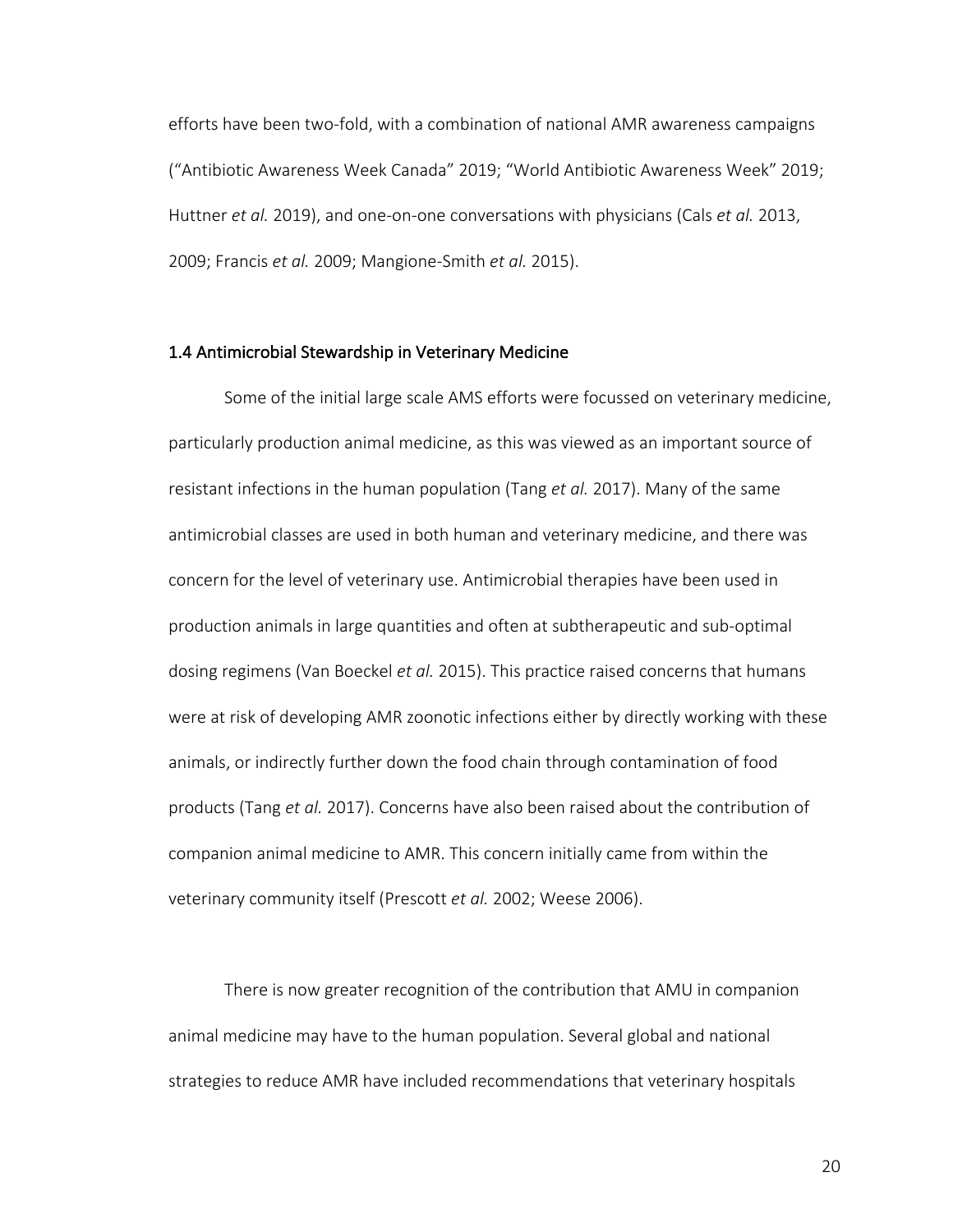develop AMS programs similar to human hospitals (Prescott & Boerlin 2016; World Health Organization 2017). This increasing move to a One Health approach to AMS has resulted in many national veterinary bodies producing policy statements or guidelines for judicious AMU. Currently AMS programs in veterinary medicine remain rare, and an effort to bring veterinary medicine in line with AMS in human medicine is needed (Hardefeldt 2018; Weese *et al.* 2015).

#### 1.4.1 Veterinary legislation

Specific therapeutic recommendations in veterinary medicine are primarily driven by a concern that veterinary antimicrobial use will contribute to AMR in the human population (Pomba *et al.* 2017; Tang *et al.* 2017). As a consequence, some governments have placed legal restrictions on veterinary AMU in an attempt to preserve antimicrobials for human medicine. The majority of restrictions have been placed on products used in food producing animals, to reduce or eliminate the use of antimicrobial growth promoters (AGPs).

Legislation has been introduced slowly, with the first country to institute restrictions being Sweden in 1986. This occurred nearly 20 years after the concern for the risk of AMR in food animals was first raised (Wierup 2001). The WHO recommended, in 1994, and again in 1997, that all antimicrobials that were used in human medicine, or would cause cross-resistance in antimicrobials used in human medicine, should not be used as AGPs (World Health Organization 1997). The European Union gradually reduced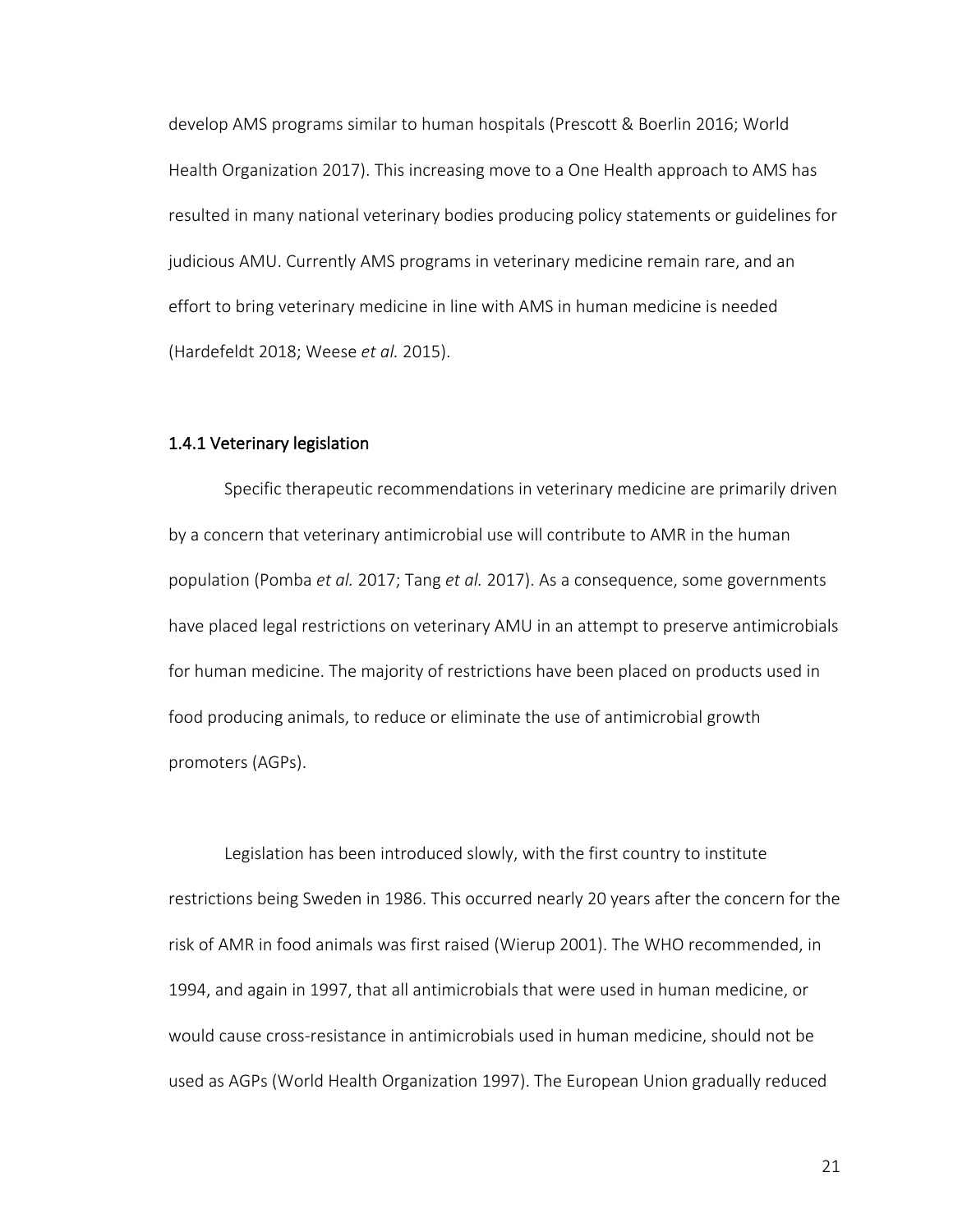the number of drugs that were allowed to be used as AGPs before a complete ban in 2006 (European Commission 2005). North America was much slower to follow the WHO recommendations, and medically important antimicrobials were only banned as AGPs in the US in 2017 (AccessScience 2017), and in Canada in 2018 (Canadian Food Inspection Agency 2018). While there has been a total ban on AGPs in Europe and North America, many low- and middle-income countries have no restrictions on AMU for growth promotion (Kakkar *et al.* 2020). Where legislation surrounding AGPs has been put in place, most countries have successfully demonstrated a reduction in AMU, as well as an observed decrease in AMR bacteria in livestock (Bengtsson & Wierup 2006; Tang *et al.* 2017). Some studies have demonstrated a reduction in AMR bacterial infections in the human population after this legislation was introduced, though these studies have mostly focussed on farm workers in direct contact with food-producing animals (Tang *et al.* 2017).

Companion animal veterinary practice has not been given the same priority for AMU as food animals, but there has been recognition that use of CIAs in pets requires regulation (Prescott *et al.* 2002). These are usually antimicrobials that are classified as "highest priority" by the WHO such as fluoroquinolones and  $3<sup>rd</sup>$  and  $4<sup>th</sup>$  generation cephalosporins. Some European countries have produced restrictions that prevent use of these drugs unless specific criteria are met, such as mandatory culture and susceptibility testing prior to use (Hopman *et al.* 2018). Where these regulations have been put in place there has been a decrease in the amount (and duration) of these drugs being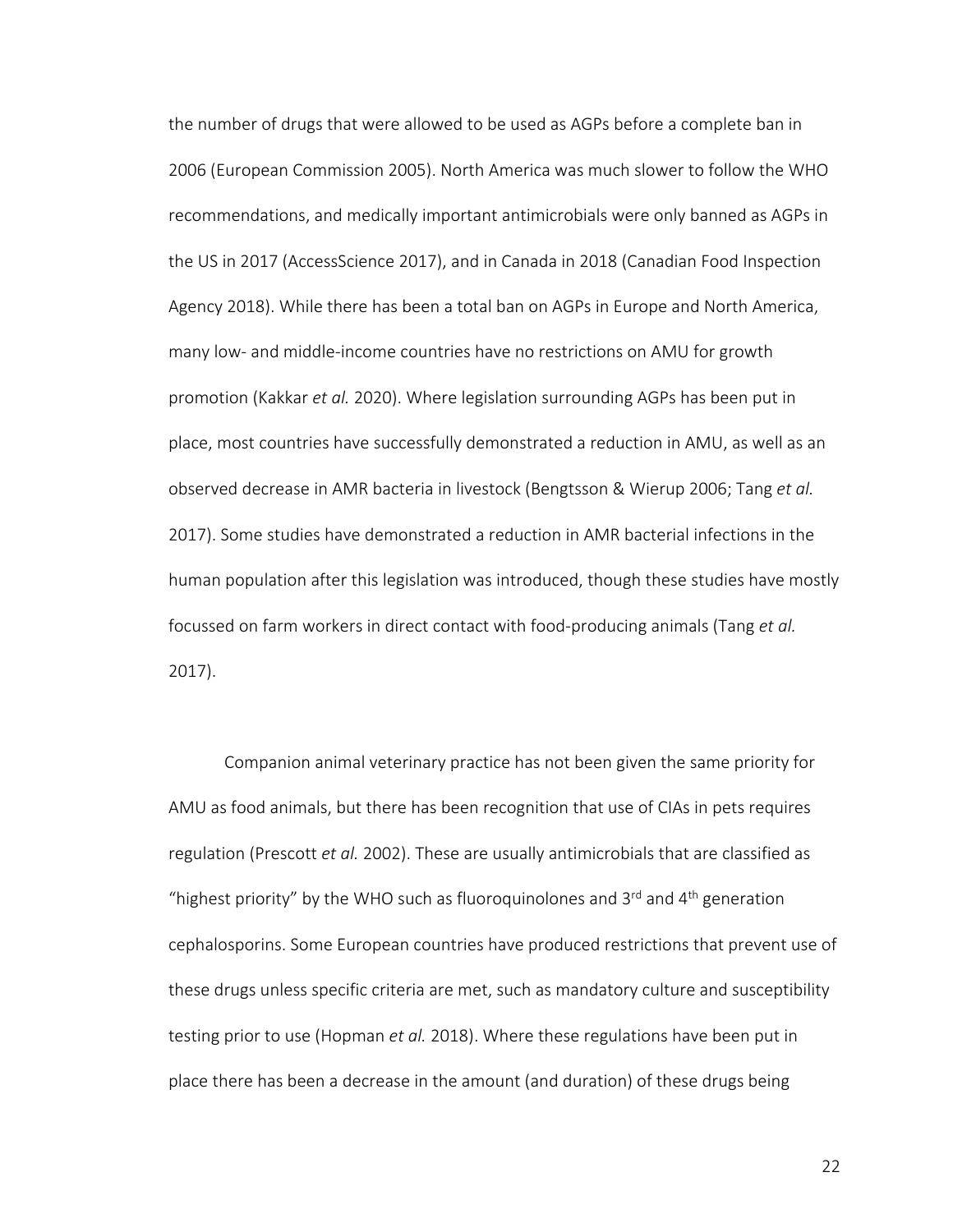prescribed (European Medicines Agency 2017; Hopman *et al.* 2018). The effect of these changes on AMR is still unclear, and there are concerns for animal welfare impact of these restrictions (Weese *et al.* 2015).

### 1.4.2 Current antimicrobial use in veterinary medicine

An important feature of AMS is surveillance of current antimicrobial use practices (Kahn 2017). Surveillance raises awareness, highlights current practises and identifies areas where there is a need for AMS improvement, along with monitoring the effects of AMS programs (Owens 2008). Many countries measure AMU yearly by reporting AMU in kilograms, categorized by species (Van Boeckel *et al.* 2014). This allows for overall trends to be tracked, but does not give any specific information about which antimicrobials are being dispensed and for what purpose (Redding *et al.* 2019). Other ways to report antimicrobial consumption include defined daily dose (DDD) where the average therapeutic dose in human adults is calculated and the number of defined daily doses of a drug is measured in a population (e.g. 20 DDDs per 1000 inhabitant days). Another measure is to utilise population correction unit (PCU) which is the mg/kg of a drug used in a production animal based on the average weight of each species at various life stages (Public Health Agency of Canada 2017; Veterinary Medicines Directorate 2016; World Health Organization 2020). These are useful measurements for quantifying AMU with a population, but still do not give specific information about why antimicrobials are being prescribed. A more detailed method of surveillance is looking at individual prescriptions; however, this is labour intensive and can be difficult to implement on a large scale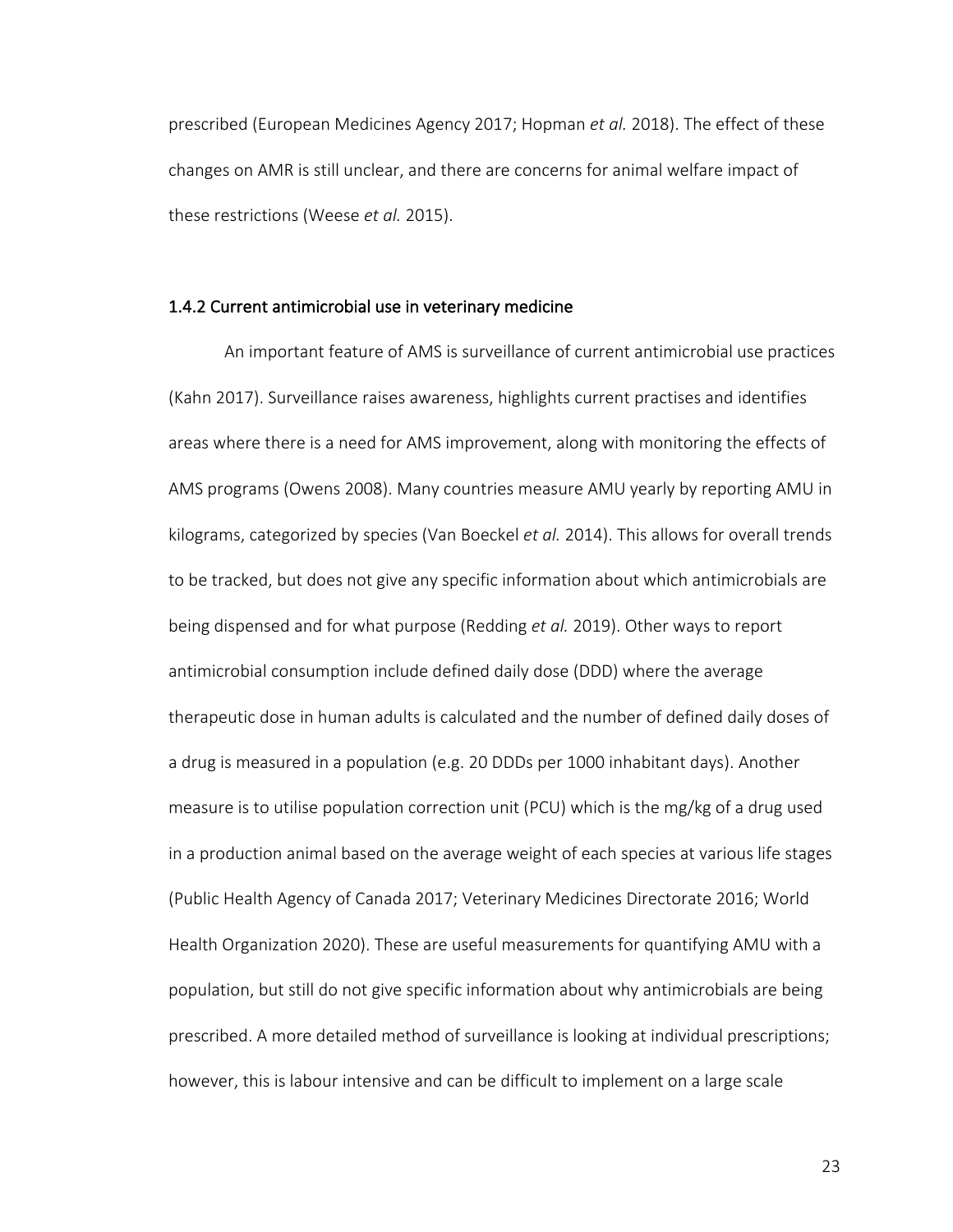(Redding *et al.* 2019). A few AMU surveillance methods have been tested in companion animal practice, including using medical records, insurance data, and questionnaires (Barbarossa *et al.* 2017; Hardefeldt *et al.* 2018c; Schmitt *et al.* 2019).

Large scale AMU surveillance using medical records has largely come from the UK and Australia, and demonstrates that AMU in veterinary practice is high and, more concerningly, that CIAs are still frequently used (Buckland *et al.* 2016; Hardefeldt *et al.* 2018c; Radford *et al.* 2011; Singleton *et al.* 2018). Studies from the UK estimate antimicrobial prescription events range from 18.8% to 35.1% of consultations for dogs, and between 17.5% to 48.5% of consultations for cats (Hughes *et al.* 2012; Radford *et al.* 2011; Singleton *et al.* 2018). This varies by region, and in one location antimicrobials were prescribed in 73% of cat consultations (Radford *et al.* 2011). Similar prescription proportions have been identified in Australia, with total prescription proportions of 14.5% of dog and 10.8% of cat consultations (Hur *et al.* 2020). In another study, in a two year period 54% of insured dogs and 48% of insured cats that had a claim received an antimicrobial prescription (Hardefeldt *et al.* 2018c). Across all British and Australian surveillance studies, up to 34% of antimicrobial prescriptions were drugs of highest importance according to the WHO, with cats being approximately 5 times more likely to receive one of these drugs (Buckland *et al.* 2016; Hardefeldt *et al.* 2018c). Establishing this information provides a baseline level of AMU and helps guide targets for improvement.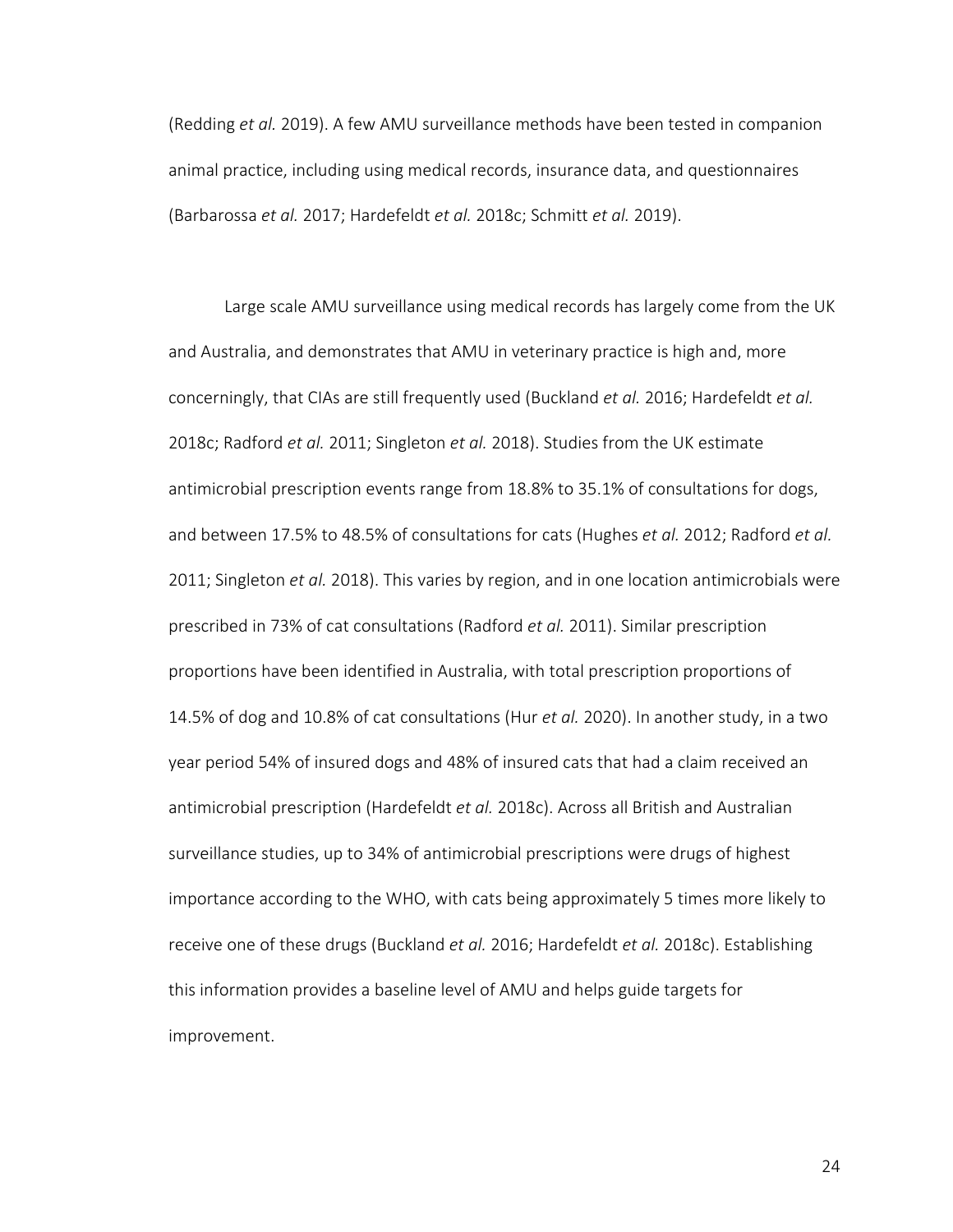As well as determining how often antimicrobials are prescribed, it is important to note if they are being prescribed appropriately, and in accordance with guidelines. In several conditions, such as acute haemorrhagic gastroenteritis, feline lower urinary tract disease, and canine infectious respiratory disease complex, antimicrobials are not always indicated, even if a bacterial pathogen is suspected to be part of the aetiology (Lappin *et al.* 2017; Marks *et al.* 2011; Weese *et al.* 2019). Despite this, surveillance data demonstrate that antimicrobials are often prescribed for these conditions, and in some scenarios are being used prophylactically (Barbarossa *et al.* 2017; Gómez-Poveda & Moreno 2018; Hardefeldt *et al.* 2018c; Jones *et al.* 2014; Lutz *et al.* 2020; Murphy *et al.* 2012; Schmitt *et al.* 2019). This inappropriate AMU is occurring despite easily accessible data that demonstrates that AMU in these scenarios is ineffective, and often inappropriate, which highlights the need for education targeting prescribers.

For several common disease processes, such as urinary tract or skin infections, culture and susceptibility is recommended to guide treatment choice (Hillier *et al.* 2014; Weese *et al.* 2019). Multiple surveys of veterinarians; however, show that compliance with this recommendation is low (De Briyne *et al.* 2013; Van Cleven *et al.* 2018). In general practices in Spain and Canada, only approximately 5% of all antimicrobial prescriptions were associated with culture and susceptibility testing (Gómez-Poveda & Moreno 2018; Murphy *et al.* 2012). Similar results were found in veterinary teaching hospitals, with fewer than 5% of prescriptions in an Italian hospital being associated with culture and susceptibility, and only 17% in a US hospital being associated with a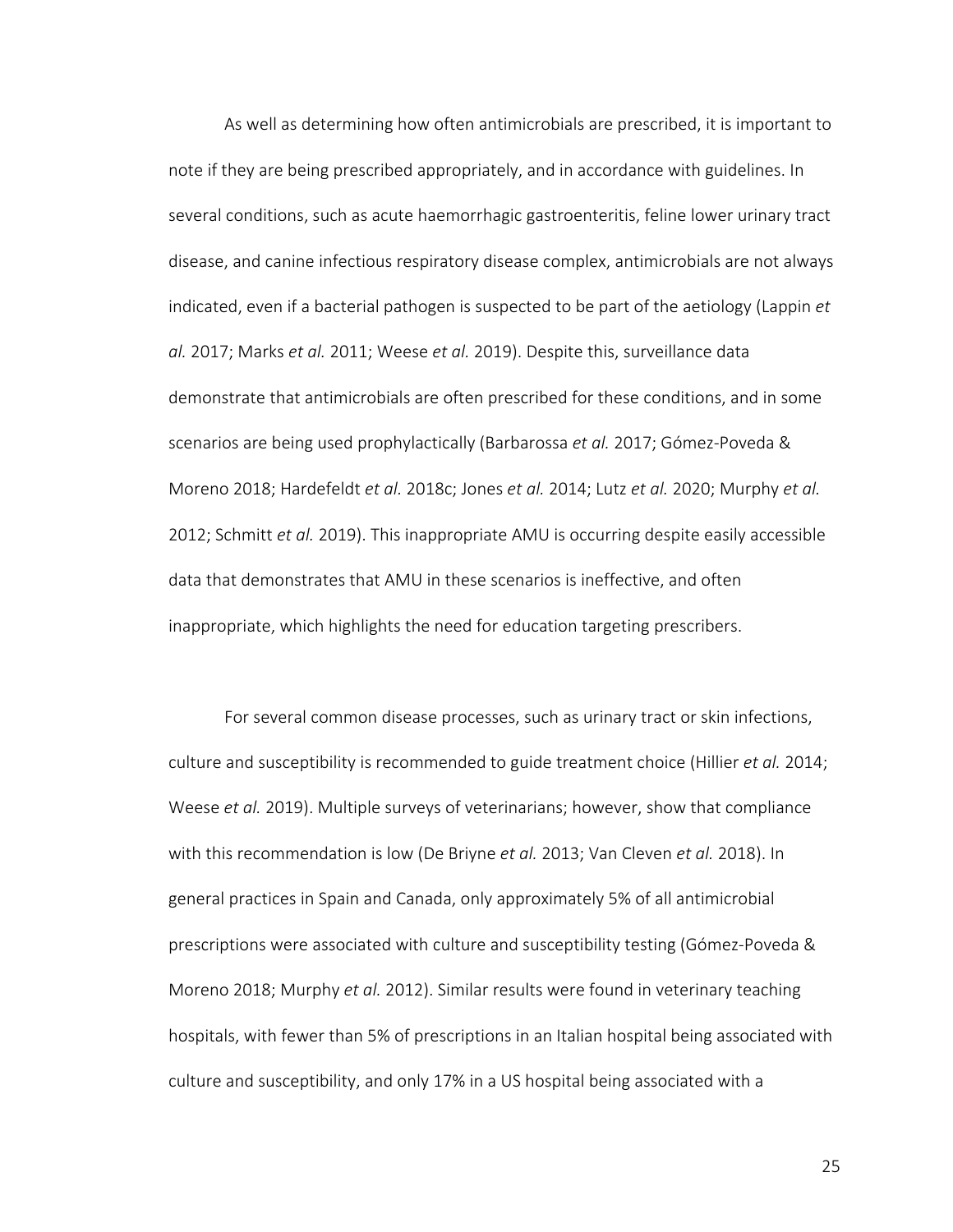confirmed diagnosis of bacterial infection (Escher *et al.* 2011; Wayne *et al.* 2011). In addition, there is often empirical use of CIAs such as fluoroquinolones or 3rd generation cephalosporins without culture and susceptibility testing to justify their use (Barbarossa *et al.* 2017; Murphy *et al.* 2012). When surveyed, a large proportion of European companion animal veterinarians (51.1%) only performed a culture and susceptibility test if the initial treatment failed, and compliance with guidelines was poor (De Briyne *et al.* 2013). More research is needed to determine how best to encourage utilisation of culture and susceptibility testing, and improve adherence to prescription guidelines.

### 1.5 Barriers to antimicrobial stewardship in human medicine

Antimicrobial stewardship programs in hospitals and the community have become increasingly sophisticated as they have grown to include a multitude of specialists (Barlam *et al.* 2016; MacDougall & Polk 2005). However, appropriate antimicrobial prescribing still largely relies on the individual physician treating the patient (Wester *et al.* 2002). Many hospital programs include interventions that will limit which antimicrobials can be prescribed, and may even require authorisation from a pharmacist before a drug will be dispensed (Drew *et al.* 2009). For these to be truly successful, it has been demonstrated that there needs to be education for the prescribers (Lee *et al.* 2015; Schaffner *et al.* 1983).

Education on AMU and appropriate prescribing is often lacking during medical school and post-graduate training (Laguio-Vila & Lesho 2020; Pulcini & Gyssens 2013).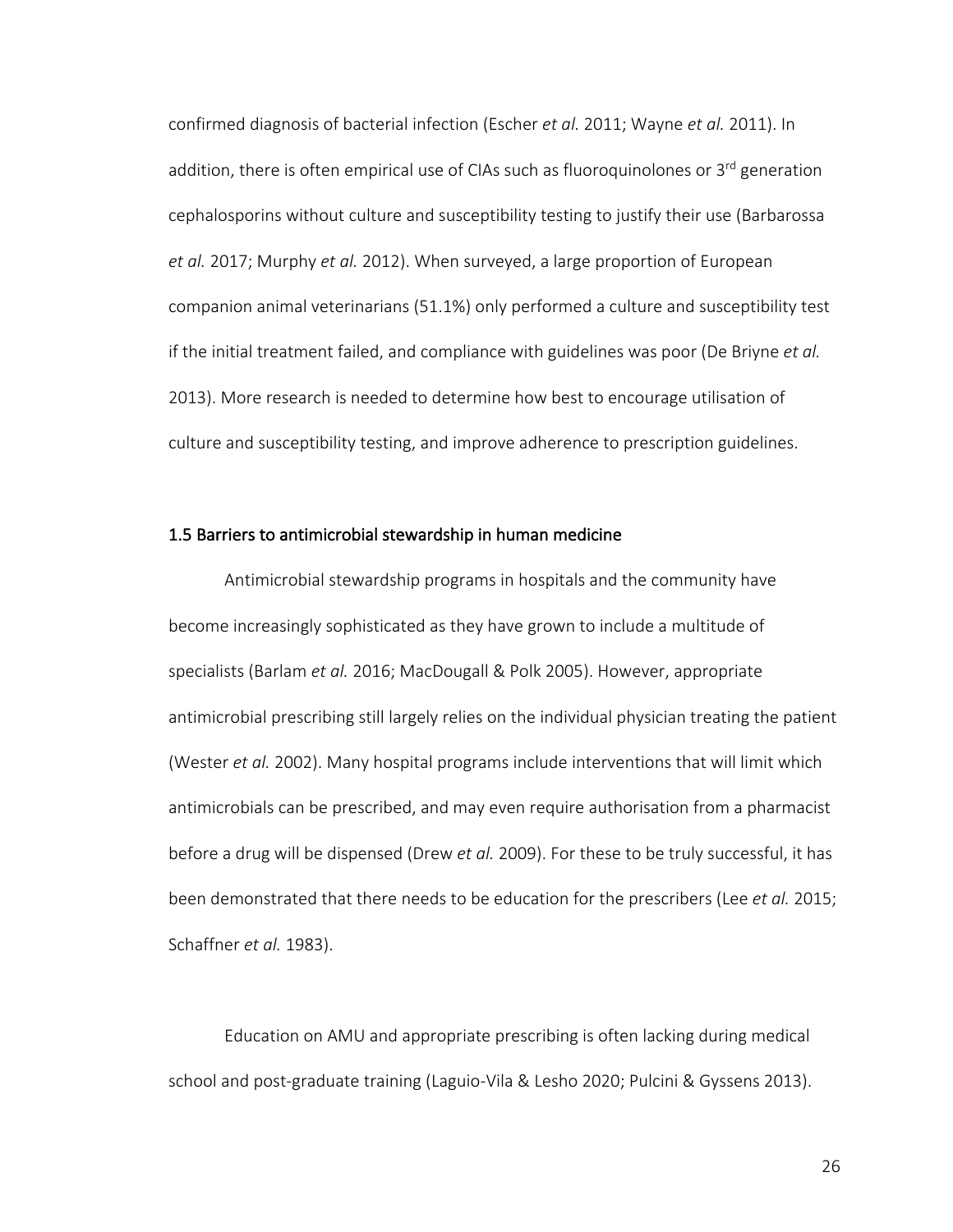Programs that include small group teaching have shown to be more effective than those that rely on printed materials (Schaffner *et al.* 1983). Many doctors also feel that their personal contribution to the problem of AMR is minimal, which reduces adherence to AMS practices in various medical professions (Golding *et al.* 2019). The use of prospective audit, where a specialist reviews prescriptions in high risk cases, makes treatment suggestions and gives feedback to the prescriber, has resulted in significant reductions in inappropriate AMU. However, this practice of prospective audit is usually limited to a hospital setting where the staff required to allow for this are easily accessible (Arnold & Straus 2005b; Dellit *et al.* 2007; Pakyz *et al.* 2014). Prospective audit also provides the opportunity to give one-on-one education, as well as highlighting where prescription habits might be improved (Arnold & Straus 2005a; Dellit *et al.* 2007; Gerber *et al.* 2014). While improvements are being made, a universal shift in the attitudes of physicians regarding AMS is required.

A variety of social factors can have an impact on AMU and adherence to AMS guidelines (Cars *et al.* 2001; van Kasteren *et al.* 2003). Many physicians perceive that patients expect to be given antimicrobials, especially in general practice or paediatric medicine (Butler *et al.* 1998; Mangione-Smith *et al.* 1999; Weiss *et al.* 2004). To help reduce pressure on prescribers from patients, as well as ensure that patients are complying with prescription instructions, there has been an effort to educate the general public about AMR (Huttner *et al.* 2010). This has largely been accomplished through national awareness campaigns, which have had mixed success. While there has been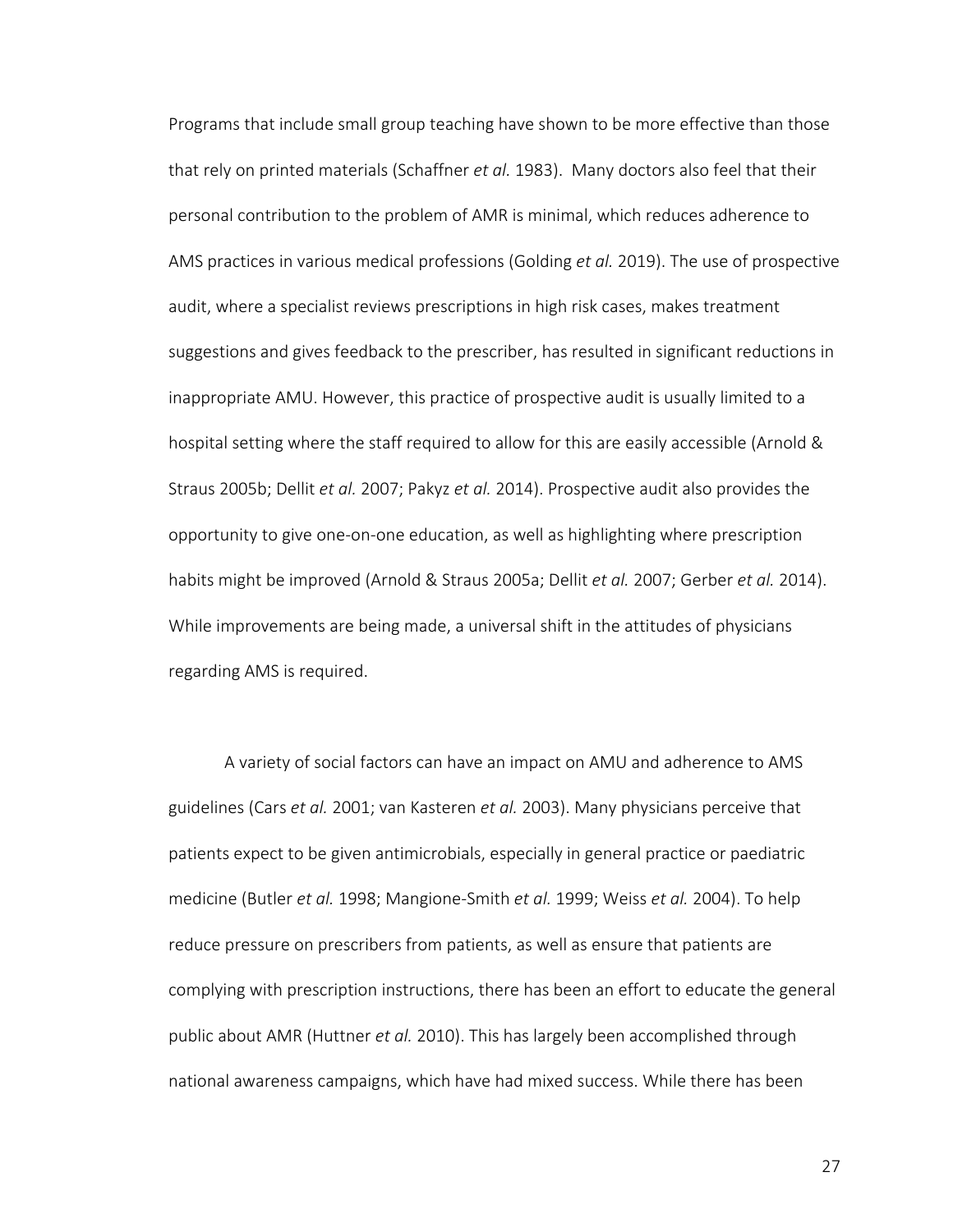evidence that prescribing of antimicrobials has been reduced in some countries after these campaigns, the improvements have been small (Bauraind *et al.* 2004; Bernier *et al.* 2014; Lambert *et al.* 2007; McNulty *et al.* 2010). For example, when patients have been surveyed about their knowledge of AMR after these campaigns there is little change and understanding of the problem remains superficial (McNulty *et al.* 2010). In contrast, expectation of receiving antimicrobials is generally reduced if physicians are able to take the time to discuss their therapy rationale with patients or their caregivers (Cals *et al.* 2009; Mangione-Smith *et al.* 2015). Practically, there is often limited time to ensure these conversations occur in a brief consultation and other educational alternatives that may prove to be more effective (and efficient) include interactive campaigns, leaflets, and repeated messages. It is apparent that a change in public perception is required to assist with global stewardship efforts (Huttner *et al.* 2019, 2010; McNulty *et al.* 2010; Mortazhejri *et al.* 2020).

AMS efforts in high-income countries have significantly increased in the past three decades and are beginning to be successful. These programs require access to infrastructure and resources that allow effective interventions to be put in place, which is lacking in many low- and middle-income countries (LMICs) (Bebell & Muiru 2014). To complicate matters LMICs often have a high prevalence of infectious diseases, reduced sanitation and infection control standards, and antimicrobials are often available to purchase without a prescription (Kakkar *et al.* 2020; Laxminarayan *et al.* 2013). In many LMICs there are comparatively few AMS programs, even in the hospital setting. Good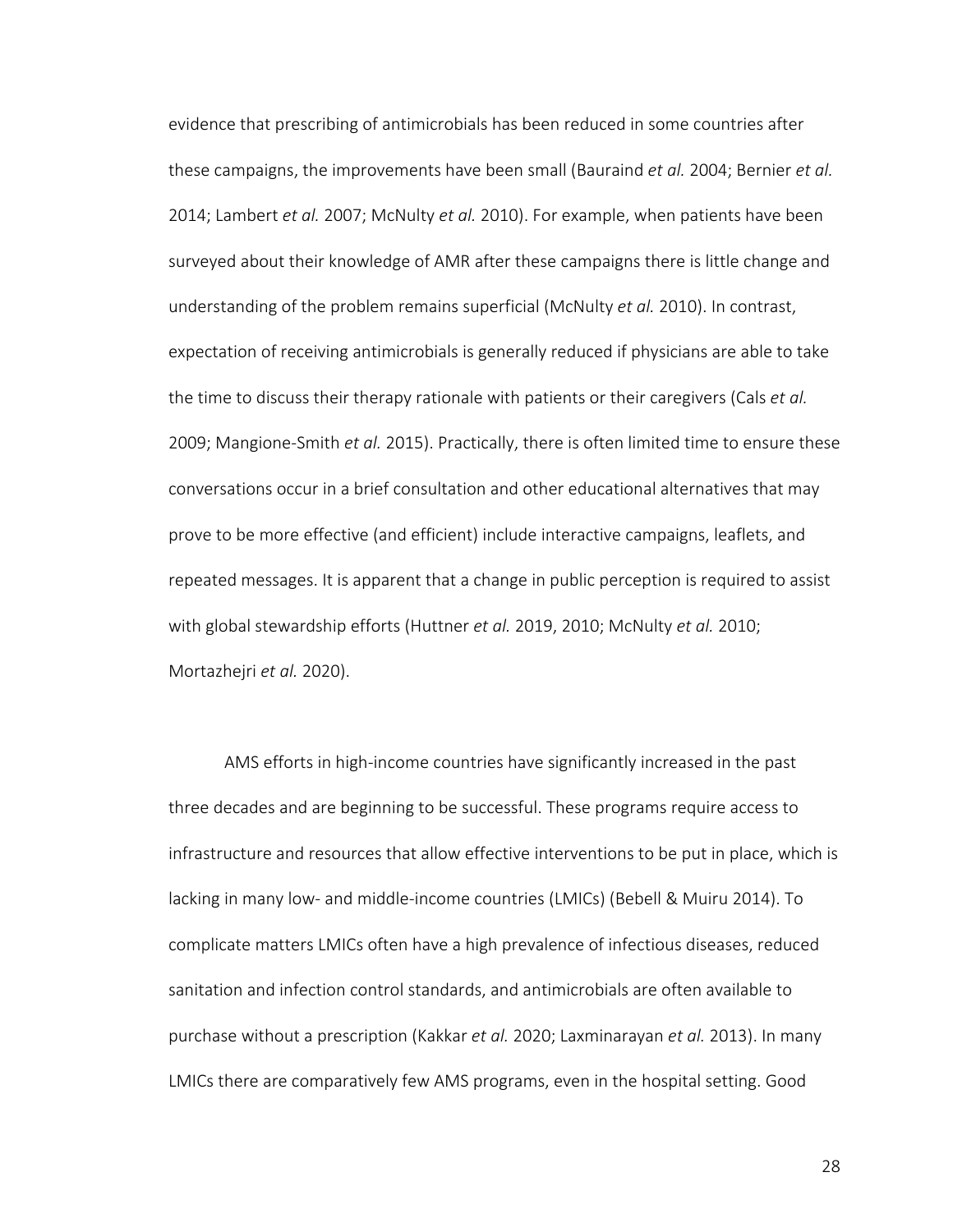AMS practices in hospitals in LMICs are hindered by a variety of factors including lack of communication between services, a reluctance by clinicians to perform diagnostic testing, and a fear of treatment failure (Gebretekle *et al.* 2018). However, when AMS programs are able to be implemented in these hospitals, it often only requires small changes to the existing structure to result in large improvements in AMU (Brink *et al.* 2016; Singh *et al.* 2018).

A commitment to AMS starts on a national level, with regulations such as those that prevent antimicrobials from being dispensed over-the-counter, and financial provisions to aid development of AMS programs (Kakkar *et al.* 2020; Laxminarayan *et al.* 2013). To reduce AMR on a global scale an effort to improve AMU in all countries is required, especially those where AMU is continuing to increase (Hamers & van Doorn 2018). Development of achievable AMS programs in LMICs to help improve efforts even where resources may be limited should be prioritised (World Health Organization 2019).

#### 1.6 Barriers to antimicrobial stewardship in veterinary medicine

Despite the variety of AMS resources available, current AMU surveillance indicates that compliance with AMS recommendations in veterinary medicine is poor (De Briyne *et al.* 2013; Van Cleven *et al.* 2018). As in human medicine, studies have been conducted to identify what is contributing to inappropriate AMU in veterinary medicine, with a hope to gain insights into how to better prevent it (De Briyne *et al.* 2013; Golding *et al.* 2019; Hardefeldt *et al.* 2018a; Mateus *et al.* 2014; Smith *et al.* 2018). Barriers to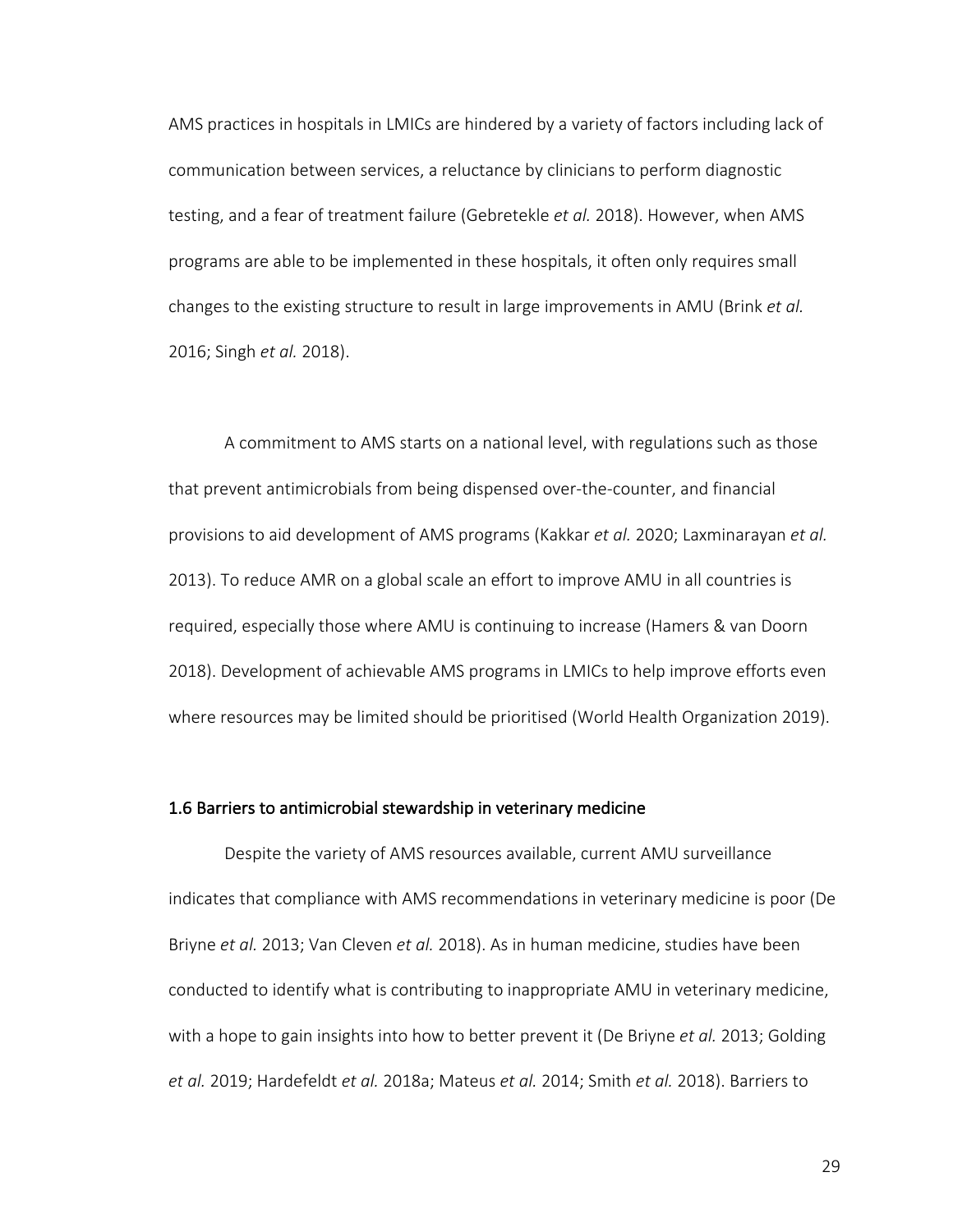AMS in veterinary medicine, as in human medicine, have been demonstrated to be complex and multifactorial (Mateus *et al.* 2014; Smith *et al.* 2018) and AMU appears dependent on the veterinarian, practice location, and season (Hardefeldt *et al.* 2018a; Hopman *et al.* 2019a; Mateus *et al.* 2014).

In human medicine there has been successful implementation of AMS programs in many large hospitals (Davey *et al.* 2017; J L Hulscher *et al.* 2010; Nathwani *et al.* 2019). While some veterinary hospitals have the resources to follow human models, this level of AMS program is rare in clinical practice or in veterinary teaching hospitals. When a multidisciplinary approach has been employed in veterinary practice it has successfully led to a significant reduction of total AMU, specifically  $1<sup>st</sup>$  and  $2<sup>nd</sup>$  line drugs, with a slight but insignificant decrease in 3rd line AMU (Hopman *et al.* 2019b). Use of practice guidelines has also been effective in reducing overall AMU, but has resulted in an increase in the use of 3rd line antimicrobials (Van Cleven *et al.* 2018; Weese 2006). The majority of veterinary practices face similar barriers to human general practice, as they are small, and lack the local infrastructure to allow development of hospital-style interventions (Hardefeldt 2018; Hardefeldt *et al.* 2018a). Research on how to approach successful AMS in companion animal practice is limited and large-scale studies are required. A multifaceted approach to AMS appears possible in small clinics but needs to be implemented by a larger institution that can then assist within the local area (Hopman *et al.* 2019b).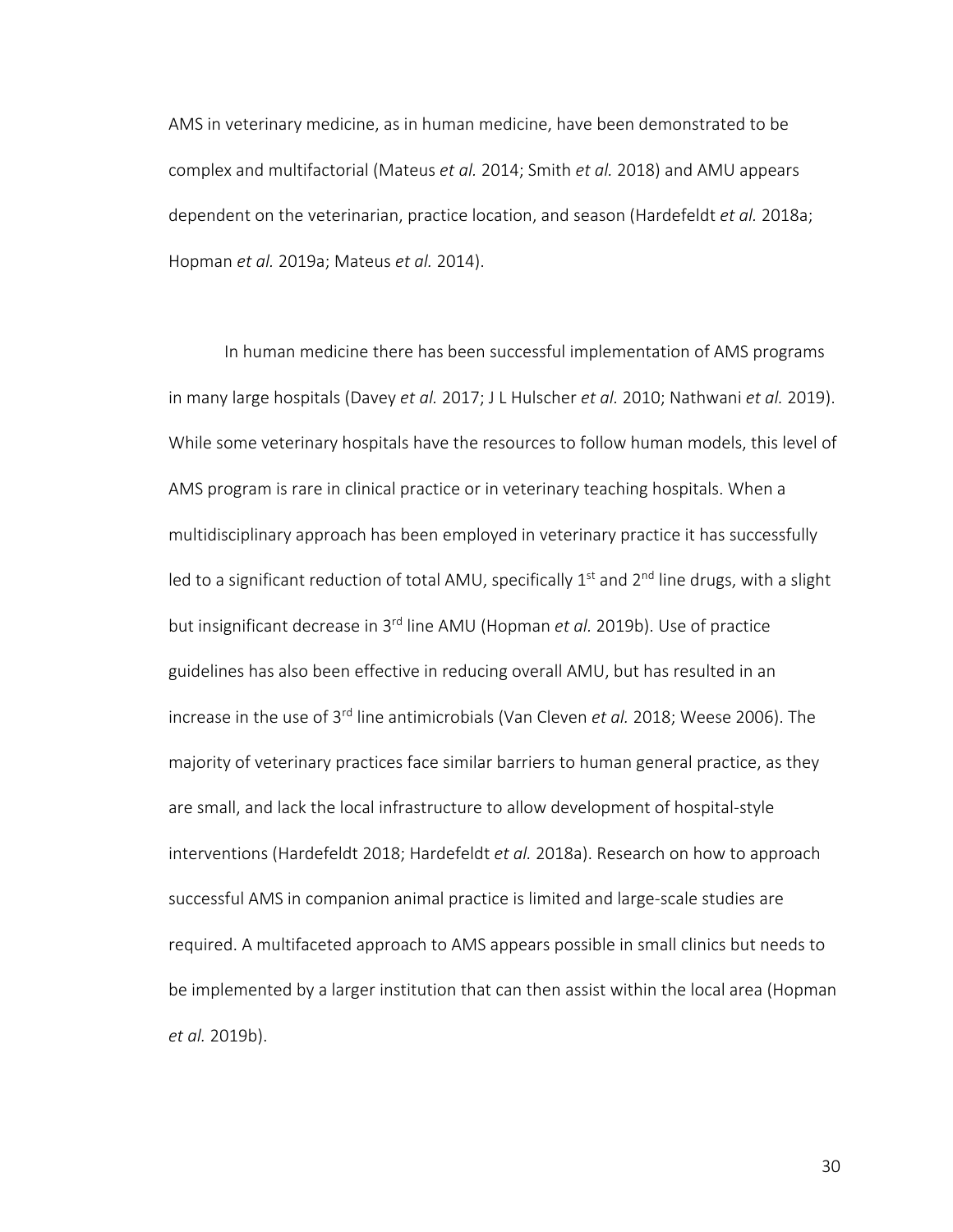### 1.6.1 Veterinarian factors

One of the biggest drivers for inappropriate prescribing habits in companion animal medicine is that training for veterinarians on AMS is lacking or insufficient. Australian veterinary students in one study did not feel their curriculum adequately equipped them for antimicrobial prescribing in practice (Hardefeldt *et al.* 2018b), and the same concern has been raised for veterinary students in the US (Ekakoro & Okafor 2019). Lack of education is listed as a barrier to stewardship by veterinarians after graduation, and in one study nearly all strongly supported more continuing education materials on AMS (Hardefeldt *et al.* 2018a). There has been an increase in the production of education materials to aid with veterinary AMS efforts, but many veterinarians remain unaware of the resources available to them (De Briyne *et al.* 2013; Ekakoro & Okafor 2019; Hardefeldt *et al.* 2018a; Mateus *et al.* 2014). These education materials are targeted at veterinarians and owners to assist in getting the entire veterinary team involved in the reduction of AMU (American Veterinary Medical Association 2020; The College of Veterinarians of Ontario 2020). Some veterinary regulatory bodies have even begun to set minimum annual requirements for continuing education on AMR (Prince Edward Island Veterinary Medical Association 2020). Surveys of veterinarians across Europe have found that veterinarians who report routinely using AMU guidelines, and are engaging in AMS continuing education, prescribe more appropriately in clinical scenarios (Jessen *et al.* 2017; Van Cleven *et al.* 2018). Better dissemination of these resources, and more time dedicated to AMS education both before and after graduation will likely result in improved prescribing practices.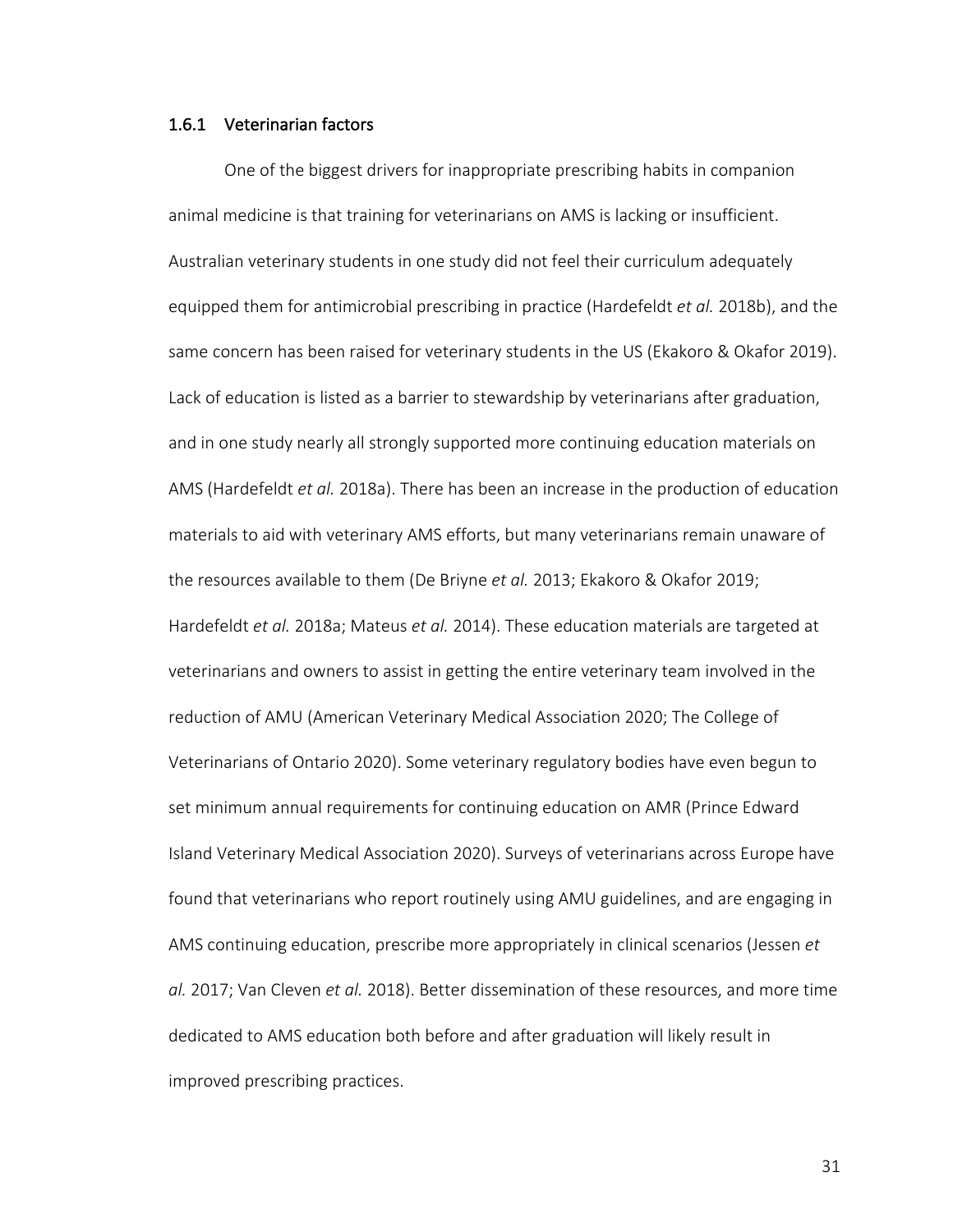Unfortunately there are also many veterinarians who are aware of AMS guidelines, but choose not to use them (Hardefeldt *et al.* 2018b; Van Cleven *et al.* 2018). This can be because they are mistrustful of the information provided (Hardefeldt *et al.* 2018a), think that it is unnecessary or impractical in a clinic setting, or feel that they do not have time to learn from these resources (Mateus *et al.* 2014). Compliance with guidelines at the individual level improves if they are implemented at a clinic level (Hopman *et al.* 2019b; Sarrazin *et al.* 2017; Weese 2006). In human medicine compliance with guidelines is improved if doctors receive feedback on their performance, and there is a level of accountability within their practice (Gerber *et al.* 2014). Veterinarians may also benefit from these types of personalised interventions.

Many veterinarians report perceiving "pressure to prescribe antibiotics" from petowners, which results in them prescribing these drugs at times when they are unnecessary (Hardefeldt *et al.* 2018a; Mateus *et al.* 2014; Smith *et al.* 2018). This was commonly reported by veterinarians working in general practice in the UK and Australia (Hardefeldt *et al.* 2017; Mateus *et al.* 2014; Smith *et al.* 2018), but not by veterinarians in central Europe (De Briyne *et al.* 2013), or clinicians in one teaching hospital (Ekakoro & Okafor 2019). This is often a perceived pressure and is not one that is explicitly stated by the pet-owner (Smith *et al.* 2018). Surveys of clients, on the other hand, demonstrate that most trust their veterinarians' opinion and would not push for antimicrobials if they were told they were not indicated (Redding & Cole 2019; Stallwood *et al.* 2019). In some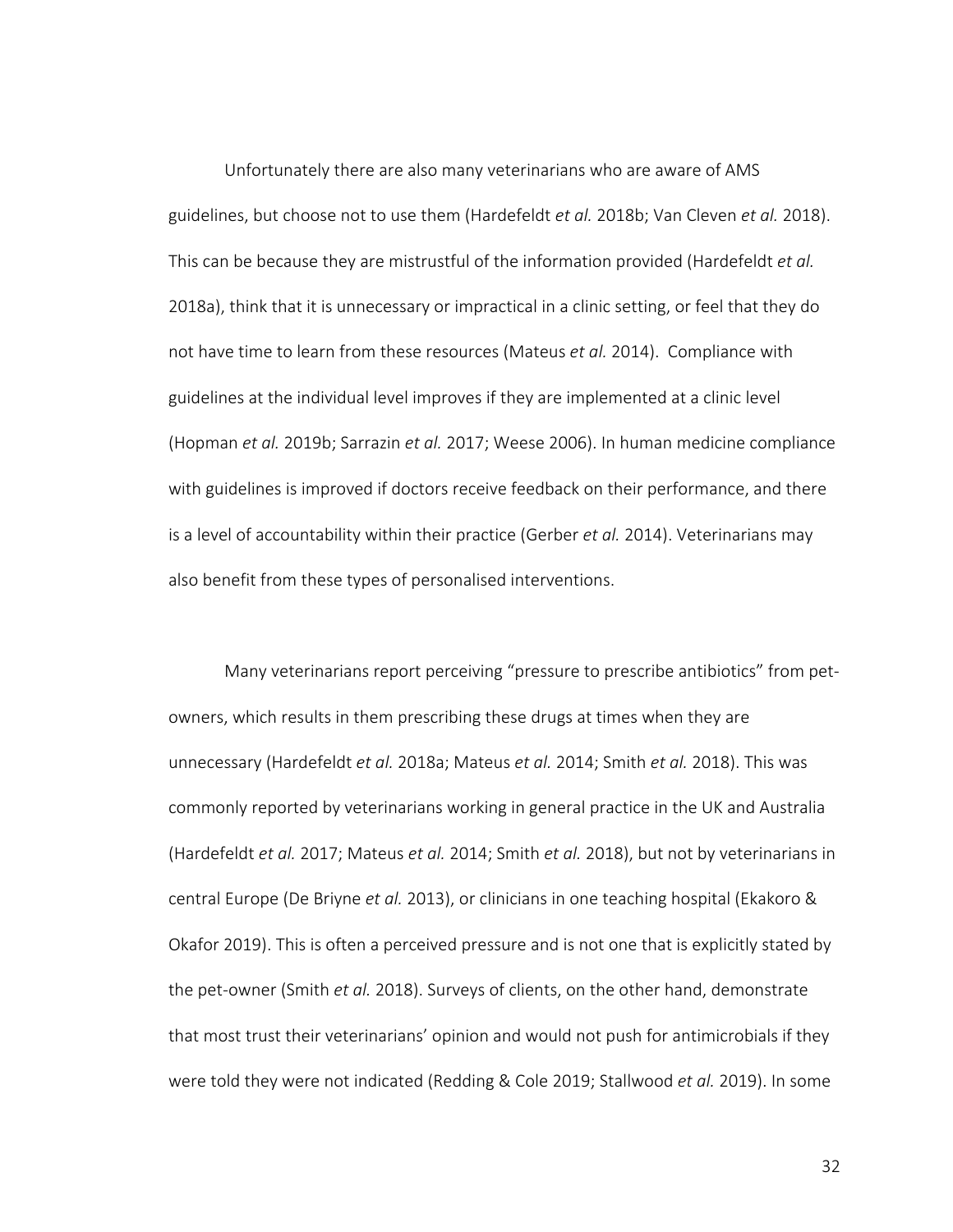cases, owners have stated that they believe veterinarians overprescribe antimicrobials (Smith *et al.* 2018), and do not offer diagnostics such as culture and susceptibility testing, or adequately communicate their rationale for an antimicrobial prescription (Stallwood *et al.* 2019). This disconnect indicates a need for improved veterinarian-client communication to ensure that both the client and veterinarian are satisfied with the treatment decisions being made, and that good AMS practices are still being followed (Smith *et al.* 2018).

### 1.6.2 Pet-owner factors

As with human medicine, stewardship in veterinary medicine is dependent on more than just the prescriber. Studies exploring the attitudes of pet-owners are limited and those that have been performed involved a small number of owners, which may not be generalisable to other groups.

Pet-owners often report feeling that their animals are members of their family, and that they have a responsibility for their health and well-being (Dickson *et al.* 2019). As a consequence they feel pressure to advocate for them, and are more likely to push for antimicrobials "just in case" for their pets than they might for themselves if they were unwell (Dickson *et al.* 2019). A study of 25 US pet-owners found that, in a scenario where antimicrobials may not be effective, most (n=21) would still like them to be prescribed (Redding & Cole 2019). The majority of owners (n=21) would accept their veterinarian's decision if they chose not to prescribe antimicrobials, while the remaining four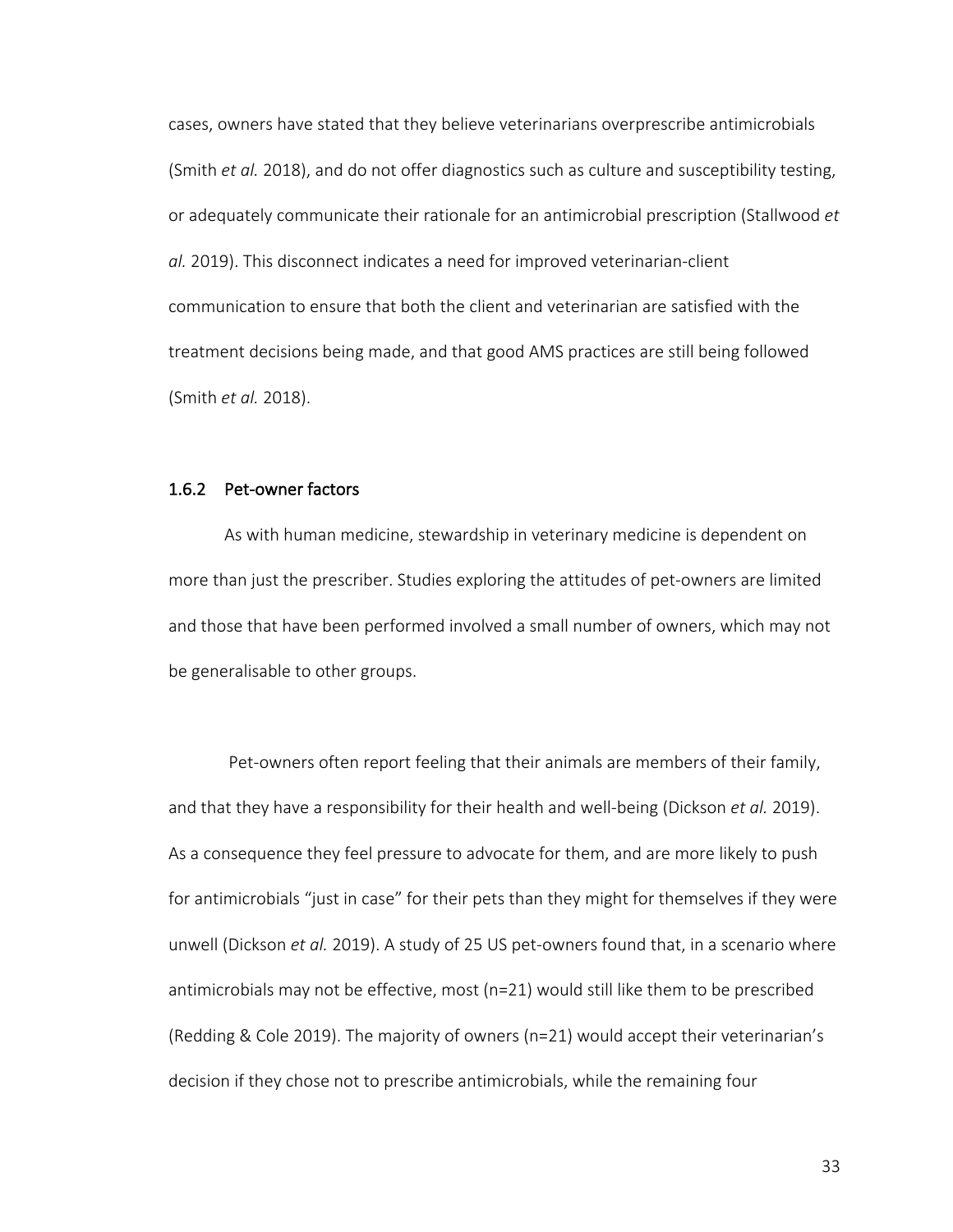participants would still push for them because they would not want their pet to potentially suffer (Redding & Cole 2019).

In a larger study of cat-owners in the UK approximately half (n=405/822) went in to their consultation expecting that antimicrobials would be prescribed, but nearly all (n=792/827) stated that they would follow their veterinarian's recommendations (Stallwood *et al.* 2019). An expectation that antimicrobials would be prescribed was also found by Smith et. al in 2018, similarly most owners also reported trusting their veterinarian's decision if they were to deem them unnecessary (Smith *et al.* 2018). As the majority of these surveys utilise hypothetical scenarios, it is difficult to assess how many pet-owners may choose to push for antimicrobials if their animal was actually ill. It is also difficult to assess the magnitude of the Hawthorne effect, where study participants modify their behaviour or answers to questions because they are being observed and will respond to what they believe the researcher wants or considers correct (McCambridge *et al.* 2014).

In many locations, cost further complicates AMS in veterinary medicine as most pet-owners need to pay for their pets' veterinary services and medication, as opposed to being covered under an insurance program. This often poses a challenge when diagnostic testing such as culture and susceptibility are indicated. Companion animal and farm animal veterinarians in Europe, North America, and Australia all report that owner financial constraint is a barrier to best antimicrobial and veterinary practices (De Briyne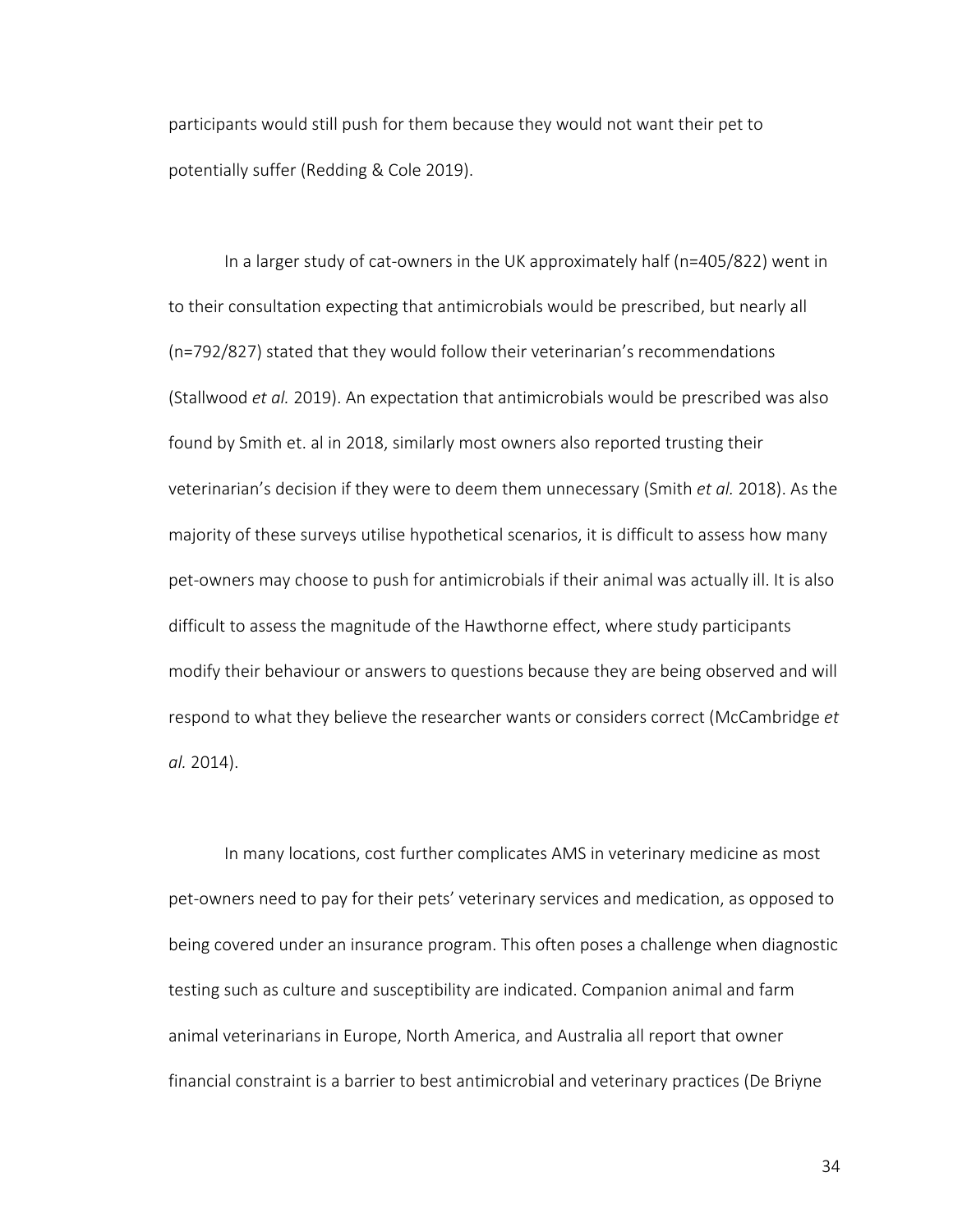*et al.* 2013; Fowler *et al.* 2016; Golding *et al.* 2019; Hardefeldt *et al.* 2018c). Information from pet-owners on this topic is conflicting. In one UK study 65.8% of cat-owners (n=778) said they would be willing to pay for diagnostic testing to ensure that their cat received the most appropriate antibiotic (Stallwood *et al.* 2019). However, only 7 of 25 US petowners in another study would provide unconditional support for culture and susceptibility testing. Of the remaining 18 participants, cost was a barrier to testing for 5, and the remainder gave conditional support, preferring to first trial therapy depending on the severity of the infection (Redding & Cole 2019). Financial barriers in veterinary medicine are likely to be difficult to overcome, but owners are often willing to spend more money on their pets if it will improve the outcome for their animal, or if it is explained that this may reduce costs in the long term (Dickson *et al.* 2019; Redding & Cole 2019; Smith *et al.* 2018).

Much like other sections of the population, pet-owners seem to have a strong level of awareness that AMR is a problem in human medicine (Stallwood *et al.* 2019). As with studies of human patients, this knowledge of AMR is superficial (Gualano *et al.* 2015; Redding & Cole 2019; Smith *et al.* 2018; Stallwood *et al.* 2019). Most participants in three studies of pet-owners were aware of the concept of AMR, and had some understanding of factors that might contribute to the development of a resistant infection (Redding & Cole 2019; Smith *et al.* 2018; Stallwood *et al.* 2019). In one UK study, 84% of cat-owners agreed with the statement "antibiotics are effective against bacteria" and 83% agreed with the statement "bacteria can become resistant to antibiotics used in cats" (Stallwood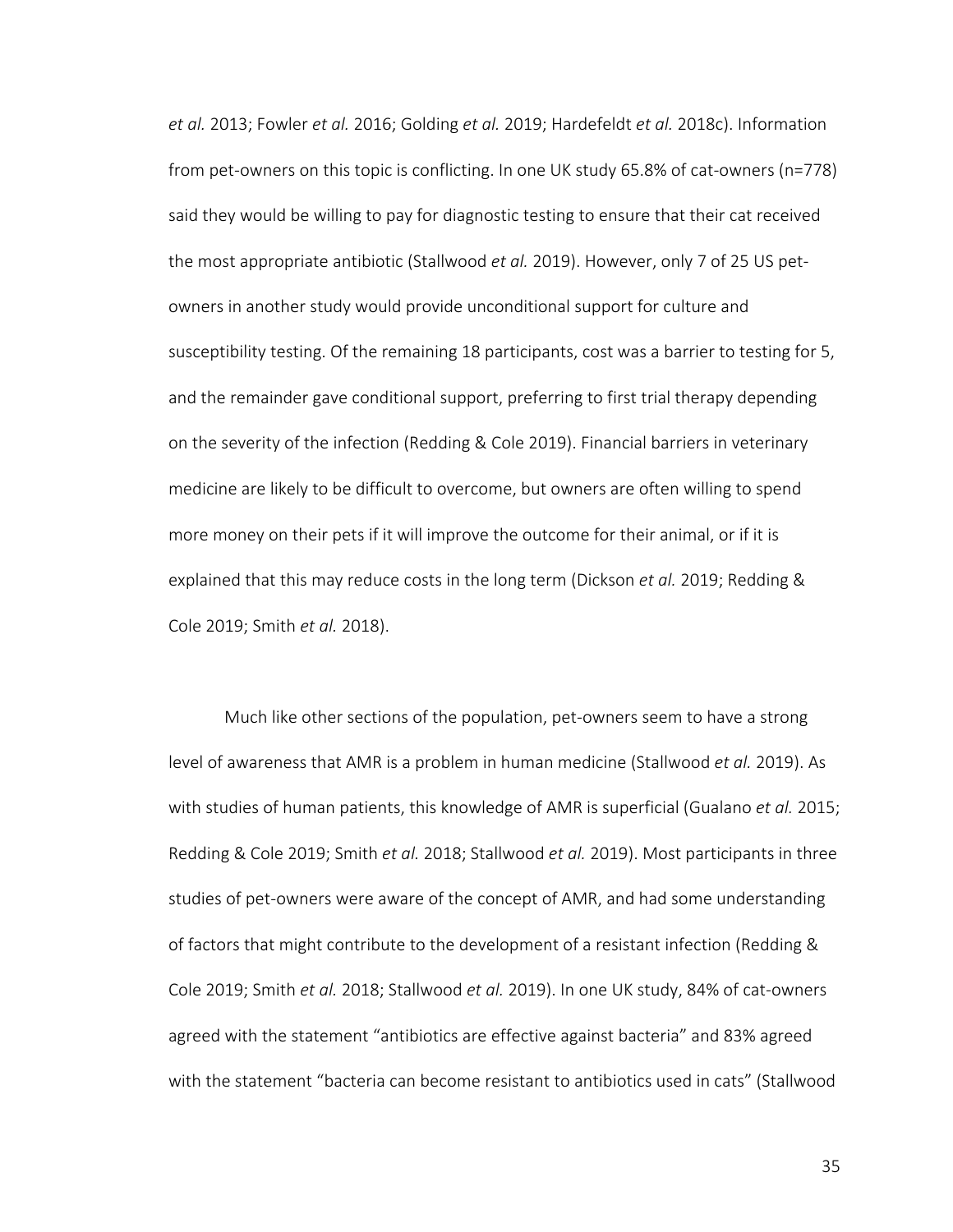*et al.* 2019). This seems to demonstrate a high level of understanding of AMR in this particular population, but it is unclear how much of this is due to the use of Likert-type questions to assess a complex topic, such as knowledge. In two other studies where owners were interviewed using broad, open ended questions, the level of understanding was much lower (Redding & Cole 2019; Smith *et al.* 2018). In one study, only 25% of the owners stated that antimicrobials were used for bacteria, and a common theme was the belief that it was the person taking the drug that became resistant to the antimicrobial not the bacteria infecting them (Redding & Cole 2019). When asked about AMR in their pets, few owners in any group surveyed were aware that this was a problem, and those that knew there is a risk of interspecies transmission mostly referred to farm animals rather than their own pets (Redding & Cole 2019; Smith *et al.* 2018; Stallwood *et al.* 2019). It is reported that AMR is low on the list of priorities for many pet owners, and is unlikely to have an influence on their decision making when it comes to their pets (Smith *et al.* 2018).

Education of pet-owners about AMR in their animals may improve AMS in veterinary medicine. Most owners trust their veterinarian's decision, and would accept being told that antimicrobials were not indicated in their pet (Redding & Cole 2019; Smith *et al.* 2018). A better understanding of the mechanisms of resistance, and the potential zoonotic risks of AMR, may also help improve pet-owner compliance (Redding & Cole 2019).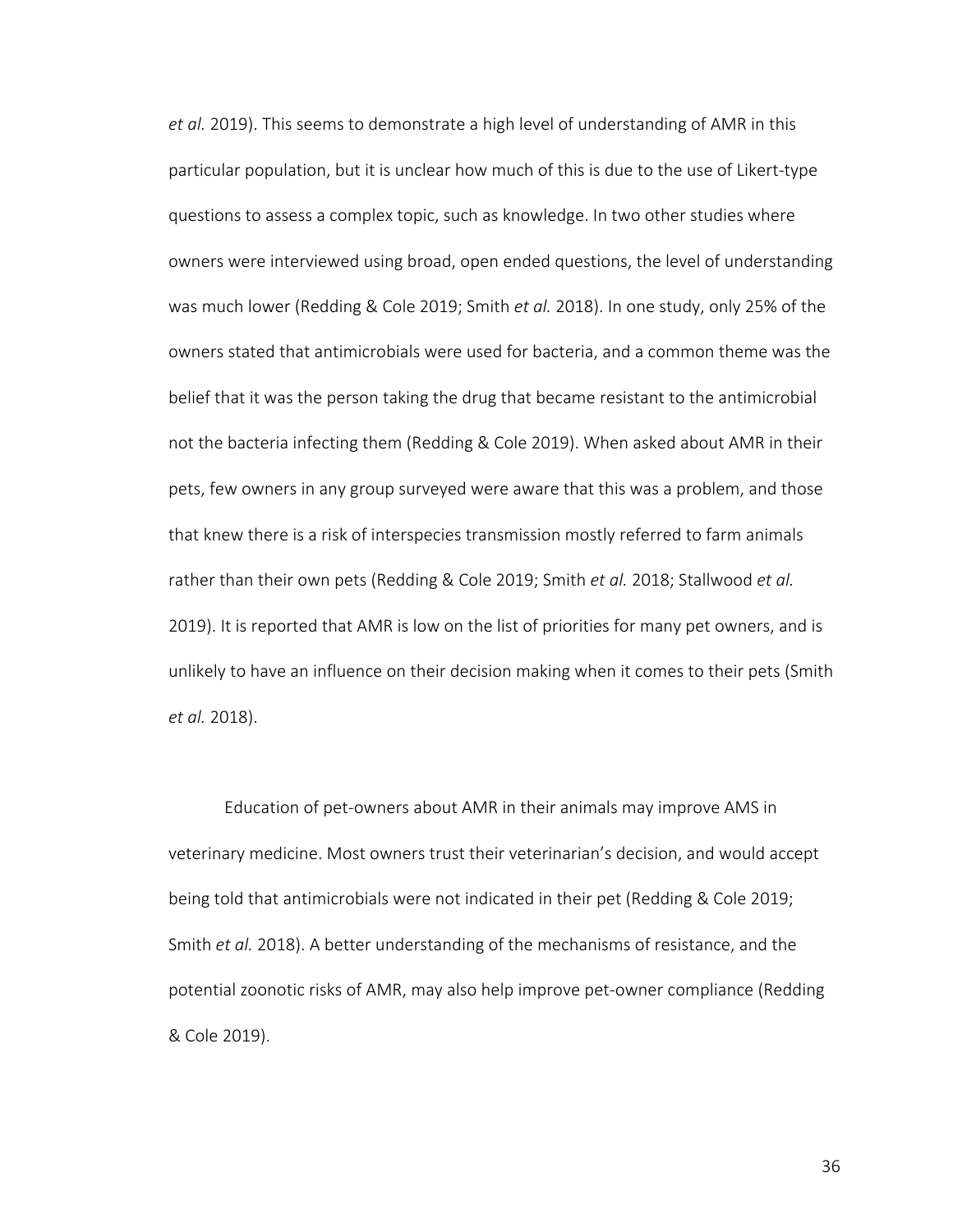### 1.7 Assessment of knowledge, attitudes, and practices

Surveys are an important tool in many fields of research as they allow collection of data such as knowledge, attitudes, and practices (KAPs), which are difficult to determine by other means (Bennett *et al.* 2011). In human healthcare over the past 50 years there has been recognition that survey-based research is valuable for improving services (Sitzia & Wood 1998). Patient satisfaction is now considered to be an important measure of the quality of care that is provided to them, and there has been a widespread effort to elicit patient feedback to guide improvements to care (Ford *et al.* 1997; Sitzia & Wood 1998). This is primarily accomplished through surveys (Ford *et al.* 1997).

Along with patients, surveys of physicians have also been proven to be valuable. Surveys can be used to assess clinician practices, and identify areas for education or improvement that might improve adherence to hospital or practice policies such as AMS guidelines (Colbert & Professor 2013). Current research in veterinary medicine is also adapting survey methodology for research involving pet-owners, farmers, and veterinarians (Dean 2015; Gunn *et al.* 2008; Mwacalimba *et al.* 2020).

### 1.7.1 Survey methods

As there has been recognition that patient and physician attitudes and practices are an important part of improving healthcare, there has been an increase in surveybased medical research (Colbert & Professor 2013). Many different survey methods can be employed, ranging from online questionnaires to in-person interviews, depending on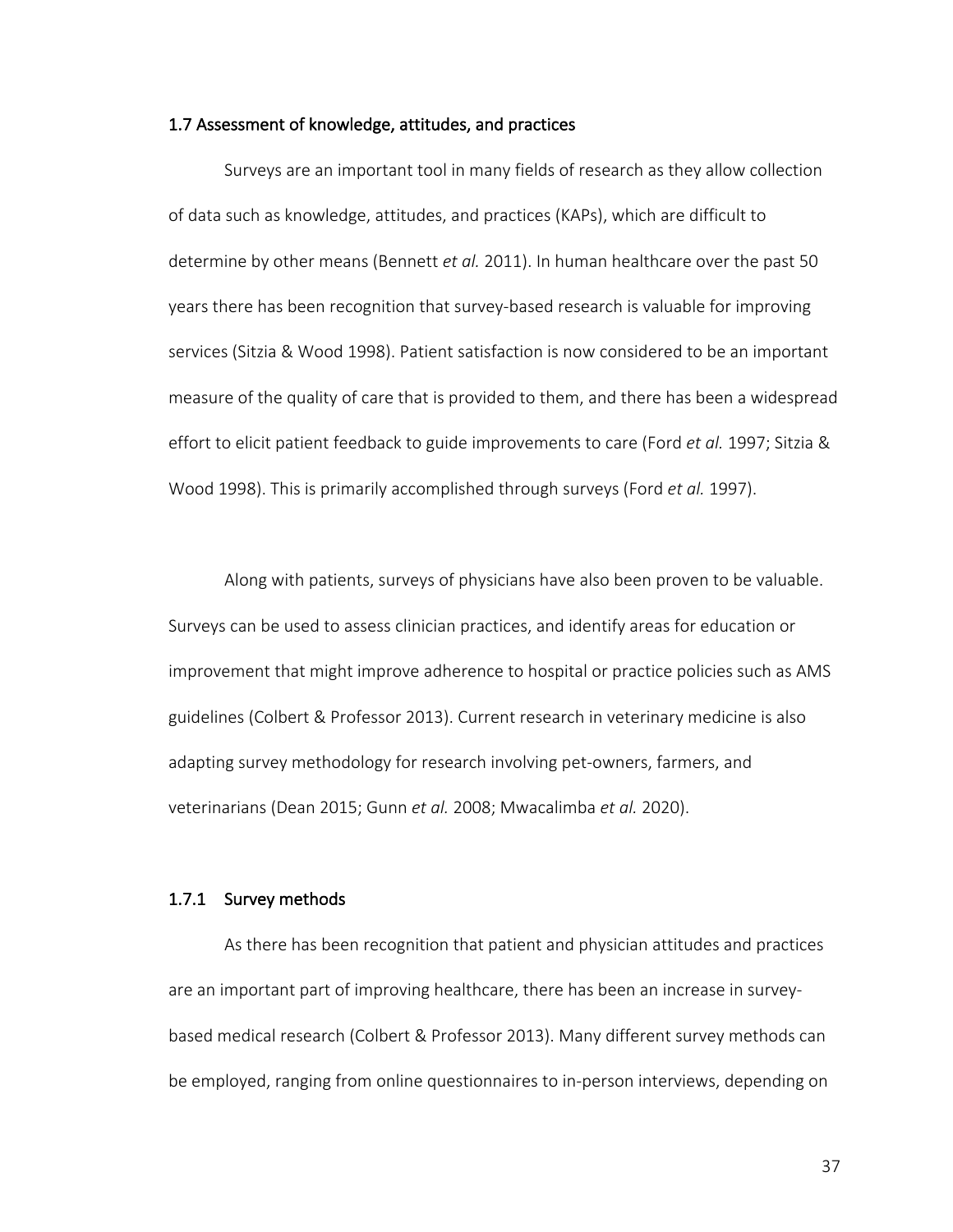the type of information that needs to be gathered (Mccoll *et al.* 2001). Qualitative assessment, such as focus groups and in-person or telephone interviews, allow for a broad range of information or ideas to be gathered. However, these types of assessments do not necessarily allow inferences to be made about the prevalence of these opinions or practices within the larger population (Marsland *et al.* 2000). Quantitative assessment, such as online questionnaires, is often a secondary survey method that can be used on large participant populations to identify what proportion will respond a certain way to a question, but the amount of new data gathered by this method can be limited (Marsland *et al.* 2000). As well as basic survey questions where the participants are asked a direct question and they give either an open or closed response, there is increasing use of techniques like discrete choice experiments (e.g., conjoint analysis) where participants provide subconscious information based on the decisions they make (Ryan & Farrar 2000).

## 1.7.2 Conjoint analysis

Conjoint analysis is a marketing tool that has gained popularity as a survey method in human and veterinary medical research (Bridges *et al.* 2011; Louviere & Woodworth 1983; Luce & Tukey 1964). Choice-based conjoint analysis relies on hierarchical Bayes analysis to generate numerical values that quantify participant preferences for different attributes of a product or scenario (Lenk *et al.* 1996). Survey participants are provided with a series of choices with two or more options for the product or scenario being studied. In marketing these products will vary on attributes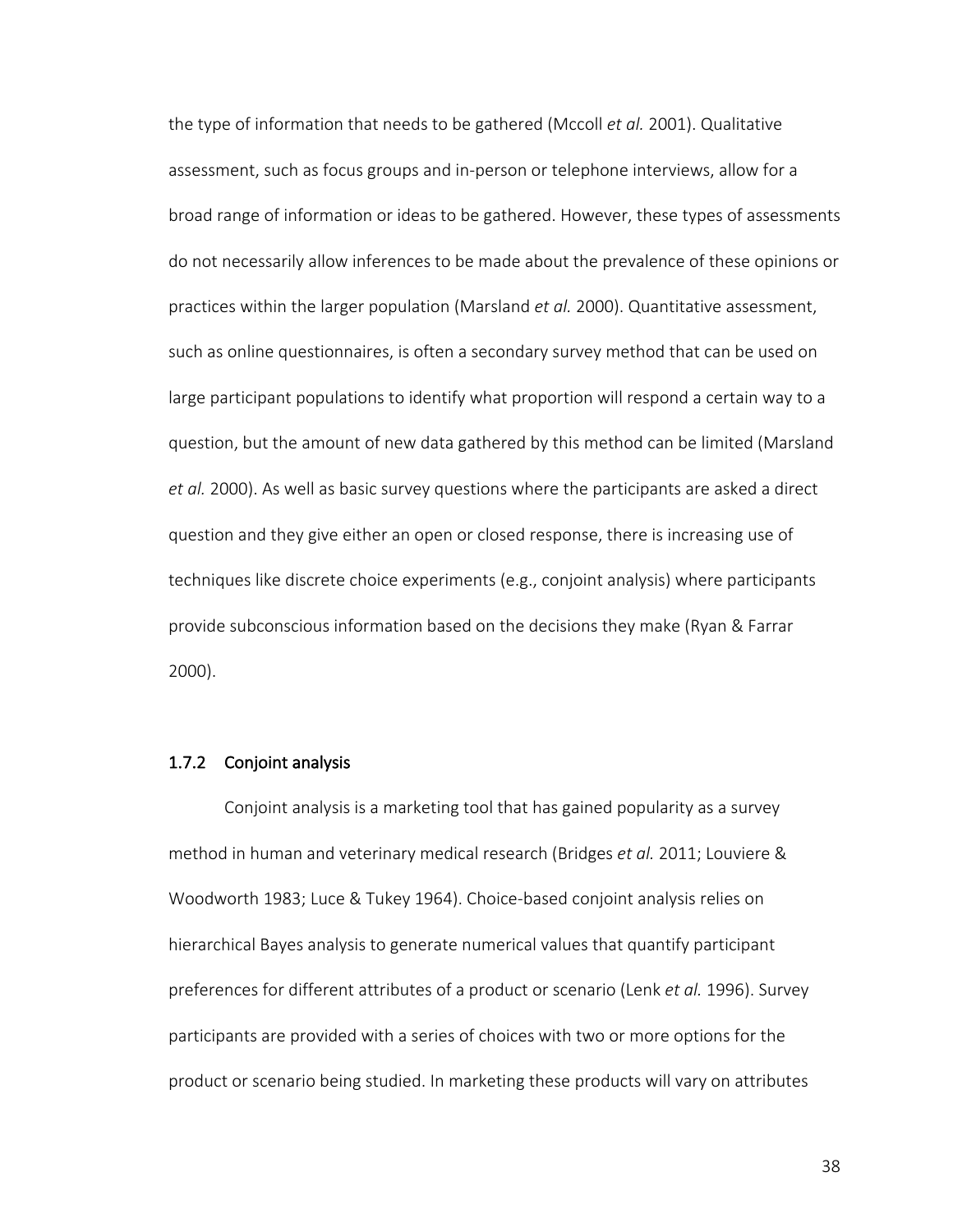such as colour, cost, or material (Louviere 1988; Stebler *et al.* 2016). For every choicebased conjoint model there are several attributes (features) being studied, each of which has different levels (e.g., within the colour feature, there are levels red, blue, or green). As participants make choices between the options provided, they provide information on which attributes are most valuable to them.

A numerical value, commonly referred to as the utility value, is calculated based on the choices a participant makes, which allows direct quantification of individual preferences. A positive utility value indicates that the participant prefers this level of a feature over the others (e.g. red), and so is more likely to select a particular product that contains that level. A negative value indicates the opposite. The greater the distance from zero, the greater the influence this level has on a participant's preference or aversion towards a particular product. The difference between the levels with the highest and lowest utility scores for each feature (preference score) gives an indication as to how important that feature is. These numerical values allow comparison and quantification of participant preferences for various aspects of a product or scenario that provides useful information to help guide improvements both in its original intended use in marketing, and increasingly in healthcare.

### 1.8 Aims of this study

Drivers of antimicrobial resistance in companion animal medicine are complex, and to date there have been few studies performed to fully explore these in North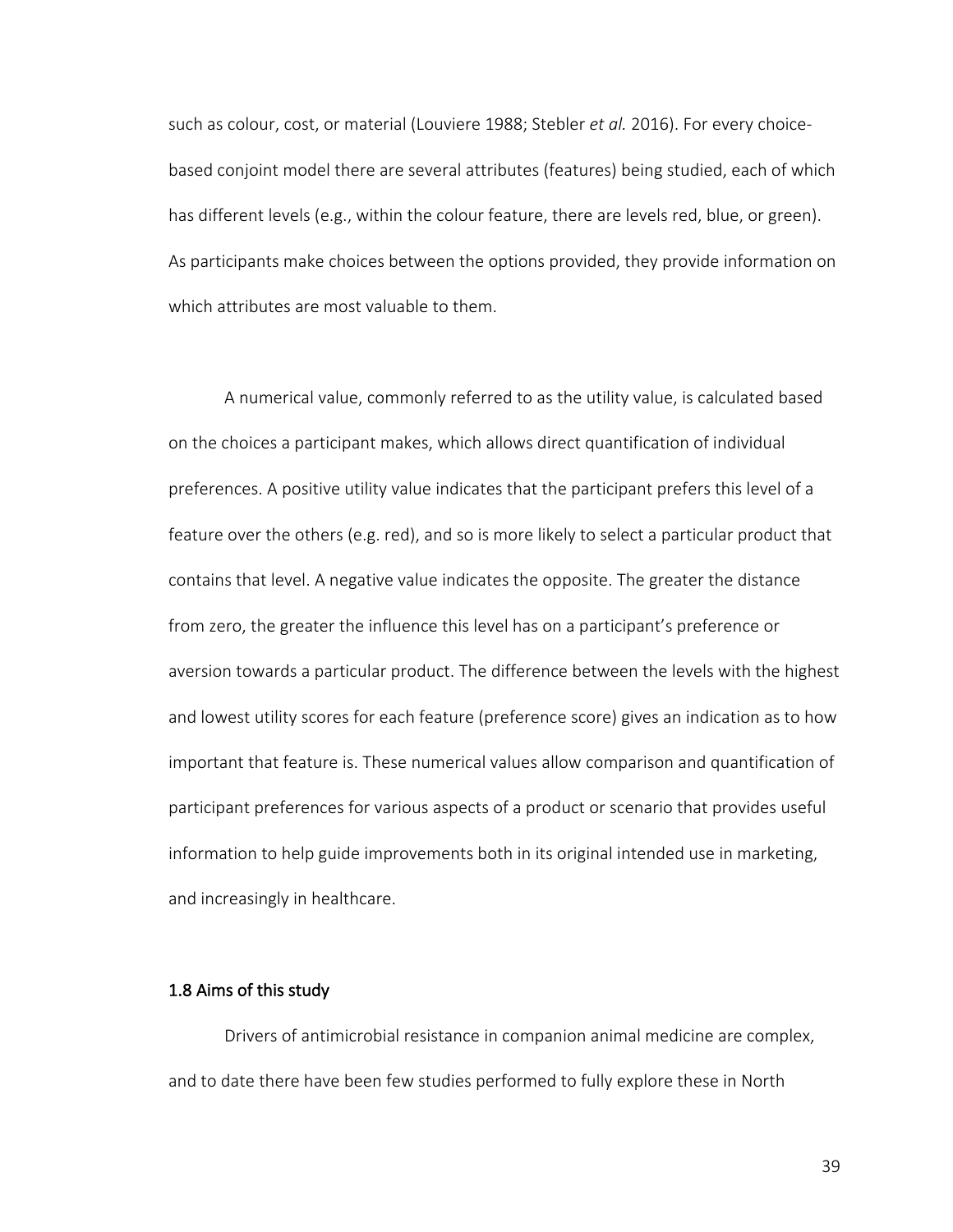America (Ekakoro & Okafor 2019; Fowler *et al.* 2016; Redding & Cole 2019). Surveys of pet-owners have been on a small scale and none have included Canadian owners. To develop antimicrobial stewardship efforts in Canada that are suited to local needs, target areas for awareness and education in both veterinarian and pet-owner populations need to be identified. This research project had two aims: first, to quantify the influence of cost, ease of administration and an antimicrobial drug's importance in human medicine on companion animal owner selection of antimicrobials for their pet (Chapters 2 and 3 dog-owners and cat-owners, respectively); second, to explore the influence of demographics (i.e. age, gender, household income, level of education) on pet-owner understanding of antimicrobial resistance in human and veterinary medicine and their perception of its importance (Chapters 2 and 3).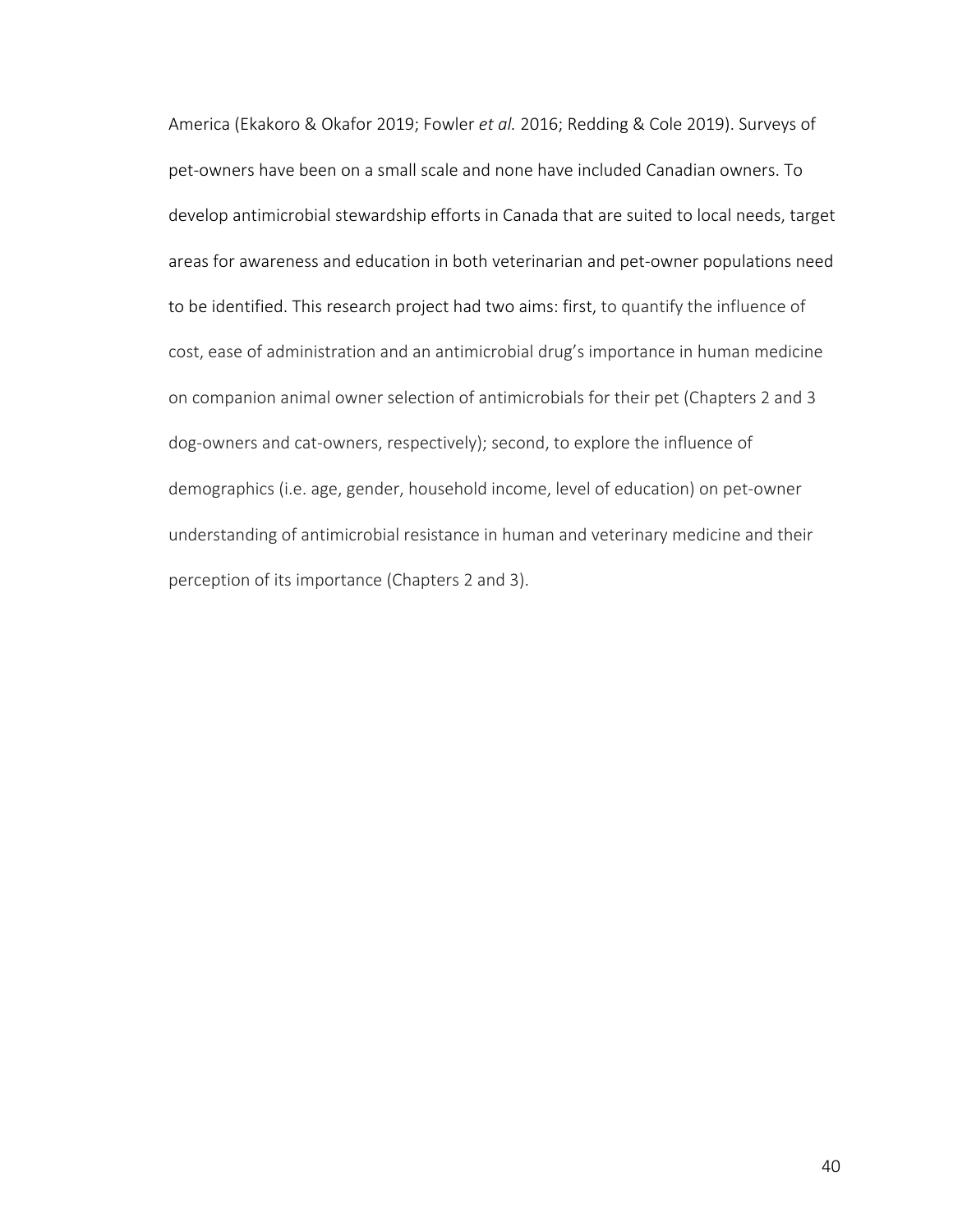# 1.9 References

- Abel zur Wiesch, P., Kouyos, R., Abel, S., *et al.* (2014) Cycling Empirical Antibiotic Therapy in Hospitals: Meta-Analysis and Models. *PLoS Pathogens* 10, e1004225
- Abraham, E.P. & Chain, E. (1988) An enzyme from bacteria able to destroy penicillin. 1940. *Reviews of infectious diseases* 10, 677–678
- AccessScience (2017) U.S. bans antibiotics use for enhancing growth in livestock. *Access Science* 2019, 3–5
- Allen, R.J. & Waclaw, B. (2019) Bacterial growth: a statistical physicist's guide. *Reports on progress in physics. Physical Society (Great Britain)* 82, 016601
- American Veterinary Medical Association (2020) Antimicrobial use in veterinary practice | American Veterinary Medical Association [accessed 19 May 2020]
- Antibiotic Awareness Week Canada (2019) [accessed 18 May 2020]
- Arnold, S.R. & Straus, S.E. (2005) Interventions to improve antibiotic prescribing practices in ambulatory care. *Cochrane Database of Systematic Reviews* 2005, CD003539
- Barbarossa, A., Rambaldi, J., Miraglia, V., *et al.* (2017) Survey on antimicrobial prescribing patterns in small animal veterinary practice in Emilia Romagna, Italy. *The Veterinary record* 181, 69
- Barlam, T.F., Cosgrove, S.E., Abbo, L.M., *et al.* (2016) Implementing an Antibiotic Stewardship Program: Guidelines by the Infectious Diseases Society of America and the Society for Healthcare Epidemiology of America. *Clinical infectious diseases : an official publication of the Infectious Diseases Society of America* 62, e51–e77
- Barnett, M.L. & Linder, J.A. (2014) Antibiotic prescribing to adults with sore throat in the United States, 1997-2010. *JAMA Internal Medicine 174, 138-40*
- Bassetti, M., Peghin, M. & Pecori, D. (2016) The management of multidrug-resistant enterobacteriaceae. *Current Opinion in Infectious Diseases 29, 583-594*
- Bauraind, I., Lopez-Lozano, J.M., Beyaert, A., *et al.* (2004) Association between antibiotic sales and public campaigns for their appropriate use. *Journal of the American Medical Association 292, 2486-2470*
- Beardmore, R.E., Peña-Miller, R., Gori, F., *et al.* (2017) Antibiotic Cycling and Antibiotic Mixing: Which One Best Mitigates Antibiotic Resistance? *Molecular biology and evolution* 34, 802–817
- Bebell, L.M. & Muiru, A.N. (2014) Antibiotic Use and Emerging Resistance: How Can Resource-Limited Countries Turn the Tide? *Global Heart* 9, 347
- Behravesh, C.B., Ferraro, A., Deasy, M., *et al.* (2010) Human Salmonella infections linked to contaminated dry dog and cat food, 2006-2008. *Pediatrics* 126, 477–483
- Bengtsson, B. & Wierup, M. (2006) Antimicrobial Resistance in Scandinavia after a Ban of Antimicrobial Growth Promoters. *Animal Biotechnology* 17, 147–156
- Bennett, C., Khangura, S., Brehaut, J.C., *et al.* (2011) Reporting guidelines for survey research: An analysis of published guidance and reporting practices. *PLoS Medicine 8, e1001069*
- Benno, Y., Endo, K. & Mitsuoka, T. (1988) Isolation of Fecal Clostridium perfringens from Broiler Chickens and Their Susceptibility to Eight Antimicrobial Agents for Growth Promotion. *The Japanese Journal of Veterinary Science* 50, 832–834
- Beović, B. (2006) The issue of antimicrobial resistance in human medicine. *International*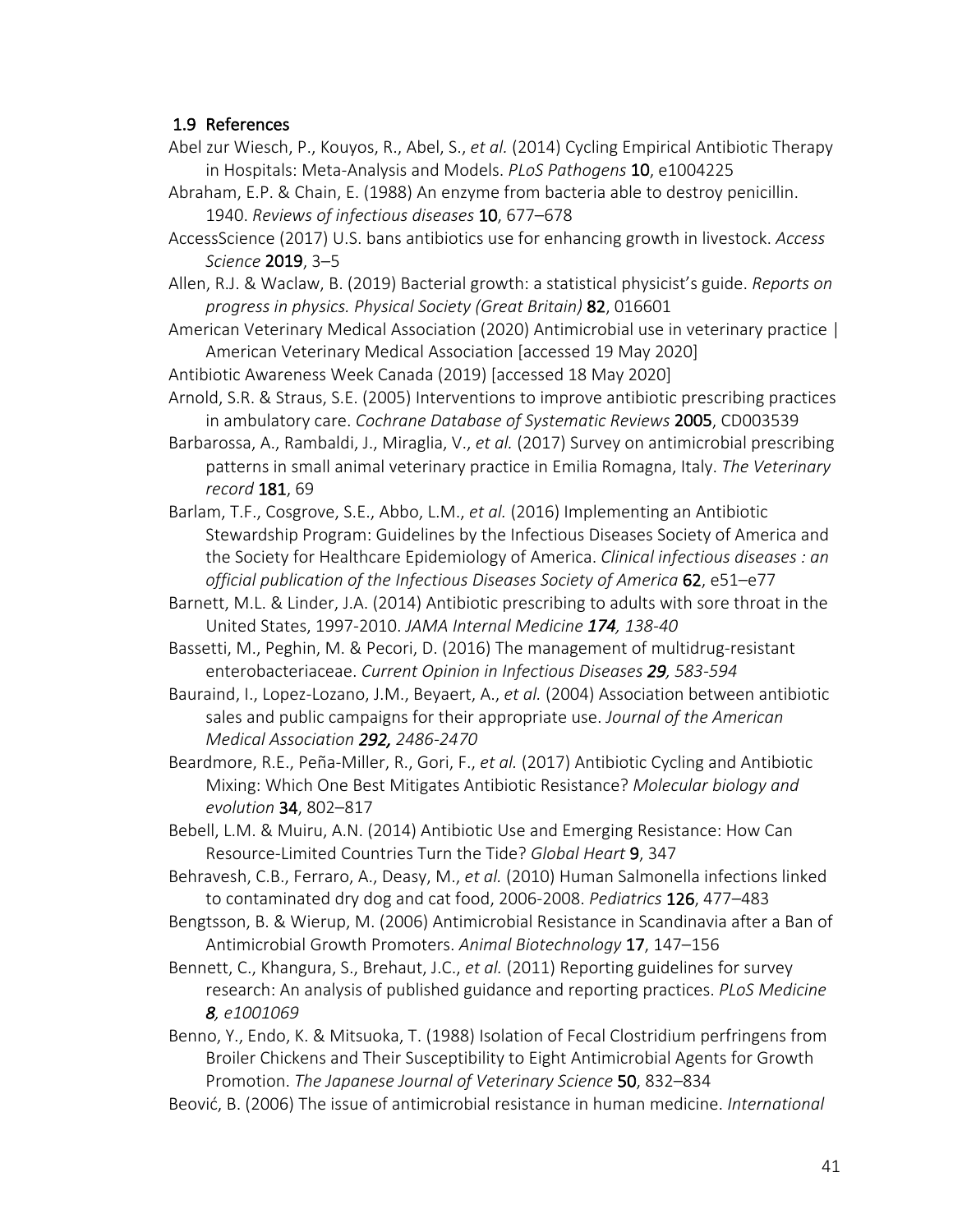*Journal of Food Microbiology 3, 280-187*

- Bergman, M., Huikko, S., Pihlajamaki, M., *et al.* (2004) Effect of Macrolide Consumption on Erythromycin Resistance in Streptococcus pyogenes in Finland in 1997-2001. *Clinical Infectious Diseases* 38, 1251–1256
- Bernier, A., Delarocque-Astagneau, E., Ligier, C., *et al.* (2014) Outpatient antibiotic use in France between 2000 and 2010: After the nationwide campaign, it is time to focus on the elderly. *Antimicrobial Agents and Chemotherapy* 58, 71–77
- Briceland, L.L., Nightingale, C.H., Quintiliani, R., *et al.* (1988) Antibiotic streamlining from combination therapy to monotherapy utilizing an interdisciplinary approach. *Archives of Internal Medicine* 148, 2019–2022
- Bridges, J.F.P., Hauber, A.B., Marshall, D., *et al.* (2011) Conjoint analysis applications in health - A checklist: A report of the ISPOR Good Research Practices for Conjoint Analysis Task Force. *Value in Health* 14, 403–413
- Brink, A.J., Messina, A.P., Feldman, C., *et al.* (2016) Antimicrobial stewardship across 47 South African hospitals: an implementation study. *The Lancet Infectious Diseases* 16, 1017–1025
- British Small Animal Veterinary Association (2019) PROTECT ME [accessed 26 January 2020]
- Buckland, E.L., O'Neill, D.G., Summers, J.F., *et al.* (2016) Characterisation of antimicrobial usage in cats and dogs attending UK primary care companion animal veterinary practices. *Veterinary Record* 179, 489 LP – 489
- Butler, C.C., Rollnick, S., Pill, R., *et al.* (1998) Understanding the culture of prescribing: Qualitative study of general practitioners' and patients' perceptions of antibiotics for sore throats. *British Medical Journal* 317, 637–642
- Cals, J.W.L., Butler, C.C., Hopstaken, R.M., *et al.* (2009) Effect of point of care testing for C reactive protein and training in communication skills on antibiotic use in lower respiratory tract infections: Cluster randomised trial. *BMJ (Online)* 338, 1112–1115
- Cals, J.W.L., de Bock, L., Beckers, P.J.H.W., *et al.* (2013) Enhanced communication skills and C-reactive protein point-of-care testing for respiratory tract infection: 3.5-year followup of a cluster randomized trial. *Annals of Family Medicine* 11, 157–164
- Canadian Food Inspection Agency (2018) Medically important antimicrobials and the CMIB [accessed 27 April 2020]
- Canadian Veterinary Medical Association (2008) Canadian Veterinary Medical Association Antimicrobial Prudent Use Guidelines [accessed 11 May 2020]
- Cars, O., Mölstad, S. & Melander, A. (2001) Variation in antibiotic use in the European Union. *Lancet* 357, 1851–1853
- Cetinkaya, Y., Falk, P. & Mayhall, C.G. (2000) Vancomycin-resistant enterococci. *Clinical Microbiology Reviews 4, 686-707*
- Chambers, H.F. (1997) Methicillin resistance in staphylococci: Molecular and biochemical basis and clinical implications. *Clinical Microbiology Reviews 10, 781-791*
- Chambers, H.F. & DeLeo, F.R. (2009) Waves of resistance: Staphylococcus aureus in the antibiotic era. *Nature Reviews Microbiology 7, 629-641*
- Chen, I. & Dubnau, D. (2004) DNA uptake during bacterial transformation. *Nature Reviews Microbiology 2, 241-249*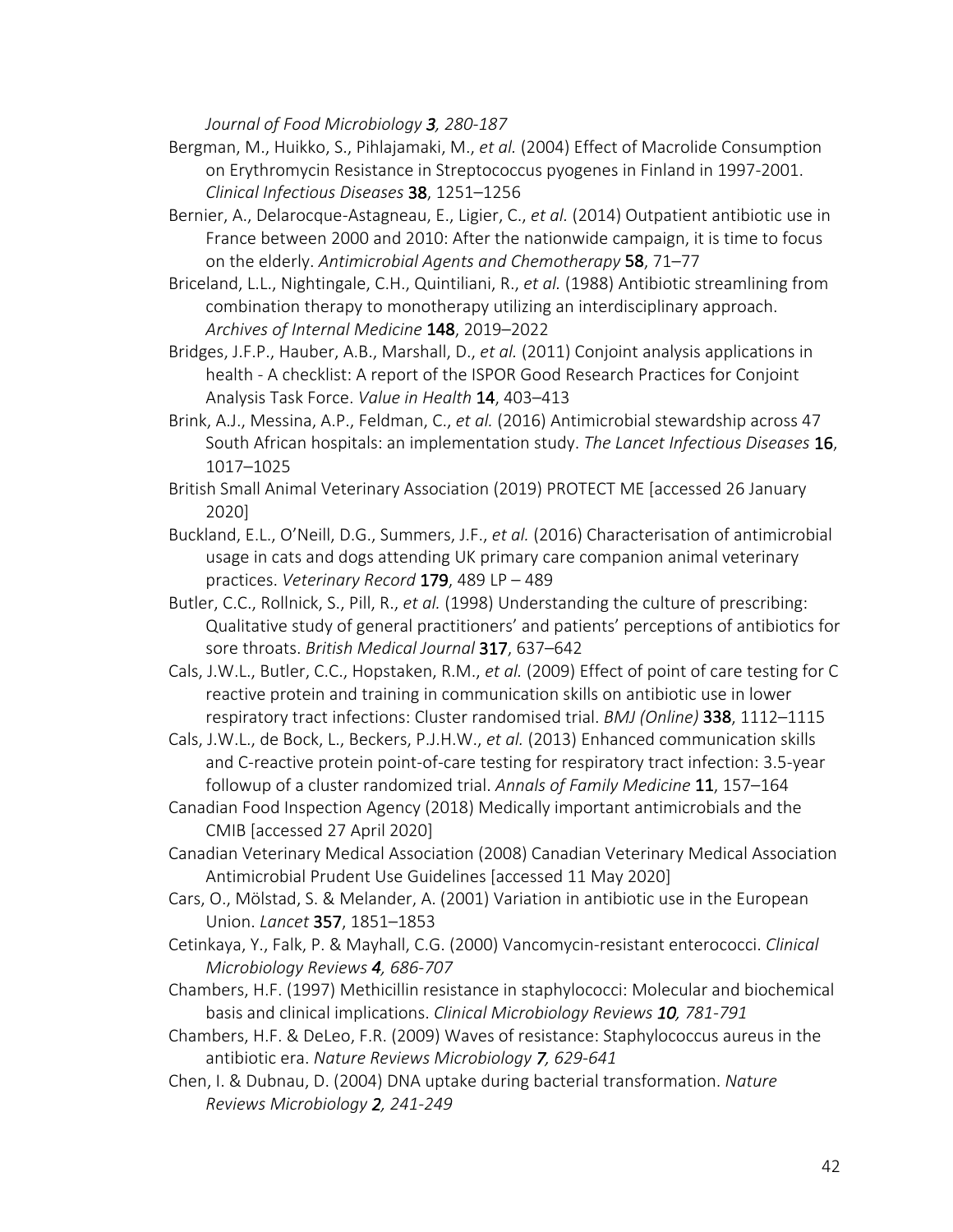- Colbert, C.Y. & Professor, A. (2013) How to interpret surveys in medical research: A practical approach. *Cleveland Clinic Journal Of Medicine* 80, 423-435
- Costelloe, C., Metcalfe, C., Lovering, A., *et al.* (2010) Effect of antibiotic prescribing in primary care on antimicrobial resistance in individual patients: Systematic review and meta-analysis. *BMJ (Online) 340, 1120*
- Cox, G. & Wright, G.D. (2013) Intrinsic antibiotic resistance: Mechanisms, origins, challenges and solutions. *International Journal of Medical Microbiology 303, 287- 292*
- Davey, P., Marwick, C.A., Scott, C.L., *et al.* (2017) Interventions to improve antibiotic prescribing practices for hospital inpatients. *Cochrane Database of Systematic Reviews 2, CD003543*
- Davies, J. & Davies, D. (2010) Origins and evolution of antibiotic resistance. *Microbiology and molecular biology reviews : MMBR* 74, 417–433
- De Briyne, N., Atkinson, J., Pokludova, L., *et al.* (2013) Factors influencing antibiotic prescribing habits and use of sensitivity testing amongst veterinarians in Europe. *The Veterinary record* 173, 475
- Dean, R.S. (2015) The use and abuse of questionnaires in veterinary medicine. *Equine Veterinary Journal* 47, 379–380
- Dellit, T.H., Owens, R.C., McGowan, J.E., *et al.* (2007) Infectious Diseases Society of America and the Society for Healthcare Epidemiology of America Guidelines for Developing an Institutional Program to Enhance Antimicrobial Stewardship. *Clinical Infectious Diseases* 44, 159–177
- Dickson, A., Smith, M., Smith, F., *et al.* (2019) Understanding the relationship between pet owners and their companion animals as a key context for antimicrobial resistance-related behaviours: an interpretative phenomenological analysis. *Health Psychology and Behavioral Medicine* 7, 45–61
- Dorado-García, A., Mevius, D.J., H Jacobs, J.J., *et al.* (2016) Quantitative assessment of antimicrobial resistance in livestock during the course of a nationwide antimicrobial use reduction in the Netherlands. *J. Antimicrob Chemother* 71, 3607-3619
- Drew, R.H., White, R., MacDougall, C., *et al.* (2009) Insights from the Society of Infectious Diseases Pharmacists on Antimicrobial Stewardship Guidelines from the Infectious Diseases Society of America and the Society for Healthcare Epidemiology of America. *Pharmacotherapy* 29, 593–607
- Dyar, O.J., Huttner, B., Schouten, J., *et al.* (2017) What is antimicrobial stewardship? *Clinical Microbiology and Infection 11, 793-798*
- Ekakoro, J.E. & Okafor, C.C. (2019) Antimicrobial use practices of veterinary clinicians at a veterinary teaching hospital in the United States. *Veterinary and Animal Science* 7, 100038
- Escher, M., Vanni, M., Intorre, L., *et al.* (2011) Use of antimicrobials in companion animal practice: a retrospective study in a veterinary teaching hospital in Italy. *Journal of Antimicrobial Chemotherapy* 66, 920–927
- European Commission (2005) Ban on antibiotics as growth promoters in animal feed enters into effect, Regulation [accessed 19 May 2020]
- European Medicines Agency (2017) Sales of veterinary antimicrobial agents in 31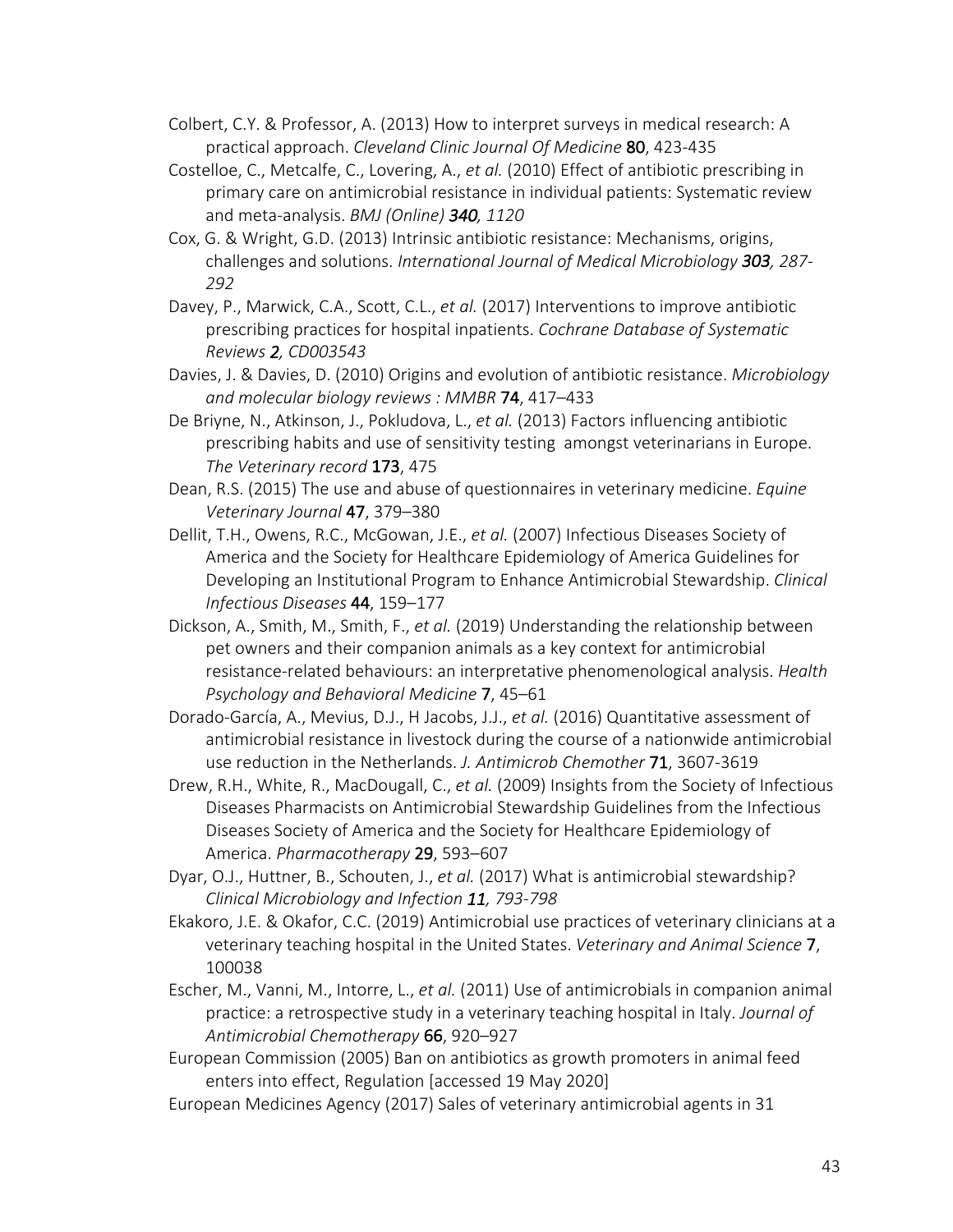European countries in 2017 [accessed 17 August 2020]

- Exner, M., Bhattacharya, S., Christiansen, B., *et al.* (2017) Antibiotic resistance: What is so special about multidrug-resistant Gram-negative bacteria? *GMS hygiene and infection control* 12, Doc05
- Federation of European Companion Animal Veterinary Associations (2018) Guidelines [accessed 26 January 2020]
- Fishman, N. (2012) Policy Statement on Antimicrobial Stewardship by the Society for Healthcare Epidemiology of America (SHEA), the Infectious Diseases Society of America (IDSA), and the Pediatric Infectious Diseases Society (PIDS). *Infection Control & Hospital Epidemiology* 33, 322–327
- Fleming-Dutra, K.E., Hersh, A.L., Shapiro, D.J., *et al.* (2016) Prevalence of inappropriate antibiotic prescriptions among US ambulatory care visits, 2010-2011. *JAMA - Journal of the American Medical Association* 315, 1864–1873
- Ford, R.C., Bach, S.A. & Fottler, M.D. (1997) Methods of Measuring Patient Satisfaction in Health Care Organizations. *Health Care Management Review* 22, 74-89
- Fowler, H., Davis, M.A., Perkins, A., *et al.* (2016) A survey of veterinary antimicrobial prescribing practices, Washington State 2015. *The Veterinary record* 179, 651
- Francis, N.A., Butler, C.C., Hood, K., *et al.* (2009) Effect of using an interactive booklet about childhood respiratory tract infections in primary care consultations on reconsulting and antibiotic prescribing: A cluster randomised controlled trial. *BMJ (Online)* 339, 374–376
- Gebretekle, G.B., Haile Mariam, D., Abebe, W., *et al.* (2018) Opportunities and barriers to implementing antibiotic stewardship in low and middle-income countries: Lessons from a mixed-methods study in a tertiary care hospital in Ethiopia. *PLOS ONE* 13, e0208447
- Gerber, J.S., Prasad, P.A., Fiks, A.G., *et al.* (2014) Durability of benefits of an outpatient antimicrobial stewardship intervention after discontinuation of audit and feedback. *JAMA - Journal of the American Medical Association 312, 2569-2570*
- Golding, S.E., Ogden, J. & Higgins, H.M. (2019) Shared Goals, Different Barriers: A Qualitative Study of UK Veterinarians' and Farmers' Beliefs About Antimicrobial Resistance and Stewardship. *Frontiers in Veterinary Science* 6, 132
- Gómez-Poveda, B. & Moreno, M.A. (2018) Antimicrobial Prescriptions for Dogs in the Capital of Spain. *Frontiers in Veterinary Science* 5, 309
- Goossens, H., Ferech, M., Vander Stichele, R., *et al.* (2005) Outpatient antibiotic use in Europe and association with resistance: a cross-national database study. *The Lancet* 365, 579–587
- Gortel, K., Campbell, K.L., Kakoma, I., *et al.* (1999) Methicillin resistance among staphylococci isolated from dogs. *American Journal of Veterinary Research* 60, 1526–1530
- Gross, P.A. & Pujat, D. (2001) Implementing Practice Guidelines for Appropriate Antimicrobial Usage: A Systematic Review. *Medical Care* 39, II55–II69
- Grundmann, H., Aires-de-Sousa, M., Boyce, J., *et al.* (2006) Emergence and resurgence of meticillin-resistant Staphylococcus aureus as a public-health threat. *The Lancet* 368, 874–885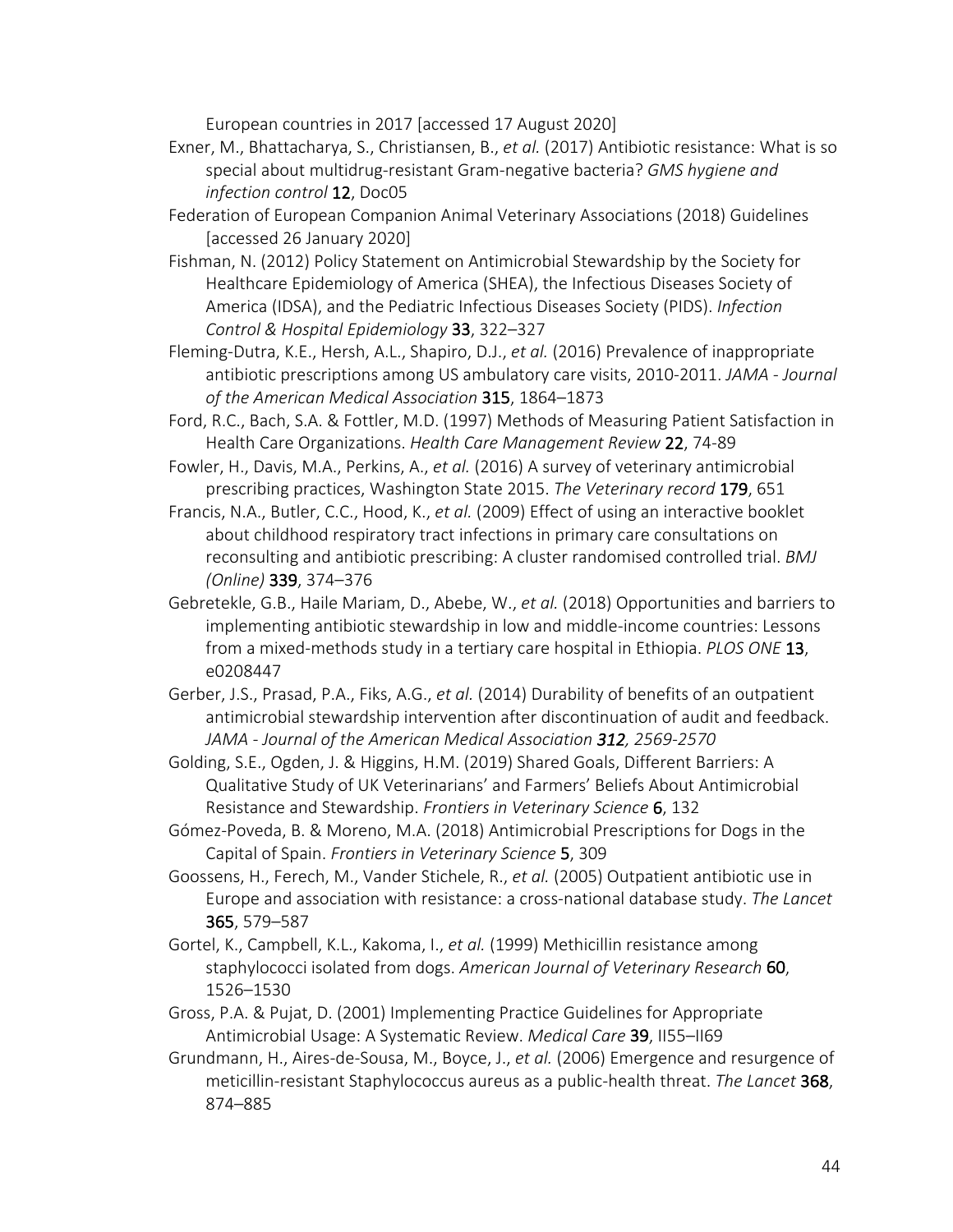Gualano, M.R., Gili, R., Scaioli, G., *et al.* (2015) General population's knowledge and attitudes about antibiotics: A systematic review and meta-analysis. *Pharmacoepidemiology and Drug Safety* 24, 2–10

- Gunn, G.J., Heffernan, C., Hall, M., *et al.* (2008) Measuring and comparing constraints to improved biosecurity amongst GB farmers, veterinarians and the auxiliary industries. *Preventive Veterinary Medicine* 84, 310–323
- Hamers, R.L. & van Doorn, H.R. (2018) Antibiotic consumption in low-income and middleincome countries. *The Lancet Global Health* 6, e732
- Hardefeldt, L.Y. (2018) Implementing antimicrobial stewardship programmes in veterinary practices. *Veterinary Record* 182, 688 LP – 690
- Hardefeldt, L.Y., Gilkerson, J.R., Billman-Jacobe, H., *et al.* (2018a) Barriers to and enablers of implementing antimicrobial stewardship programs in veterinary practices. *Journal of veterinary internal medicine* 32, 1092–1099
- Hardefeldt, L.Y., Holloway, S., Trott, D.J., *et al.* (2017) Antimicrobial Prescribing in Dogs and Cats in Australia: Results of the Australasian Infectious Disease Advisory Panel Survey. *Journal of Veterinary Internal Medicine* 31, 1100–1107
- Hardefeldt, L.Y., Nielsen, T., Crabb, H., *et al.* (2018b) Veterinary Students' Knowledge and Perceptions About Antimicrobial Stewardship and Biosecurity-A National Survey. *Antibiotics (Basel, Switzerland)* 7, 34
- Hardefeldt, L.Y., Selinger, J., Stevenson, M.A., *et al.* (2018c) Population wide assessment of antimicrobial use in dogs and cats using a novel data source - A cohort study using pet insurance data. *Veterinary microbiology* 225, 34–39
- Harkins, C.P., Pichon, B., Doumith, M., *et al.* (2017) Methicillin-resistant Staphylococcus aureus emerged long before the introduction of methicillin into clinical practice. *Genome Biology* 18, 130
- Health Canada (2009) Categorization of Antimicrobial Drugs Based on Importance in Human Medicine - Canada.ca [accessed 7 October 2019]
- Hecker, M.T., Aron, D.C., Patel, N.P., *et al.* (2003) Unnecessary use of antimicrobials in hospitalized patients: Current patterns of misuse with an emphasis on the antianaerobic spectrum of activity. *Archives of Internal Medicine* 163, 972–978
- Hibbing, M.E., Fuqua, C., Parsek, M.R., *et al.* (2010) Bacterial competition: Surviving and thriving in the microbial jungle. *Nature Reviews Microbiology* 8, 15-25
- Hillier, A., Lloyd, D.H., Weese, J.S., *et al.* (2014) Guidelines for the diagnosis and antimicrobial therapy of canine superficial bacterial folliculitis (Antimicrobial Guidelines Working Group of the International Society for Companion Animal Infectious Diseases). *Veterinary Dermatology* 25, 163-e43
- Hoelzer, K., Switt, A.I.M. & Wiedmann, M. (2011) Animal contact as a source of human non-typhoidal salmonellosis. *Veterinary Research* 42, 1-28
- Hopman, N.E.M., Hulscher, M.E.J.L., Graveland, H., *et al.* (2018) Factors influencing antimicrobial prescribing by Dutch companion animal veterinarians: A qualitative study. *Preventive Veterinary Medicine* 158, 106–113
- Hopman, N.E.M., Portengen, L., Heederik, D.J.J., *et al.* (2019a) Time trends, seasonal differences and determinants of systemic antimicrobial use in companion animal clinics (2012-2015). *Veterinary Microbiology* 235, 289–294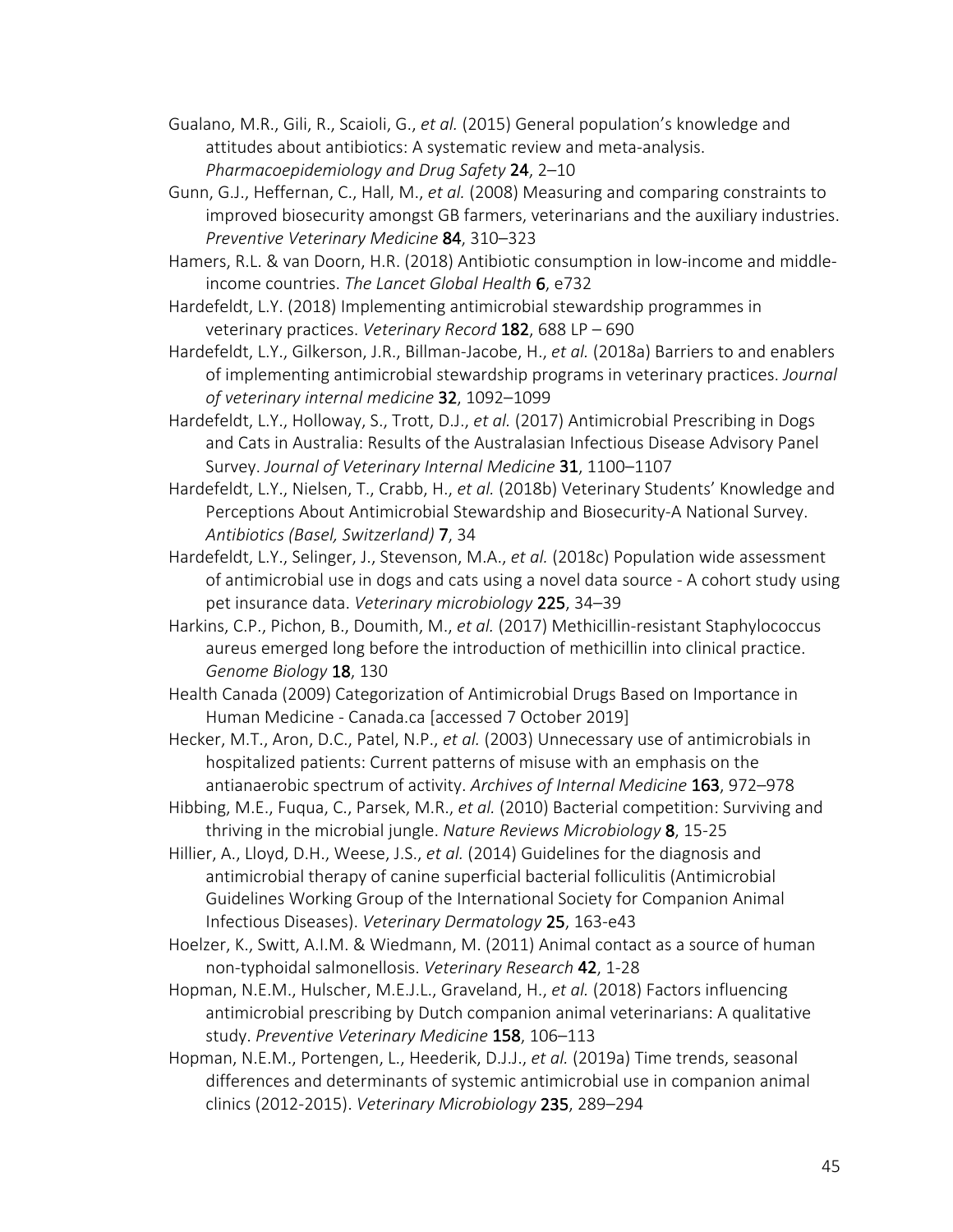- Hopman, N.E.M., Portengen, L., Hulscher, M.E.J.L., *et al.* (2019b) Implementation and evaluation of an antimicrobial stewardship programme in companion animal clinics: A stepped-wedge design intervention study. *PLoS ONE* 14, e0255124
- Hughes, L.A., Williams, N., Clegg, P., *et al.* (2012) Cross-sectional survey of antimicrobial prescribing patterns in UK small animal veterinary practice. *Preventive Veterinary Medicine* 104, 309–316
- Hur, B.A., Hardefeldt, L.Y., Verspoor, K.M., *et al.* (2020) Describing the antimicrobial usage patterns of companion animal veterinary practices; free text analysis of more than 4.4 million consultation records. *PLOS ONE* 15, e0230049
- Huttner, B., Goossens, H., Verheij, T., *et al.* (2010) Characteristics and outcomes of public campaigns aimed at improving the use of antibiotics in outpatients in high-income countries. *The Lancet Infectious Diseases* 10, 17–31
- Huttner, B., Saam, M., Moja, L., *et al.* (2019) How to improve antibiotic awareness campaigns: Findings of a WHO global survey. *BMJ Global Health* 4, e001239
- Interagency Coordination Group on Antimicrobial Resistance (2019) No Time To Wait: Securing The Future From Drug-Resistant Infections Report To The Secretary-General Of The United Nations [accessed 2 May 2020]
- J L Hulscher, M.E., T M Grol, R.P., Hulscher, M., *et al.* (2010) Antibiotic prescribing in hospitals: a social and behavioural scientific approach. *The Lancet Infectious Diseases* 10*,* 167–175
- Jeffs, L., McIsaac, W., Zahradnik, M., *et al.* (2020) Barriers and facilitators to the uptake of an antimicrobial stewardship program in primary care: A qualitative study. *PLOS ONE* 15, e0223822
- Jessen, L.R., Sørensen, T.M., Lilja, Z.L., *et al.* (2017) Cross-sectional survey on the use and impact of the Danish national antibiotic use guidelines for companion animal practice. *Acta Veterinaria Scandinavica* 59, 81
- Jones, P.H., Dawson, S., Gaskell, R.M., *et al.* (2014) Surveillance of diarrhoea in small animal practice through the Small Animal Veterinary Surveillance Network (SAVSNET). *The Veterinary Journal* 201, 412–418
- Kahn, L.H. (2017) Antimicrobial resistance: a One Health perspective. *Transactions of The Royal Society of Tropical Medicine and Hygiene* 111, 255–260
- Kakkar, A.K., Shafiq, N., Singh, G., *et al.* (2020) Antimicrobial Stewardship Programs in Resource Constrained Environments: Understanding and Addressing the Need of the Systems. *Frontiers in Public Health* 8, 140
- Kjellman, E.E., Slettemeås, J.S., Small, H., *et al.* (2015) Methicillin-resistant Staphylococcus pseudintermedius (MRSP) from healthy dogs in Norway - occurrence, genotypes and comparison to clinical MRSP. *MicrobiologyOpen* 4, 857–866
- Laguio-Vila, M. & Lesho, E.P. (2020) The Rationale for a Mandatory Antibiotic Stewardship Rotation During Residency: What Worked, What Needs More Work. *Clinical Infectious Diseases* 71, 1334-1338
- Lambert, M.F., Masters, G.A. & Brent, S.L. (2007) Can mass media campaigns change antimicrobial prescribing? A regional evaluation study. *Journal of Antimicrobial Chemotherapy* 59, 537–543
- Lappin, M.R., Blondeau, J., Boothe, D., *et al.* (2017) Antimicrobial use Guidelines for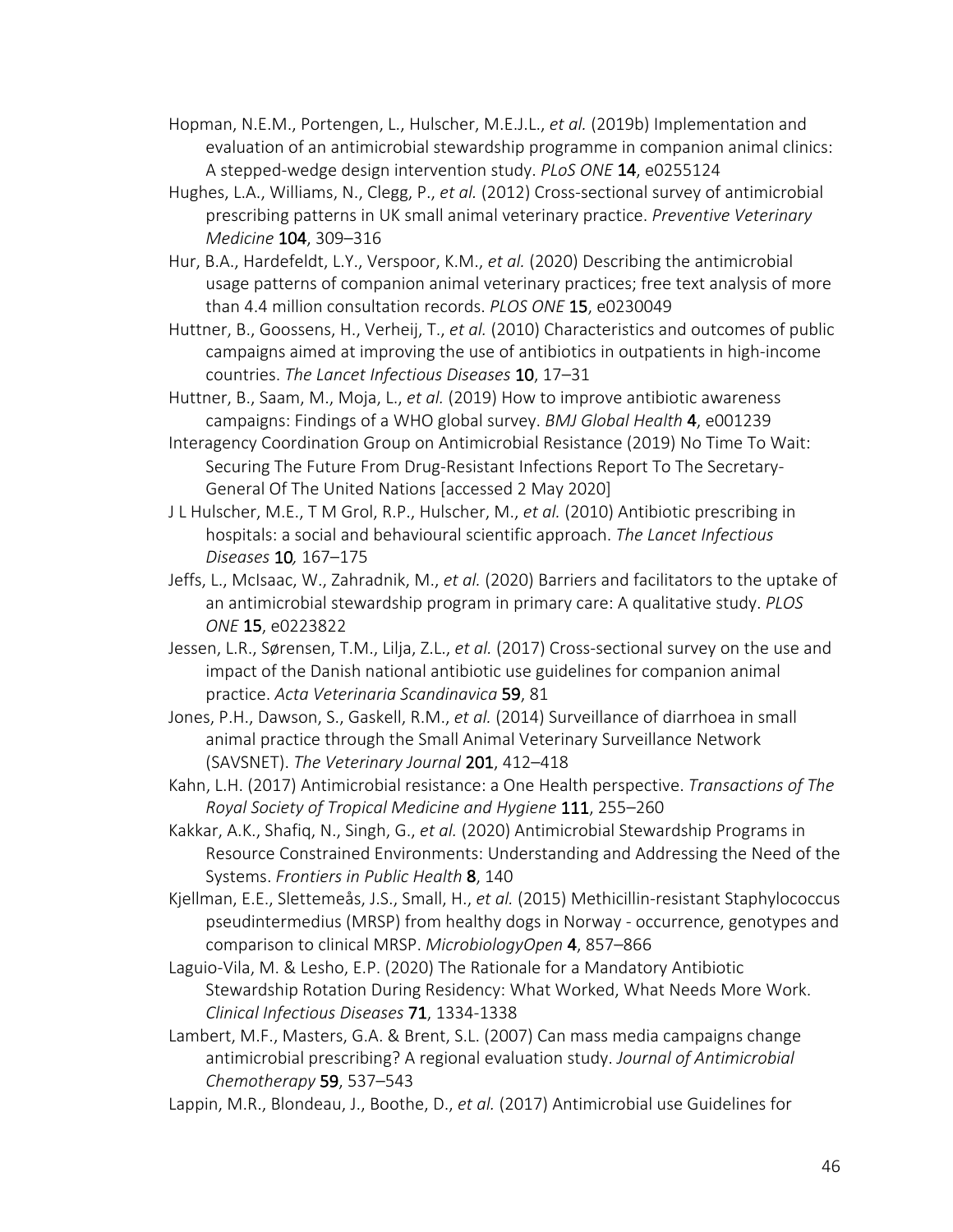Treatment of Respiratory Tract Disease in Dogs and Cats: Antimicrobial Guidelines Working Group of the International Society for Companion Animal Infectious Diseases. *Journal of Veterinary Internal Medicine* 31, 279–294

- Laxminarayan, R., Duse, A., Wattal, C., *et al.* (2013) Antibiotic resistance—the need for global solutions. *The Lancet Infectious Diseases* 13, 1057–1098
- Lee, C.-R., Lee, J.H., Kang, L.-W., *et al.* (2015) Educational Effectiveness, Target, and Content for Prudent Antibiotic Use. *BioMed Research International* 2015, 1–13
- Lenk, P.J., DeSarbo, W.S., Green, P.E., *et al.* (1996) Hierarchical Bayes Conjoint Analysis: Recovery of Partworth Heterogeneity from Reduced Experimental Designs. *Marketing Science* 15, 173–191
- Leonard, E.K., Pearl, D.L., Finley, R.L., *et al.* (2011) Evaluation of Pet-Related Management Factors and the Risk of Salmonella spp. Carriage in Pet Dogs from Volunteer Households in Ontario (2005-2006). *Zoonoses and Public Health* 58, 140–149
- Levy, S.B. & Bonnie, M. (2004) Antibacterial resistance worldwide: Causes, challenges and responses. *Nature Medicine* 10, s122-s129
- Lobanovska, M. & Pilla, G. (2017) Penicillin's discovery and antibiotic resistance: Lessons for the future? *Yale Journal of Biology and Medicine* 90, 135–145
- Louviere, J.J. (1988) Conjoint Analysis Modelling of Stated Preferences: A Review of Theory, Methods, Recent Developments and External Validity. *Journal of Transport Economics and Policy* 22, 93–119
- Louviere, J.J. & Woodworth, G. (1983) Design and Analysis of Simulated Consumer Choice or Allocation Experiments: An Approach Based on Aggregate Data. *Journal of Marketing Research* 20, 350
- Luce, R.D. & Tukey, J.W. (1964) Simultaneous conjoint measurement: A new type of fundamental measurement. *Journal of Mathematical Psychology* 1, 1–27
- Lutz, B., Lehner, C., Schmitt, K., *et al.* (2020) Antimicrobial prescriptions and adherence to prudent use guidelines for selected canine diseases in Switzerland in 2016. *Veterinary Record Open* 7, e000370
- MacDougall, C. & Polk, R.E. (2005) Antimicrobial stewardship programs in health care systems. *Clinical Microbiology Reviews* 18, 638-656
- MacLean, R.C. & San Millan, A. (2019) The evolution of antibiotic resistance. *Science* 365, 1082 LP – 1083
- Mangione-Smith, R., McGlynn, E.A., Elliott, M.N., *et al.* (1999) The relationship between perceived parental expectations and pediatrician antimicrobial prescribing behavior. *Pediatrics* 103, 711–718
- Mangione-Smith, R., Zhou, C., Robinson, J.D., *et al.* (2015) Communication practices and antibiotic use for acute respiratory tract infections in children. *Annals of Family Medicine* 13, 221–227
- Marks, S.L., Rankin, S.C., Byrne, B.A., *et al.* (2011) Enteropathogenic Bacteria in Dogs and Cats: Diagnosis, Epidemiology, Treatment, and Control. *Journal of Veterinary Internal Medicine* 25, 1195–1208
- Marques, C., Gama, L.T., Belas, A., *et al.* (2016) European multicenter study on antimicrobial resistance in bacteria isolated from companion animal urinary tract infections. *BMC Veterinary Research* 12, 213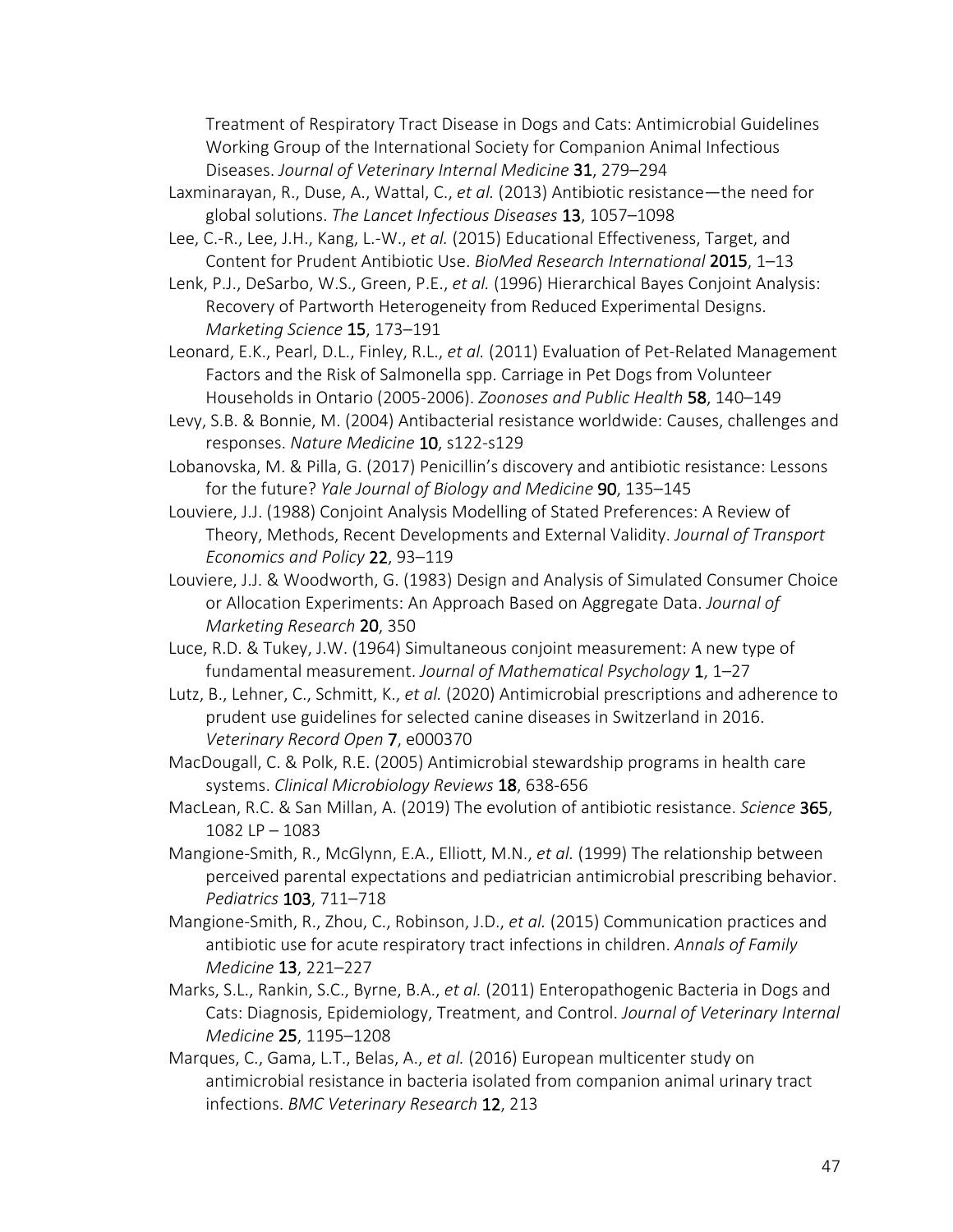- Marsland, N., Wilson, I., Abeyasekera, S., *et al.* (2000) A Methodological Framework for Combining Quantitative and Qualitative Survey [accessed 20 July 2020]
- Mateus, A.L.P., Brodbelt, D.C., Barber, N., *et al.* (2014) Qualitative study of factors associated with antimicrobial usage in seven small animal veterinary practices in the UK. *Preventive veterinary medicine* 117, 68–78
- Mccaig, L.F. & Hughes, J.M. (1995) Trends in Antimicrobial Drug Prescribing Among Office-Based Physicians in the United States. *JAMA: The Journal of the American Medical Association* 273, 214–219
- McCambridge, J., Witton, J. & Elbourne, D.R. (2014) Systematic review of the Hawthorne effect: New concepts are needed to study research participation effects. *Journal of Clinical Epidemiology* 67, 267–277
- Mccoll, E., Jacoby, A., Thomas, L., *et al.* (2001) Design and use of questionnaires: a review of best practice applicable to surveys of health service staff and patients, HTA Health Technology Assessment NHS R&D HTA Programme Health Technology Assessment 5, 1-256
- McGowan, J.E.J. & Gerding, D.N. (1996) Does antibiotic restriction prevent resistance? *New horizons (Baltimore, Md.)* 4, 370–376
- McManus, M.C. (1997) Mechanisms of bacterial resistance to antimicrobial agents. *American Journal of Health-System Pharmacy* 54, 1420–1433
- McNulty, C.A.M., Nichols, T., Boyle, P.J., *et al.* (2010) The English antibiotic awareness campaigns: did they change the public's knowledge of and attitudes to antibiotic use? *The Journal of antimicrobial chemotherapy* 65, 1526–1533
- Mendelson, M., Balasegaram, M., Jinks, T., *et al.* (2017) Antibiotic resistance has a language problem. *Nature* 545, 23–25
- Morris, D.O., Lautenbach, E., Zaoutis, T., *et al.* (2012) Potential for Pet Animals to Harbour Methicillin-Resistant Staphylococcus aureus When Residing with Human MRSA Patients. *Zoonoses and Public Health* 59, 286–293
- Mortazhejri, S., Hong, P.J., Yu, A.M., *et al.* (2020) Systematic review of patient-oriented interventions to reduce unnecessary use of antibiotics for upper respiratory tract infections. *Systematic Reviews* 9, 106
- Murphy, C.P., Reid-Smith, R.J., Boerlin, P., *et al.* (2012) Out-patient antimicrobial drug use in dogs and cats for new disease events from community companion animal practices in Ontario. *The Canadian veterinary journal* 53, 291–298
- Mwacalimba, K.K., Contadini, F.M., Spofford, N., *et al.* (2020) Owner and Veterinarian Perceptions About Use of a Canine Quality of Life Survey in Primary Care Settings. *Frontiers in Veterinary Science* 7, 89
- Nathwani, D., Varghese, D., Stephens, J., *et al.* (2019) Value of hospital antimicrobial stewardship programs [ASPs]: a systematic review. *Antimicrobial Resistance & Infection Control* 8, 35
- National Centre for Disease Control (2016) National Treatment Guidelines for Antimicrobial Use in Infectious Diseases Version 1.0 [accessed 12 May 2020]
- National Institute for Health and Care Excellence (2020) Antimicrobial prescribing guidelines. [accessed 12 May 2020]
- Norman, A., Hansen, L.H. & Sørensen, S.J. (2009) Conjugative plasmids: Vessels of the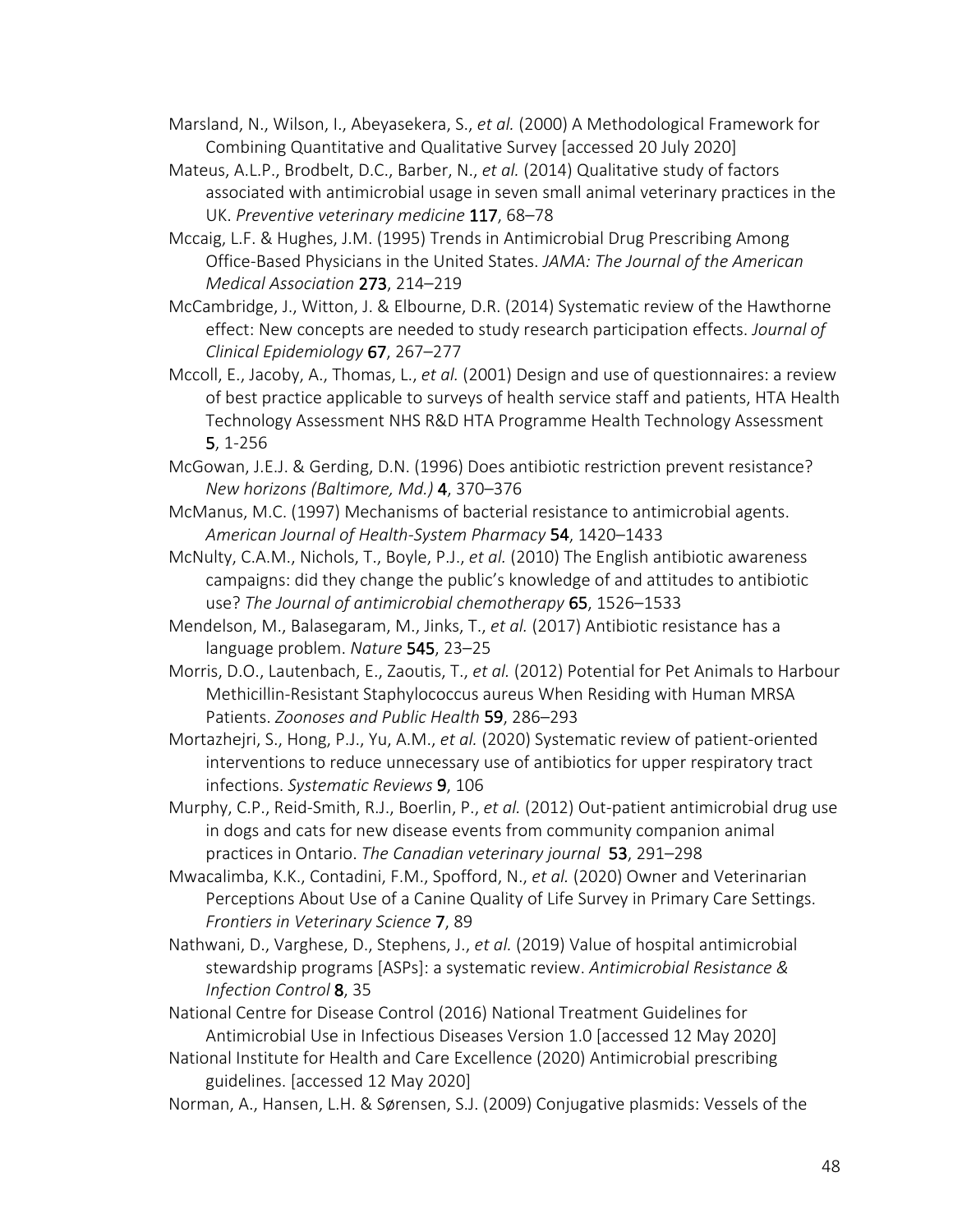communal gene pool. *Philosophical Transactions of the Royal Society B: Biological Sciences* 364, 2275–2289

Norwegian Directorate of Health (2013) National guidelines for the use of antibiotics in hospitals [accessed 12 May 2020]

- Olson, M.E. & Horswill, A.R. (2014) Bacteriophage transduction in Staphylococcus epidermidis. *Methods in Molecular Biology* 1106, 167–172
- One Health Initiative Task Force (2008) One Health: A New Professional Health Imperative [accessed 1 January 2021]
- Organisation for Economic Cooperation and Development (2018) Stemming the Superbug Tide Just A Few Dollars More. [accessed 2 May 2020]
- Owens, R.C. (2008) Antimicrobial stewardship: concepts and strategies in the 21st century. *Diagnostic Microbiology and Infectious Disease* 61, 110–128
- Pakyz, A.L., Moczygemba, L.R., Vanderwielen, L.M., *et al.* (2014) Facilitators and barriers to implementing antimicrobial stewardship strategies: Results from a qualitative study. *American Journal of Infection Control* 42, S257–S263
- Paskovaty, A., Pflomm, J.M., Myke, N., *et al.* (2005) A multidisciplinary approach to antimicrobial stewardship: Evolution into the 21st century. *International Journal of Antimicrobial Agents* 25, 1-10
- Pomba, C., Rantala, M., Greko, C., *et al.* (2017) Public health risk of antimicrobial resistance transfer from companion animals. *Journal of Antimicrobial Chemotherapy* 72, 957–968
- Pouwels, K.B., Yin, M., Butler, C.C., *et al.* (2019) Optimising trial designs to identify appropriate antibiotic treatment durations. *BMC Medicine* 17, 115
- Prescott, J.F. & Boerlin, P. (2016) Antimicrobial use in companion animals and Good Stewardship Practice. *Veterinary Record* 179, 486–488
- Prescott, J.F., Hanna, W.J.B., Reid-Smith, R., *et al.* (2002) Antimicrobial drug use and resistance in dogs. *The Canadian veterinary journal* 43, 107–16
- Prince Edward Island Veterinary Medical Association (2020) Continuing education | PEI Veterinary Medical Association [accessed 19 May 2020]
- Public Health Agency of Canada (2017) Canadian Antimicrobial Resistance Surveillance System 2017 Report - Executive Summary - Canada.ca [accessed 16 July 2020]
- Public Health Ontario (2016) Antimicrobial Stewardship Strategy: Empiric antibiotic prescribing guidelines [accessed 12 May 2020]
- Pulcini, C. & Gyssens, I.C. (2013) How to educate prescribers in antimicrobial stewardship practices. *Virulence* 4, 192–202
- Qekwana, D.N., Phophi, L., Naidoo, V., *et al.* (2018) Antimicrobial resistance among Escherichia coli isolates from dogs presented with urinary tract infections at a veterinary teaching hospital in South Africa. *BMC Veterinary Research* 14, 228
- Radford, A.D., Noble, P.-J.M., Coyne, K., *et al.* (2011) Antibacterial prescribing patterns in small animal veterinary practice identified via SAVSNET: the small animal veterinary surveillance network. *Veterinary Record* 169, 310 LP – 310
- Redding, L.E. & Cole, S.D. (2019) Pet owners' knowledge of and attitudes toward the judicious use of antimicrobials for companion animals. *Journal of the American Veterinary Medical Association* 254, 626–635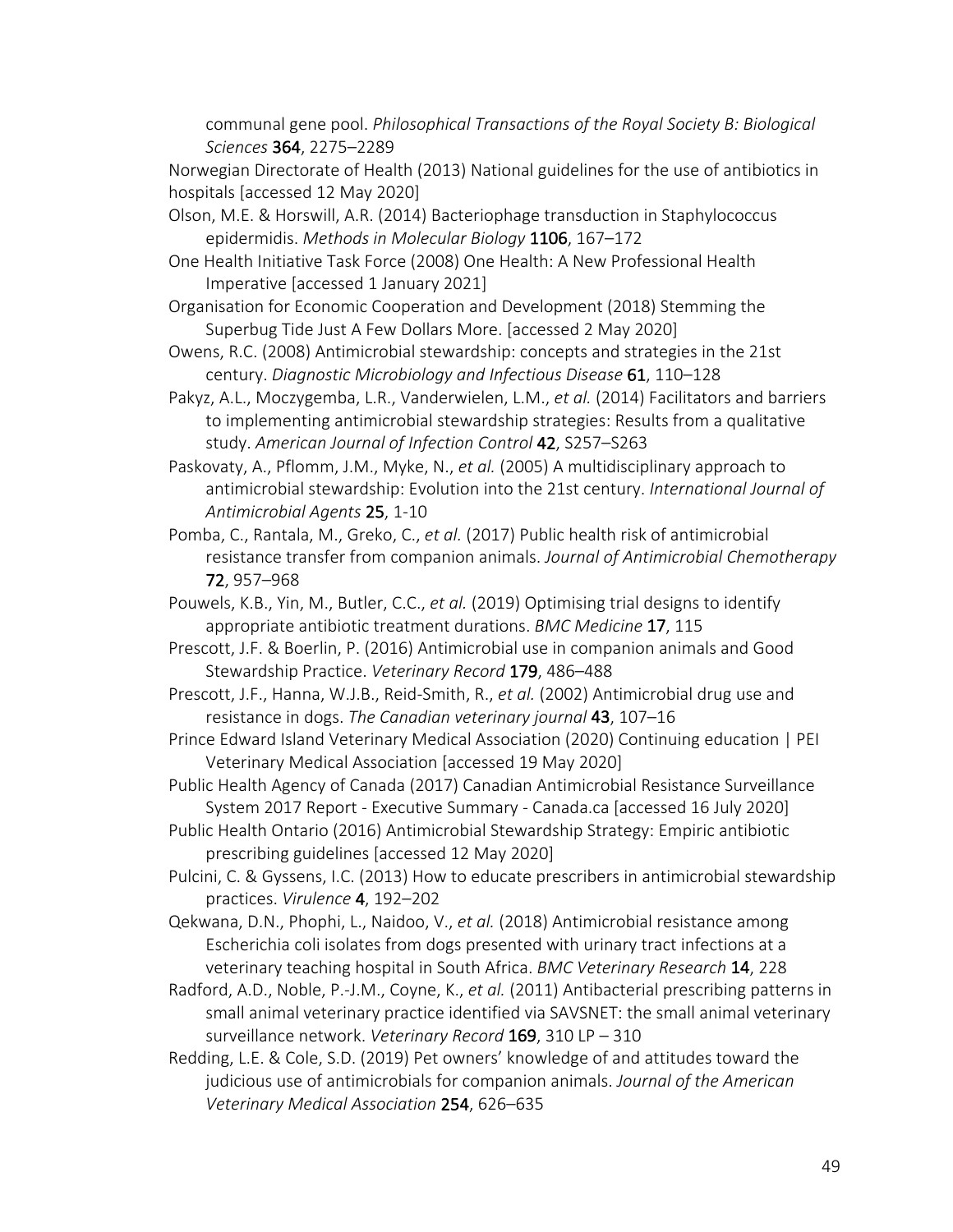- Redding, L.E., Lavigne, S., Aceto, H., *et al.* (2019) Characterization of antimicrobial prescription frequency and diversity in a large animal veterinary medical teaching hospital. *Preventive Veterinary Medicine* 168, 66-74
- Ruscher, C., Lübke-Becker, A., Semmler, T., *et al.* (2010) Widespread rapid emergence of a distinct methicillin- and multidrug-resistant Staphylococcus pseudintermedius (MRSP) genetic lineage in Europe. *Veterinary Microbiology* 144, 340–346
- Ryan, M. & Farrar, S. (2000) Using conjoint analysis to elicit preferences for health care. *British Medical Journal* 320, 1530–1533
- Saga, T. & Yamaguchi, K. (2009) History of Antimicrobial Agents and Resistant Bacteria, JMAJ 52, 103-108
- Salton, M.R.J. & Kim, K.-S. (1996) Structure. In: Medical Microbiology 4<sup>th</sup> Edition . Ed S. Baron
- Sarrazin, S., Vandael, F., Cleven, V., *et al.* (2017) The impact of antimicrobial use guidelines on prescription habits in fourteen Flemish small animal practices. *Vlaams Diergeneeskundig Tijdschrift* 86, 173–182
- Schaffner, W., Ray, W.A., Federspiel, C.F., *et al.* (1983) Improving Antibiotic Prescribing in Office Practice: A Controlled Trial of Three Educational Methods. *JAMA: The Journal of the American Medical Association* 250, 1728–1732
- Schar, D., Sommanustweechai, A., Laxminarayan, R., *et al.* (2018) Surveillance of antimicrobial consumption in animal production sectors of low- and middle-income countries: Optimizing use and addressing antimicrobial resistance. *PLoS Medicine* 15, e1002521
- Schmitt, K., Lehner, C., Schuller, S., *et al.* (2019) Antimicrobial use for selected diseases in cats in Switzerland. *BMC Veterinary Research* 15, 94
- Shaikh, S., Fatima, J., Shakil, S., *et al.* (2015) Antibiotic resistance and extended spectrum beta-lactamases: Types, epidemiology and treatment. *Saudi Journal of Biological Sciences* 22, 90–101
- Shlaes, D.M., Gerding, D.N., John, J.F., *et al.* (1997) Society for Healthcare Epidemiology of America and Infectious Diseases Society of America Joint Committee on the Prevention of Antimicrobial Resistance: Guidelines for the Prevention of Antimicrobial Resistance in Hospitals. *Infection Control and Hospital Epidemiology* 18, 275–291
- Sing, A., Tuschak, C. & Hörmansdorfer, S. (2008) Methicillin-resistant Staphylococcus aureus in a family and its pet cat. *New England Journal of Medicine* 11, 1200–1201
- Singh, S., Menon, V.P., Mohamed, Z.U., *et al.* (2018) Implementation and Impact of an Antimicrobial Stewardship Program at a Tertiary Care Center in South India. *Open Forum Infectious Diseases* 6, ofy290
- Singleton, D.A., Sanchez-Vizcaino, F., Arsevska, E., *et al.* (2018) New approaches to pharmacosurveillance for monitoring prescription frequency, diversity, and coprescription in a large sentinel network of companion animal veterinary practices in the United Kingdom, 2014-2016. *Preventive veterinary medicine* 159, 153–161

Sitzia, J. & Wood, N. (1998) Response rate in patient satisfaction research: an analysis of 210 published studies. *International Journal for Quality in Health Care* 10, 311–317 Slekovec, C., Leroy, J., Vernaz-Hegi, N., *et al.* (2012) Impact of a region wide antimicrobial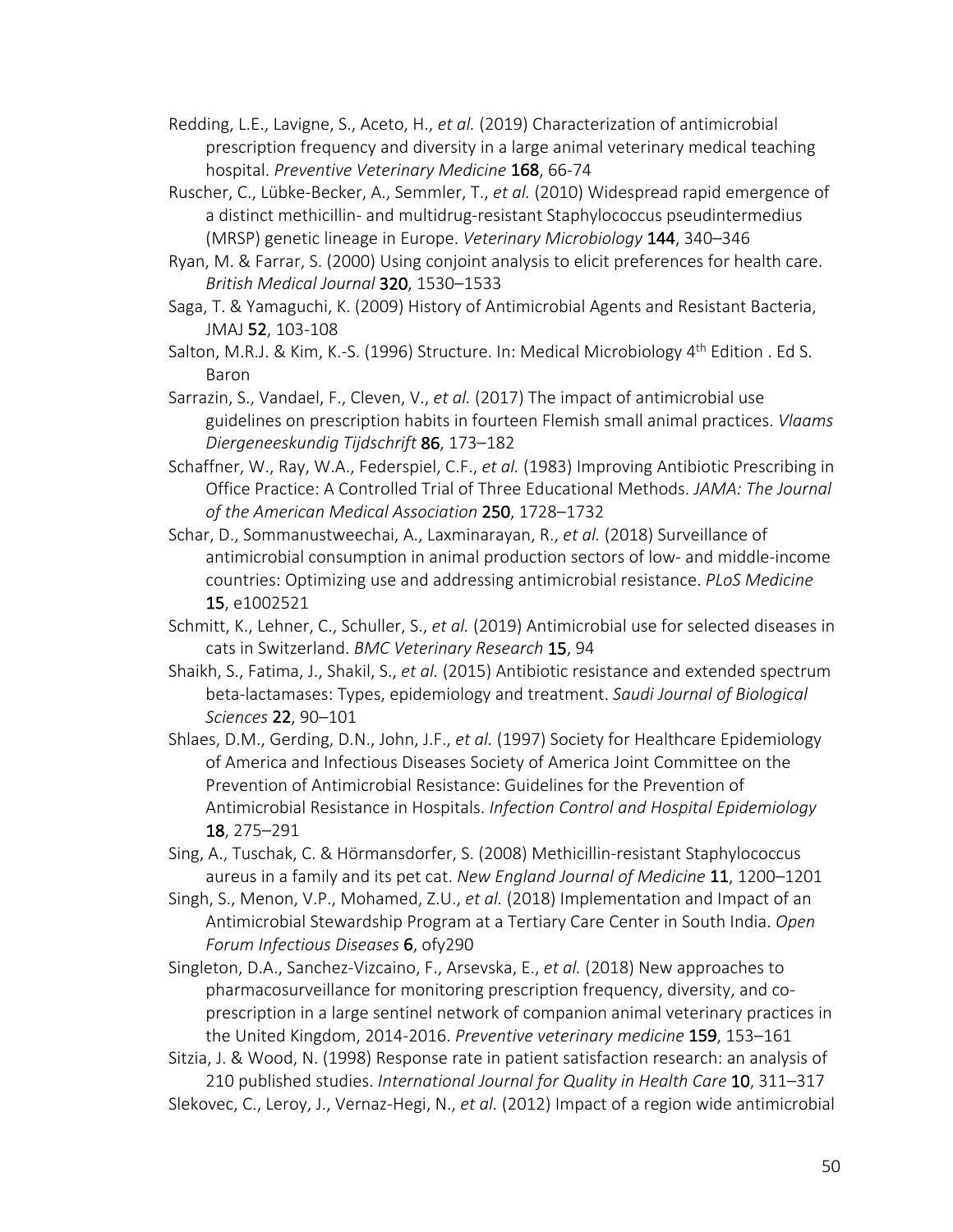stewardship guideline on urinary tract infection prescription patterns. *International Journal of Clinical Pharmacy* 34, 325–329

- Smith, M., King, C., Davis, M., *et al.* (2018) Pet owner and vet interactions: exploring the drivers of AMR. *Antimicrobial resistance and infection control* 7, 46
- Spellberg, B., Guidos, R., Gilbert, D., *et al.* (2008) The Epidemic of Antibiotic-Resistant Infections: A Call to Action for the Medical Community from the Infectious Diseases Society of America. *Clinical Infectious Diseases* 46, 155–164
- Stallwood, J., Shirlow, A. & Hibbert, A. (2019) A UK-based survey of cat owners' perceptions and experiences of antibiotic usage. *Journal of Feline Medicine and Surgery* 22, 68–76
- Starlander, G., Boriesson, S., Gronlund-Andersson, U., et al. (2014) Cluster of infections caused by methicillin-resistant Staphylococcus pseudintermedius in humans in a tertiary hospital. *Journal of Clinical Microbiology* 52, 3118–3120
- Stebler, N., Schuepbach-Regula, G., Braam, P., *et al.* (2016) Weighting of criteria for disease prioritization using conjoint analysis and based on health professional and student opinion. *PLoS ONE* 11, e0151394
- Swann, M. & Joint Committee on the Use of Antibiotics in Animal Husbandry and Veterinary Medicine (1969) Report of the Joint Committee on the Use of Antibiotics in Animal Husbandry and Veterinary Medicine. *London: Her Majesty's Stationery Office*
- Tang, K.L., Caffrey, N.P., Nóbrega, D.B., *et al.* (2017) Restricting the use of antibiotics in food-producing animals and its associations with antibiotic resistance in foodproducing animals and human beings: a systematic review and meta-analysis. *The Lancet Planetary Health* 1, e316–e327
- Tenover, F.C. (2006) Mechanisms of Antimicrobial Resistance in Bacteria. *American Journal of Medicine* 119, S3–S10
- The College of Veterinarians of Ontario (2020) Antimicrobial Stewardship Reference [accessed 19 May 2020]
- U.S. Centers for Disease Control and Prevention (2020) About Antibiotic Resistance | Antibiotic/Antimicrobial Resistance | CDC [accessed 19 May 2020]
- U.S. Centers for Disease Control and Prevention (2019) Antibiotic Resistance Threats in the United States, 2019. [accessed 2 May 2020]
- U.S. Centers for Disease Control and Prevention (2013) ANTIBIOTIC RESISTANCE THREATS in the United States [accessed 2 May 2020]
- Van Boeckel, T.P., Brower, C., Gilbert, M., *et al.* (2015) Global trends in antimicrobial use in food animals. *Proceedings of the National Academy of Sciences of the United States of America* 112, 5649–5654
- Van Boeckel, T.P., Gandra, S., Ashok, A., *et al.* (2014) Global antibiotic consumption 2000 to 2010: an analysis of national pharmaceutical sales data. *The Lancet Infectious Diseases* 14, 742–750
- van Bree, F.P.J., Bokken, G.C.A.M., Mineur, R., *et al.* (2018) Zoonotic bacteria and parasites found in raw meat-based diets for cats and dogs. *The Veterinary record* 182, 50
- Van Cleven, A., Sarrazin, S., de Rooster, H., *et al.* (2018) Antimicrobial prescribing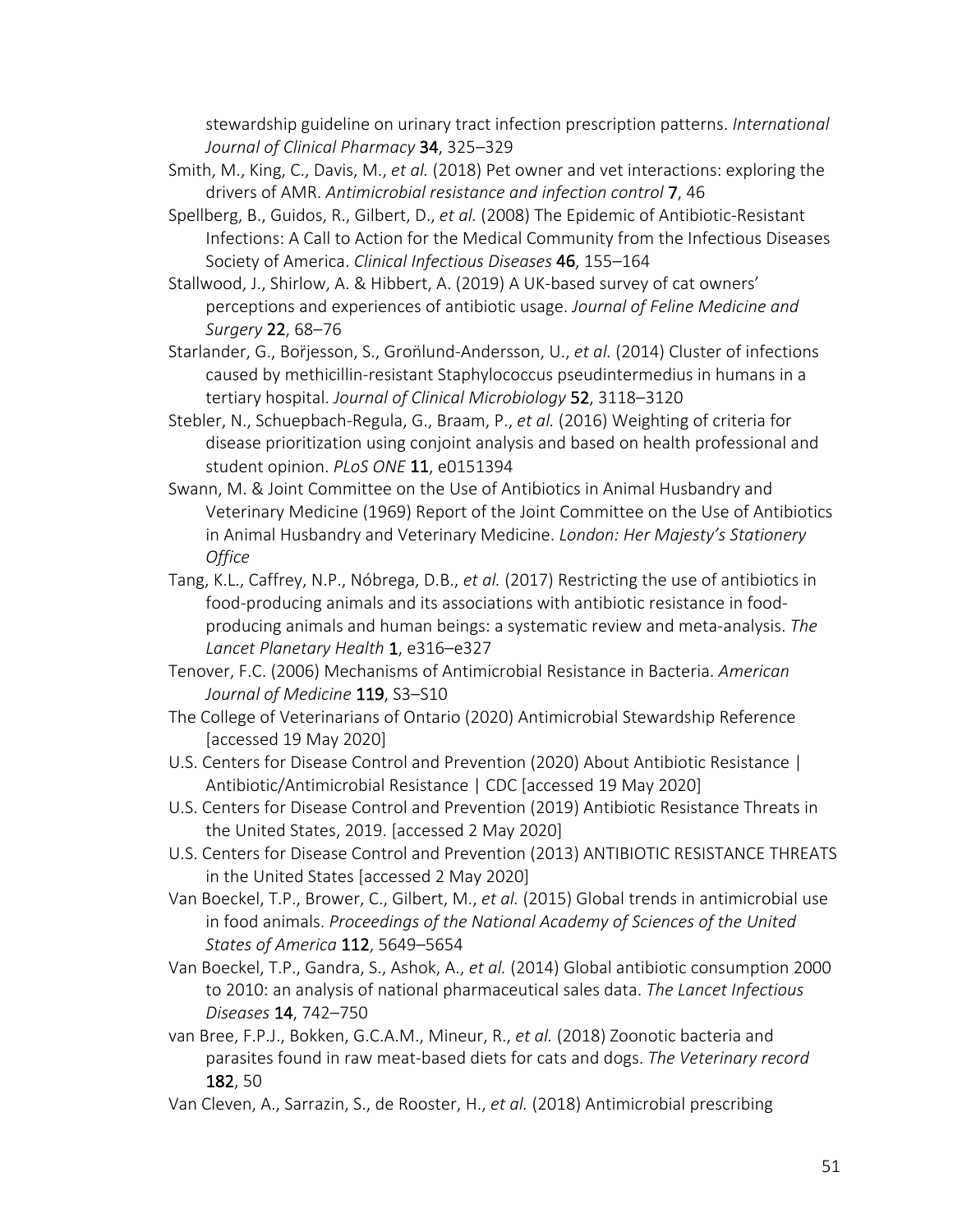behaviour in dogs and cats by Belgian veterinarians. *Veterinary Record* 182, 324 LP – 324

- van Duijkeren, E., Catry, B., Greko, C., *et al.* (2011) Review on methicillin-resistant Staphylococcus pseudintermedius. *The Journal of antimicrobial chemotherapy* 66, 2705–2714
- Van Hoovels, L., Vankeerberghen, A., Boel, A., *et al.* (2006) First case of Staphylococcus pseudintermedius infection in a human. *Journal of Clinical Microbiology* 44, 4609– 4612
- van Kasteren, M.E.E., Kullberg, B.J., de Boer, A.S., *et al.* (2003) Adherence to local hospital guidelines for surgical antimicrobial prophylaxis: a multicentre audit in Dutch hospitals. *Journal of Antimicrobial Chemotherapy* 51, 1389–1396
- Ventola, C.L. (2015) The antibiotic resistance crisis: causes and threats. *P & T journal* 40, 277–283
- Veterinary Medicines Directorate (2016) Understanding the Population Correction Unit used to calculate antibiotic use in food-producing animals [accessed 16 July 2020]
- Walther, B., Hermes, J., Cuny, C., *et al.* (2012) Sharing More than Friendship Nasal Colonization with Coagulase-Positive Staphylococci (CPS) and Co-Habitation Aspects of Dogs and Their Owners. *PLoS ONE* 7, e35197
- Watanabe, T. (1963) Infective heredity of multiple drug resistance in bacteria. *Bacteriological reviews* 27, 87–115
- Wathne, J.S., Harthug, S., Kleppe, L.K.S., *et al.* (2019) The association between adherence to national antibiotic guidelines and mortality, readmission and length of stay in hospital inpatients: Results from a Norwegian multicentre, observational cohort study. *Antimicrobial Resistance and Infection Control* 8, 63
- Wayne, A., McCarthy, R. & Lindenmayer, J. (2011) Therapeutic antibiotic use patterns in dogs: observations from a veterinary teaching hospital. *Journal of Small Animal Practice* 52, 310–318
- Weese, J.S. (2006) Investigation of antimicrobial use and the impact of antimicrobial use guidelines in a small animal veterinary teaching hospital: 1995-2004. *Journal of the American Veterinary Medical Association* 4, 553–558
- Weese, J.S., Blondeau, J., Boothe, D., *et al.* (2019) International Society for Companion Animal Infectious Diseases (ISCAID) guidelines for the diagnosis and management of bacterial urinary tract infections in dogs and cats. *Veterinary Journal* 247, 8–25
- Weese, J.S., Giguère, S., Guardabassi, L., *et al.* (2015) ACVIM Consensus Statement on Therapeutic Antimicrobial Use in Animals and Antimicrobial Resistance. *Journal of Veterinary Internal Medicine* 29, 487–498
- Weese, J.S. & van Duijkeren, E. (2010) Methicillin-resistant Staphylococcus aureus and Staphylococcus pseudintermedius in veterinary medicine. *Veterinary Microbiology* 140, 418–429
- Wegener, H.C., Aarestrup, F.M., Jensen, L.B., *et al.* (1999) Use of antimicrobial growth promoters in food animals and Enterococcus faecium resistance to therapeutic antimicrobial drugs in Europe. *Emerging Infectious Diseases* 5, 329–335
- Wegener, H.C., Aarestrup, F.M., Jensen, L.B., *et al.* (1998) The association between the use of antimicrobialgrowth promoters and development of resistance inpathogenic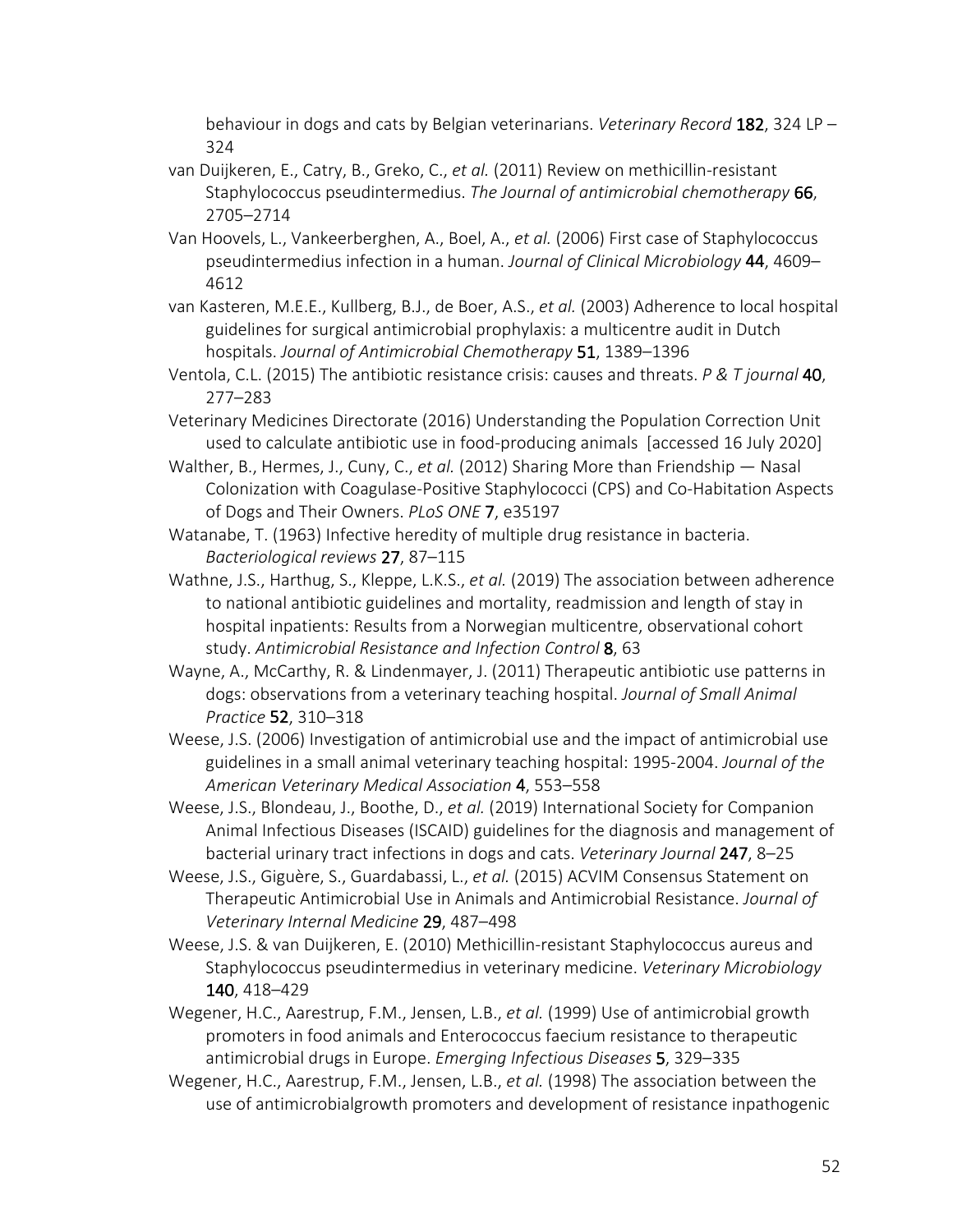bacteria towards growth promoting andtherapeutic antimicrobials. *Journal of Animal and Feed Sciences* 7, 7–14

- Weiss, M.C., Deave, T., Peters, T.J., *et al.* (2004) Perceptions of patient expectation for an antibiotic: a comparison of walk-in centre nurses and GPs. *Family Practice* 21, 492– 499
- Wester, C.W., Durairaj, L., Evans, A.T., *et al.* (2002) Antibiotic resistance: A survey of physician perceptions. *Archives of Internal Medicine* 162, 2210–2216
- Wierup, M. (2001) The Swedish experience of the 1986 year ban of antimicrobial growth promoters, with special reference to animal health, disease prevention, productivity, and usage of antimicrobials. *Microbial Drug Resistance* 7, 183–190

Wise, R., Hart, T., Cars, O., *et al.* (1998) Antimicrobial resistance. *BMJ* 317, 609–610 World Antibiotic Awareness Week (2019) [accessed 18 May 2020]

- World Health Organization (2020) WHO | 3. Defined Daily Dose (DDD) [accessed 16 July 2020]
- World Health Organization (2019) Antimicrobial stewardship programmes in health-care facilities in low- and middle-income countries: a WHO practical toolkit. World Health Organization.
- World Health Organization (2018) Critically Important Antimicrobials for Human Medicine 6th Revision 2018 Ranking of medically important antimicrobials for risk management of antimicrobial resistance due to non-human use [accessed 7 May 2020]
- World Health Organization (2017) Global action plan on antimicrobial resistance. [accessed 15 May 2020]
- World Health Organization (2014) ANTIMICROBIAL RESISTANCE Global Report on Surveillance [accessed 17 July 2020]
- World Health Organization (2005) Critically Important Antibacterial Agents For Human M edicine For Risk Management Strategies Of Non -Human Use. *Report of a WHO working group consultation* [accessed 5 May 2020]
- World Health Organization (1997) The Medical Impact of Antimicrobial Use in Food Animals. Report of a WHO Meeting13–17 pp. [accessed 28 April 2020]
- World Organisation for Animal Health (2015) OIE List Of Antimicrobial Agents Of Veterinary Importance [accessed 8 May 2020]
- Wright, J.G., Tengelsen, L.A., Smith, K.E., *et al.* (2005) Multidrug-resistant Salmonella typhimurium in four animal facilities. *Emerging Infectious Diseases* 11, 1235–1241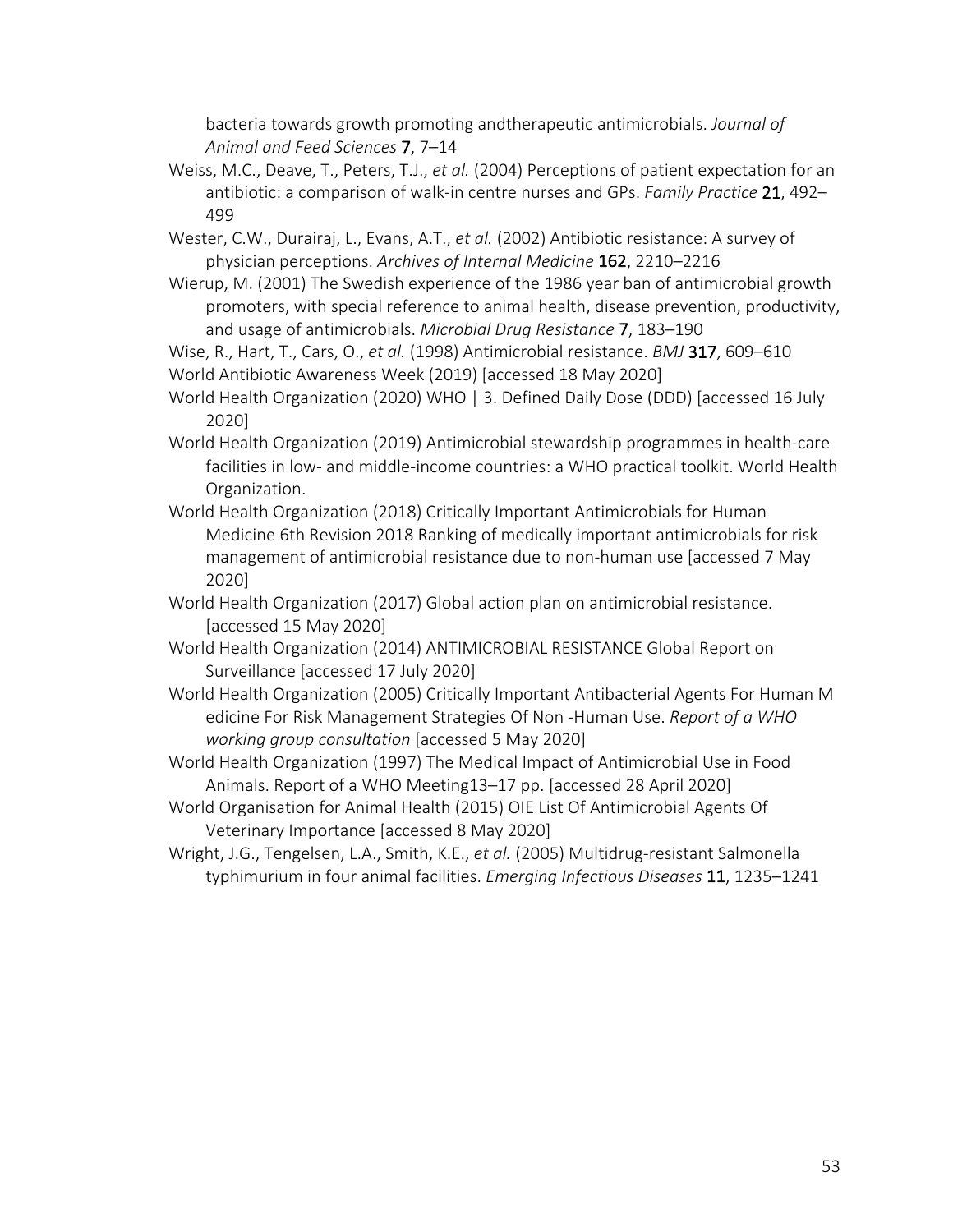2.0 Knowledge, attitudes and influencers of North American dog-owners surrounding antimicrobials and antimicrobial stewardship  $^1$ 

### Abstract

The objectives of this study were to quantify the individual influences of antimicrobial cost, method of administration, and drug importance in human medicine on dog-owner preferences, and determine knowledge, attitudes, and influencers of dogowners surrounding antimicrobials and antimicrobial stewardship. Data were collected through an online survey targeting three dog-owner participant groups. These consisted of individuals residing in: 1) Canada, 2) United States, and 3) any country recruited through an educational social media site. US and Canadian participants were financially compensated. Conjoint analysis was used to quantify the influence of antimicrobial cost, method of administration and drug importance in human medicine. Descriptive and analytical statistics were used for data evaluation. A total of 809 surveys were completed. Antimicrobial cost accounted for 47% of dog-owner preferences, followed by method of administration (31%) and drug importance in human medicine (22%). All groups preferred lower-cost drugs that were administered once by injection. Participants were more likely to prefer drugs considered "very important" in human medicine, except for the social media participants, who preferred drugs that were "not at all important." Most respondents (86%) reported antimicrobial resistance as important in human medicine and 29% believed antimicrobial use in pets posed a risk for antimicrobial resistance in humans. Participants recruited through social media, and those in the highest education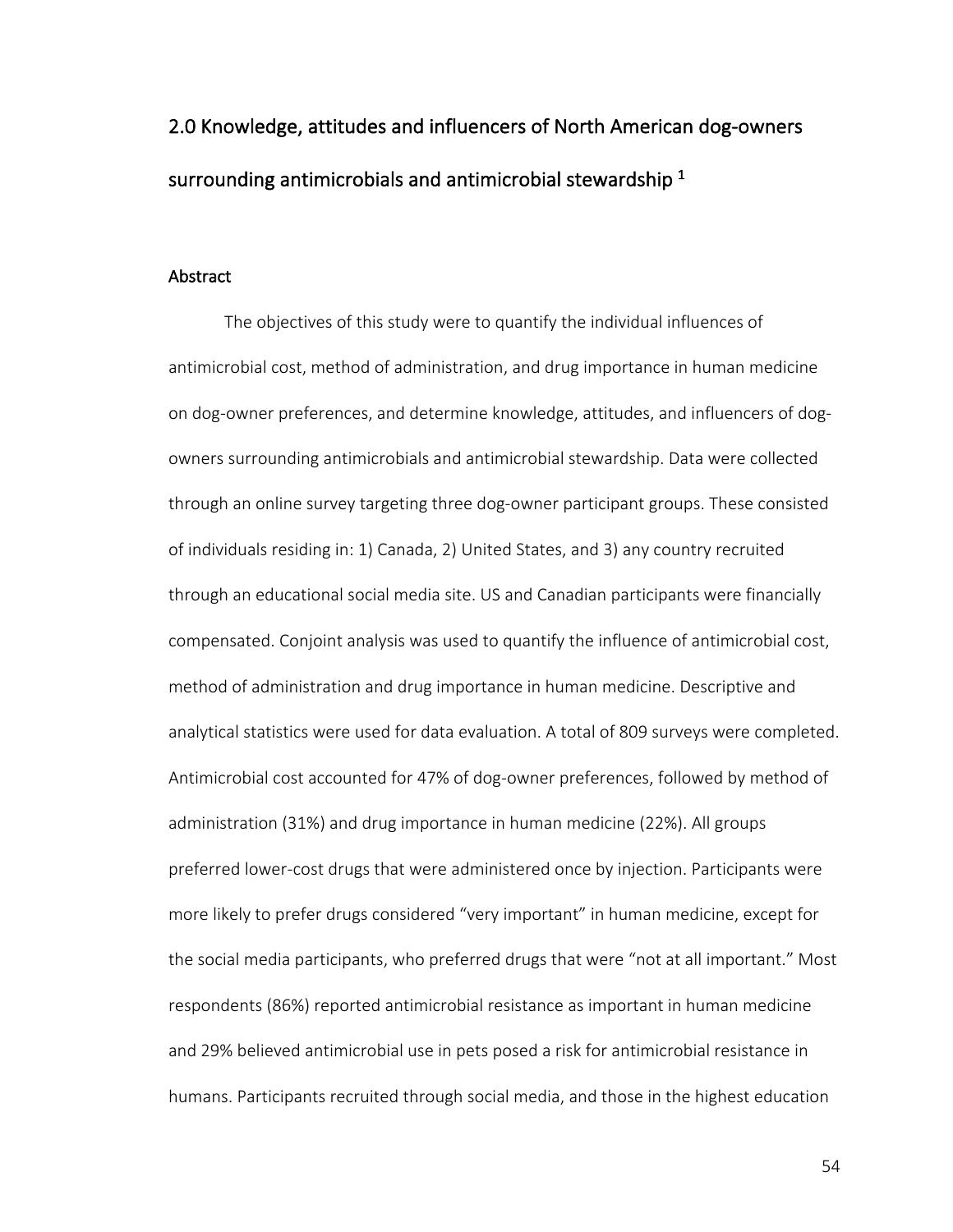category, were significantly more likely to report antimicrobial use in pets as a risk to people. Cost was the most important factor for dog-owner antimicrobial preferences and there is a need to educate pet-owners on antimicrobial stewardship.

<sup>1</sup> Stein, M R; Evason, M D; Stull, J W; Mcclure, J T; Weese, J S; Knowledge, attitudes and influencers of North American dog-owners surrounding antimicrobials and antimicrobial stewardship. Journal of Small Animal Practice (2021)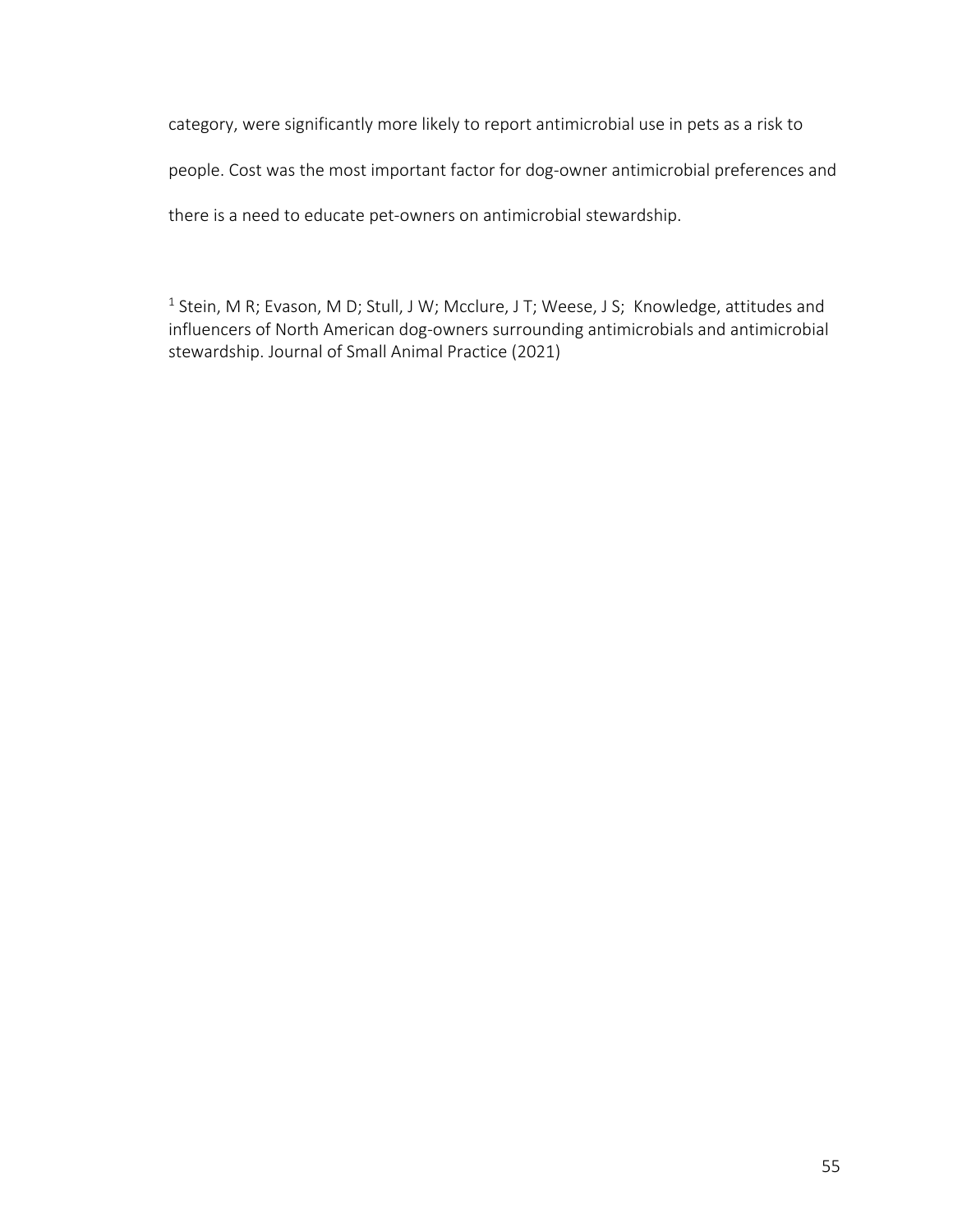### 2.1 Introduction

Antimicrobial resistance (AMR) is an emerging global health crisis that is likely to change the face of human and veterinary medicine over the coming decades (O'Neill 2016). Resistant bacteria have been identified in multiple animal species, including companion animals (Awosile *et al.* 2018; Cummings *et al.* 2015; Marques *et al.* 2018), and there are multiple reports of direct transmission of resistant pathogens between humans and animals (Meyer *et al.* 2012; Rogers *et al.* 2011; Wright *et al.* 2005).

In light of AMR concerns, there has been increasing focus on, and the subsequent creation of, antimicrobial stewardship (AMS) programs to reduce and improve antimicrobial use (AMU) (Barlam *et al.* 2016; Dellit *et al.* 2007; Pouwels *et al.* 2019). Stewardship programs aim to optimise AMU, by maintaining maximal clinical benefits while minimising adverse effects, including resistance. There are various components to AMS programs, and they address a range of individuals, including end users (or animal owners). However, despite the rise of AMS programs in human health and in veterinary production animal medicine, there have been comparatively few documented attempts at implementing these programs in companion animal practice (Hopman *et al.* 2019b; Hubbuch *et al.* 2020; Prescott & Boerlin 2016).

In human paediatric medicine, parental expectation historically has been the most significant driver of unnecessary antimicrobial prescription among paediatricians, e.g. AMU for suspected viral disease (Mangione-Smith *et al.* 1999). Parental pressure on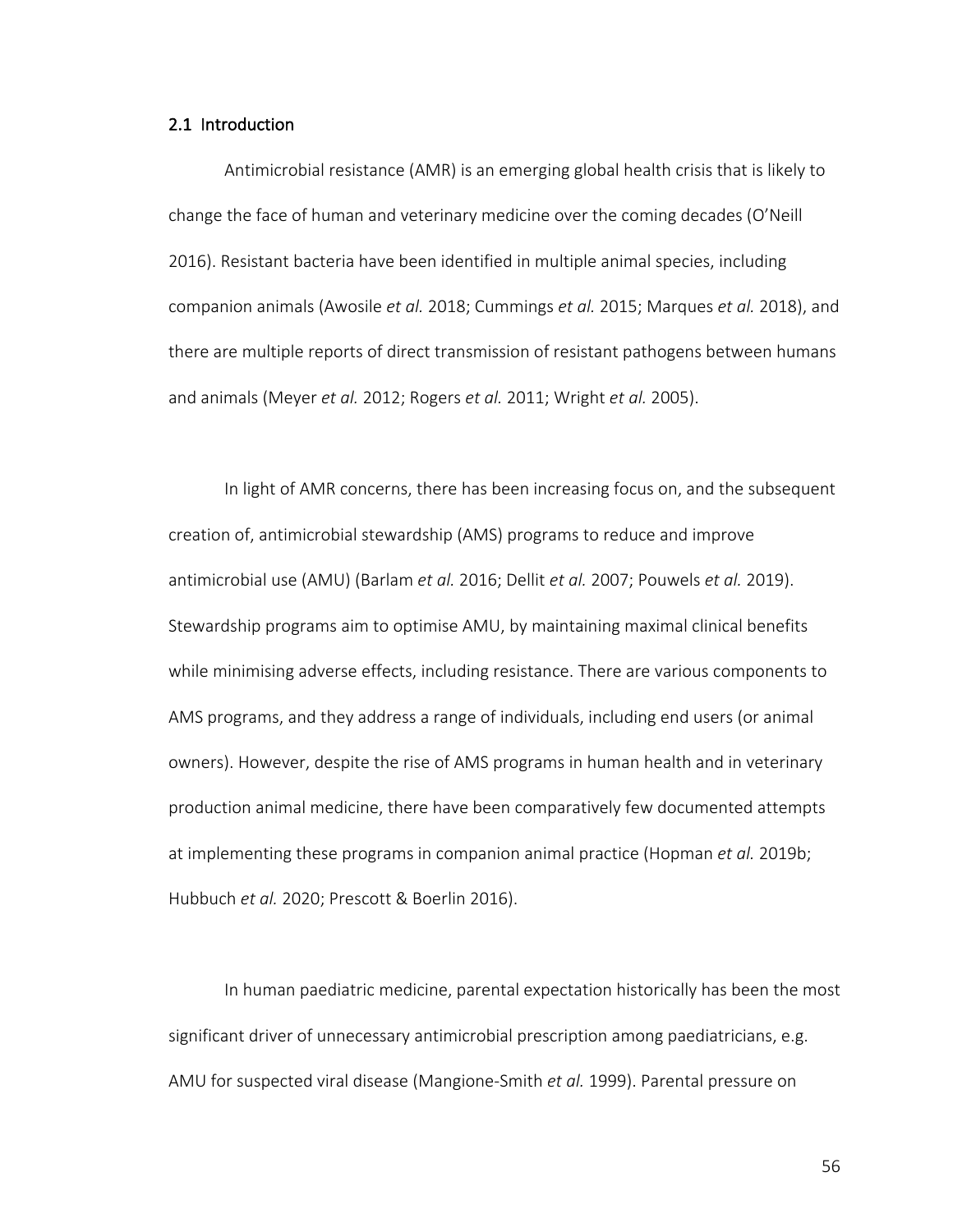paediatricians to prescribe antimicrobials is reduced when non-antimicrobial symptomatic treatment is recommended (Mangione-Smith *et al.* 2015) and contingency plans for worsening patient clinical signs are communicated (Mangione-Smith *et al.* 2001). Similarly, veterinarians widely report that they feel pressured by animal owners to prescribe antimicrobials, even when they are not indicated (Currie *et al.* 2018; Hardefeldt *et al.* 2018a; Smith *et al.* 2018). Further, there is evidence that communication with animal owners about diagnostic and treatment rationales and contingency plans could be improved upon by veterinarians (Coe *et al.* 2009; Stallwood *et al.* 2019). This may reduce pressure and expectations for AMU by animal-owners, similar to findings in paediatric medicine.

In human medicine, AMS programs have been most successful when education and awareness is directed at physicians, patients, and the general public, vs. a single group, e.g. physicians alone (Formoso *et al.* 2011; Huttner *et al.* 2019; Lee *et al.* 2015). To identify targets for education, a number of studies have been performed to identify the baseline level of understanding of AMR by human patients (Gualano *et al.* 2015). Investigation of companion animal owner antimicrobial resistance and stewardship knowledge has been comparatively limited. Two studies from the United Kingdom have indicated that pet-owners have a good understanding of what antimicrobials do and awareness of the threat of AMR in humans (Smith *et al.* 2018; Stallwood *et al.* 2019). However, when pet-owners were asked specifically about their pets, owner antimicrobial knowledge was reduced and most were not aware AMR concerns also exist in veterinary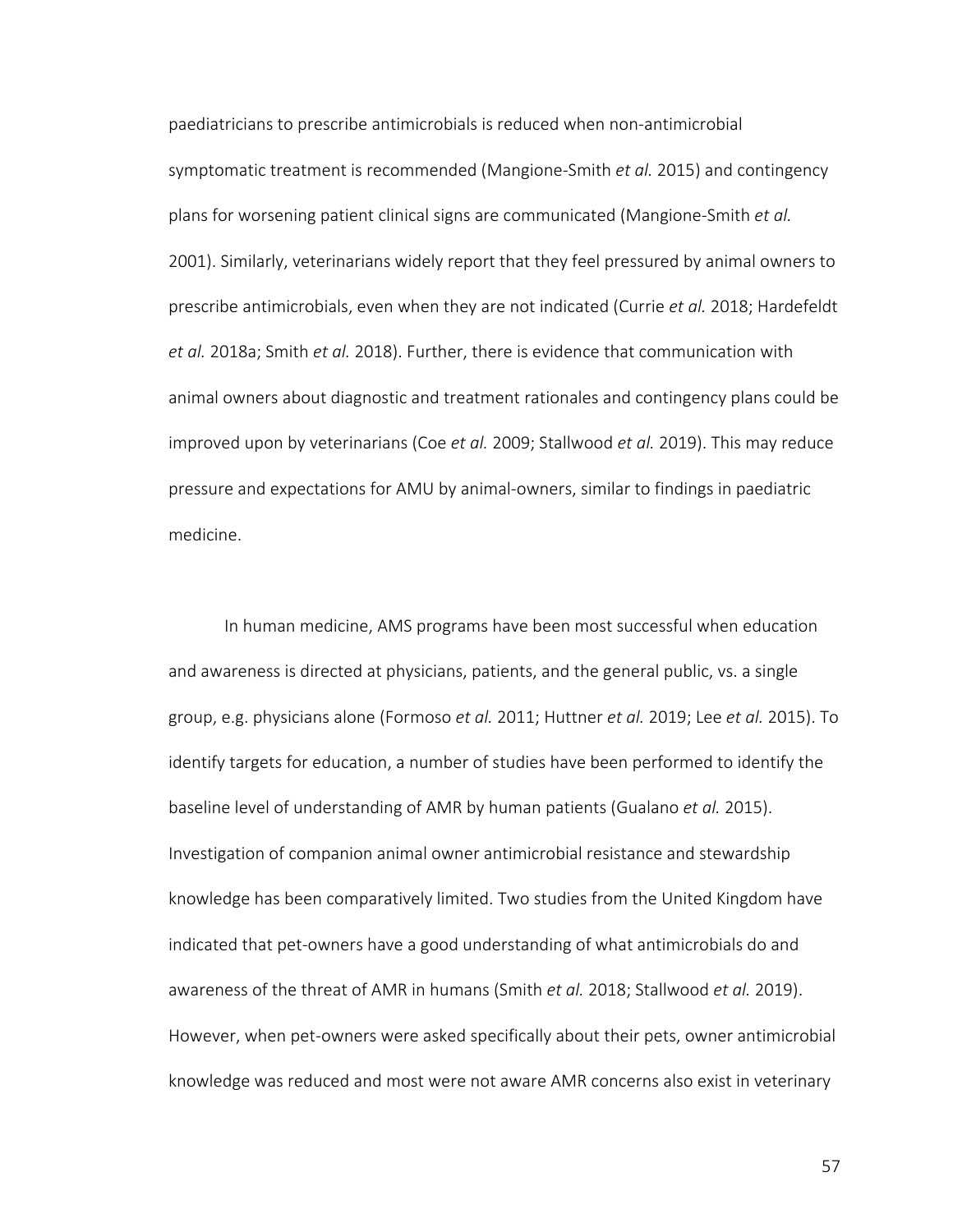medicine, or that their pets had the ability to carry zoonotic AMR infections (Smith *et al.* 2018; Stallwood *et al.* 2019). A smaller study carried out in North America found a similar lack of awareness on these topics in pet-owners, along with a poorer grasp than UK petowners of how antimicrobials work and how resistance develops (Redding & Cole 2019).

There has been recognition in the past few decades that understanding patient or owner preferences results in improved patient outcomes (Brennan & Strombom 1998; Pantaleon 2019). As a consequence marketing-tools such as conjoint analysis have been increasingly adapted for use in medical and veterinary research (Bridges *et al.* 2011; Louviere & Woodworth 1983; Luce & Tukey 1964). In choice-based conjoint analysis, survey takers are given a series of questions where they are made to choose their preferred option between two or more products with different attributes. In medical research this has been successfully adapted for a variety of different scenarios, such as infectious disease outbreaks (Stebler *et al.* 2016) and treatment outcomes for patients with depression (Zimmermann *et al.* 2013). By choosing between options, participants provide information on what is important to them and hierarchical Bayesian analysis is used to quantify choices by calculating a numerical score (Lenk *et al.* 1996).

Available data on pet-owner knowledge, attitudes and influencers (KAIs) regarding antimicrobial use and resistance in North America are limited. This study aimed to address this knowledge gap through a survey of a primarily North American dogowning population. The objectives of this study were to: 1) quantify the influence of cost,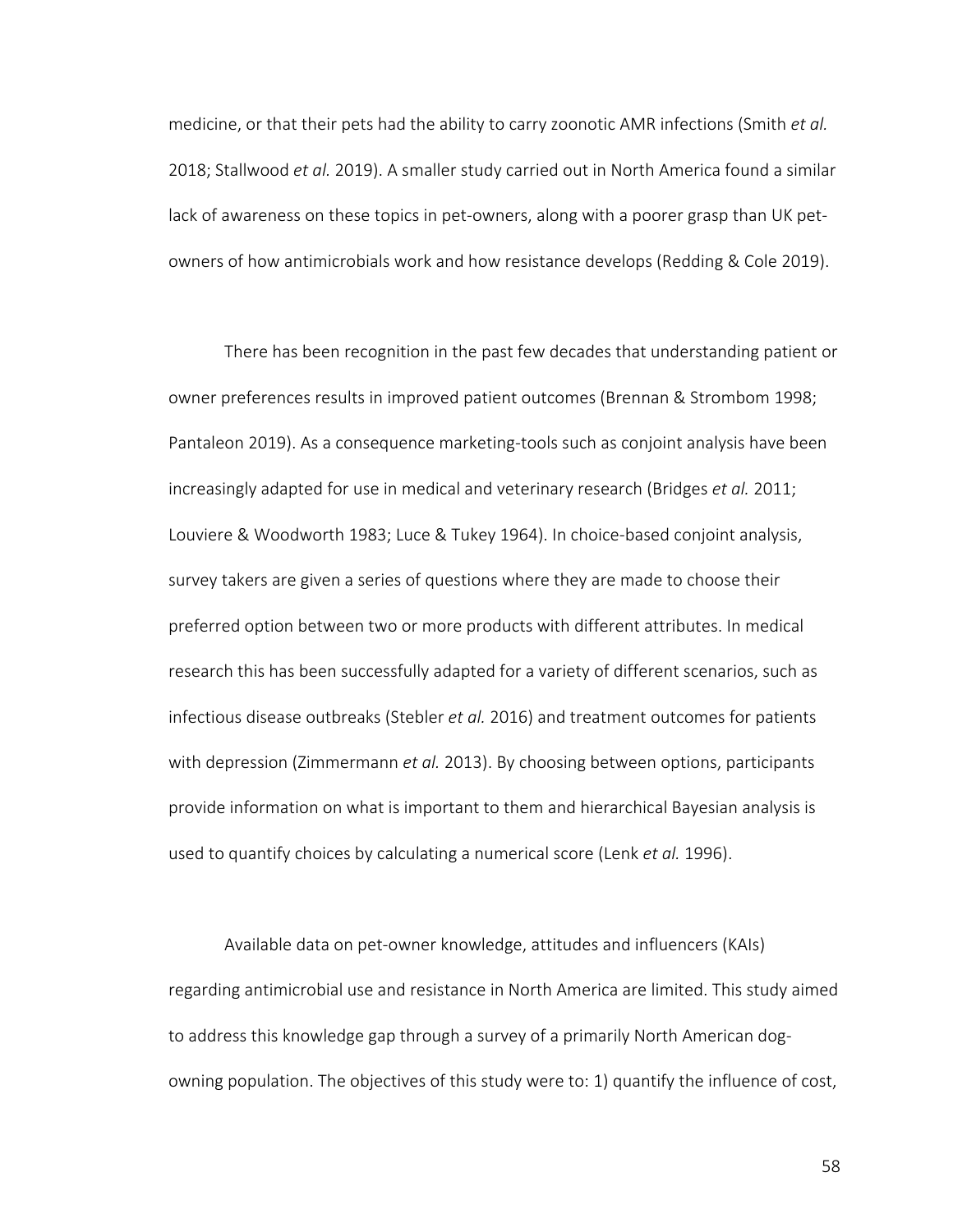ease of administration and drug importance in human medicine on dog-owner selection of antimicrobials, and 2) Explore associations between demographics (i.e. respondent age, gender, household income, level of education) on owner understanding of antimicrobial resistance in human and veterinary medicine and their perception of its importance. We hypothesised that 1) dog-owners would identify cost as the most important attribute in a drug, 2) dog-owners would have a limited knowledge of antimicrobial resistance and stewardship in a veterinary setting.

## 2.2 Materials and Methods

## 2.2.1 Survey design

This study used a prospective, survey-based design intended to gather information from a sample of the North American dog-owning population. Data were collected via means of a questionnaire administered through an online platform (Qualtrics®) between May and September 2019. The questionnaire was developed by one of the principal investigators and pilot-tested on 5 pet-owners prior to its administration. All questions were closed ended to facilitate quantitative data collection. The questionnaire consisted of three parts: demographic information, choice-based conjoint questions, and KAI questions. It was estimated to take 10-15 minutes to complete, and all responses were anonymous. A copy of the complete dog-owner survey is included in Appendix I.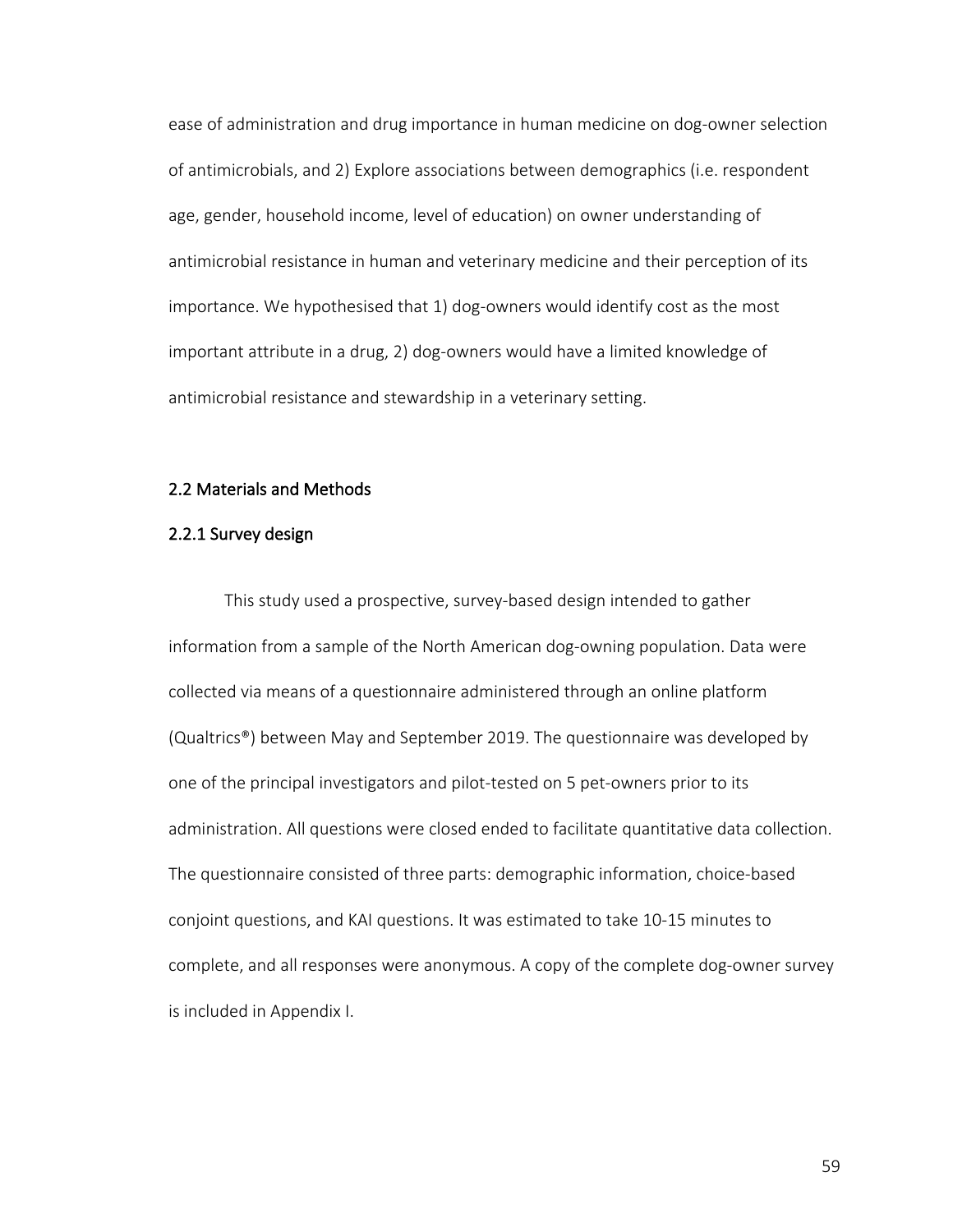Conjoint questions were used to individually quantify the influence of three features: cost, method of administration and importance of antimicrobials in human medicine, on dog-owner antimicrobial preferences. Features and levels for each feature are presented in Table 2.1. In this study, participants were presented with a mock scenario in which their dog had been diagnosed with a urinary tract infection, and an antimicrobial was being prescribed. Each individual participant was presented with a different set of 10 randomly generated conjoint questions, out of nearly 1.7 million possible combinations of the 10 levels in the three features of this project. Each question consisted of a choice between two antimicrobial options (each with different levels for each of the three features), and participants were asked to select their preferred option, assuming all antimicrobial options were equally effective.

# 2.2.2 Study population

Convenience samples from three groups of participants were recruited: dogowners residing in Canada, dog-owners in the United States (US), and dog-owners recruited through an educational social media (ESM) platform. All participants were required to be 18 years or older, and to have owned or looked after a dog in the past year. Canadian and US participants were recruited via the proprietary platform (Qualtrics®) using a panel of paid survey takers. Survey takers were compensated in the form of points towards a rewards scheme of their choice. ESM participants were recruited in addition to the US and Canadian groups through advertising on a veterinary infectious diseases blog (http://www.wormsandgermsblog.com) to provide a group with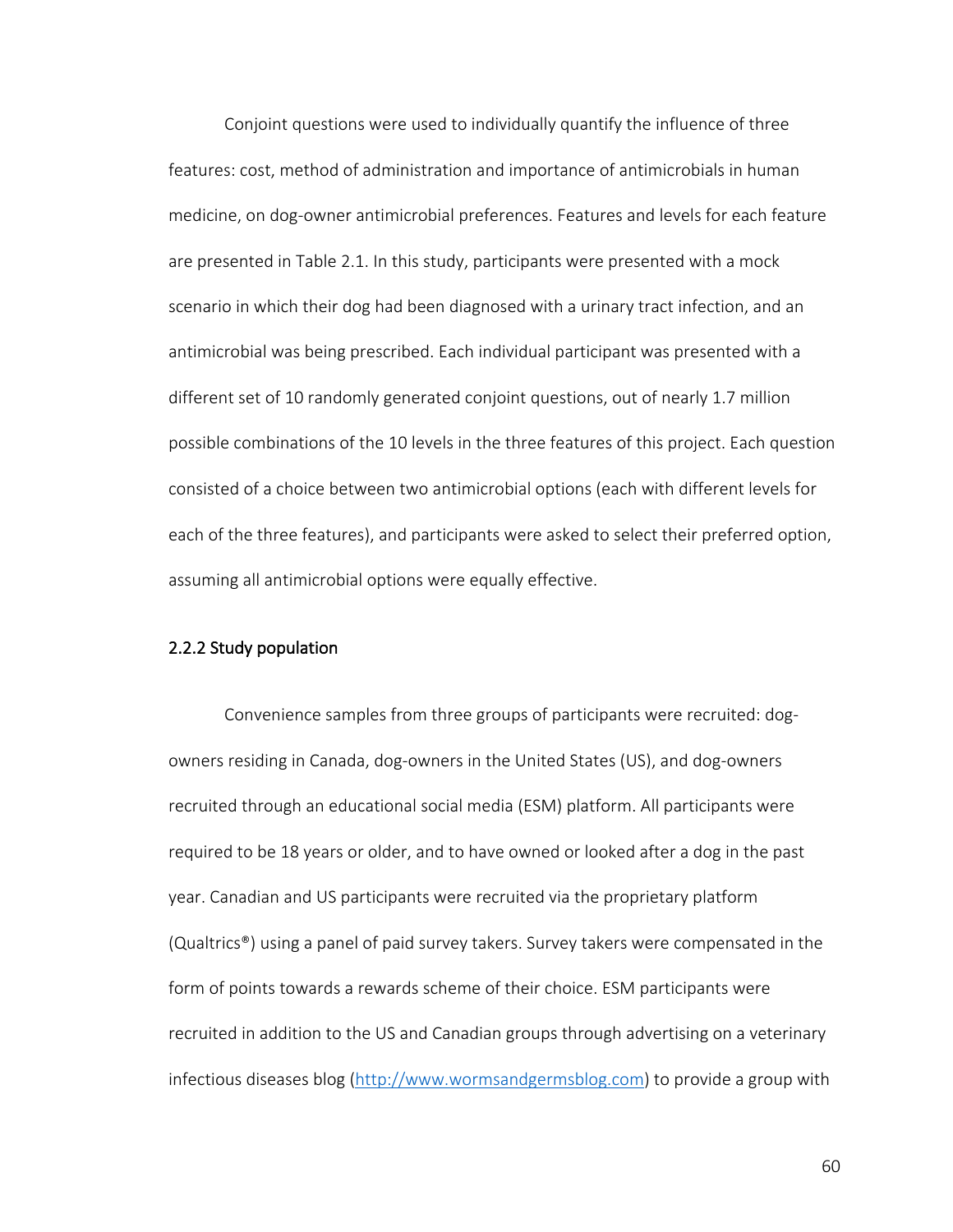contrasting demographics and potential difference in baseline knowledge of AMR. No incentive was offered to the ESM group for participation. A minimum sample size of 150 participants per group was recommended by the Qualtrics® proprietary platform for small choice-based conjoint projects with this study's number of features and levels. A sample size of 300 per group was selected in order to increase statistical power and allow for comparisons between groups, as this was twice the number recommended by the Qualtrics® proprietary platform for a project of this size.

## 2.2.3 Statistical analysis

All statistical analyses were performed using commercial software (Minitab® Statistical Software; State College, PA). Anderson-Darling normality tests were performed on all continuous variables (utility value and preference score), and data were visually assessed for symmetry, normality and presence of outliers. Non-normally distributed data were expressed as a median with  $1<sup>st</sup>$  and  $3<sup>rd</sup>$  quartiles. Percentage preference share was calculated by dividing the mean preference score for a feature by the sum of the mean preference scores for all 3 features.

Utility values were calculated by the online survey platform (Qualtrics<sup>®</sup>). A utility value for each level of each feature was calculated for every individual using Bayes hierarchical analysis after all 10 choices were made. A positive value indicated a participant was more likely to select a product (antimicrobial) if that level of a feature (e.g. \$25) was included in the package, and a negative value indicated they were less likely to select a product. The greater distance from zero in either direction, the greater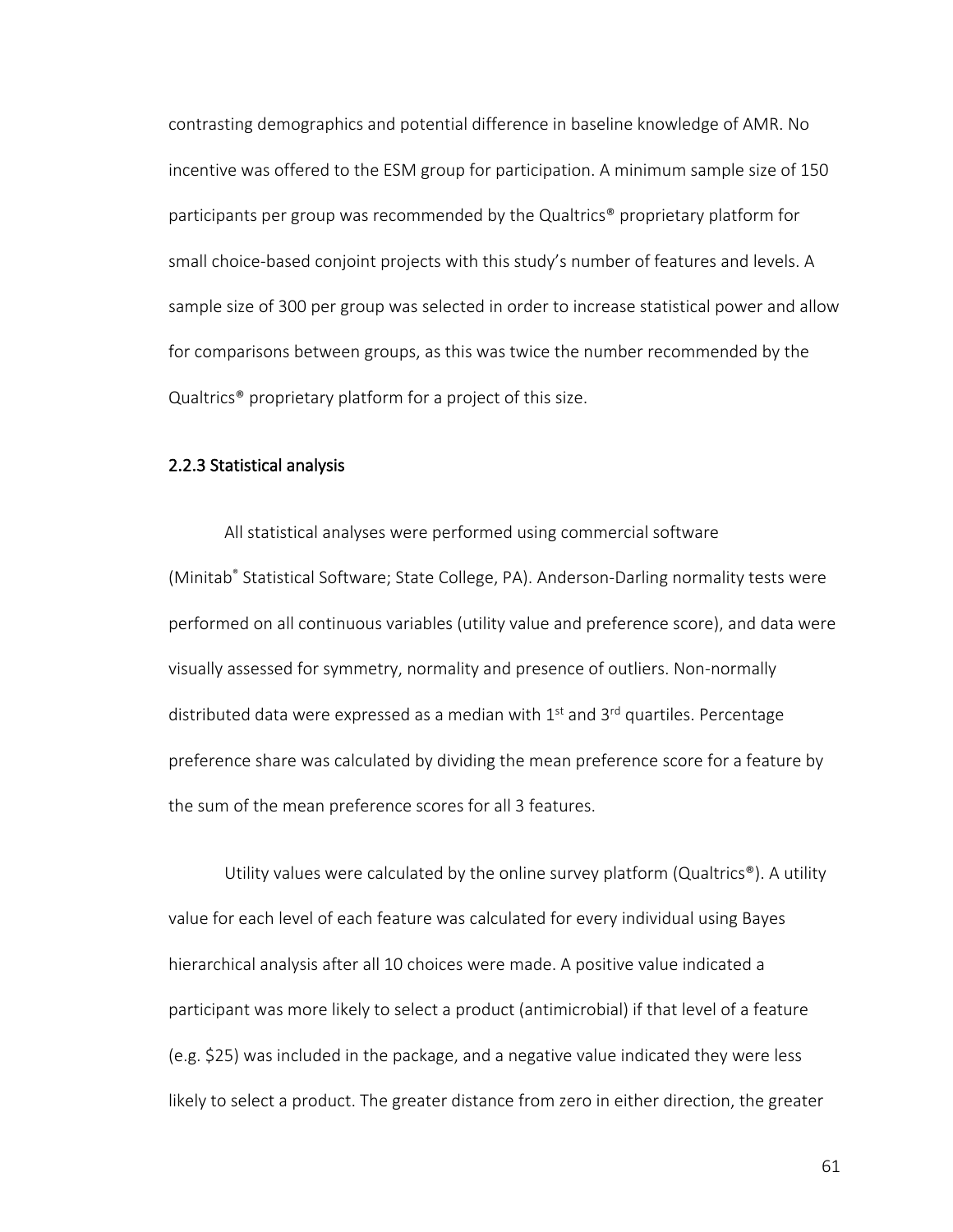the measured effect on a participant's choice to select or reject a product. To assess the overall utility of a feature, the difference between the highest and lowest utility value for every individual was calculated to generate a preference score. A larger difference (or larger preference score) was considered to be reflective of a higher utility, as it indicated that feature had a greater influence on consumer selection, either negatively or positively. The preference scores for each individual participant were calculated as the difference between the utility values of the highest and lowest levels for each feature in the conjoint analysis.

To facilitate data analysis, responses to multiple choice or Likert-type KAI questions with 5 possible answers were recoded into 2 or 3 answer choices where possible. Responses to the matrix question "*If you need to treat your dog with an antibiotic, how important do you consider the following factors: number of times a day it must be given, cost, importance of the drug for treatment of infections in people, and whether or not you need to give your dog a pill"* were dichotomised into two categories of roughly equal sample size based on the median values. Proportions and corresponding 95% confidence intervals were calculated using the exact method for the number of respondents who selected "very important" or "important" (as opposed to "somewhat important", "not important at all" or "no preference") for each of the four antimicrobial factors. Responses to the questions "*What is your highest level of education?*" and "*Do*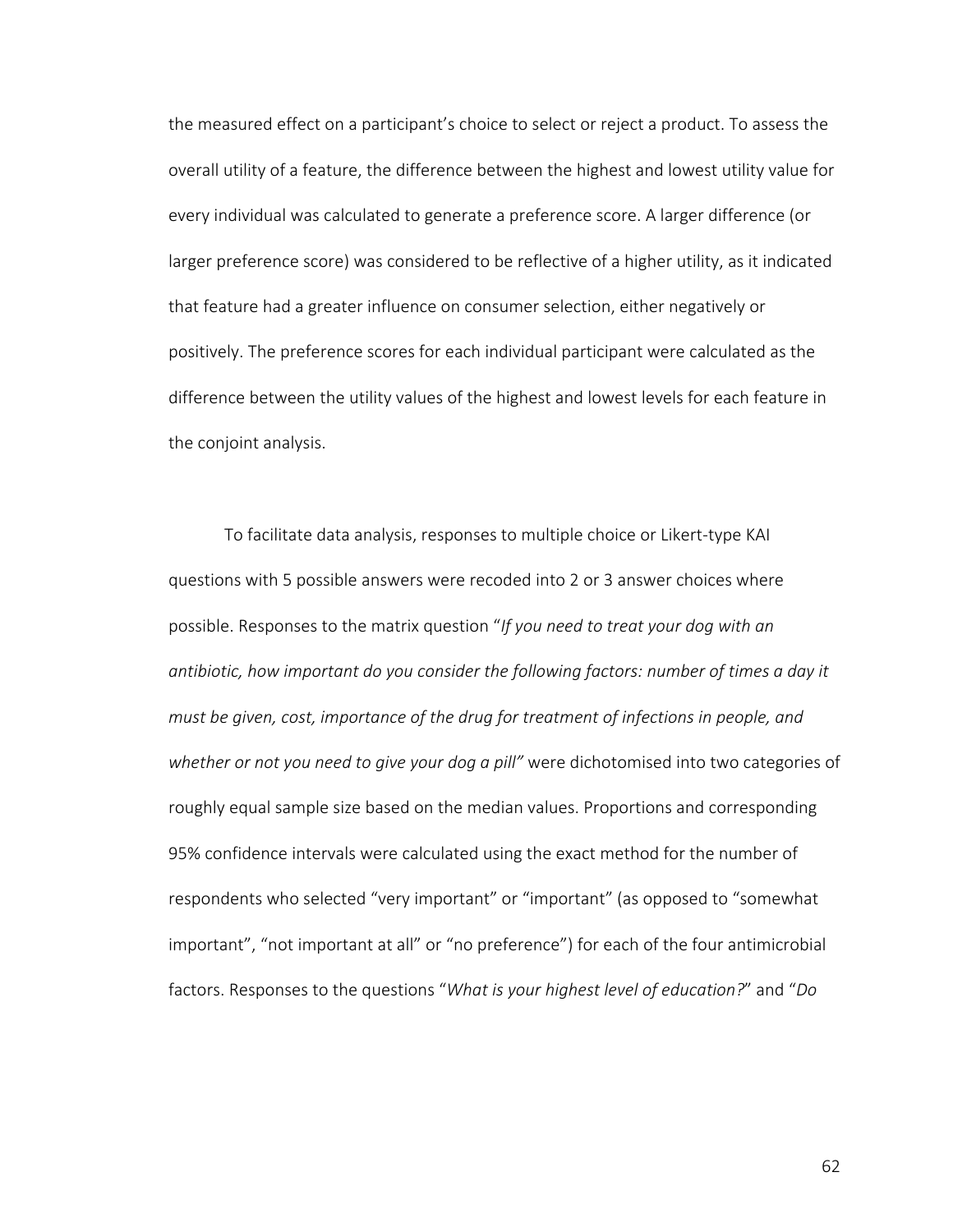*you think antibiotic use in pets poses a risk to people?*" were each combined into three categories of approximately similar size.

Pearson's chi-square test was used to investigate associations between respondent demographics and KAIs surrounding AMR in human and companion animal medicine, and between respondent demographics and recruitment groups. Comparisons between participant age and approximate household income and response to the question *"How important do you think antibiotic resistance is in human* medicine?" did not meet the assumptions for Pearson's chi-square test and a Fisher's exact test could not be performed due to computational challenges. To allow comparison age and income were collapsed into two categories of equal size (<36 and ≥36, and ≤\$50,000 and >\$50,000 ) for this question only. The Kruskal Wallis test was used to evaluate the effect of level of education on participant utility value for the level "*not important*" of the feature "importance of the drug for treating people." All other data were analysed descriptively. Prior to analysis, *P*-values < 0.05 were selected as the threshold for statistical significance per scientific convention. Where multiple comparisons were made between groups and within groups for variables of interest a Bonferroni correction was used to reduce the chance of a type I error. When assessing differences between the demographic make-up of the three participant groups, a *P*-value < 0.0125 was considered statistically significant. For the associations between demographic groups and responses to the questions: *"How important do you think antibiotic resistance is in human*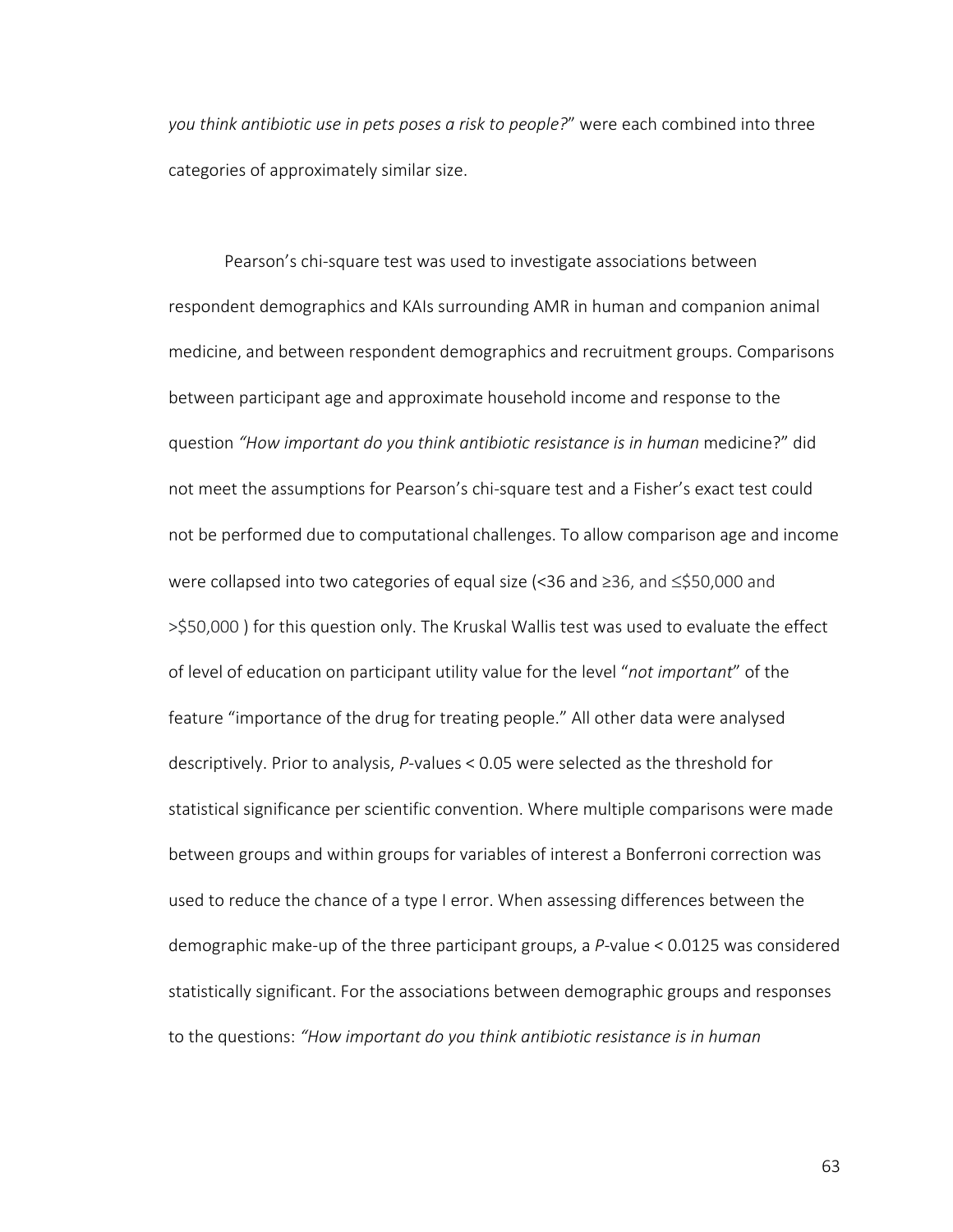medicine?" and "*Do you think antibiotic use in pets poses a risk to humans?*" a *P*-value < 0.01 was considered statistically significant.

## 2.3 Results

A total of 910 responses were received (Canadian participants, n=315; US participants, n=315; participants recruited through ESM, n=280). Thirty-nine responses from the ESM group, and 17 from the Canadian group were discarded due to incomplete conjoint sections. A further 45 from the ESM group were discarded because they failed to respond to, or responded "no" to the question "*Do you currently own or care for a dog*?" This resulted in a total of 809 (89%) responses sufficiently complete to be included in the final analysis consisting of 298 from the Canada group, 315 from the US and 196 from ESM. Of the 809 included in the analysis 798 (99%) had no missing data. The final ESM group consisted of 168 participants from Canada, 25 from the US, and one participant each from Australia, Brazil, and Thailand.

# 2.3.1 Demographic data:

Full demographic data were summarised (Table 2.2). Differences were observed between the three recruitment groups (Table 2.2). The ESM group had a higher proportion of female participants (95%) compared to the US (50%) and Canadian (53%) groups (*P*<0.001). There was also an overall higher level of education (94% community college or higher) in the ESM group compared to the US (62%) and Canadian (61%) groups (*P*<0.001). There were some differences in the distribution of ages between the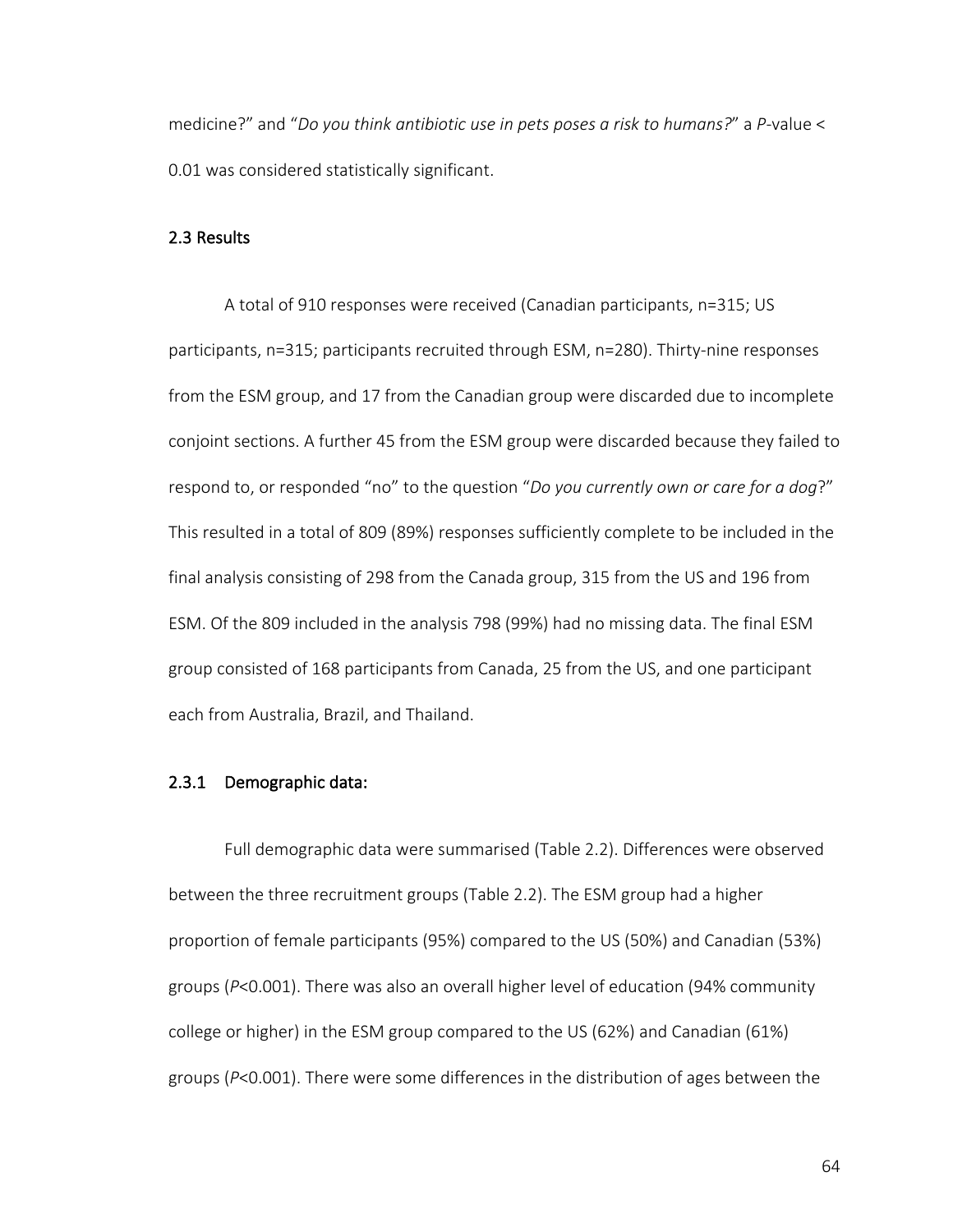groups, with more older participants in the Canadian group, compared to the US and ESM, and more participants in the 18-25 category (27%) compared to the Canadian (14%) and ESM (15%) groups (*P*<0.001). The US group also had a greater proportion (38%) of participants with a household income <\$50,000 compared to the Canadian (24%) and ESM (26%) groups.

## 2.3.2 Choice-based Conjoint Analysis

The most important feature for all three participant groups was cost (Table 2.3), with a median preference score of 5.92 (range: 3.90-9.06) and a total preference share of 47% (range 44%-51%). Within cost, the highest positive median utility value (2.83) was for the lowest cost value (\$25) and the lowest utility value was for the highest cost (\$120; -3.07). The second most important feature for all three study groups was method of administration, with a median preference score of 3.61 (range 2.81-5.12) and a total preference share of 31% (range: 29%-32%). The administration level with the highest median utility value was "injected once by your veterinarian" (2.11) and the lowest was "oral pill three times a day for 5 days" (-1.97). The least important feature for all 3 recruitment groups was the importance of a drug for treating infections in people with a median preference score of 2.33 (range: 1.76-2.93) and a total preference share of 22% (range 18%-25%). For the US and Canadian groups, the highest utility value was for the antimicrobial drug being "very important" for human medicine (0.756 and 1.32, respectively) and the lowest was "not important" (-0.844 and -1.36, respectively).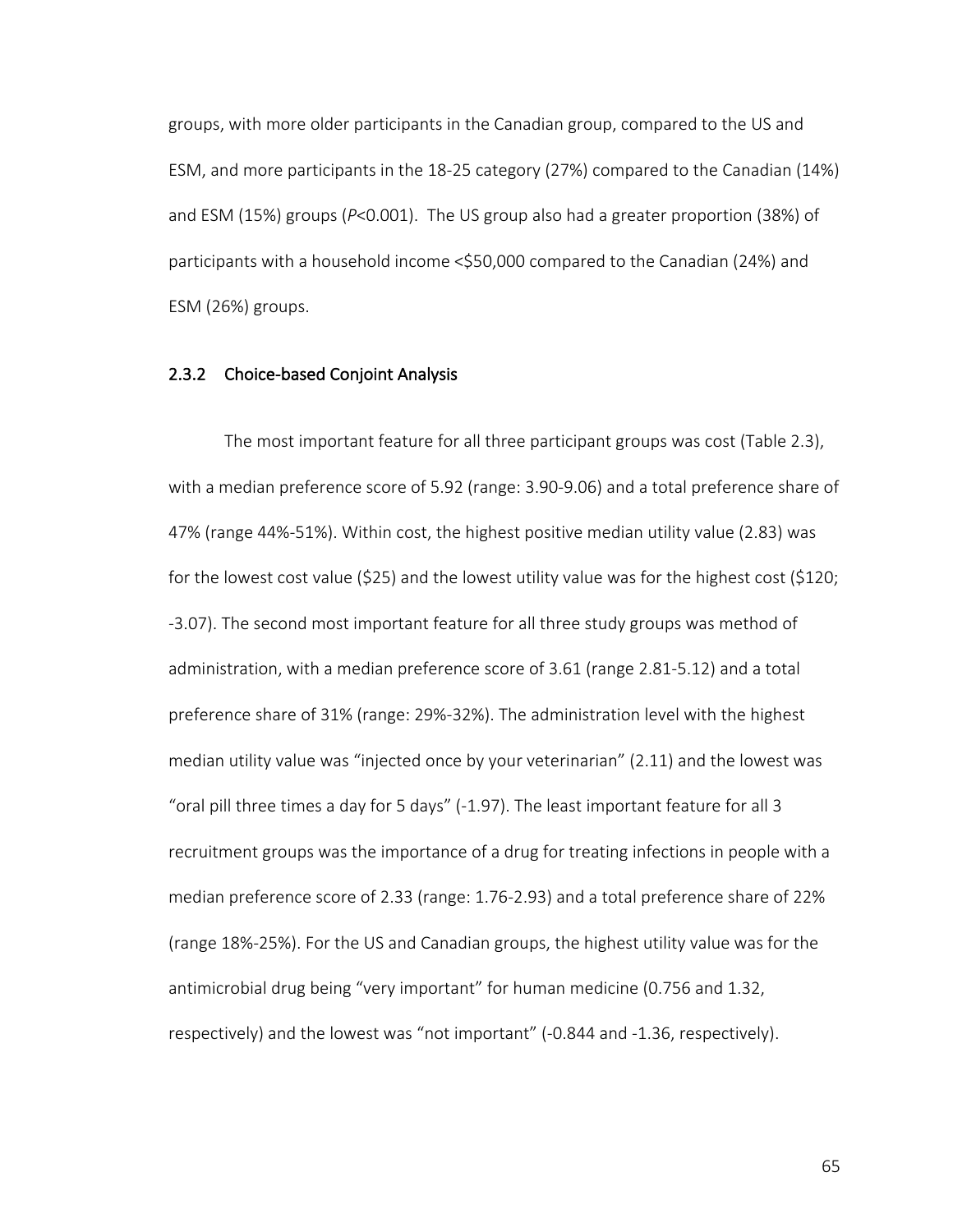Conversely, the highest utility value for the ESM group was "not important" (0.626) and the lowest was "very important" (-0.459).

Participants' utility value for the level "not important" of the feature "importance of the drug for treating people" differed by level of education. A Kruskal Wallis was performed, where all utility values are placed in ascending order and assigned a rank. The mean rank of the utility values for each category of education is then calculated. Participants with a high school level education had the lowest mean rank of (361.0), followed by a mean rank of 405.2 for community college, and 431.6 for university level education (*P*=0.002).

## 2.3.3 Knowledge, Attitudes, and Influencers (KAIs)

Participant responses to KAI questions were consistent with the conjoint analysis results. Participants were asked to rate the importance of four levels ("number of times a day a pill must be given," "cost," "the importance of the drug for treating infections in people," and "whether or not you need to give your dog a pill") as method of administration was separated into "number of times a day a pill must be given" and "whether or not you need to give your dog a pill." The majority of respondents reported all four levels to be of high importance (Table 2.4). The level with the largest proportion of respondents indicating that they considered it to be of high importance was cost (73%; 95% CI: 69%, 77%), which was true for all three recruitment groups. The level with the lowest proportion of participants indicating that it was of high importance to them was "the importance of the drug for treating infections in people," (52%; 95% CI: 49%, 56%) which appeared to be higher in the US and Canadian groups (58% and 55%, respectively)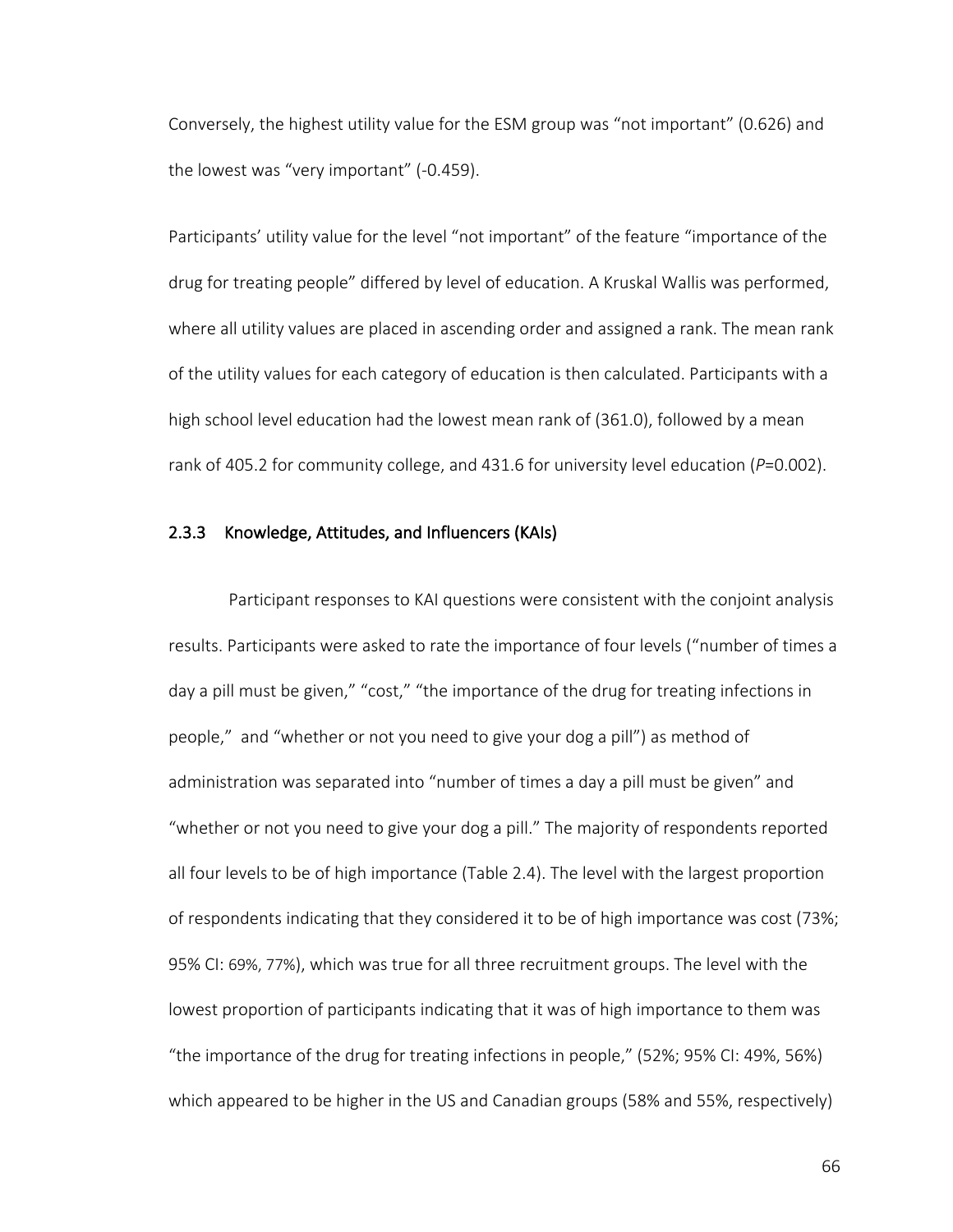than the ESM group (39%). Subjective assessment of the ESM group showed that the level with the lowest proportion of participants indicating it was of high importance to them (25%) was whether or not the owners had to administer a pill.

## 2.3.4 Knowledge of antimicrobial resistance

When asked how important they thought AMR was in human medicine over half of participants (57%) indicated they thought it was very important. This was true for all three recruitment groups, though there was a difference between groups, with a larger proportion of the ESM (78%) group selecting very important compared to 49% of Canadian and 52% of US participants (*P*<0.001). Participant responses to KAI questions are fully summarised in Tables 2.5 – 2.7. When asked "*Do you think antibiotic use in pets poses a risk to humans?*," only 29% of participants thought that it definitely or probably did. A difference was found between the proportion of respondents in each participant group that responded yes to this question (*P*<0.001). In the ESM group this was the majority of participants (52%), which is in contrast to the US (23%) and Canadian groups (20%), where this was the smallest proportion.

A Pearson's chi-squared test demonstrated an association between participant response to the question "*Do you think antibiotic use in pets poses a risk to humans?"* and level of education, with a higher proportion of participants who responded yes (57%) having a university level education compared to those who answered might or might not (39%) or no (39%) (*P*<0.001). There was also an association between age and participant opinion of the risk of AMU in pets (*P*<0.001). More participants in the 26-35 age bracket (33%)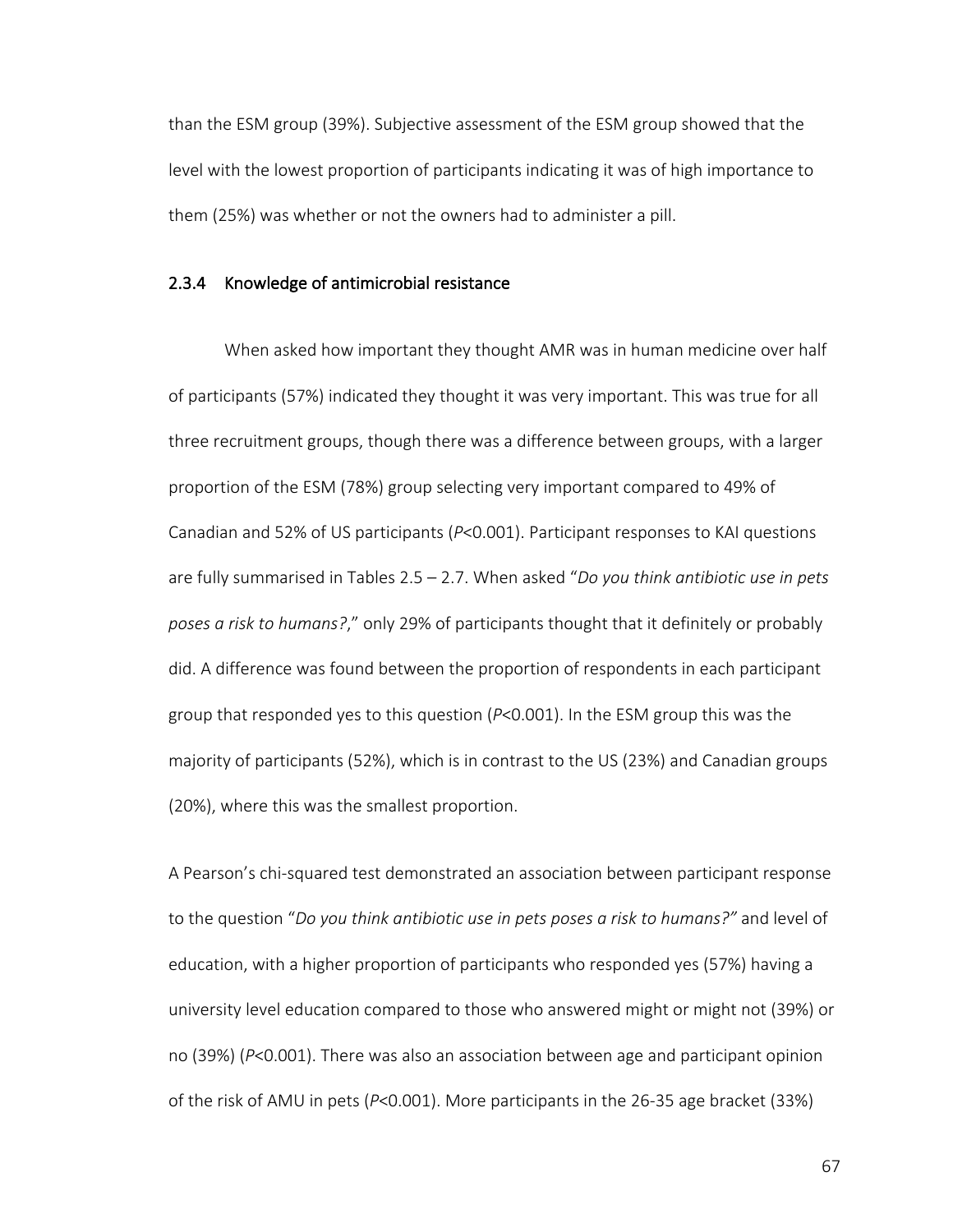responded yes compared to those who responded might or might not (22%) or no (22%), and participants over the age of 51 were more likely to respond no.

## 2.4 Discussion

Our study demonstrated that the North American dog-owners surveyed considered cost to be the most important factor in antibiotic selection for their pet. In the choice-based conjoint analysis this was the feature with the largest median preference score, accounting for nearly half of the decision making when participants chose between drugs in the conjoint scenarios. Cost was also the factor for which the greatest proportion of respondents indicated it was of high importance when directly queried (73%).

Despite evidence that pet ownership is increasing in North America (Volk *et al.* 2014), veterinary visits are decreasing (Volk *et al.* 2011). While data on the reason(s) behind this decrease in veterinary visits by pet-owners is limited, a large portion of this is suspected to be attributed to the rising costs of veterinary care (Access to Veterinary Care Coalition 2018; American Veterinary Medical Association 2017; Volk *et al.* 2014). Veterinarians themselves widely report that owner financial constraint is an important consideration in their day-to-day practice, and influences diagnostic testing performed and treatments prescribed (De Briyne *et al.* 2013; Hardefeldt *et al.* 2018a). Our results highlight that medication costs are of significant importance to the majority of dogowners in our study when their pet is being prescribed an antimicrobial. It is likely that this cost consideration-importance is extended to other aspects of veterinary care, such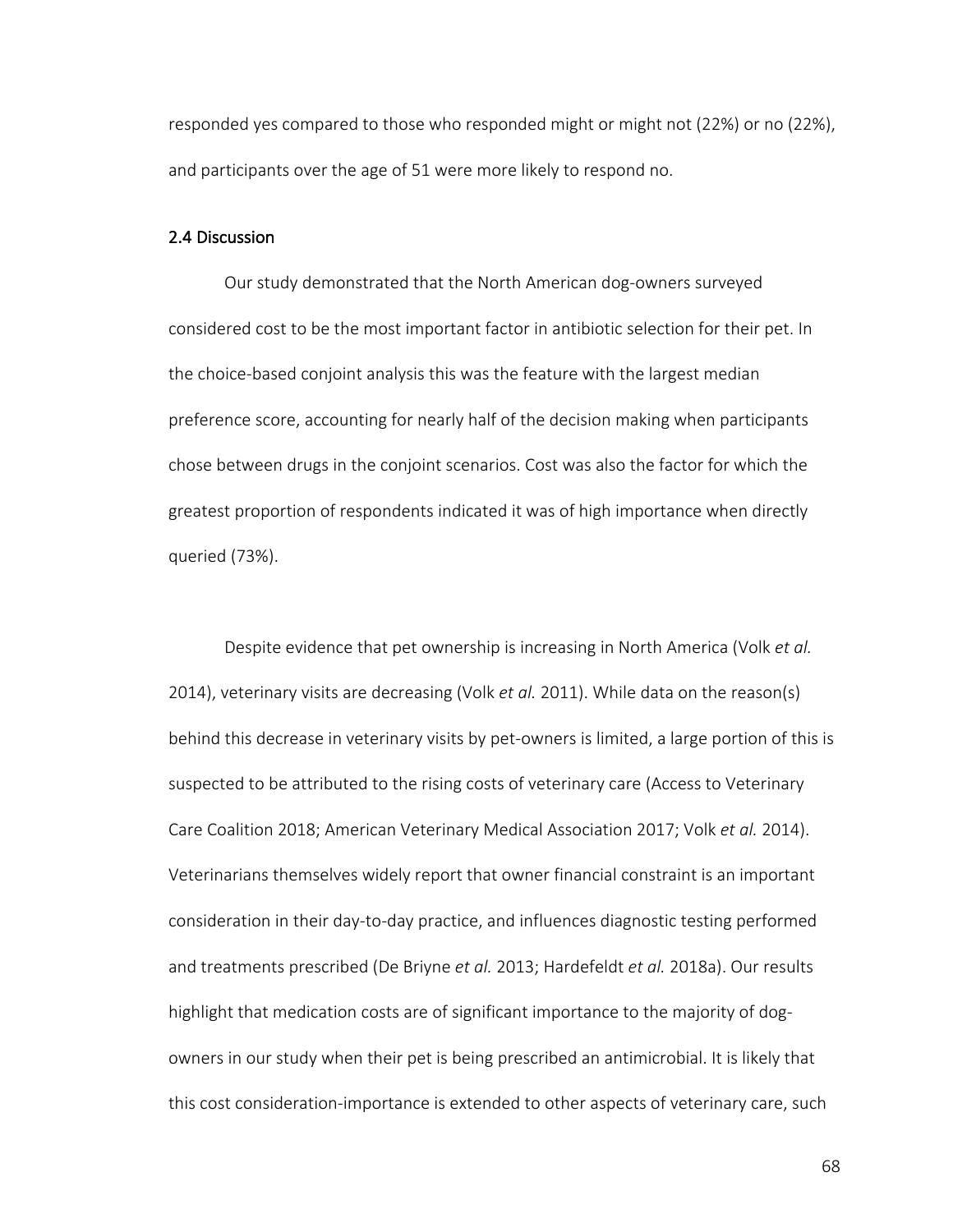as diagnostics (e.g. bacterial culture and susceptibility testing) and may be a contributing factor to the lack of compliance with existing AMS guidelines that is observed in companion animal practice (De Briyne *et al.* 2013). It is important to note that the US and Canadian groups had a financial incentive for their participation, so this may bias our results. Our ESM participants, despite being offered no incentive, had the largest median utility value for cost so recruitment method does not seem to have a significant effect. Alternatively, our results may indicate that cost is only of comparatively high importance, and that considerations such as method of administration and the importance of a drug in human medicine are low priority for most owners. However, for all four levels assessed in the KAI questions, over 50% of owners indicated these levels ("number of times a day a pill must be given," "cost," "the importance of the drug for treating infections in people," and "whether or not you need to give your dog a pill") to be of high importance to them, and as the KAI responses and conjoint data had high levels of agreement, it is likely that our conjoint analysis demonstrated a combined effect of cost being of high importance to most owners together with a lower prioritisation of other considerations, particularly drug importance in human medicine.

Our choice-based conjoint analysis revealed that the importance of a drug for treating infections in people was the lowest priority for pet-owners, as compared to cost and ease of administration of antimicrobials. Despite being lowest priority, just over half of our participants stated that the importance of the drug as an important factor when their dog was given an antibiotic. A consistent theme from studies looking into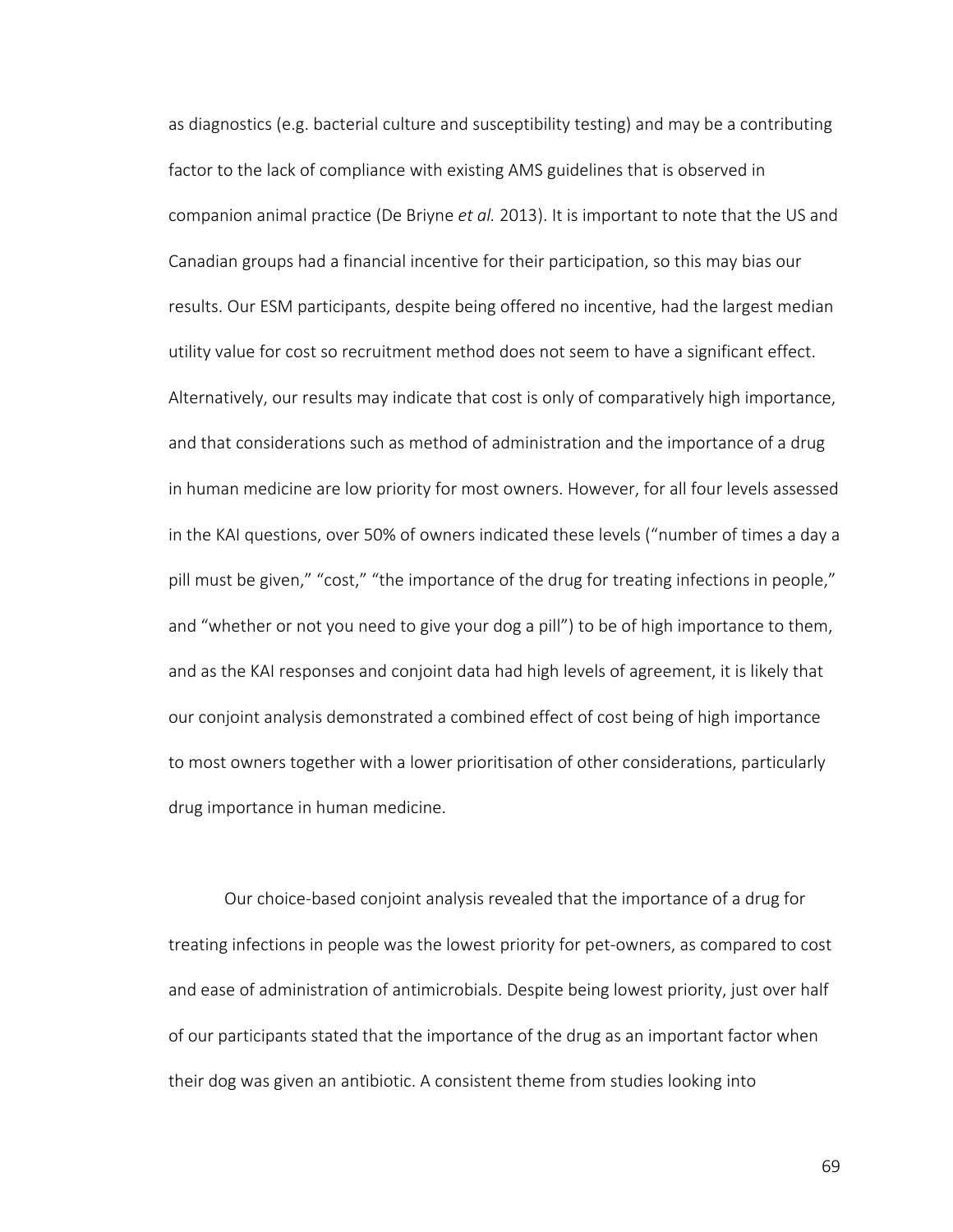perception of AMR, including in the pet-owning population, is that many perceive it to be a distant problem, one that either does not need to be worried about now, or does not influence or impact them directly (Golding *et al.* 2019; Hardefeldt *et al.* 2018b; Hughes *et al.* 2012; Redding & Cole 2019). It was interesting that the US and Canadian study groups would rather have a drug that is "very important" in human medicine, rather than one that is "not important," while the opposite was true for the ESM participants. This may indicate a lack of clarity in the question format; however, another study of pet-owner KAIs found that no owners were concerned by the idea that their pets received the same drugs as humans, and several were even comforted by that fact (Redding & Cole 2019). The US and Canadian participants in this study may value a drug considered important in human medicine because they perceive it to be a more effective treatment for their dog. In contrast, the ESM participants, who have sought educational material through a blog site, were more likely to prefer a drug that was "not important" in human medicine because of a greater awareness of AMR.

When asked about AMR in human medicine, the majority of participants in our study indicated that they considered this to be "very important" or "important," which is in agreement with all other studies surveying pet-owners (Redding & Cole 2019; Smith et al. 2018; Stallwood et al. 2019). Larger studies that have focussed solely on human medicine have also found that the general public are largely aware of AMR in the human population (Gualano et al. 2015); however, the level of understanding is fairly superficial, and public perception of the level of threat AMR poses is variable (Gualano et al. 2015;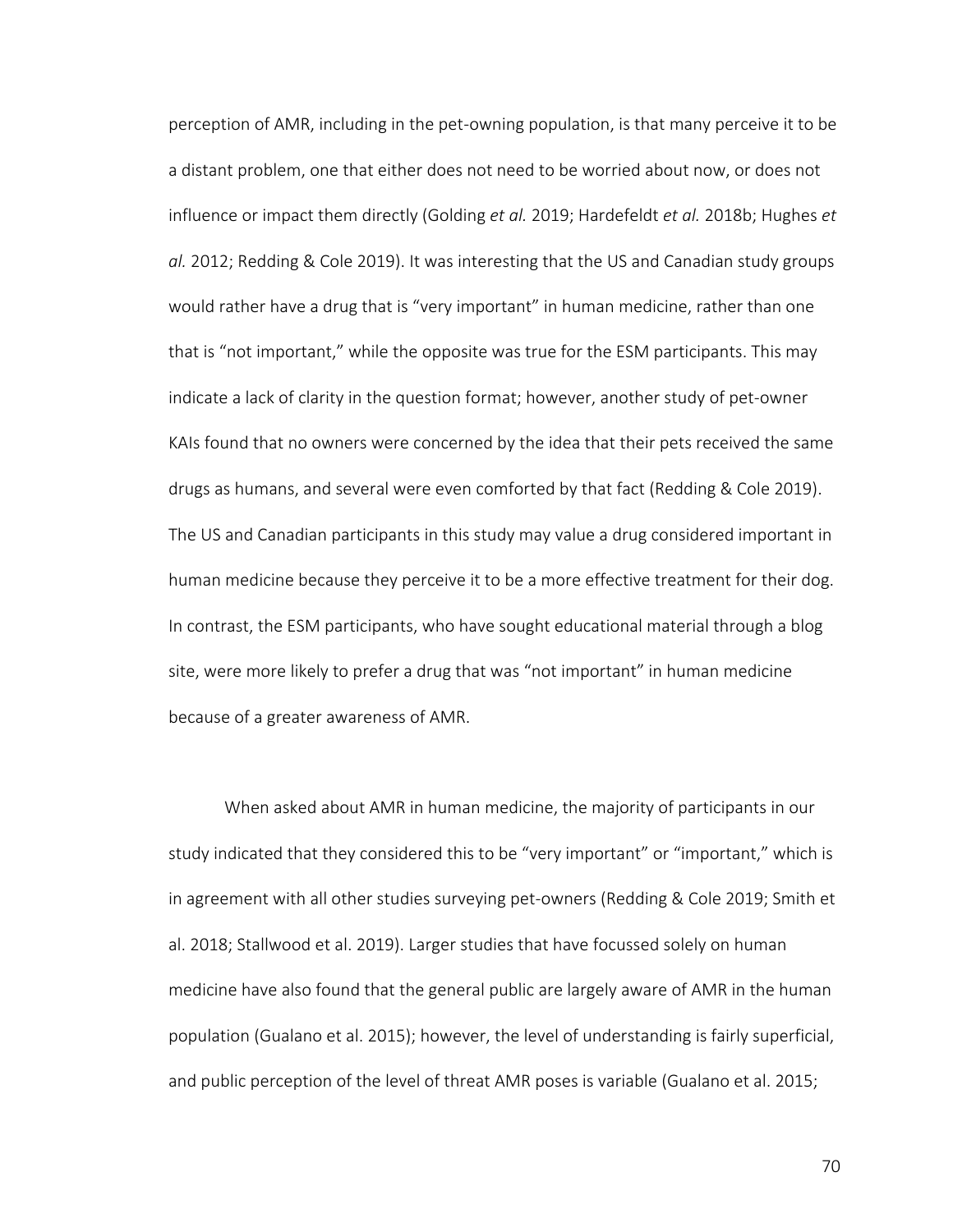Hawkings et al. 2007; Micallef et al. 2017; Stallwood et al. 2019). This finding in human medicine of a superficial understanding may explain the apparent disconnect between the non-ESM groups' conjoint results and survey responses, which indicated that non-ESM participants valued drugs that were important in human medicine.

Only 29% of participants in this study recognised the risks AMU in companion animals potentially poses to humans, which is similar to the findings of other veterinary studies of pet-owners (Smith et al. 2018; Stallwood et al. 2019). When data have been collected via subject interviews, several human and veterinary studies indicate that participants do not understand the general mechanism of AMR (Hawkings et al. 2007; Micallef et al. 2017; Redding & Cole 2019; Smith et al. 2018). Many believe it is the person taking the drug, rather than the bacteria, that becomes resistant to the antimicrobial (Hawkings et al. 2007; Redding & Cole 2019). In light of this, it is not surprising that animal owners may not understand that AMR bacteria can be transmitted between pets and humans. Our results support that the majority of dogs-owners do not understand how the AMU in their pets may impact human health, and indicate that this should be a target for veterinarian-client AMS education.

Significant differences were found in the responses between our three participant groups, as well as in their demographic make-up. This is most likely due to the difference in recruitment methods between the ESM group compared to the US and Canadian, as the ESM group are interacting with veterinary literature on this topic in at least some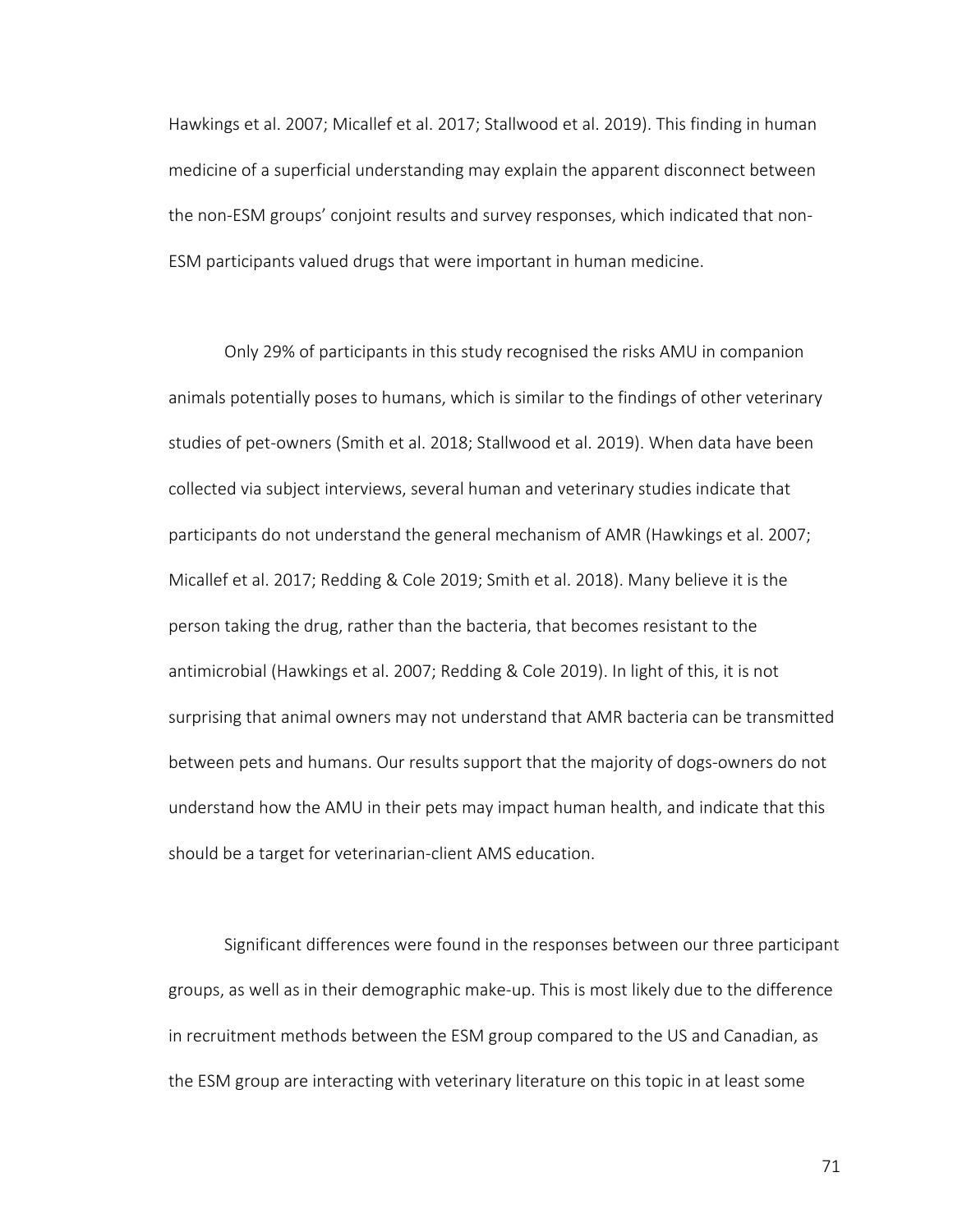form, though there are some potential confounding variables. The ESM group had the highest level of understanding of AMR, both in human and veterinary medicine. Of the participants that believed AMU in companion animals posed a risk to humans, nearly half were from the ESM group. The ESM group had a higher proportion of female participants, had a higher average household income, and a higher education level, than the other groups. Of these demographic characteristics, only a higher education level was associated with both an increased likelihood of perceiving AMR as a problem in human medicine and AMU in pets being a potential risk of AMR to humans. Participants with a higher education level were also more likely to prefer drugs that were "not important" for treating infections in people. Thus, education level was likely an important confounder in our study and in-part responsible for why our ESM group varied in certain areas from our other recruitment groups.

Choice-based conjoint analysis was selected as the assessment method in this study due to its success in other studies conducted in the medical field, as well as the ability to directly quantify participant preferences for certain aspects of a medication (Bridges et al. 2011; Ryan & Farrar 2000; Stebler et al. 2016). A major limitation of this study was inability to determine the motivations behind participant selections, which could have been identified by a more qualitative tool such as subject interviews. It is also important to note that the scenario with which the participants were presented was hypothetical, and their motivations and preferences may change when they are making decisions about their sick pet in a real-life setting. While this study of dog-owners is one of the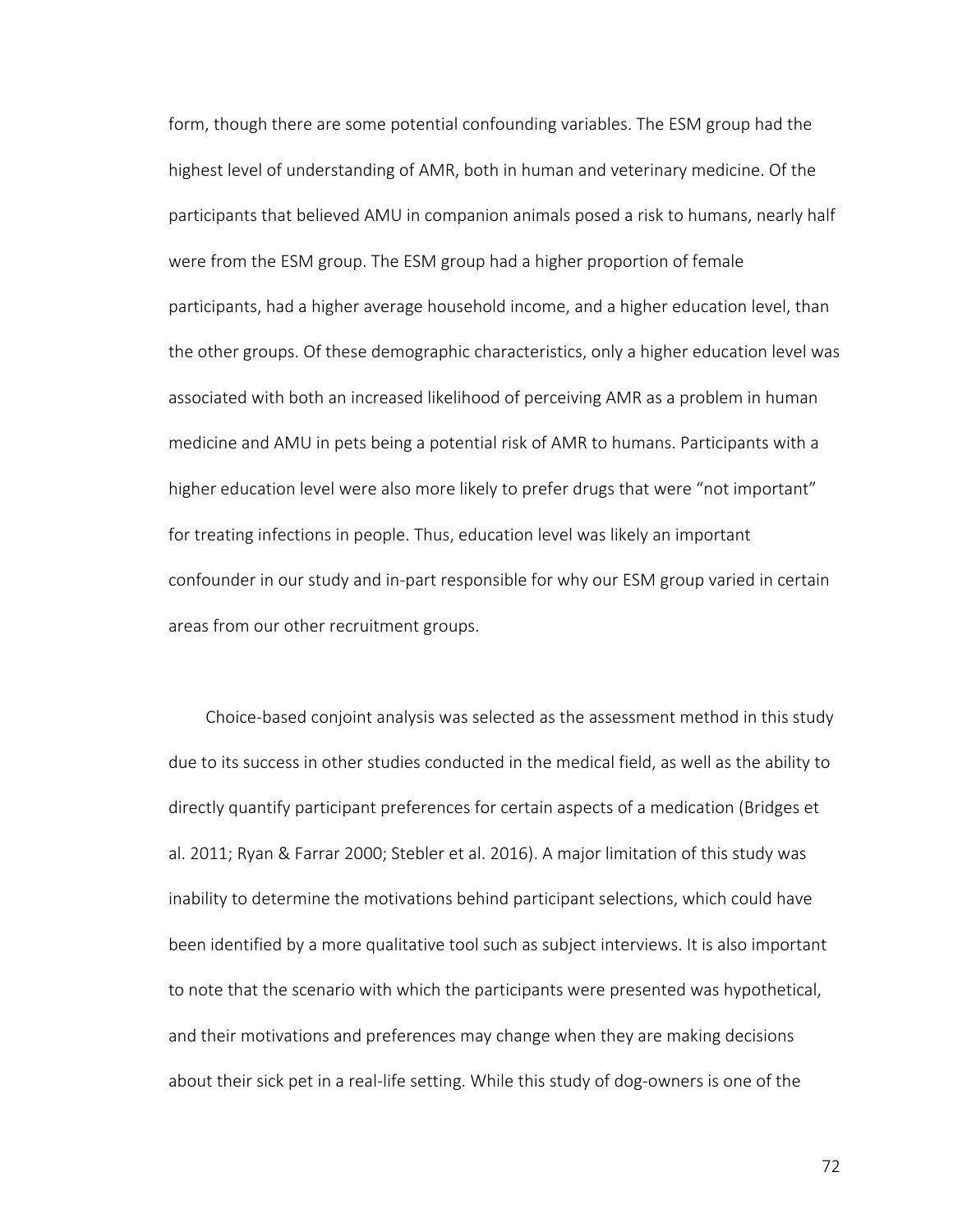largest surveys of pet-owners to date, this sample size is still limited compared to the total dog-owning population of North America and caution should be observed when applying these findings to the population at large. In addition, the ESM group was not limited to North America, but given that less than 2% (n=3) of this study group originated from outside the US and Canada, this is unlikely to have influenced the results. Other study limitations include that participants were not asked if they had a background in a medical field, as has been done in previous pet-owner studies (Stallwood et al. 2019), which may have resulted in non-representative sample population, especially from the ESM group. Other studies only had a low proportion of participants with a veterinary background; however, despite using veterinary clinics to gather pet-owner data (Stallwood et al. 2019).

It is clear that cost is the main driving factor for the majority of North American dogowners surveyed in this study when it comes to selecting an antimicrobial. To fully evaluate how cost impacts other pet-owner decisions related to antimicrobial selection, (e.g. willingness to perform diagnostics), questionnaires specifically addressing these areas ideally would be performed. This study also identified some interesting differences between our ESM group and the US and Canadian groups, relating both to their drug preferences in the conjoint analysis and their responses to the KAI questions. Knowledge of AMR in human medicine is high, but the potential role AMU in companion animals has on AMR is not well recognised by the majority of dog owners in this survey. This highlights the need for education of dog-owners as part of ongoing antimicrobial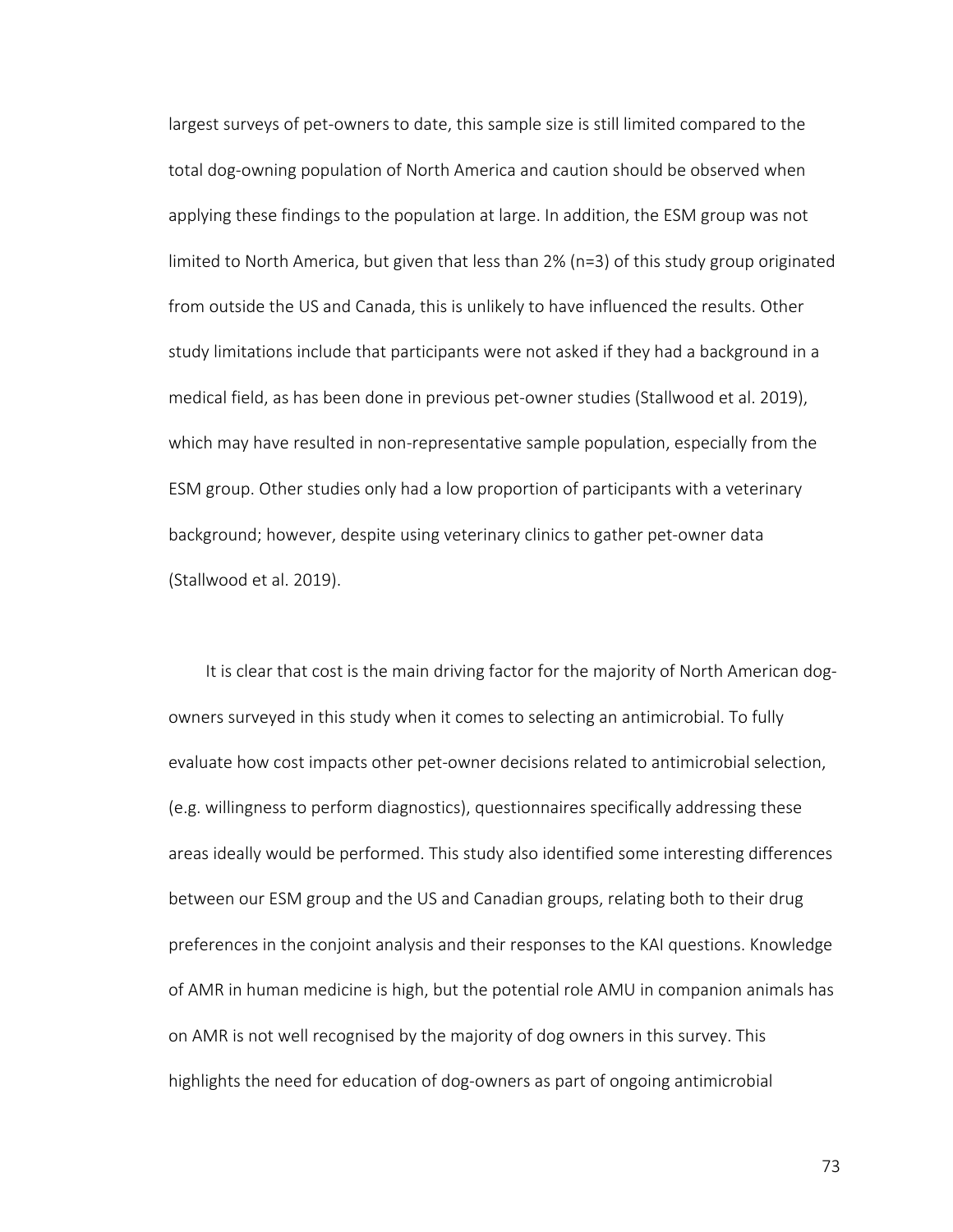stewardship programs in companion animals. It also serves as an important demonstration of how recruitment methods, particularly the use of social media, and study population can alter survey responses and the conclusions of a study. Further studies are required to explore what forms owners' perceptions and identify effective communication methods between veterinarians and their client(s). These studies, together with development of client-specific education resources, are needed to increase antimicrobial stewardship in companion animals.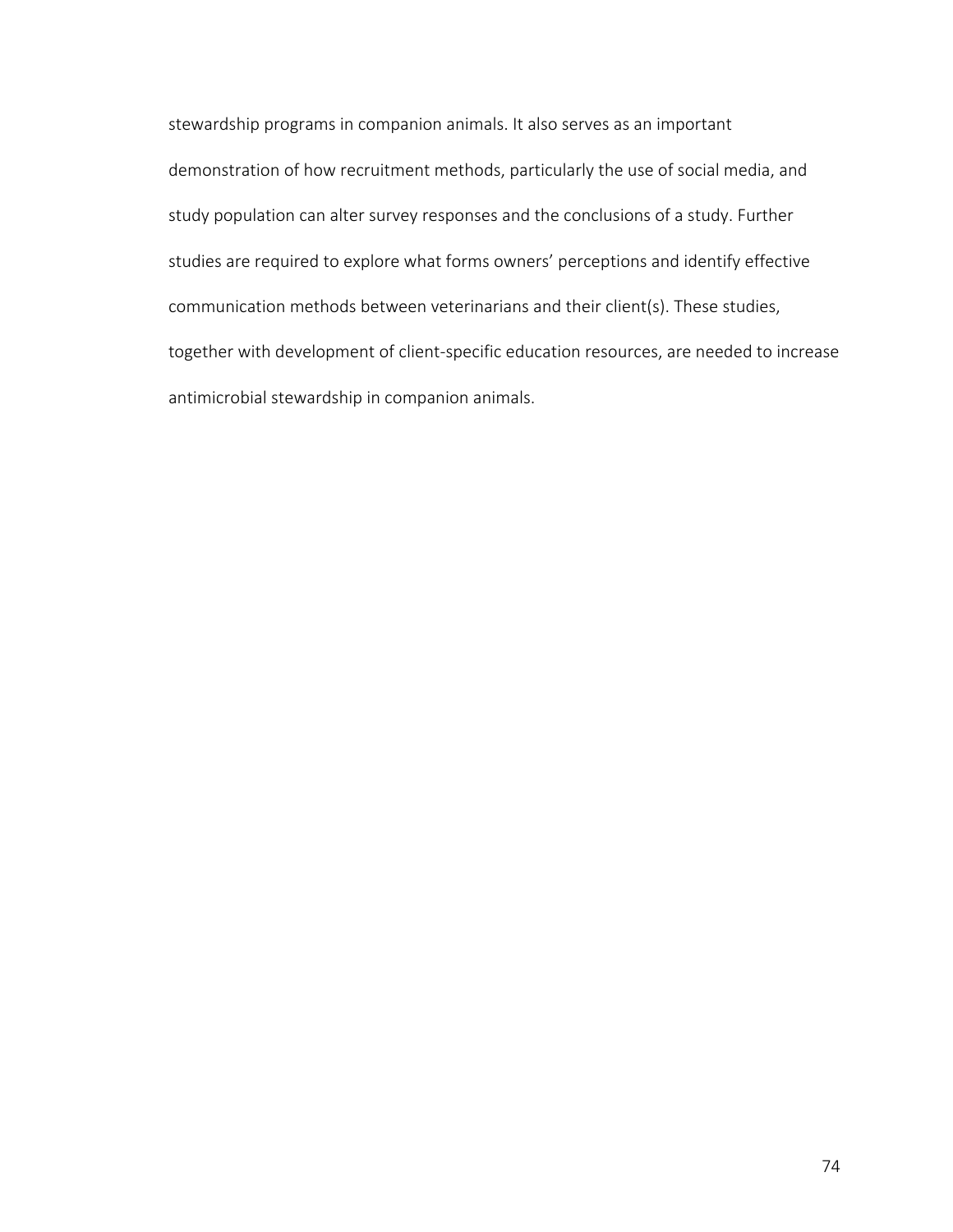Table 2.1 Summary of the features and levels included in the conjoint analysis section of a survey

of the knowledge, attitudes, and influencers of North-American pet owners surrounding

| Feature                        | Level                                              |  |  |
|--------------------------------|----------------------------------------------------|--|--|
| Cost                           | \$25 USD/\$30 CAD                                  |  |  |
|                                | \$60 USD/\$75 CAD                                  |  |  |
|                                | \$120 USD/\$150 CAD                                |  |  |
| How the antimicrobial is given | Injected once by your veterinarian                 |  |  |
|                                | Oral (pill or liquid) once a day for 5 days        |  |  |
|                                | Oral (pill or liquid) twice a day for 5 days       |  |  |
|                                | Oral (pill or liquid) three times a day for 5 days |  |  |
| Importance of the drug for     | Very important                                     |  |  |
| treating infections in people  | Somewhat important                                 |  |  |
|                                | Not important                                      |  |  |

antimicrobials and antimicrobial stewardship.

Table 2.2 Summary of participant demographics (number and proportion) for the total study population and the three recruitment groups of a survey of the knowledge, attitudes, and influencers of North-American pet owners surrounding antimicrobials and antimicrobial stewardship. *P*-values are reported for Pearson's chi-square tests performed to examine the different demographic distributions of the three participant groups.

|        | Canada    | US        | Educational<br>Social Media | Total     |  |
|--------|-----------|-----------|-----------------------------|-----------|--|
|        | Gender    |           |                             |           |  |
| Male   | 139 (47%) | 156 (50%) | $8(4.1\%)$                  | 303 (38%) |  |
| Female | 158 (53%) | 158 (50%) | 187 (95.9%)                 | 503 (62%) |  |
| Total  | 297       | 314       | 195                         | 806       |  |
|        |           |           |                             | P<0.001   |  |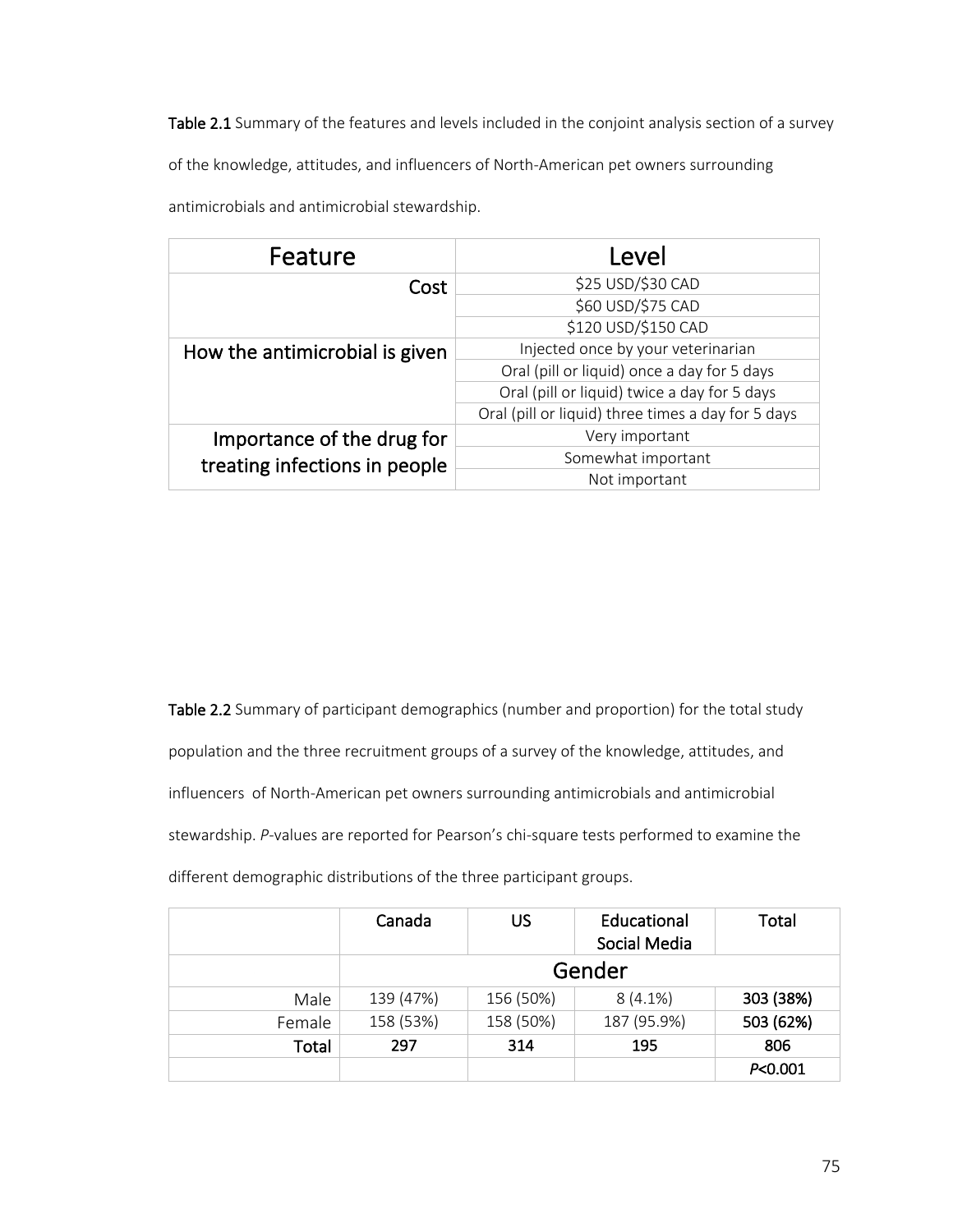|                                                                               | Age        |           |                                   |           |  |  |
|-------------------------------------------------------------------------------|------------|-----------|-----------------------------------|-----------|--|--|
| 18-25 years old                                                               | 41 (14%)   | 86 (27%)  | 29 (15%)                          | 156 (19%) |  |  |
| 26-35 years old                                                               | 63 (21%)   | 78 (25%)  | 62 (32%)                          | 203 (25%) |  |  |
| 36-50 years old                                                               | 81 (27%)   | 83 (26%)  | 51 (26%)                          | 215 (27%) |  |  |
| 51-65 years old                                                               | 77 (26%)   | 51 (16%)  | 41 (21%)                          | 169 (21%) |  |  |
| >65 years old                                                                 | 34 (11%)   | 17 (5.4%) | 12 (6.2%)                         | 63 (7.8%) |  |  |
| Total                                                                         | 296        | 315       | 195                               | 806       |  |  |
|                                                                               |            |           |                                   | P<0.001   |  |  |
|                                                                               |            |           | Approximate Household Income      |           |  |  |
| $<$ \$50,000                                                                  | 70 (24%)   | 119 (38%) | 50 (26%)                          | 239 (30%) |  |  |
| \$51,000 - \$100,000                                                          | 143 (48%)  | 115 (37%) | 75 (38%)                          | 333 (41%) |  |  |
| $$101,000 -$                                                                  | 61 (21%)   | 41 (13%)  | 44 (22%)                          | 146 (18%) |  |  |
| \$200,000                                                                     |            |           |                                   |           |  |  |
| $>$ \$200,000                                                                 | $9(3.0\%)$ | 11 (3.5%) | $8(4.1\%)$                        | 28 (3.5%) |  |  |
| Prefer not to                                                                 | 15 (5.0%)  | 29 (9.2%) | 19 (9.7%)                         | 63 (7.8%) |  |  |
| answer                                                                        |            |           |                                   |           |  |  |
| Total                                                                         | 298        | 315       | 196                               | 809       |  |  |
|                                                                               |            |           |                                   | P<0.001   |  |  |
|                                                                               |            |           | <b>Highest Level of Education</b> |           |  |  |
| High School                                                                   | 87 (29%)   | 119 (38%) | 11 (5.6%)                         | 217 (27%) |  |  |
| Community College                                                             | 95 (32%)   | 59 (19%)  | 82 (42%)                          | 236 (29%) |  |  |
| University degree                                                             | 116 (39%)  | 137 (44%) | 103 (53%)                         | 356 (44%) |  |  |
| Total                                                                         | 298        | 315       | 196                               | 809       |  |  |
|                                                                               |            |           |                                   | P < 0.001 |  |  |
| $+$ P-values indicate differences among the three participant groups          |            |           |                                   |           |  |  |
| <sup>‡</sup> Percentages in each column may not add up to 100 due to rounding |            |           |                                   |           |  |  |

Table 2.3 Summary of conjoint analysis in a survey of the knowledge, attitudes, and influencers of North-American pet owners surrounding antimicrobials and antimicrobial stewardship, including median utility value for all levels and the total preference score (with 1<sup>st</sup> and 3<sup>rd</sup> quartiles) for the three features. Data provided by recruitment group and overall.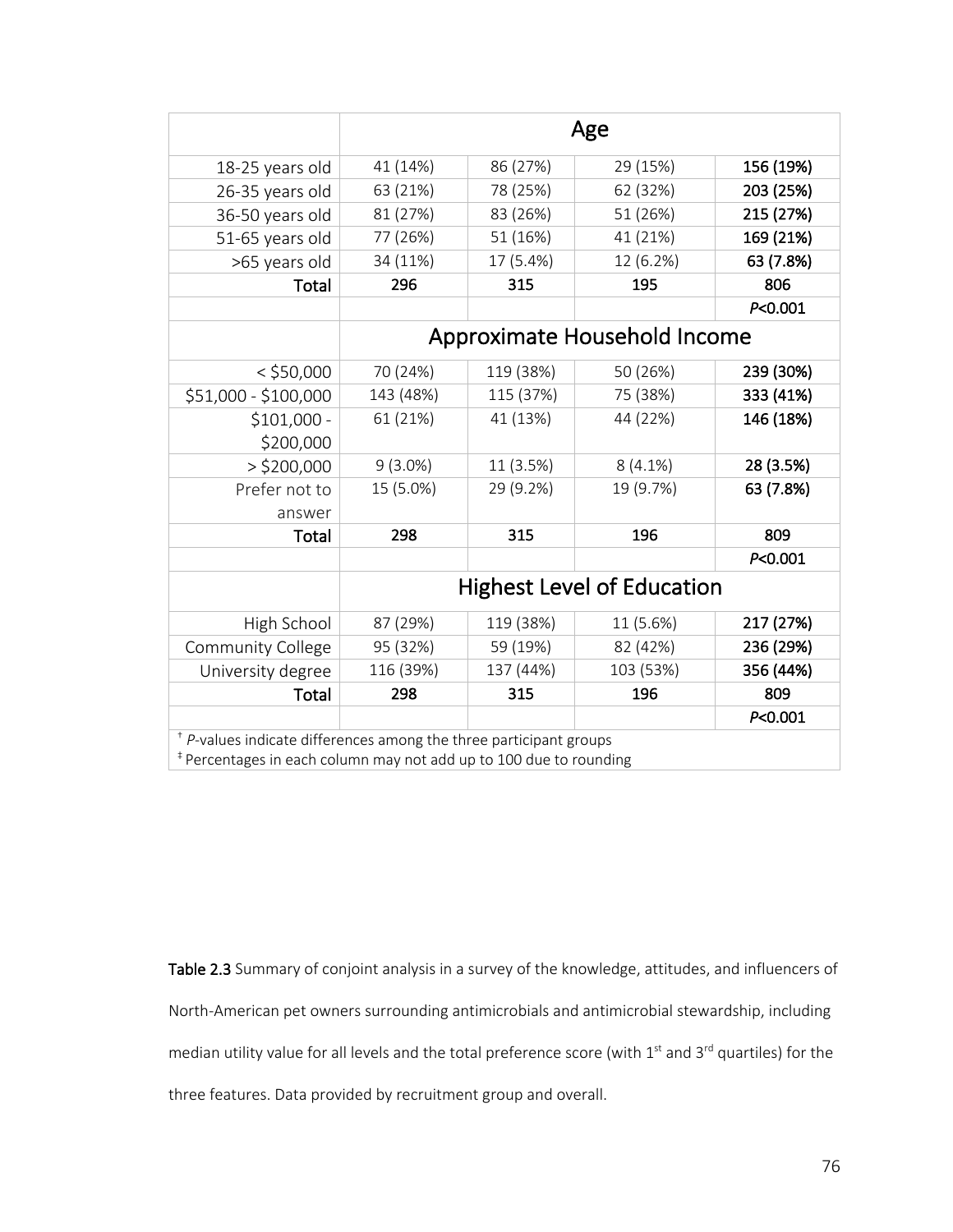|                                                                                                                                                                                                                                                    | Canada                                                      |                                                | <b>US</b>                                      |                                   | <b>Educational Social</b><br>Media             |                                   | <b>Total</b>                                   |                                   |
|----------------------------------------------------------------------------------------------------------------------------------------------------------------------------------------------------------------------------------------------------|-------------------------------------------------------------|------------------------------------------------|------------------------------------------------|-----------------------------------|------------------------------------------------|-----------------------------------|------------------------------------------------|-----------------------------------|
|                                                                                                                                                                                                                                                    | <b>Total</b><br>Preference<br>Score <sup>#</sup><br>(Q1,Q3) | Median<br><b>Utility</b><br>Value <sup>+</sup> | <b>Total</b><br>Preference<br>Score<br>(Q1,Q3) | Median<br><b>Utility</b><br>Value | <b>Total</b><br>Preference<br>Score<br>(Q1,Q3) | Median<br><b>Utility</b><br>Value | <b>Total</b><br>Preference<br>Score<br>(Q1,Q3) | Median<br><b>Utility</b><br>Value |
| Method of administration                                                                                                                                                                                                                           | 3.54<br>(2.27, 5.43)                                        |                                                | 2.81<br>(1.73, 4.20)                           |                                   | 5.12<br>(3.52, 7.36)                           |                                   | 3.61<br>(2.29, 5.27)                           |                                   |
| Injected once by your veterinarian                                                                                                                                                                                                                 |                                                             | 1.55                                           |                                                | 1.41                              |                                                | 2.11                              |                                                | 1.56                              |
| Oral (pill or liquid) once a day for 5 days                                                                                                                                                                                                        |                                                             | 0.753                                          |                                                | 0.409                             |                                                | 1.12                              |                                                | 0.660                             |
| Oral (pill or liquid) twice a day for 5 days                                                                                                                                                                                                       |                                                             | $-0.373$                                       |                                                | $-0.305$                          |                                                | $-0.177$                          |                                                | $-0.306$                          |
| Oral (pill or liquid) three times a day for 5<br>days                                                                                                                                                                                              |                                                             | $-1.97$                                        |                                                | $-1.47$                           |                                                | $-2.87$                           |                                                | $-1.88$                           |
| Cost                                                                                                                                                                                                                                               | 6.47<br>(3.03, 9.47)                                        |                                                | 3.90<br>(1.75, 6.45)                           |                                   | 9.06<br>(6.12, 12.4)                           |                                   | 5.92<br>(2.83, 8.77)                           |                                   |
| \$25 USD/\$30 CAD                                                                                                                                                                                                                                  |                                                             | 3.09                                           |                                                | 1.86                              |                                                | 4.32                              |                                                | 2.83                              |
| \$60 USD/\$75 CAD                                                                                                                                                                                                                                  |                                                             | 0.250                                          |                                                | 0.186                             |                                                | 0.441                             |                                                | 0.245                             |
| \$120 USD/\$150 CAD                                                                                                                                                                                                                                |                                                             | $-3.34$                                        |                                                | $-2.02$                           |                                                | $-4.77$                           |                                                | $-3.07$                           |
| Importance in human medicine                                                                                                                                                                                                                       | 2.93<br>(1.46, 4.96)                                        |                                                | 1.76<br>(0.807, 3.15)                          |                                   | 2.59<br>(1.46, 4.74)                           |                                   | 2.33<br>(1.07, 4.30)                           |                                   |
| Very important                                                                                                                                                                                                                                     |                                                             | 1.32                                           |                                                | 0.756                             |                                                | $-0.459$                          |                                                | 0.718                             |
| Somewhat important                                                                                                                                                                                                                                 |                                                             | 0.0602                                         |                                                | 0.0752                            |                                                | $-0.139$                          |                                                | 0.0593                            |
| Not important                                                                                                                                                                                                                                      |                                                             | $-1.36$                                        |                                                | $-0.844$                          |                                                | 0.626                             |                                                | $-0.802$                          |
| <sup>+</sup> Positive or negative numerical value indicating participant's preference for each level of each feature after all 10 conjoint questions were completed.<br><sup>‡</sup> Difference between highest and lowest level for each feature. |                                                             |                                                |                                                |                                   |                                                |                                   |                                                |                                   |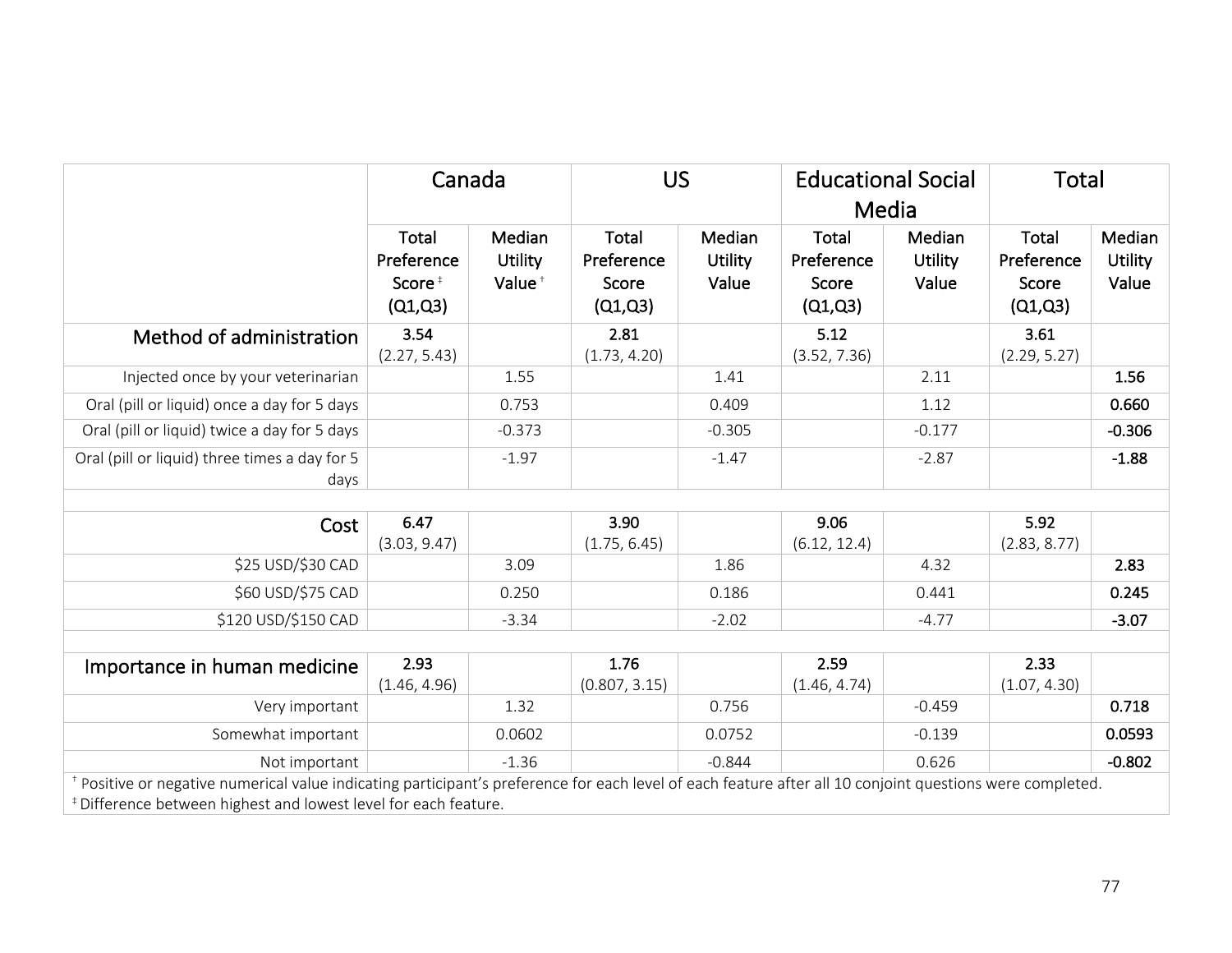Table 2.4. The number and proportion of participants who selected "very important" or "important" when asked how important a specific factor was when their dog was given an antimicrobial in a survey of the knowledge, attitudes, and influencers of North-American pet owners surrounding

antimicrobials and antimicrobial stewardship.

|                                   | Canada                                      | US                                          | Educational<br>Social Media                 | Total                                       |                    |
|-----------------------------------|---------------------------------------------|---------------------------------------------|---------------------------------------------|---------------------------------------------|--------------------|
|                                   | Number of<br>participants<br>(Percentage %) | Number of<br>participants<br>(Percentage %) | Number of<br>participants<br>(Percentage %) | Number of<br>participants<br>(Percentage %) | 95% CI             |
| Number of times a day a pill must | $N = 199$                                   | $N = 212$                                   | $N = 107$                                   | $N = 518$                                   | $(60.8\%, 67.5\%)$ |
| be given                          | (67%)                                       | (67%)                                       | (55%)                                       | (64.2%)                                     |                    |
| Cost                              | $N = 222$<br>(75%)                          | $N = 237$<br>(75%)                          | $N = 125$<br>(64%)                          | $N = 584$<br>(72.5%)                        | $(69.3\%, 75.6\%)$ |
| The importance of the drug for    | $N = 163$                                   | $N = 181$                                   | $N = 77$                                    | $N = 421$                                   | $(48.9\%, 55.7\%)$ |
| treating infections in people     | (55%)                                       | (58%)                                       | (39%)                                       | (52.2%)                                     |                    |
| Whether or not you need to give   | $N = 174$                                   | $N = 198$                                   | $N=49$                                      | $N = 421$                                   | $(48.9\%, 55.9\%)$ |
| your dog a pill                   | (60%)                                       | (63%)                                       | (25%)                                       | (52.4%)                                     |                    |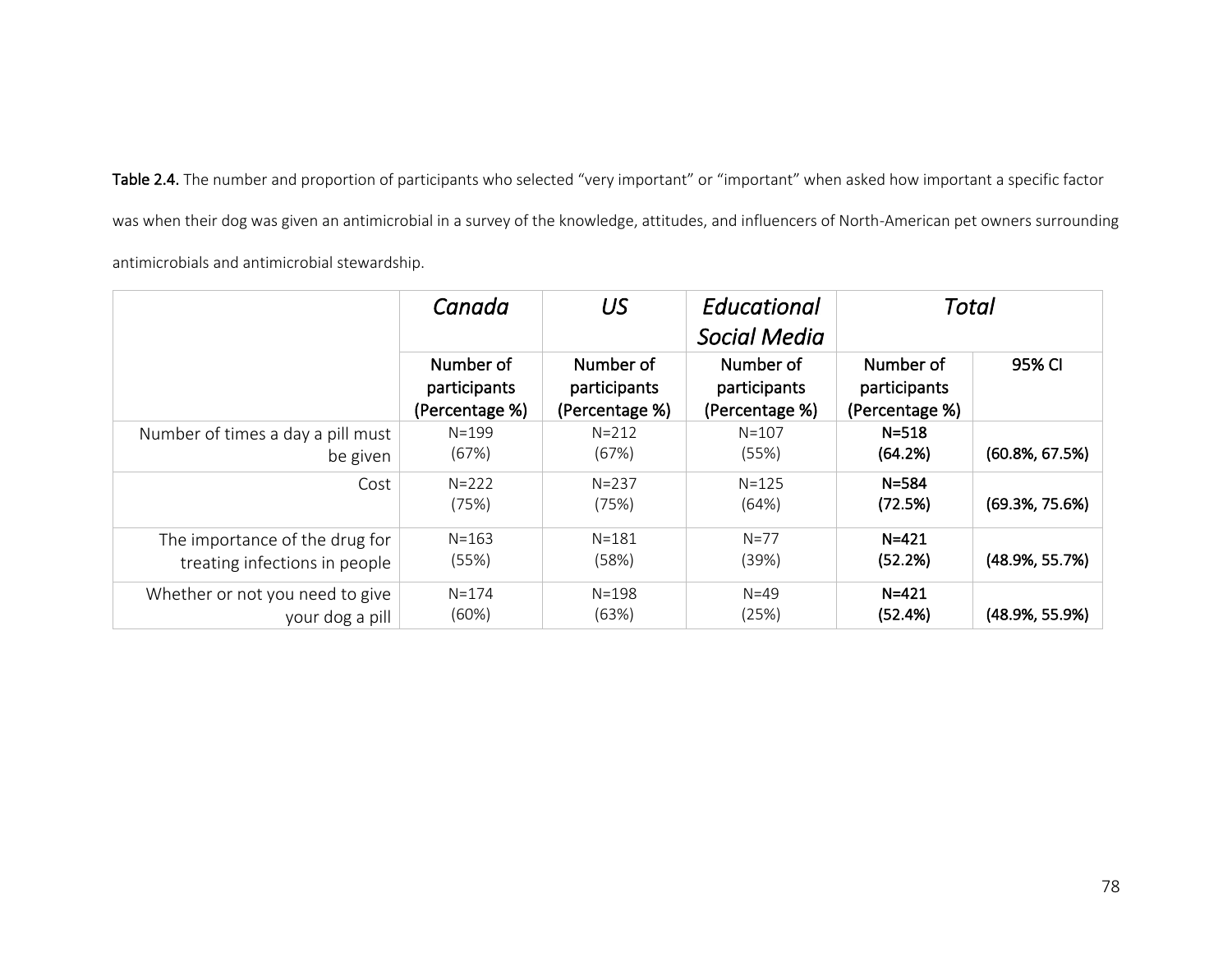Table 2.5 Summary of participant responses to the questions *"How important do you think antibiotic resistance is in human medicine?"* and *"Do you think antibiotic use in pets poses a risk to people?"* in a survey of the knowledge, attitudes, and influencers of North-American pet owners surrounding antimicrobials and antimicrobial stewardship

|                                                                               | Canada     | US        | Educational<br>Social<br>Media                       | Total     |
|-------------------------------------------------------------------------------|------------|-----------|------------------------------------------------------|-----------|
|                                                                               |            |           | <b>Importance of Antibiotic Resistance in Humans</b> |           |
| Very Important                                                                | 146 (49%)  | 165 (52%) | 152 (78%)                                            | 463 (57%) |
| Important                                                                     | 104 (35%)  | 89 (28%)  | 38 (19%)                                             | 231 (29%) |
| Slightly Important                                                            | 25 (8.4%)  | 37 (12%)  | $2(1.0\%)$                                           | 64 (7.9%) |
| Don't Know                                                                    | 22 (7.4%)  | 16 (5.1%) | 3(1.5%)                                              | 41 (5.1%) |
| Not Important at All                                                          | $1(0.3\%)$ | 8(2.5%)   | 1(0.5%)                                              | 10 (1.2%) |
| Total                                                                         | 298        | 315       | 196                                                  | 809       |
|                                                                               |            |           | Risk of Antibiotic Use in Pets to Humans             |           |
| Yes                                                                           | 59 (20%)   | 73 (23%)  | 100 (51%)                                            | 232 (29%) |
| Might or Might Not                                                            | 119 (40%)  | 117 (37%) | 48 (25%)                                             | 284 (35%) |
| No                                                                            | 120 (40%)  | 125 (40%) | 48 (25%)                                             | 293 (36%) |
| Total                                                                         | 298        | 315       | 196                                                  | 809       |
| <sup>†</sup> Percentages in each column may not add up to 100 due to rounding |            |           |                                                      |           |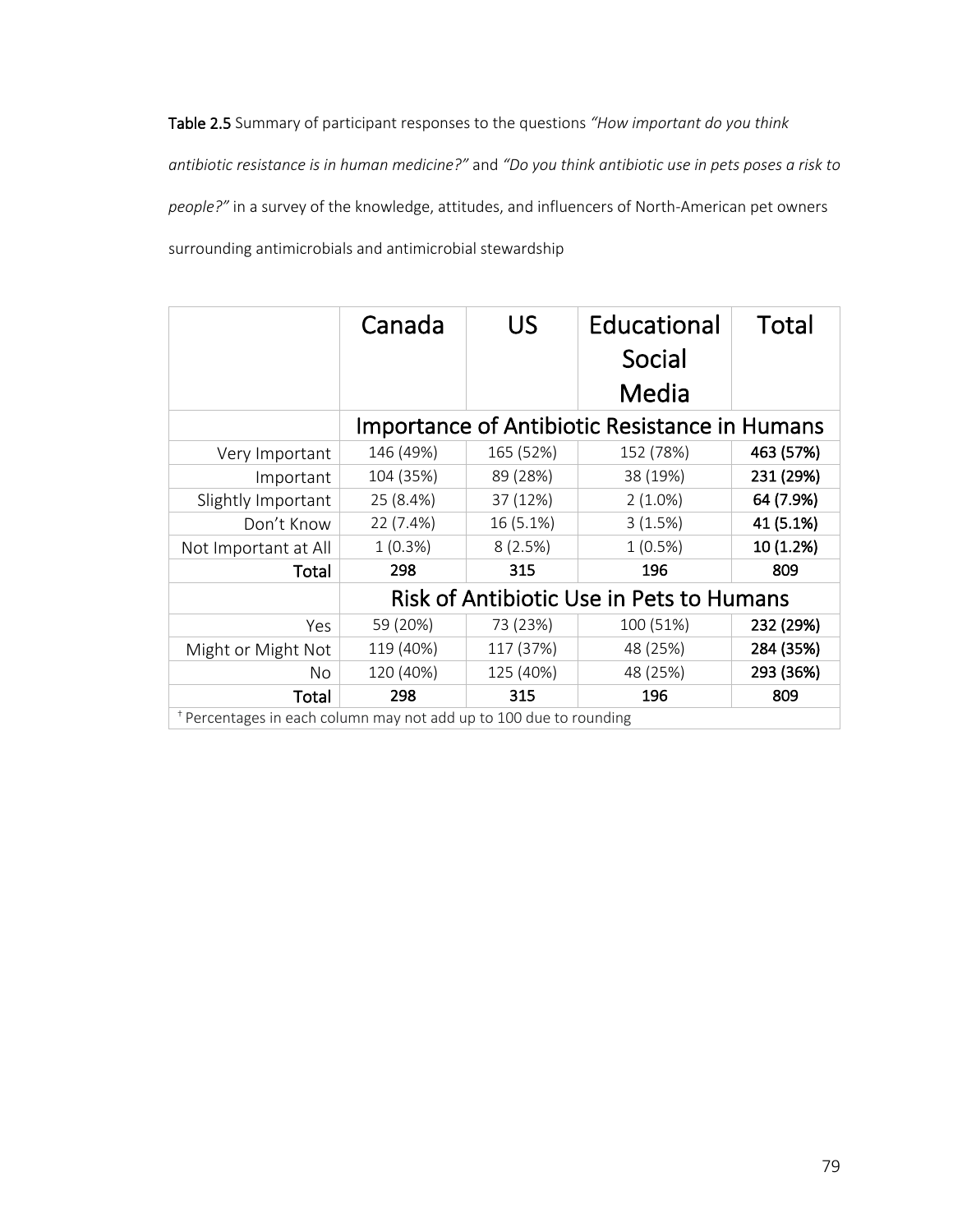Table 2.6 Summary of participant response to the question "*How important do you think antibiotic resistance is in human medicine?"* in a survey of the knowledge, attitudes, and influencers of North-American pet owners surrounding antimicrobials and antimicrobial stewardship. Displayed by demographic group. *P*-values are reported for Pearson's chi-square tests performed to examine the differences in responses across demographic groups.

|                           | Very      | Important | Slightly                          | Don't    | Not at all | <b>Total</b> |
|---------------------------|-----------|-----------|-----------------------------------|----------|------------|--------------|
|                           | important |           | important                         | know     | important  |              |
|                           |           |           | Gender                            |          |            |              |
| Female                    | 309 (67%) | 132 (57%) | 33 (52%)                          | 23 (58%) | 6(60%)     | 503 (62%)    |
| Male                      | 153 (33%) | 98 (43%)  | 31 (48%)                          | 17 (43%) | 4 (40%)    | 303 (38%)    |
| Total                     | 462       | 230       | 64                                | 40       | 10         | 806          |
|                           |           |           |                                   |          |            | $P = 0.040$  |
|                           |           |           | Age                               |          |            |              |
| 18-25 years               | 81 (18%)  | 48 (21%)  | 18 (28%)                          | 9(22%)   | $0(0\%)$   | 156 (19%)    |
| 26-35 years               | 112 (24%) | 65 (28%)  | 18 (28%)                          | 7(17%)   | 1 (10%)    | 203 (25%)    |
| 36-50 years               | 125 (27%) | 61 (27%)  | 13 (20%)                          | 13 (32%) | 3 (30%)    | 215 (27%)    |
| 51-65 years               | 101 (22%) | 39 (17%)  | 13 (20%)                          | 12 (29%) | 4 (40%)    | 169 (21%)    |
| >65 years old             | 42 (9.1%) | 17 (7.4%) | 2(3.1%)                           | $0(0\%)$ | 2(20%)     | 63 (7.8%)    |
| Total                     | 461       | 230       | 64                                | 41       | 10         | 806          |
|                           |           |           |                                   |          |            | $P = 0.016$  |
|                           |           |           | Approximate Household Income      |          |            |              |
| $<$ \$50,000              | 141(31%)  | 58 (25%)  | 25 (39%)                          | 12 (29%) | 3 (30%)    | 239 (30%)    |
| $$51,000 -$               | 174 (38%) | 112 (49%) | 25 (39%)                          | 16 (39%) | 6(60%)     | 333 (41%)    |
| \$100,000                 | 94 (20%)  |           | 9(14%)                            |          |            | 146 (18%)    |
| $$101,000 -$<br>\$200,000 |           | 37 (16%)  |                                   | 5(12%)   | 1 (10%)    |              |
| $>$ \$200,000             | 20 (4.3%) | 6(2.6%)   | 1(1.6%)                           | 1(2.4%)  | $0(0\%)$   | 28 (3.5%)    |
| Prefer not to<br>answer   | 34 (7.3%) | 18 (7.8%) | 4(6.3%)                           | 7(17%)   | $0(0\%)$   | 63 (7.8%)    |
| Total                     | 463       | 231       | 64                                | 41       | 10         | 809          |
|                           |           |           |                                   |          |            | $P = 0.147$  |
|                           |           |           | <b>Highest Level of Education</b> |          |            |              |
| High School               | 105 (23%) | 65 (28%)  | 25 (39%)                          | 17 (42%) | 5(50%)     | 217 (27%)    |
| Community<br>College      | 151 (33%) | 59 (26%)  | 13 (20%)                          | 10 (24%) | 3(30%)     | 236 (29%)    |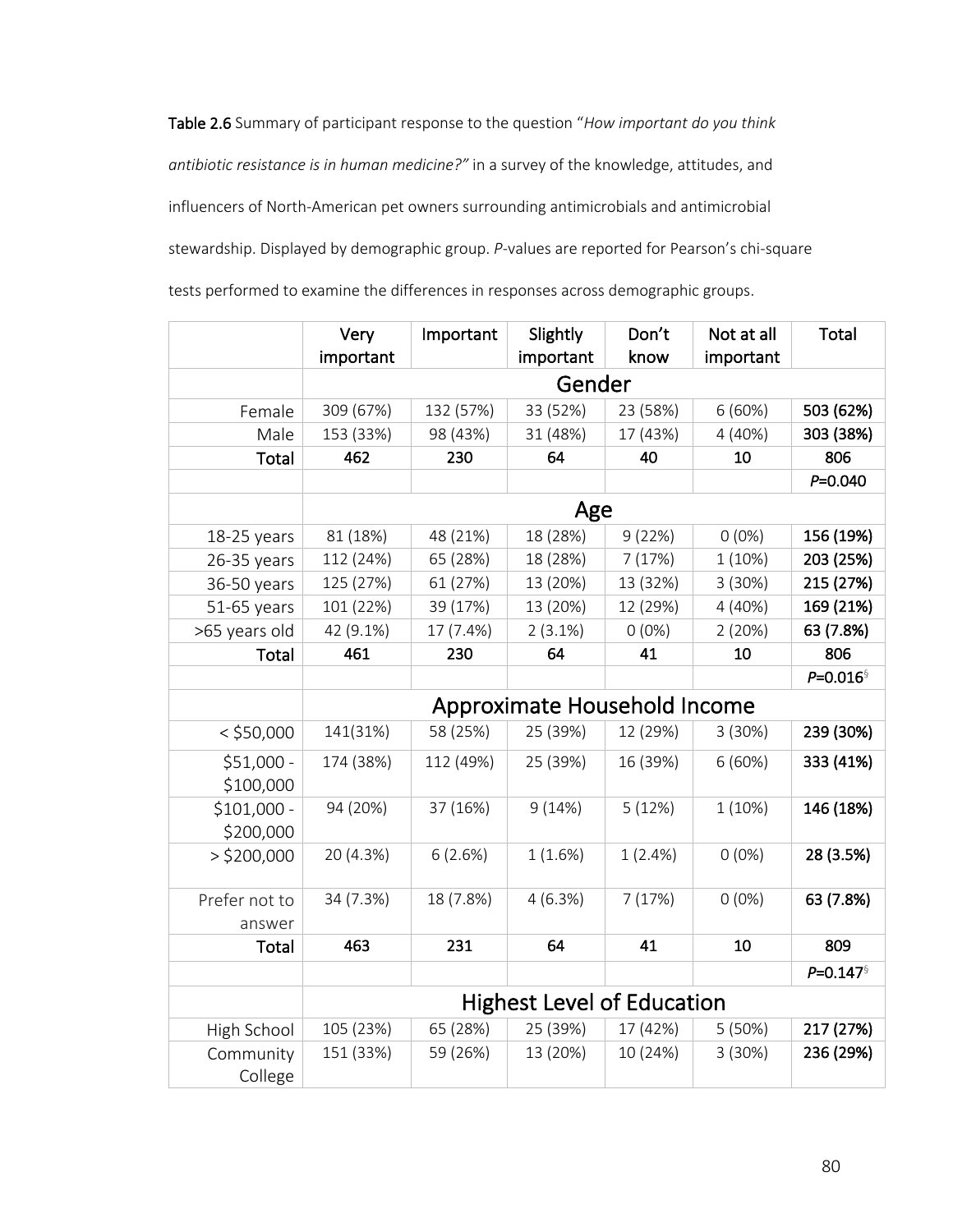| University<br>degree | 207 (45%) | 107 (46%) | 26 (41%)                 | 14 (34%) | 2(20%)  | 356 (44%)   |
|----------------------|-----------|-----------|--------------------------|----------|---------|-------------|
| Total                | 463       | 231       | 64                       | 41       | 10      | 809         |
|                      |           |           |                          |          |         | $P = 0.012$ |
|                      |           |           |                          |          |         |             |
|                      |           |           | <b>Participant Group</b> |          |         |             |
| Canada               | 146 (32%) | 104 (45%) | 25 (39%)                 | 22 (54%) | 1(10%)  | 298 (37%)   |
| US                   | 165 (36%) | 89 (39%   | 37 (58%)                 | 16 (39%) | 8 (80%) | 315 (39%)   |
| Educational          | 152 (33%) | 38 (17%)  | $2(3.1\%)$               | 3(7.3%)  | 1 (10%) | 196 (24%)   |
| Social Media         |           |           |                          |          |         |             |
| Total                | 463       | 231       | 64                       | 41       | 10      | 809         |
|                      |           |           |                          |          |         | P < 0.001   |

*<sup>P</sup>*<0.001 † *P-*values significant at P<0.01

‡ Percentages in each column may not add up to 100 due to rounding

§ Statistical analyses for these data were performed using dichotomised variables as described in the Materials and Methods.

Table 2.7 Summary of participant response to the question *"Do you think antibiotic use in pets* 

*poses a risk to people?"* in a survey of the knowledge, attitudes, and influencers of North-

American pet owners surrounding antimicrobials and antimicrobial stewardship. Displayed by

demographic group. *P*-values are reported for Pearson's chi-square tests performed to examine

the differences in responses across demographic groups.

|        | Yes         | Might or<br>might not | No          | Total       |  |
|--------|-------------|-----------------------|-------------|-------------|--|
|        | Gender      |                       |             |             |  |
| Female | 155 (67.1%) | 170 (59.9%)           | 178 (61.2%) | 503 (62.4%) |  |
| Male   | 76 (32.9%)  | 114 (40.1%)           | 113 (38.8%) | 303 (37.6%) |  |
| Total  | 231         | 284                   | 291         | 806         |  |
|        |             |                       |             | $P = 0.208$ |  |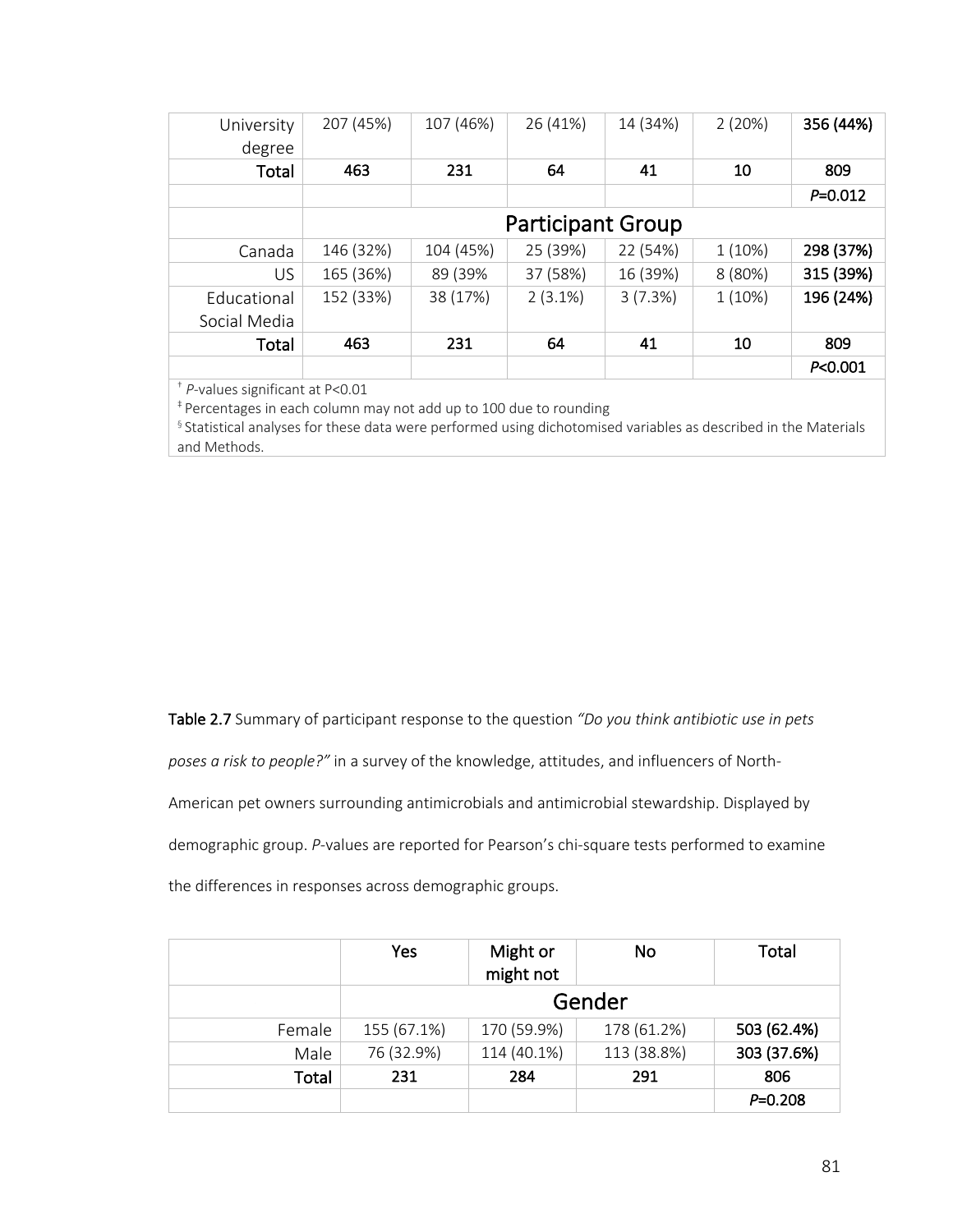|                                    | Age       |           |                                   |             |  |
|------------------------------------|-----------|-----------|-----------------------------------|-------------|--|
| 18-25 years old                    | 44 (19%)  | 64 (23%)  | 48 (16%)                          | 239 (30%)   |  |
| 26-35 years old                    | 76 (33%)  | 63 (22%)  | 64 (22%)                          | 333 (41%)   |  |
| 36-50 years old                    | 70 (30%)  | 75 (26%)  | 70 (24%)                          | 146 (18%)   |  |
| 51-65 years old                    | 31 (13%)  | 59 (21%)  | 79 (27%)                          | 28 (3.5%)   |  |
| >65 years old                      | 9(3.9%)   | 23 (6.1%) | 31 (11%)                          | 63 (7.8%)   |  |
| Total                              | 230       | 284       | 292                               | 806         |  |
|                                    |           |           |                                   | P<0.001     |  |
|                                    |           |           | Approximate Household Income      |             |  |
| $<$ \$50,000                       | 63 (27%)  | 78 (28%)  | 98 (33%)                          | 239 (30%)   |  |
| \$51,000 - \$100,000               | 93 (40%)  | 119 (42%) | 121 (41%)                         | 333 (41%)   |  |
| $$101,000 -$<br>\$200,000          | 47 (20%)  | 47 (17%)  | 52 (18%)                          | 146 (18%)   |  |
| $>$ \$200,000                      | 14 (6.0%) | 8(2.8%)   | 6(2.0%)                           | 28 (3.5%)   |  |
| Prefer not to                      | 15 (6.5%) | 32 (11%)  | 16 (5.5%)                         | 63 (7.8%)   |  |
| answer                             |           |           |                                   |             |  |
| Total                              | 232       | 284       | 293                               | 809         |  |
|                                    |           |           |                                   | $P = 0.031$ |  |
|                                    |           |           | <b>Highest Level of Education</b> |             |  |
| High School                        | 42 (18%)  | 86 (30%)  | 89 (30%)                          | 217 (27%)   |  |
| Community College                  | 59 (25%)  | 86 (30%)  | 91 (31%)                          | 236 (29%)   |  |
| University degree                  | 131 (56%) | 112 (39%) | 113 (39%)                         | 356 (44%)   |  |
| Total                              | 232       | 284       | 293                               | 809         |  |
|                                    |           |           |                                   | P < 0.001   |  |
|                                    |           |           | <b>Participant Group</b>          |             |  |
| Canada                             | 59 (25%)  | 119 (42%) | 120 (41%)                         | 298 (37%)   |  |
| US                                 | 73 (31%)  | 117 (41%) | 125 (43%)                         | 315 (39%)   |  |
| <b>Educational Social</b><br>Media | 100 (43%) | 48 (17%)  | 48 (16%)                          | 196 (24%)   |  |
| Total                              | 232       | 284       | 293                               | 809         |  |
|                                    |           |           |                                   | P<0.001     |  |
| $+$ P-values significant at P<0.01 |           |           |                                   |             |  |

‡ Percentages in each column may not add up to 100 due to rounding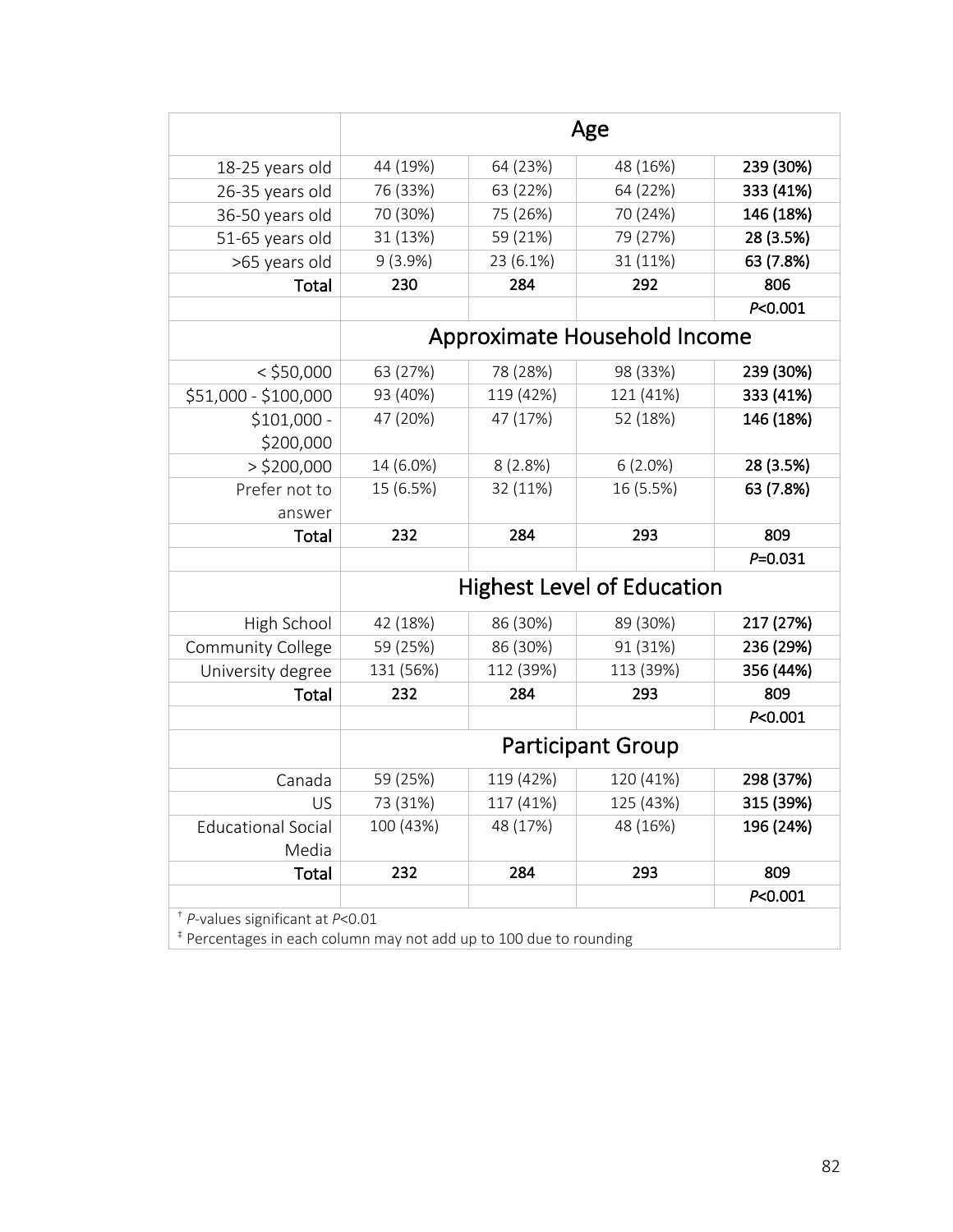# 2.5 References

- Access to Veterinary Care Coalition (2018) Access to Veterinary Care Barriers, Current Practices, and Public Policy [accessed 19 May 2020]
- American Veterinary Medical Association (2017) AVMA Pet Ownership And Demographics Sourcebook [accessed 19 February 2020]
- Awosile, B.B., Mcclure, J.T., Saab, M.E., *et al.* (2018) Antimicrobial resistance in bacteria isolated from cats and dogs from the Atlantic Provinces, Canada from 1994-2013. *Canadian Veterinary Journal* 59, 885–893
- Barlam, T.F., Cosgrove, S.E., Abbo, L.M., *et al.* (2016) Implementing an Antibiotic Stewardship Program: Guidelines by the Infectious Diseases Society of America and the Society for Healthcare Epidemiology of America. *Clinical infectious diseases : an official publication of the Infectious Diseases Society of America* 62, e51–e77
- Brennan, P.F. & Strombom, I. (1998) Improving health care by understanding patient preferences: The role of computer technology. *Journal of the American Medical Informatics Association* 5, 257–262
- Bridges, J.F.P., Hauber, A.B., Marshall, D., *et al.* (2011) Conjoint analysis applications in health - A checklist: A report of the ISPOR Good Research Practices for Conjoint Analysis Task Force. *Value in Health* 14, 403–413
- Coe, J.B., Adams, C.L. & Bonnett, B.N. (2009) Prevalence and nature of cost discussions during clinical appointments in companion animal practice. *Journal of the American Veterinary Medical Association* 234, 1418–1424
- Cummings, K.J., Aprea, V.A. & Altier, C. (2015) Antimicrobial resistance trends among canine Escherichia coli isolates obtained from clinical samples in the northeastern USA, 2004-2011. *The Canadian veterinary journal = La revue veterinaire canadienne* 56, 393–8
- Currie, K., King, C., Nuttall, T., *et al.* (2018) Expert consensus regarding drivers of antimicrobial stewardship in companion animal veterinary practice: a Delphi study. *The Veterinary record* 182, 691
- De Briyne, N., Atkinson, J., Pokludova, L., *et al.* (2013) Factors influencing antibiotic prescribing habits and use of sensitivity testing amongst veterinarians in Europe. *The Veterinary record* 173, 475
- Dellit, T.H., Owens, R.C., McGowan, J.E., *et al.* (2007) Infectious Diseases Society of America and the Society for Healthcare Epidemiology of America Guidelines for Developing an Institutional Program to Enhance Antimicrobial Stewardship. *Clinical Infectious Diseases* 44, 159–177
- Formoso, G., Paltrinieri, B., Marata, A.M., *et al.* (2011) Doctors and local media: A synergy for public health information? A controlled trial to evaluate the effects of a multifaceted campaign on antibiotic prescribing (protocol) LOcal Campaign on Antibiotics ALliance (LOCAAL) study group. *BMC Public Health* 11, 816
- Golding, S.E., Ogden, J. & Higgins, H.M. (2019) Shared Goals, Different Barriers: A Qualitative Study of UK Veterinarians' and Farmers' Beliefs About Antimicrobial Resistance and Stewardship. *Frontiers in Veterinary Science* 6, 132
- Gualano, M.R., Gili, R., Scaioli, G., *et al.* (2015) General population's knowledge and attitudes about antibiotics: A systematic review and meta-analysis.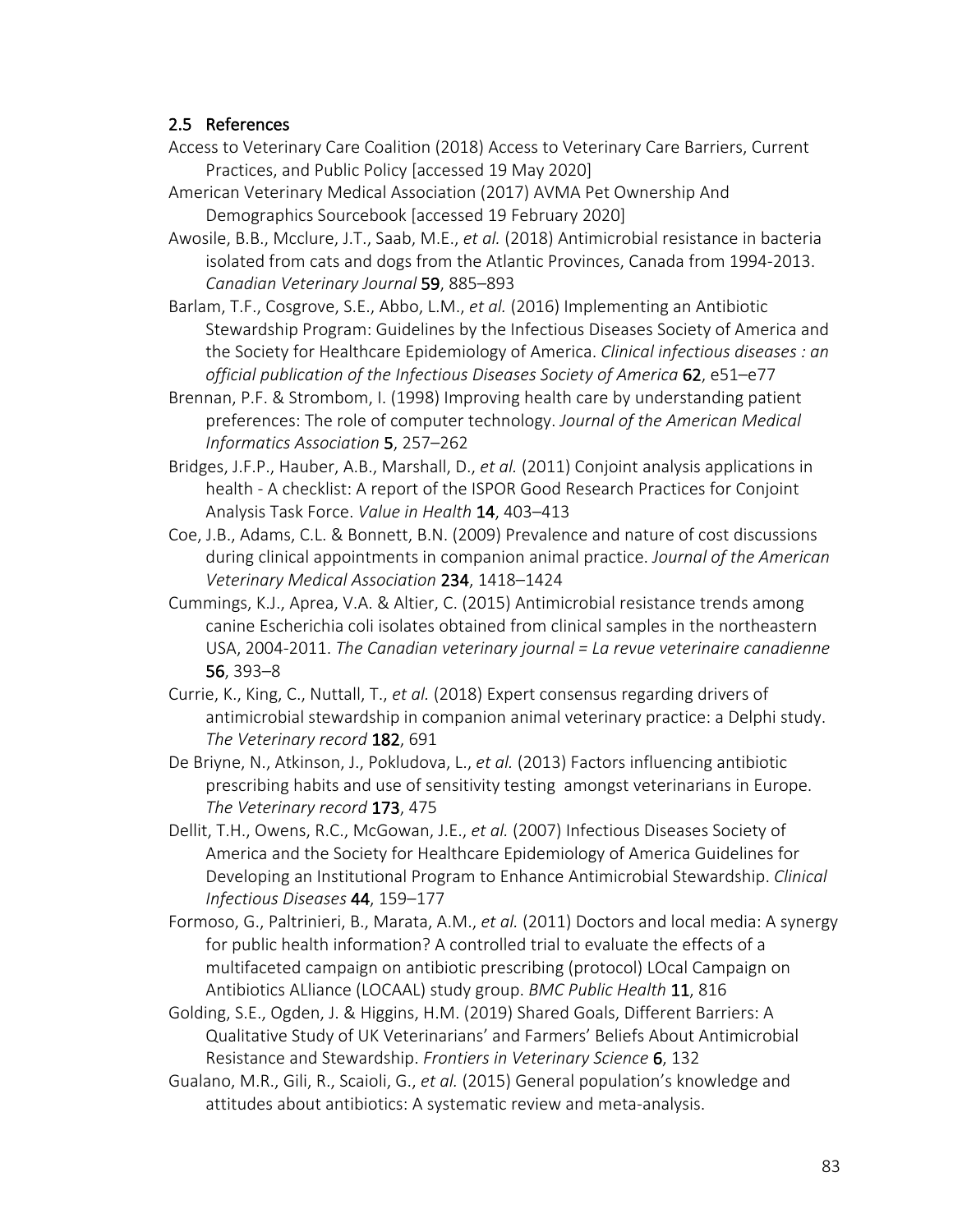*Pharmacoepidemiology and Drug Safety* 24, 2–10

- Hardefeldt, L.Y., Gilkerson, J.R., Billman-Jacobe, H., *et al.* (2018a) Barriers to and enablers of implementing antimicrobial stewardship programs in veterinary practices. *Journal of veterinary internal medicine* 32, 1092–1099
- Hardefeldt, L.Y., Nielsen, T., Crabb, H., *et al.* (2018b) Veterinary Students' Knowledge and Perceptions About Antimicrobial Stewardship and Biosecurity-A National Survey. *Antibiotics (Basel, Switzerland)* 7, 34
- Hawkings, N.J., Wood, F. & Butler, C.C. (2007) Public attitudes towards bacterial resistance: a qualitative study. *Journal of Antimicrobial Chemotherapy* 59, 1155– 1160
- Hopman, N.E.M., Portengen, L., Hulscher, M.E.J.L., *et al.* (2019) Implementation and evaluation of an antimicrobial stewardship programme in companion animal clinics: A stepped-wedge design intervention study. *PLoS ONE* 14, e0255124
- Hubbuch, A., Schmitt, K., Lehner, C., *et al.* (2020) Antimicrobial prescriptions in cats in Switzerland before and after the introduction of an online antimicrobial stewardship tool. *BMC Veterinary Research* 16, 1–13
- Hughes, L.A., Williams, N., Clegg, P., *et al.* (2012) Cross-sectional survey of antimicrobial prescribing patterns in UK small animal veterinary practice. *Preventive Veterinary Medicine* 104, 309–316
- Huttner, B., Saam, M., Moja, L., *et al.* (2019) How to improve antibiotic awareness campaigns: Findings of a WHO global survey. *BMJ Global Health* 4, e001239
- Lee, C.-R., Lee, J.H., Kang, L.-W., *et al.* (2015) Educational Effectiveness, Target, and Content for Prudent Antibiotic Use. *BioMed Research International* 2015, 1–13
- Lenk, P.J., DeSarbo, W.S., Green, P.E., *et al.* (1996) Hierarchical Bayes Conjoint Analysis: Recovery of Partworth Heterogeneity from Reduced Experimental Designs. *Marketing Science* 15, 173–191
- Louviere, J.J. & Woodworth, G. (1983) Design and Analysis of Simulated Consumer Choice or Allocation Experiments: An Approach Based on Aggregate Data. *Journal of Marketing Research* 20, 350
- Luce, R.D. & Tukey, J.W. (1964) Simultaneous conjoint measurement: A new type of fundamental measurement. *Journal of Mathematical Psychology* 1, 1–27
- Mangione-Smith, R., McGlynn, E.A., Elliott, M.N., *et al.* (2001) Parent expectations for antibiotics, physician-parent communication, and satisfaction. *Archives of Pediatrics and Adolescent Medicine* 155, 800–806
- Mangione-Smith, R., McGlynn, E.A., Elliott, M.N., *et al.* (1999) The relationship between perceived parental expectations and pediatrician antimicrobial prescribing behavior. *Pediatrics* 103, 711–718
- Mangione-Smith, R., Zhou, C., Robinson, J.D., *et al.* (2015) Communication practices and antibiotic use for acute respiratory tract infections in children. *Annals of Family Medicine* 13, 221–227
- Marques, C., Belas, A., Franco, A., *et al.* (2018) Increase in antimicrobial resistance and emergence of major international high-risk clonal lineages in dogs and cats with urinary tract infection: 16 year retrospective study. *The Journal of antimicrobial chemotherapy* 73, 377–384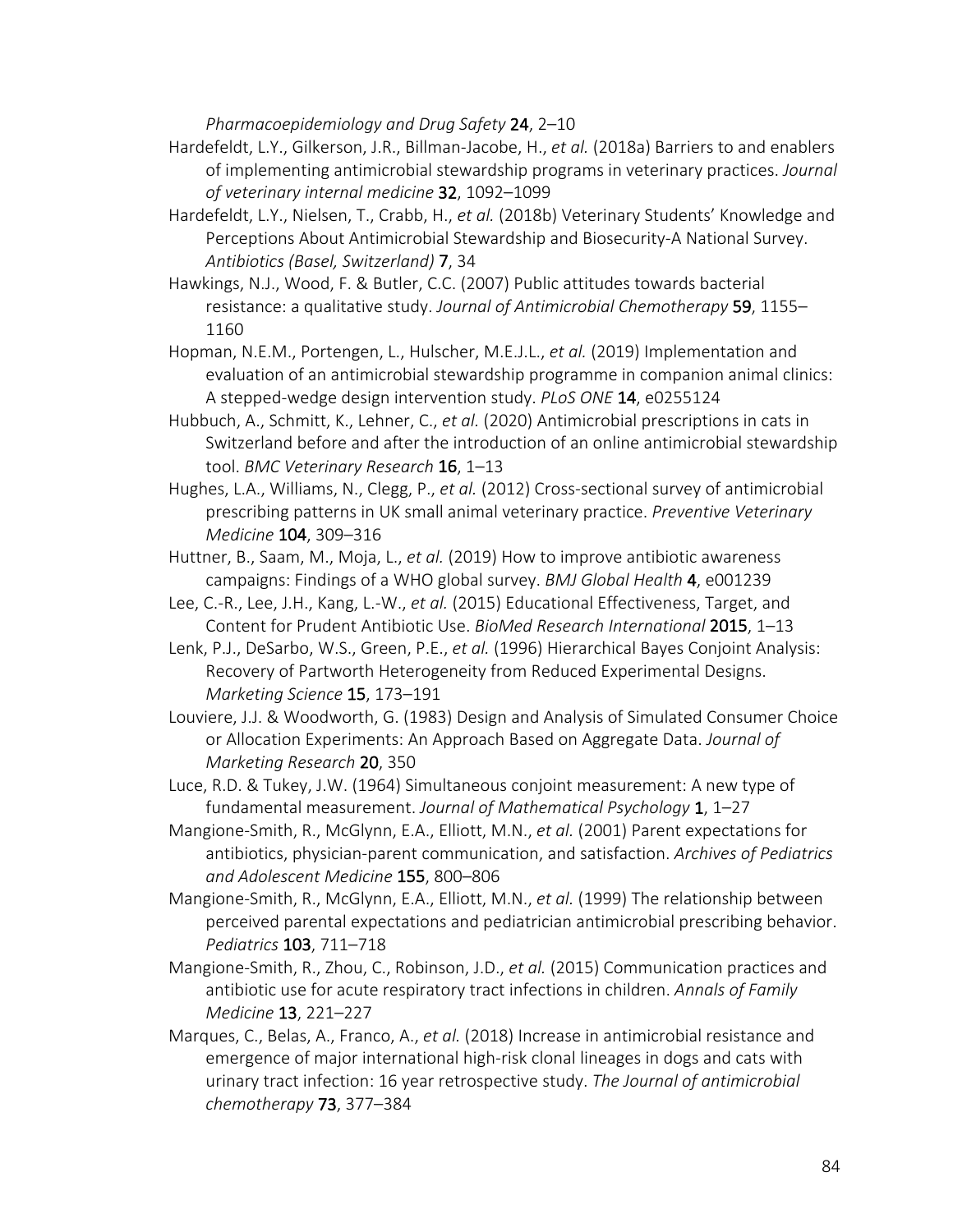- Meyer, E., Gastmeier, P., Kola, A., *et al.* (2012) Pet animals and foreign travel are risk factors for colonisation with extended-spectrum b-lactamase-producing Escherichia coli. *Infection* 40, 685–687
- Micallef, C., Kildonaviciute, K., Castro-Sánchez, E., *et al.* (2017) Patient and public understanding and knowledge of antimicrobial resistance and stewardship in a UK hospital: should public campaigns change focus? *The Journal of antimicrobial chemotherapy* 72, 311–314
- O'Neill, J. (2016) Tackling Drug-Resistant Infections Globally: Final Report And Recommendations The Review On Antimicrobial Resistance Chaired By Jim O'neill [accessed 23 March 2020]
- Pantaleon, L. (2019) Why measuring outcomes is important in health care. *Journal of Veterinary Internal Medicine* 33, 356–362
- Pouwels, K.B., Yin, M., Butler, C.C., *et al.* (2019) Optimising trial designs to identify appropriate antibiotic treatment durations. *BMC Medicine* 17, 115
- Prescott, J.F. & Boerlin, P. (2016) Antimicrobial use in companion animals and Good Stewardship Practice. *Veterinary Record* 179, 486–488
- Redding, L.E. & Cole, S.D. (2019) Pet owners' knowledge of and attitudes toward the judicious use of antimicrobials for companion animals. *Journal of the American Veterinary Medical Association* 254, 626–635
- Rogers, B.A., Sidjabat, H.E. & Paterson, D.L. (2011) Escherichia coli O25b-ST131: a pandemic, multiresistant, community-associated strain. *The Journal of antimicrobial chemotherapy* 66, 1–14
- Ryan, M. & Farrar, S. (2000) Using conjoint analysis to elicit preferences for health care. *British Medical Journal* 320, 1530–1533
- Smith, M., King, C., Davis, M., *et al.* (2018) Pet owner and vet interactions: exploring the drivers of AMR. *Antimicrobial resistance and infection control* 7, 46
- Stallwood, J., Shirlow, A. & Hibbert, A. (2019) A UK-based survey of cat owners' perceptions and experiences of antibiotic usage. *Journal of Feline Medicine and Surgery* 22, 68–76
- Stebler, N., Schuepbach-Regula, G., Braam, P., *et al.* (2016) Weighting of criteria for disease prioritization using conjoint analysis and based on health professional and student opinion. *PLoS ONE* 11, e0151394
- Volk, J.O., Felsted, K.E., Thomas, J.G., *et al.* (2011) Executive summary of the Bayer veterinary care usage study. *Journal of the American Veterinary Medical Association* 238, 1275-1282
- Volk, J.O., Thomas, J.G., Colleran, E.J., *et al.* (2014) Executive summary of phase 3 of the bayer veterinary care usage study. *Journal of the American Veterinary Medical Association* 244, 799-802
- Wright, J.G., Tengelsen, L.A., Smith, K.E., *et al.* (2005) Multidrug-resistant Salmonella typhimurium in four animal facilities. *Emerging Infectious Diseases* 11, 1235–1241
- Zimmermann, T.M., Clouth, J., Elosge, M., *et al.* (2013) Patient preferences for outcomes of depression treatment in Germany: A choice-based conjoint analysis study. *Journal of Affective Disorders* 148, 210–219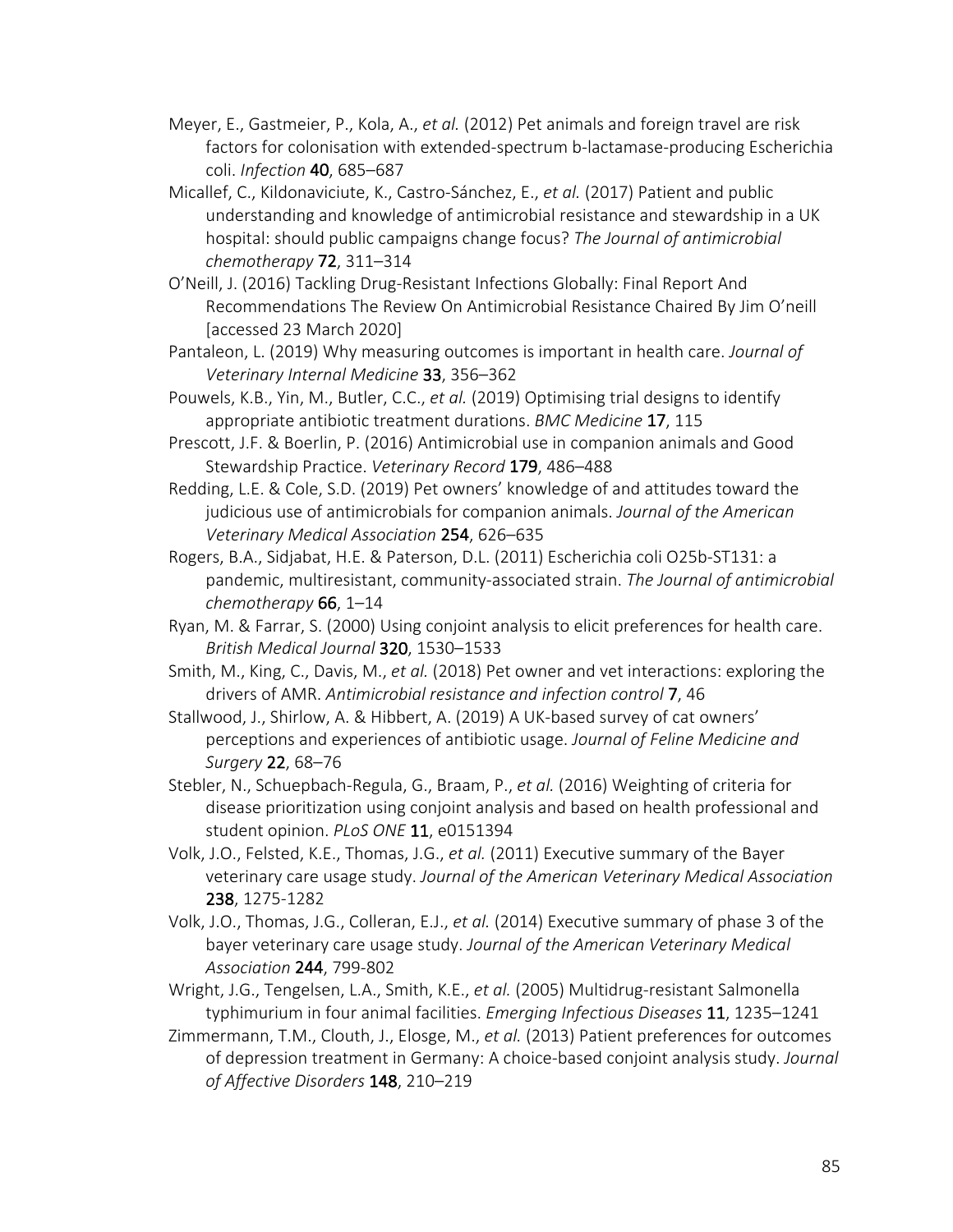# 3.0 Knowledge, attitudes and influencers of cat owners in North America around antimicrobials and antimicrobial stewardship

## Abstract

The objectives of this study were to determine antimicrobial prescribing preferences of North-American cat-owners, and to establish cat-owner knowledge, attitudes and influencers around antimicrobial resistance (AMR) and stewardship. An online questionnaire was used for data collection in order to survey three cat-owner groups: US cat-owners, Canadian cat-owners, and cat-owners engaging with educational social media. Participants were queried on AMR, and their preferences for their own cat when prescribed an antimicrobial, with respect to, cost, method of drug administration, and importance of a drug for treating infections in people. Responses were evaluated through conjoint analysis and Likert-type questions. Data were analysed using descriptive and analytic statistics. A total of 813 complete responses were included in the final analysis. Cost (37%) and method of administration (38%) were of equal preference. The importance of a drug for treating infections in people was of lower priority, with the majority of US and Canadian cat-owners reporting preference of an antimicrobial that was "very important." A low proportion of participants indicated that they thought antimicrobial use in pets posed a risk to humans (28%). However, a higher number of participants with a university education (40%, *P*<0.001) and from the educational social media group (51%, *P*<0.001) responded that they believed antimicrobial use in pets was a concern for people. Cat-owners appeared to prioritise cost and method of administration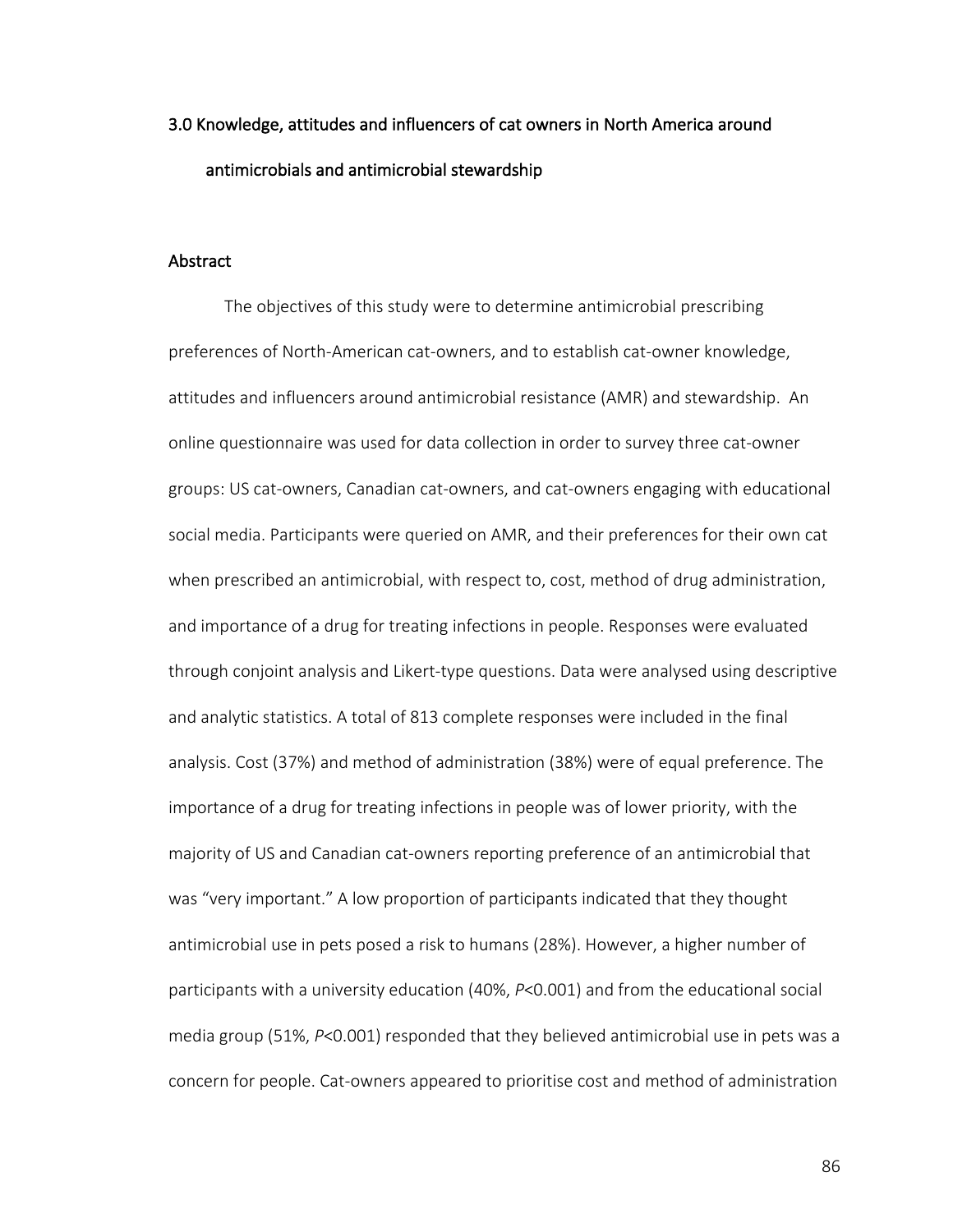equally in their preference for an antimicrobial prescribed for their pet. Few cat-owners reported concern arounds human risk due to antimicrobial use in pets.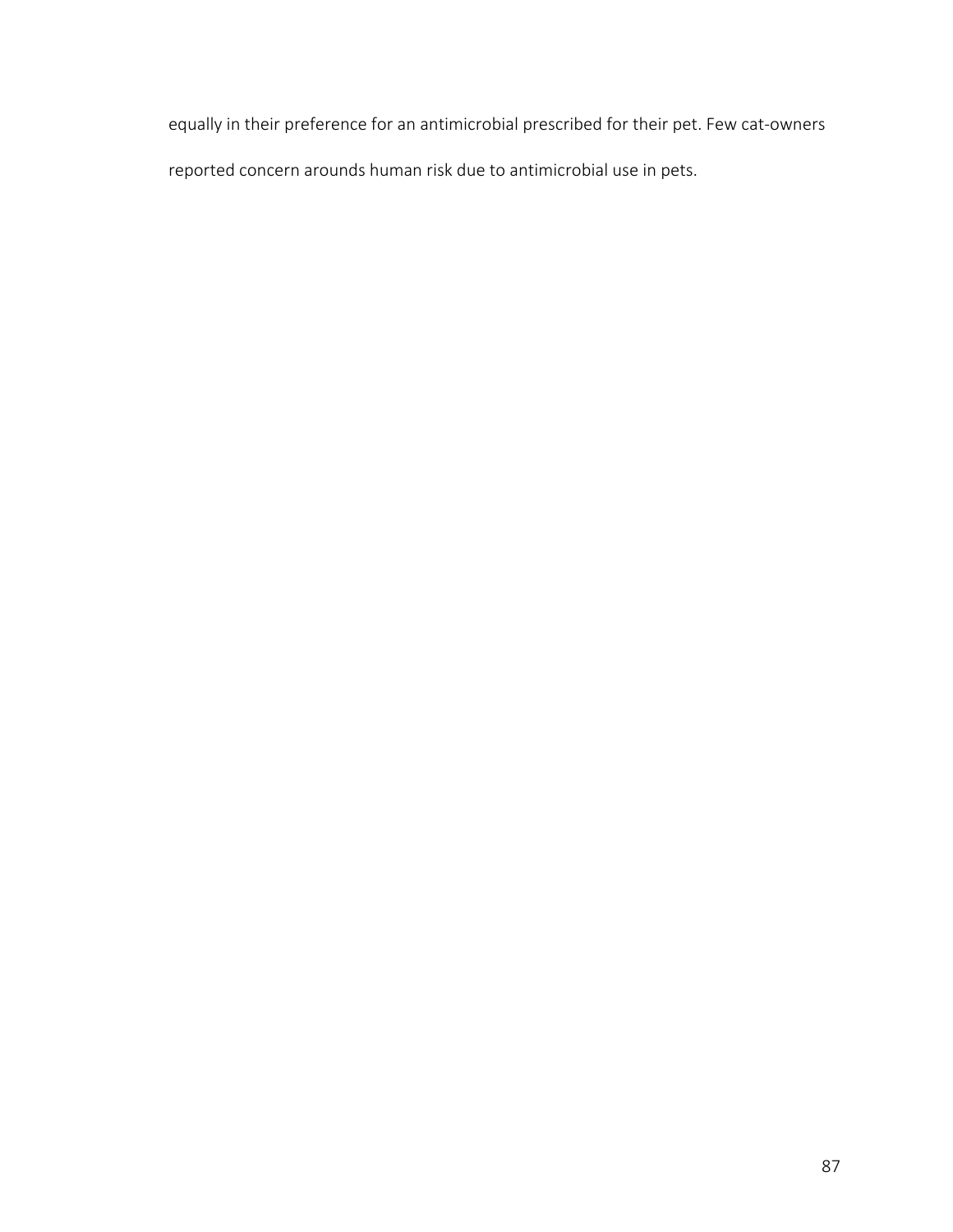## 3.1 Introduction

Antimicrobial stewardship (AMS) in companion animal practice is gaining attention worldwide, as concern for the potential transfer of antimicrobial resistant (AMR) pathogens between pets and their owners is increasingly recognised (Pomba *et al.* 2017). Similarly, there is concern for the negative impact on animal welfare due to increasing incidence of AMR infections in animals (World Organisation for Animal Health 2015). As AMS has gained traction in the human and veterinary medical fields, there has been a shift from focussing on the responsibility (and education) of the antimicrobial prescribers (i.e. doctors and veterinarians) to a more holistic approach to AMS that involves education of patients and pet-owners (Dyar *et al.* 2017).

Limited research has been performed exploring pet-owner knowledge, attitudes and influencers (KAIs) towards AMR infections in their animals. Unfortunately, petowners are frequently perceived by veterinarians to be a significant barrier to AMS efforts (De Briyne *et al.* 2013). The primary hurdle stated by veterinarians to their AMS efforts is owner financial constraint. A common example financial constraint in veterinary practice is cost of performing adequate testing such as culture and susceptibility testing prior to antimicrobial prescription (De Briyne *et al.* 2013; Mateus *et al.* 2014). However, previous surveys of owners have provided conflicting evidence on their willingness to spend money toward veterinary care. The study of dog-owners described in Chapter two of this thesis found that cost was the most important influencing factor when owners were given a choice between two different antimicrobials (Stein *et al.* 2021). Another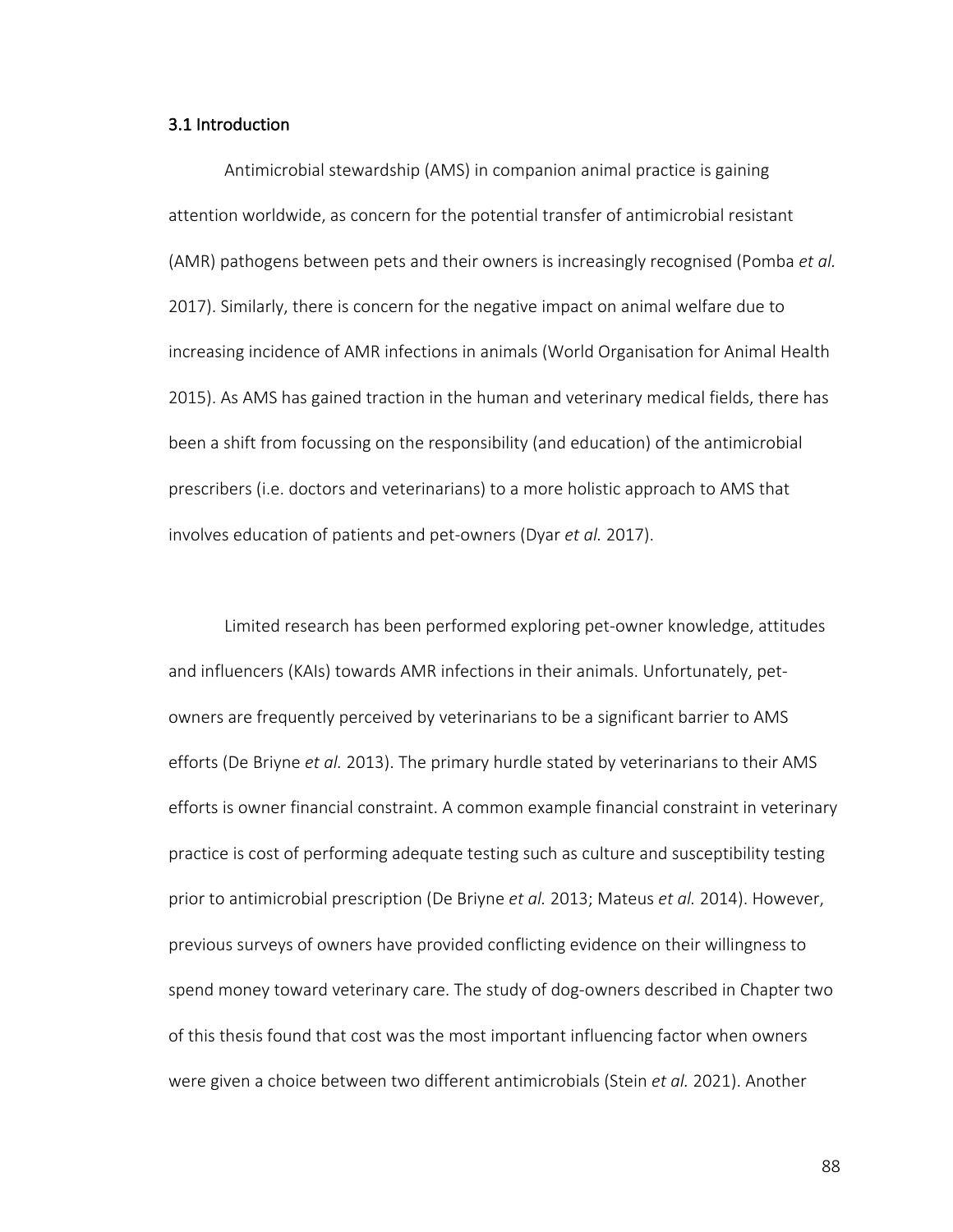study reported that owners would prefer to trial empirical therapy prior to performing culture and susceptibility testing, with many respondents listing cost as the primary motivation behind this decision (Redding & Cole 2019). In contrast, other studies report that owners would prefer to spend money on diagnostics to ensure their animal gets the most appropriate drug, but feel that they are not given this option by their veterinarian (Stallwood *et al.* 2019).

Further research is needed to determine the extent of financial concern by catowners regarding veterinary care. One US study of cat-owners found that 66% of owners would pay for diagnostic testing (Stallwood *et al.* 2019). This finding must be considered in the context of surveys that suggest cats are less likely to be taken to the veterinarian than dogs, are less likely to have preventive care, and have less money spent on them (American Veterinary Medical Association 2017). Despite the Stallwood study findings, the data generated by the AVMA may indicate that financial concern may be more of a barrier in feline than canine practice.

For cat-owners there is the additional complication, concern and practical challenge surrounding administering medications to cats once they are prescribed. Compliance with treatment regimens are concerns in both human and veterinary medicine (Wareham *et al.* 2019), and there is an indication that dog-owners would prefer not to administer oral medications (Chapter 2). Cats typically are perceived to be even more resistant to oral medications administration than dogs are, and are frequently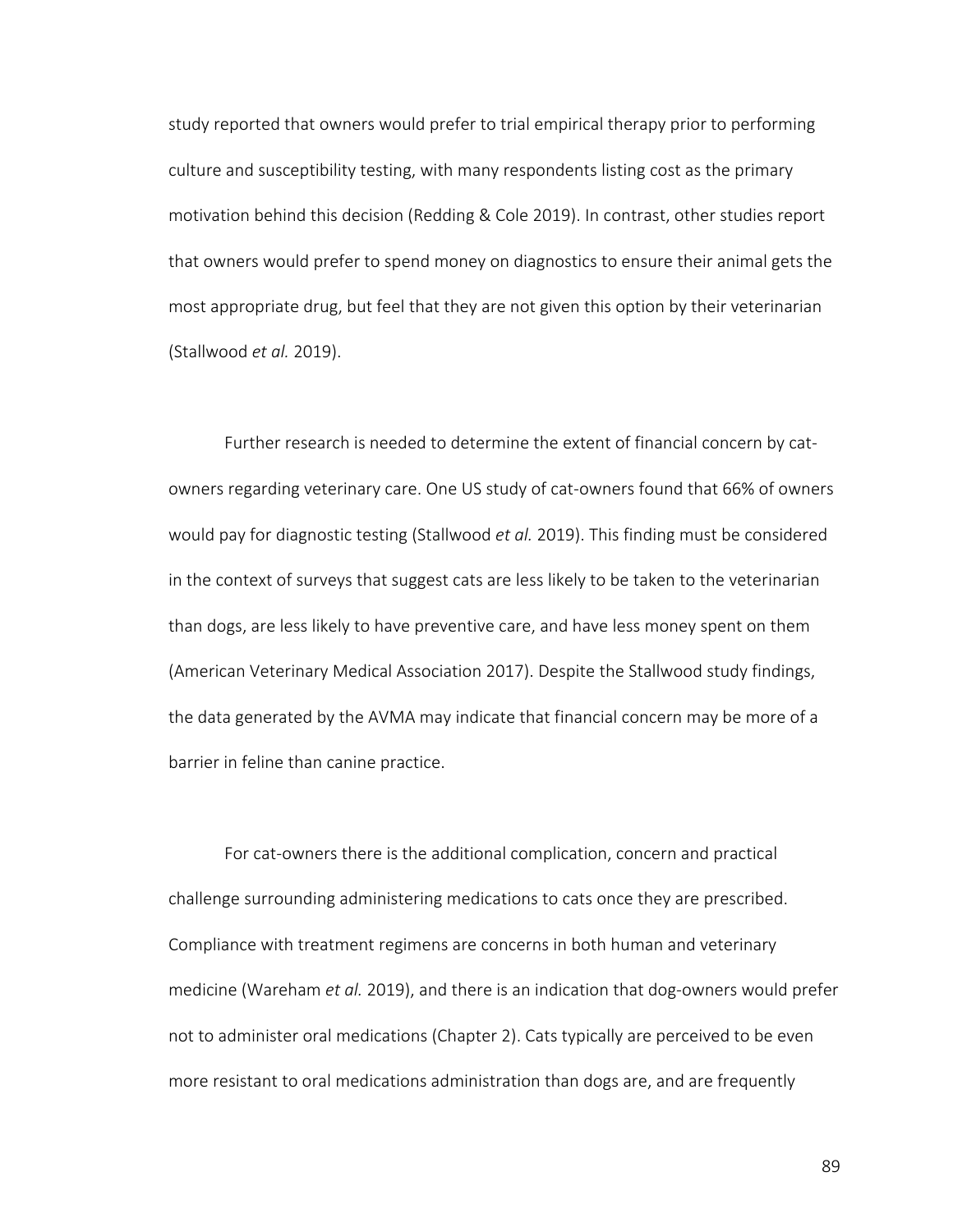prescribed long-acting injectable medications to alleviate this challenge (Buckland *et al.* 2016; Burke *et al.* 2017; Chapman 2018; Hardefeldt *et al.* 2020; Mateus *et al.* 2011). These single-injection antimicrobials are viewed as critically important in human medicine, and often are prescribed when a lower tier antimicrobial is more clinically indicated in cats, frequently with little to no justification in the medical record (Burke *et al.* 2017; Hardefeldt *et al.* 2020). Further surveys of cat-owners are required to determine the extent method of administration (i.e., oral or injectable) influences their preferences on antimicrobial prescription for their cat.

The few studies on companion and agricultural animal-owners' awareness and understanding of AMR in animals have demonstrated that AMR awareness and understanding of AMR in animals is limited and often a low priority (Golding *et al.* 2019; Redding & Cole 2019; Smith *et al.* 2018; Stein *et al.* 2021). Similarly it is recognised that the general public have superficial understanding of AMR in human medicine, and that AMS programmes that include patient education are more successful (Lee *et al.* 2015). It follows that education of pet-owners in companion animal medicine should be included in veterinary AMS programs. To date, studies performed in pet-owners have been on a small scale using qualitative techniques such as in person interviews (Redding & Cole 2019; Smith *et al.* 2018). Some large scale surveys have been performed to allow quantitative data collection (Stallwood *et al.* 2019; Stein *et al.* 2021), but further research using different subsets of the population are warranted to expand the current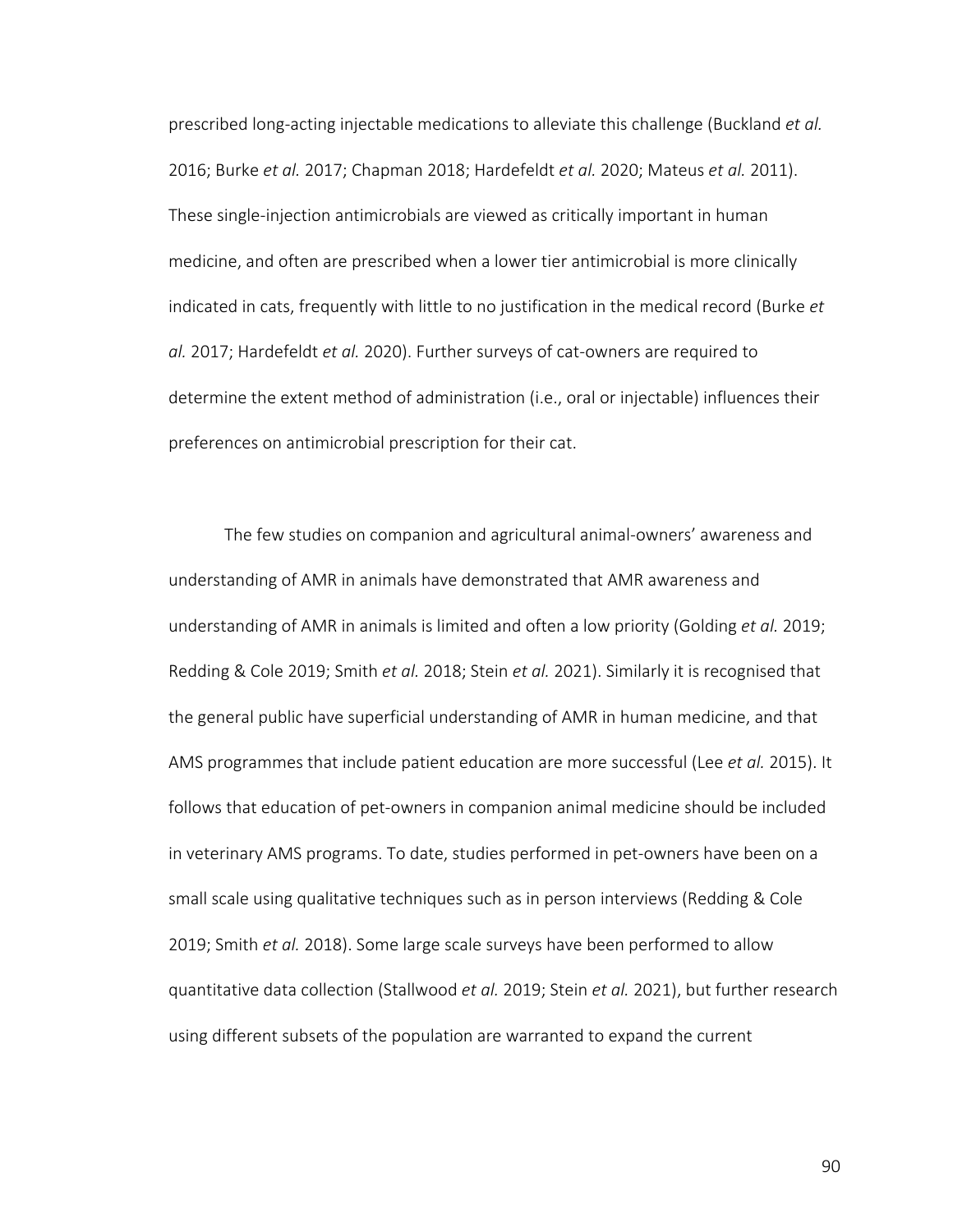understanding of pet-owner KAIs surrounding antimicrobial prescription in their own pets and within veterinary medicine as a whole.

A previous study produced by our research team in North American dog-owners explored KAIs and used choice-based conjoint analysis (Stein *et al.* 2021). This technique allows direct numerical quantification of owner preferences by presenting owners with a series of mock scenarios. This cat-owner study aims to complement that canine study, using the same techniques in cat-owners. The objectives of this study were to: 1) quantify the influence of cost, ease of administration and drug importance in human medicine on a cat-owner's preference of antimicrobials, and 2) explore associations between demographics on owners' understanding of antimicrobial resistance in human and veterinary medicine and their perception of its importance. We hypothesised that 1) catowners will identify cost and method of administration as the most important attributes in a drug and 2) cat-owners would have a limited knowledge of antimicrobial resistance and stewardship in a veterinary setting.

# 3.2 Materials and Methods

## 3.2.1 Data collection

Data were collected as described in Chapter 2. Two participant groups (USA and Canadian cat-owners) were recruited using an online survey platform (Qualtrics®). A third group of cat-owners was recruited via a veterinary educational social media (ESM) site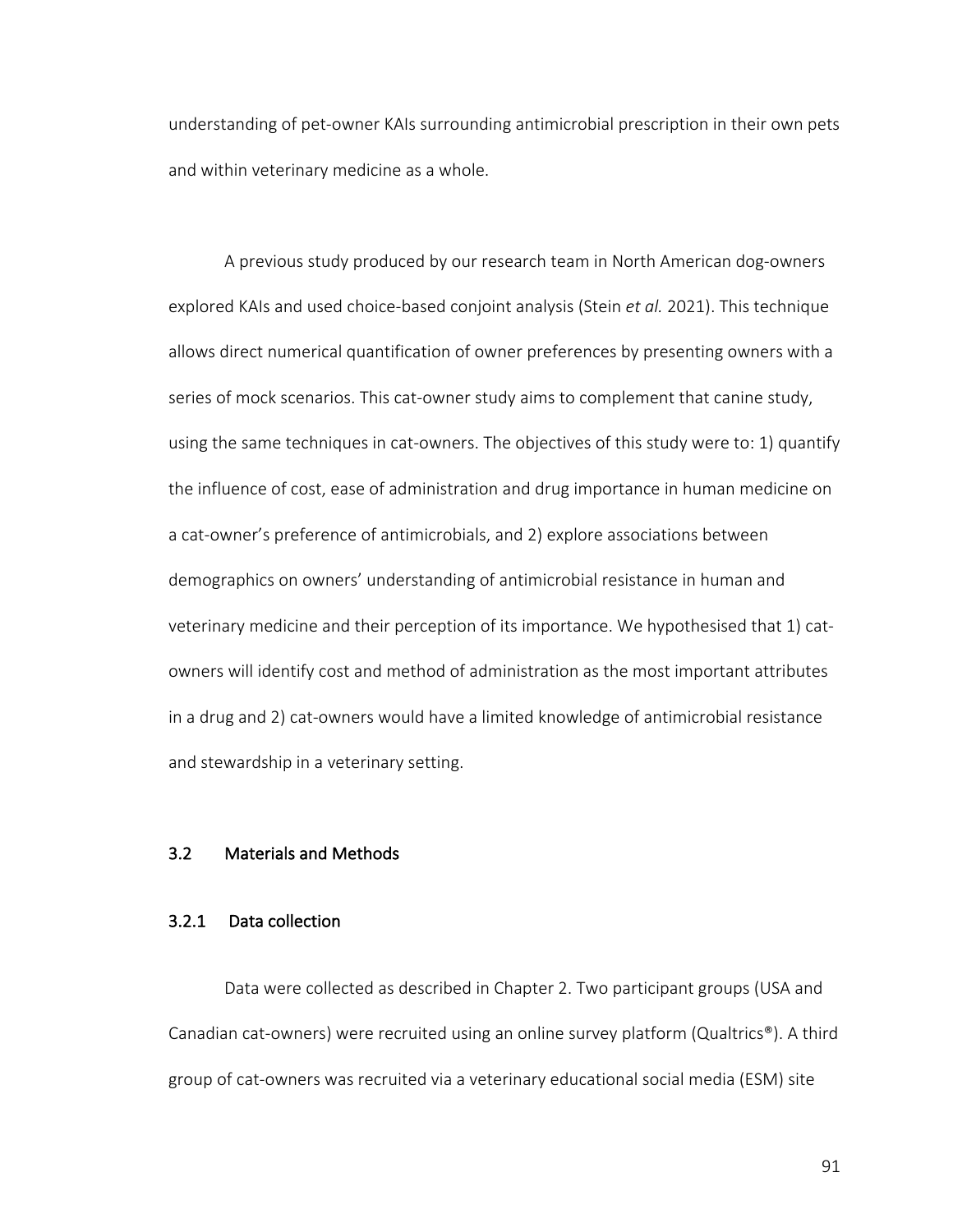(www.wormsandgermsblog.com). This was a prospective study using an online questionnaire targeted at Canadian and American cat-owners. Participants were not asked if they had previously participated in the dog-owner survey. Survey data were initially collected between September 2019 and March 2020, but due to a technical error during initial collection, the Canadian data were discarded and a new data set was collected using a different study population in July 2020. The survey used was modified from a canine version of the survey found in Chapter 2, adjusting species and altering medication costs to be more reflective of feline prescriptions in the conjoint questions. In addition to conjoint style questions, owners were asked a series of multiple-choice questions consisting of basic demographic information, KAIs surrounding antimicrobial prescription in their own cat, and questions about AMR in human and veterinary medicine. A copy of the complete survey is included in Appendix II.

The conjoint analysis consisted of a scenario in which participants were asked to pick which of two equally effective antimicrobials they would prefer if their cat had a urinary tract infection. A summary of the features and potential levels are presented in Table 3.1. These were presented in a series of 10 random combinations of two antimicrobials, unique to each participant, with participants selecting their preferred option.

# 3.2.2 Statistical analysis

Commercially available software (Minitab® Statistical Software; State College, PA) was used for all statistical analysis. All continuous variables (i.e. conjoint data) were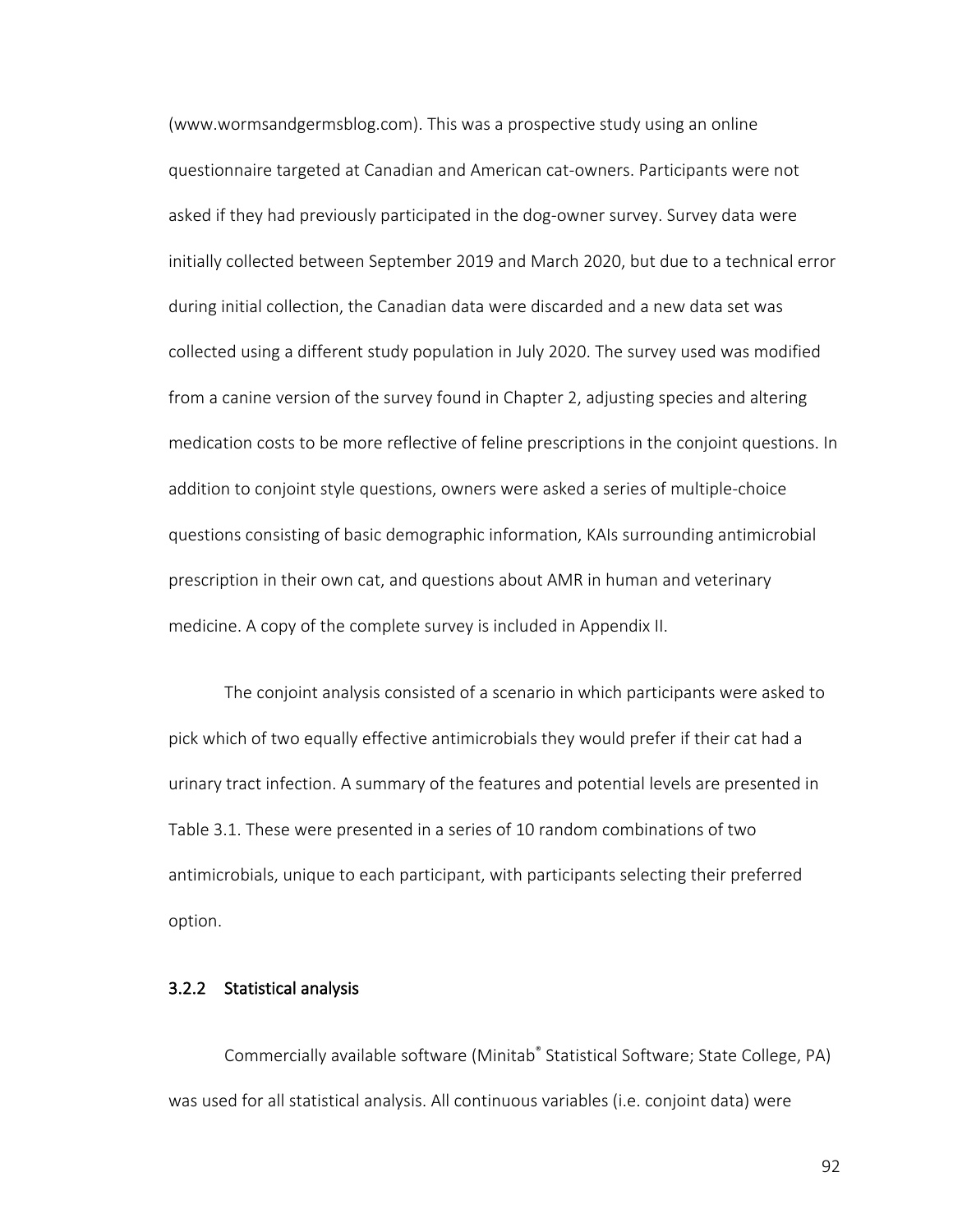assessed for normality using Anderson-Darling normality tests. The majority of variables were found to be non-normally distributed and consequently all continuous data were expressed as medians and upper and lower quartiles. The data for the feature "importance of a drug for treating people" were found to be normally distributed, so parametric tests were performed on these data where appropriate.

Categorical data were analysed as described in Chapter 2. Multiple-choice questions with 5 possible responses were recoded into two or three possible responses to address small sample sizes. In such cases, the data were divided into two or three groups of roughly equal size, depending on the median and if the data was ordinal or nominal. Age, household income, and importance of AMR in human medicine were retained in their original categories.

Pearson's chi-square tests were used to identify associations between categorical variables. Investigation into the association between age and household income, and response to the question "*How important do you think antibiotic resistance is in human medicine?*" was not possible due to the computational power required for the size of these comparisons. For these comparisons only age and household income were dichotomised to allow Pearson's chi-square testing. A one-way ANOVA was performed on level of education and participant utility value for the level 'not important' of the feature "importance of a drug for treating people."

A Bonferroni adjustment to correct for multiple comparisons and reduce likelihood of type 1 error was performed. Comparisons between the demographic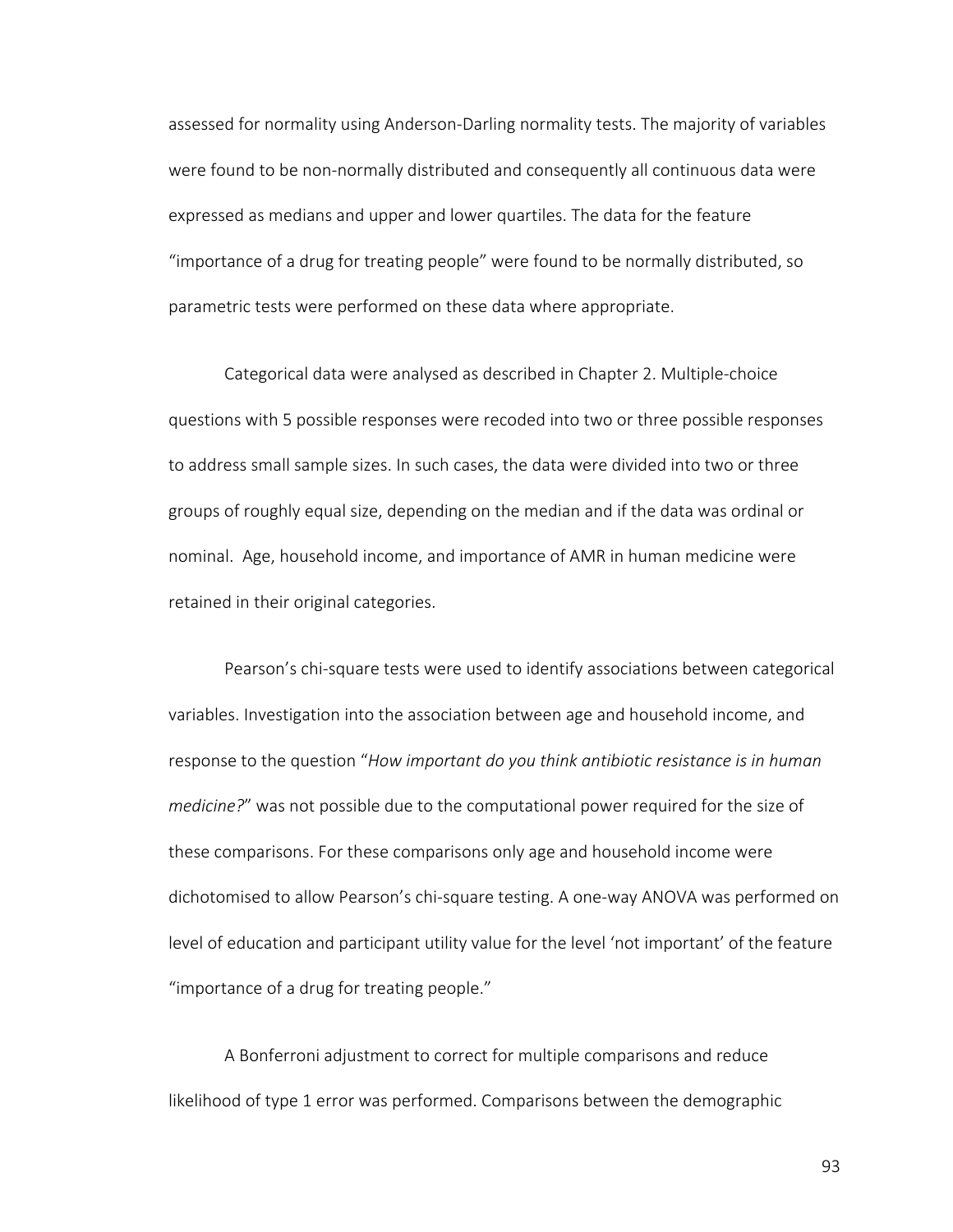makeup of the three participant groups were considered significant at *P*<0.0125, and differences between participant demographics and response to the questions "*How important do you think antibiotic resistance is in human medicine?"* and "*Do you think antibiotic use in pets poses a risk to humans?"* were considered significant at *P<*0.01. All other tests were considered statistically significant at *P*<0.05.

#### 3.3 Results

A total of 818 surveys were completed (Canadian participants, n=315; US participants, n=315; participants recruited through ESM, n=188). Five responses were removed from the ESM group due to a failure to respond to, or response of "no" to the question "*Do you currently own or care for a cat*?" The remaining 813 responses (99%) were included in the final analysis (Canada, n=315; US, n=315; ESM, n=183). Due to a technical error, ESM conjoint questions were not available, consequently only Canadian and US conjoint data were analysed.

# 3.3.1 Demographic data

Demographic data of all participants are summarised in Table 3.2. The ESM group had a higher proportion of female participants (96%) compared to the US (69%) and Canadian (60%) groups (*P*<0.001). The ESM group also had a higher proportion of participants with an income >\$200,000 (9.8%) compared to the US (2.5%) and Canadian (2.9%) and a higher proportion of participants with a university level education (63%) compared to the US (38%) and Canadian (42%) groups (*P*<0.001). The Canadian group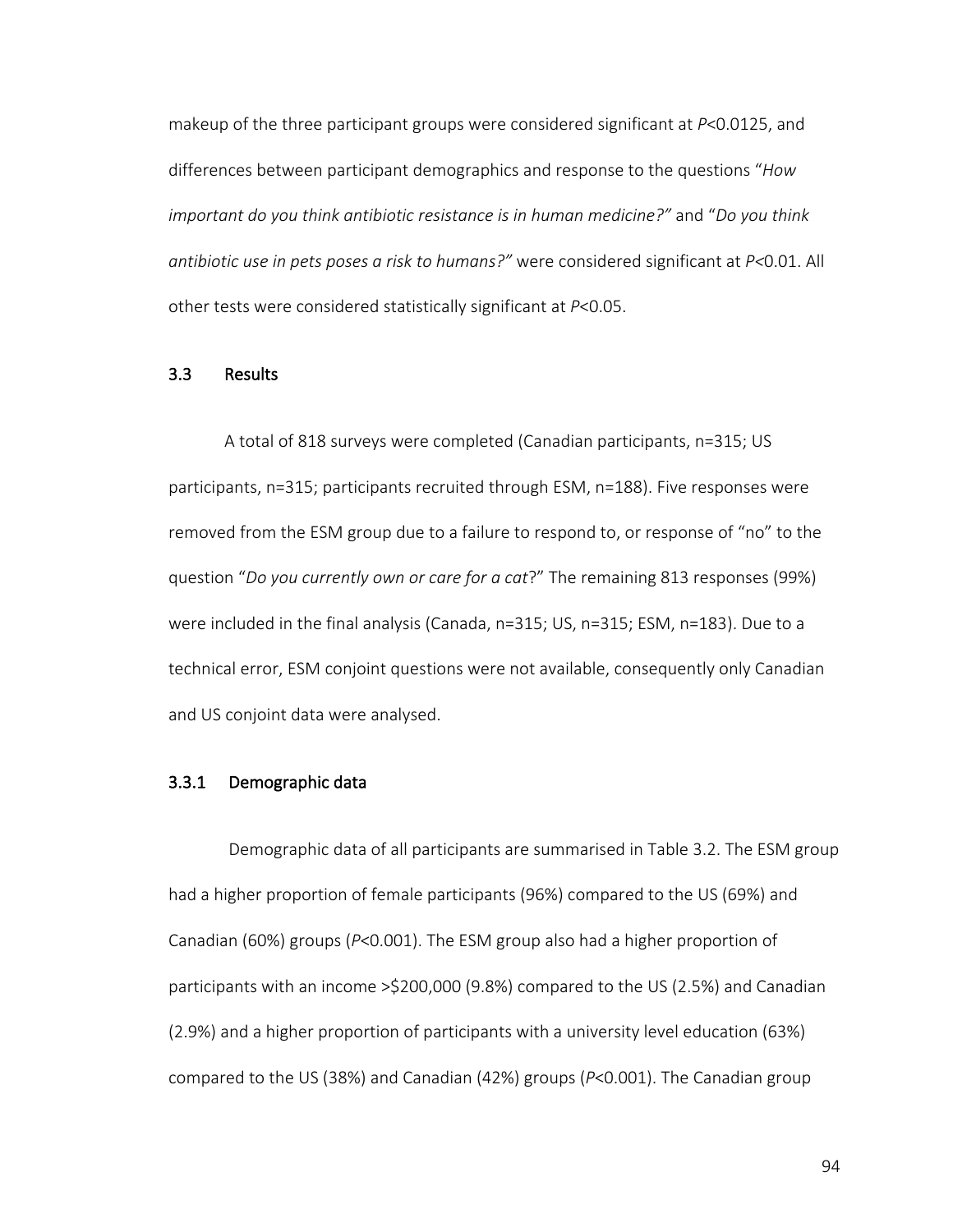had a higher proportion of participants in the older age categories, compared to the US and ESM groups, whereas the US group had a higher proportion of participants in the 18- 25 age group (12%) compared to the Canadian (3.2%) and ESM (9.3%) groups (*P*<0.001).

#### 3.3.2 Choice-based Conjoint Analysis

Both the US and Canadian participant groups considered cost and method of administration to be of similar importance (Table 3.3). The median utility score for cost was 4.13, with the \$25 level having the highest utility value (1.97) and \$80 having the lowest (-2.19). The median utility score for method of administration was 3.86. The level with the highest utility value was "injected once by your veterinarian" (1.94) and the level with the lowest utility value (-1.78) was "oral (pill or liquid) three times a day for 5 days." The percentage preference share for cost and method of administration were 37% and 38%, respectively.

The feature with the lowest median utility score was importance of the drug for treating infections in people (2.58), with the "very important" level having the highest utility value (1.20) and the level having the lowest utility value was "not important" (-1.24). The overall preference share was 25%. Participant education and utility value for "not important" were not statistically associated (*P*=0.088).

#### 3.3.3 Knowledge, Attitudes, and Influencers (KAIs)

Participants were asked to rate importance of four levels ("number of times a day a pill must be given," "cost," "the importance of the drug for treating infections in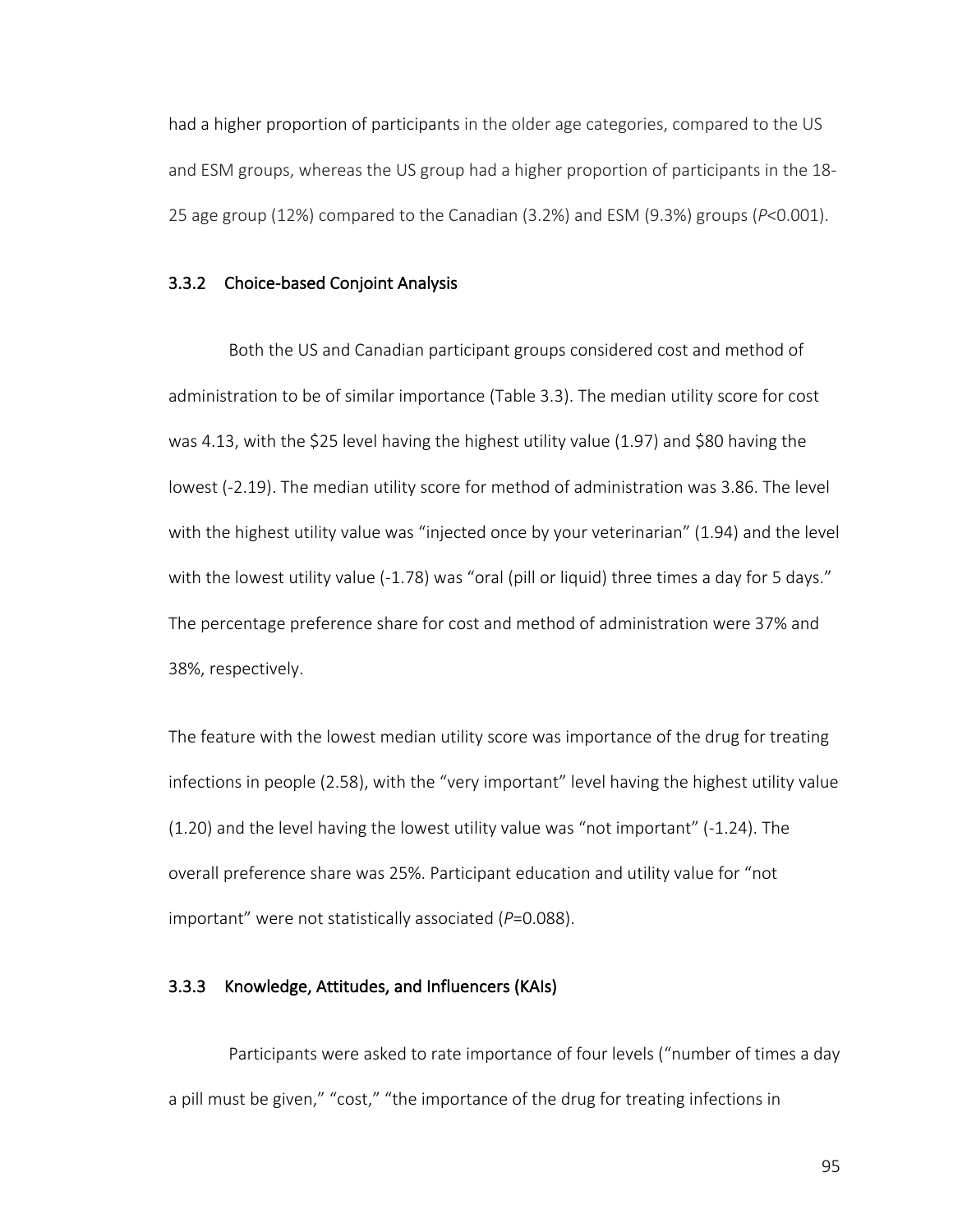people," and "whether or not you need to give your cat a pill") when their cat was prescribed an antimicrobial. Results are fully summarised in Table 3.4. The results were largely consistent with the conjoint analysis, as cost (69%; 95% CI: 65%, 72%) and number of times a day a pill is administered (76%; 95% CI: 73%, 79%) were viewed of high importance by the greatest number of participants. For the Canadian and US groups, the proportion of participants who indicated cost was important was very similar to the proportion who indicated that the number of times a day a pill must be given was important to them. However, the ESM group appeared to have a strong preference for pill number with 84% of ESM participants indicating it was "important" or "very important" to them, compared to only 51% who thought cost was important. For all three groups the importance of the drug for treating infections in people had the lowest proportion of participants who considered it to be of high importance.

### 3.3.4 Knowledge of antimicrobial resistance

 The majority of participants (63%) indicated that they considered AMR in human medicine to be very important. The ESM group had the highest proportion of participants (86%) that selected "very important" when asked about AMR in human medicine, compared to the US and Canadian groups each with 56% of participants (*P*<0.001). A full summary of participant responses to the KAI questions is reported in Tables 3.5 -3.7.

Less than one third (28%) of participants indicated that they thought antimicrobial use in pets posed a risk to humans, whereas 39% thought that there was no risk. Of the participants in the ESM groups half (51%) responded "probably" or "definitely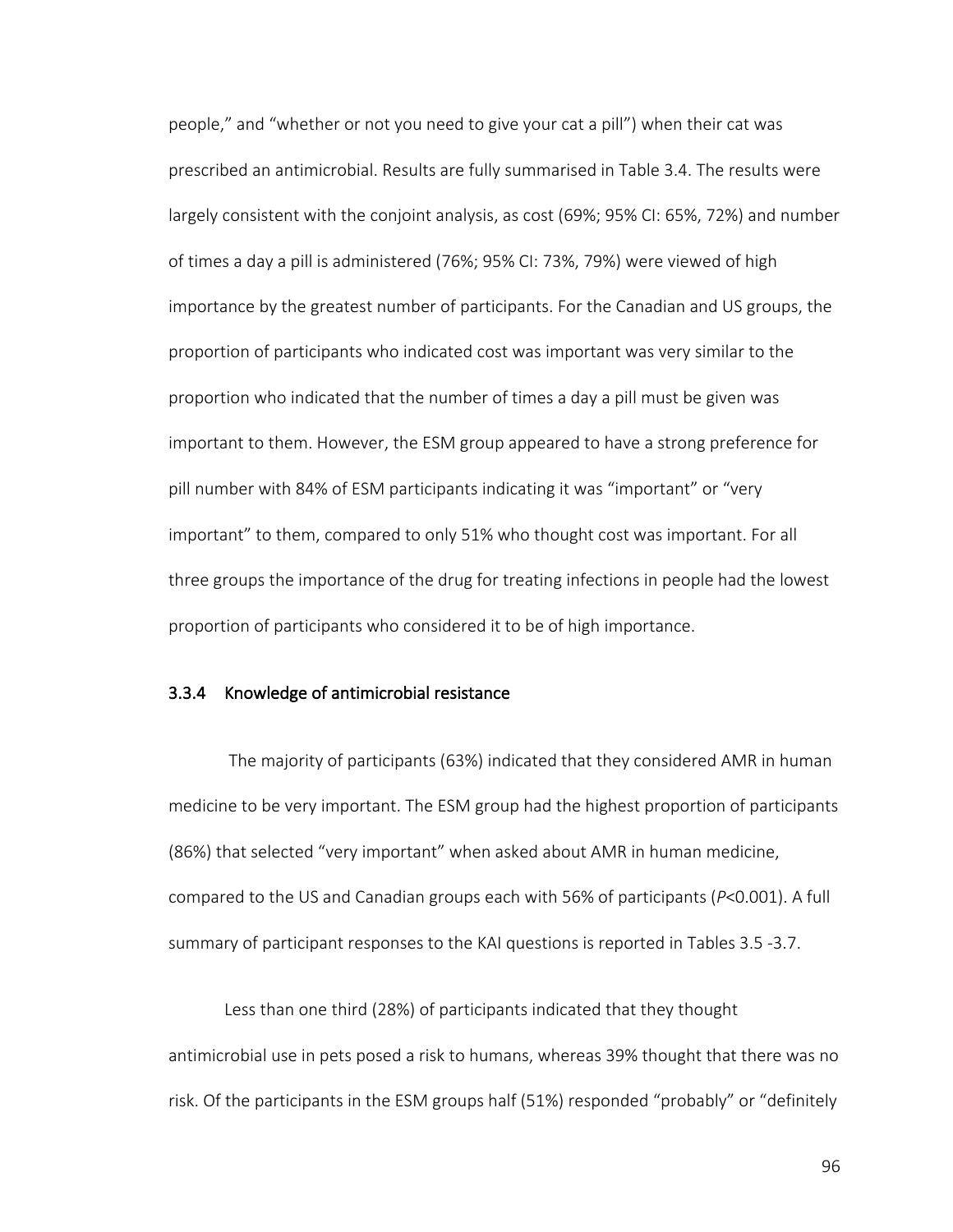yes" when asked "*Do you think antibiotic use in pets poses a risk to humans?*," compared to less than a quarter of the US (24%) and Canadian (19%) groups. Response to the question "*Do you think antibiotic use in pets poses a risk to humans?"* significantly varied across the participant groups (*P*<0.001). Associations were found between participant age (*P*<0.001), household income (*P*<0.001), and level of education (*P*<0.001) and whether a participant thought it was likely that antimicrobial use in pets posed a risk to humans (age: *P*<0.001; income: *P*<0.003; education; *P*<0.001). In general, participants who were younger, reported a higher household income, or a higher level of education were more likely to indicate that they thought antimicrobial use in pets posed a risk to humans.

### 3.4 Discussion

This study on North-American cat owners indicated that cost and ease of administration of antimicrobials prescribed to their cat shared equal importance, and outweighed antimicrobial importance in human medicine.

It is widely believed, but only anecdotally documented, that cats are more resistant to administration of oral medications than dogs are (Chapman 2018). A similar designed study (Chapter 2 of this thesis) involving a similarly recruited group of dogowners found that, while method of administration was important to owners, cost had the greatest influence on dog-owner antimicrobial preferences (Stein *et al.* 2021). This is in contrast to the findings of this study, where method of administration was found to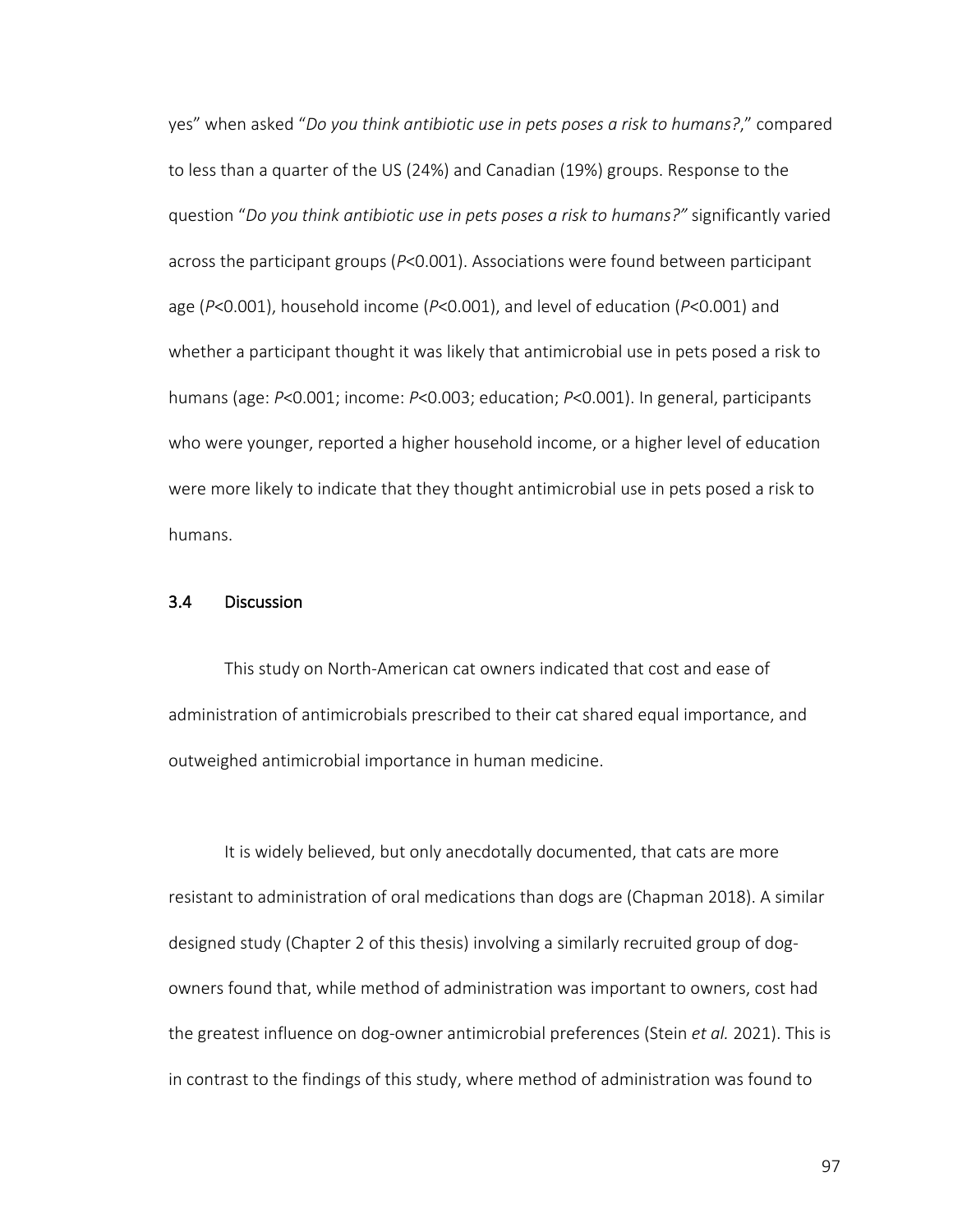have equal importance with medications that are injected once only as the most desirable. Several recent surveillance studies performed to assess antimicrobial prescription in companion animal practice have found that cats are more likely than dogs to be prescribed a long-acting injectable antimicrobial, which supports our findings that cat owners may be reluctant to administer oral medications to their pet (Buckland *et al.* 2016; Hardefeldt *et al.* 2020; Mateus *et al.* 2011; Murphy *et al.* 2012; Radford *et al.* 2011). More research is needed to establish the extent to which cat-owners influence the use of long-acting injectable antimicrobials, and determine whether it is veterinarians themselves who encourage the use of this route of administration.

Reluctance by cat-owners to administer oral medication has a potentially significant impact on AMS. For example, one long-acting injectable antimicrobial in veterinary practice, cefovecin (Burke *et al.* 2017), is a third-generation cephalosporin that is considered to be a highest priority critically important antimicrobial in human medicine (World Health Organization 2018). Critically important antimicrobials should be reserved for patients where no alternative treatment exist, but there is evidence that cefovecin is frequently prescribed in veterinary medicine with no such justification (Burke *et al.* 2017; Hardefeldt *et al.* 2020). Our data indicate that a single long-acting injectable antimicrobial was preferred by a large proportion of our study participants. Further effort may be needed to develop long-acting medications for cats that are considered to be lower tier antimicrobials, and so a more appropriate first line treatment.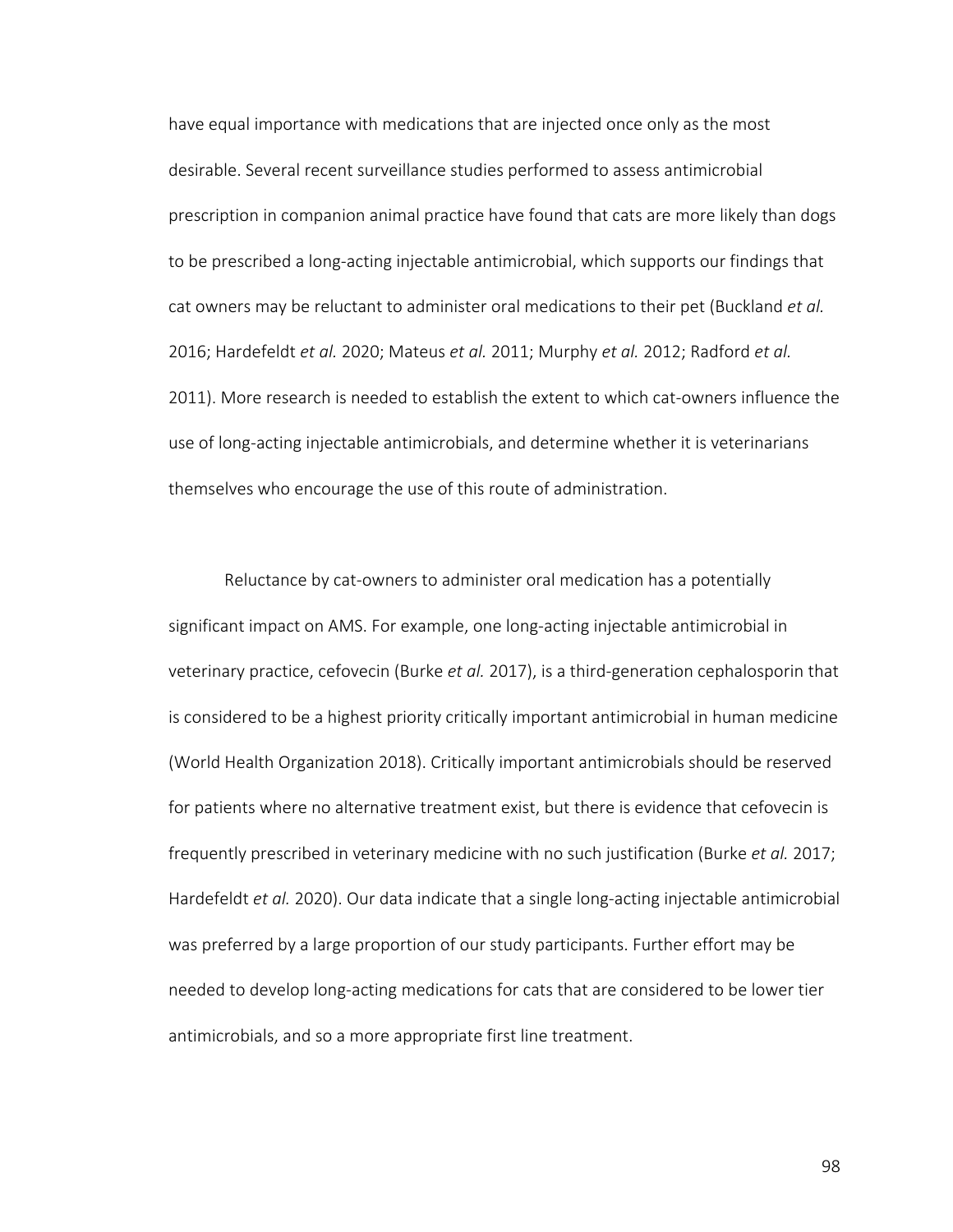In addition to a marked preference for a single long-acting antimicrobial injection, our conjoint analysis data indicated that there was a reduced preference for three times daily dosing of oral medication as compared to once or twice daily dosing. In the KAI section of our analyses a greater proportion of owners valued the number of times a pill must be given compared to any other feature. While there are few antimicrobials that require thrice daily dosing, this lowered preference for oral medication administration highlights an additional challenge in feline medicine. This preference warrants consideration by veterinarians when cats are prescribed an antimicrobial drug, and likely impacts owner compliance. Studies performed in dogs indicate that many dog-owners are not compliant with either the number of doses given or the intervals between doses, and that compliance decreases the more doses a day that are prescribed (Adams *et al.* 2005; Barter *et al.* 1996; Boda *et al.* 2011). Similar findings have been noted in human medicine (Claxton *et al.* 2001; Eisen 1990). Given the perception that cats are more difficult to medicate than dogs, and a similar aversion to increased daily dosing was found for dogs (Stein *et al.* 2021), it is reasonable to assume that similar or reduced levels of compliance may occur with increased dosing frequency in cats.

Incomplete antimicrobial courses or breaks in antimicrobial coverage due to prolonged periods between doses increase risk of treatment failure, and subsequently raise the occurrence of AMR (Kardas *et al.* 2005). While, to date, no studies have been performed in cats, extrapolations can be made from the canine literature. Dog-owner compliance has been shown to increase when clients perceive veterinarians spend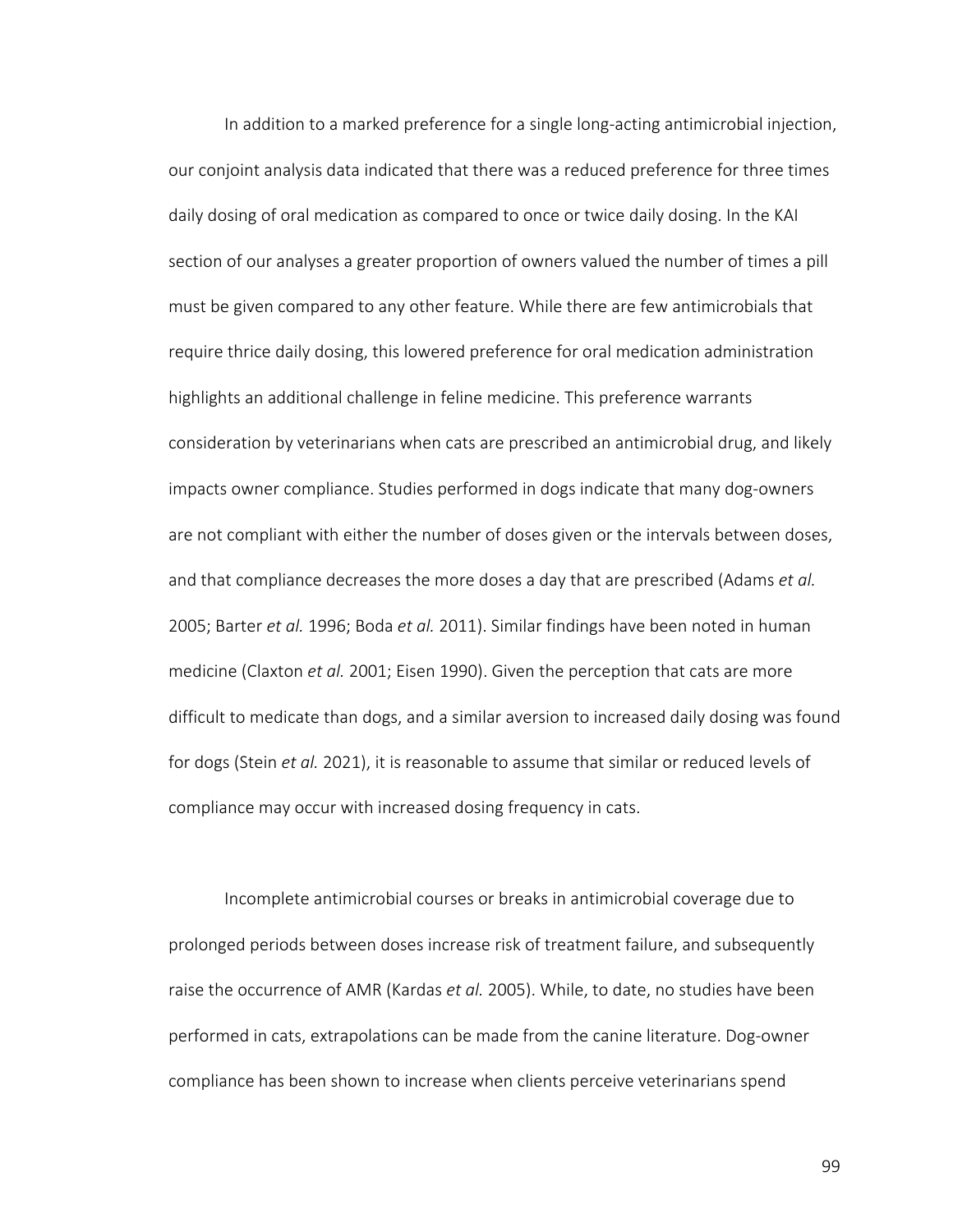sufficient time with them during a consultation, they have an understanding of the disease they are treating, or the dosing regimen is adapted to suit the owner's lifestyle (Adams *et al.* 2005; Boda *et al.* 2011; Grave & Tanem 1999). Our study demonstrates that cat-owners are reluctant to administer oral medications, especially with an increased dosing frequency. Further data is needed to examine cat-owner compliance with oral treatment regimens, and to identify areas in which this may be improved.

Similar to findings in dog owners and other studies exploring the knowledge of pet-owners (Smith *et al.* 2018; Stallwood *et al.* 2019; Stein *et al.* 2021), there was a low understanding of AMR in a veterinary setting among the participants of this study. This was particularly apparent with cat-owner knowledge of AMR risk and transmission between people and animals. Just over a quarter of the total study participants stated that they considered antimicrobial use in pets as "definitely" or "probably" posing a risk to humans. The risk of transmission between pets and other members of the household is not definitively proven. However, there is evidence of carriage of methicillin resistant *Staphylococcus pseudintermedius* (MRSP), a common commensal in dogs, in both petowners and veterinary staff, and there are many zoonotic species that could reasonably develop AMR (Pomba *et al.* 2017; van Duijkeren *et al.* 2011; Wright *et al.* 2005). A lack of concern for the human risk of companion animal AMU for participants in this study is combined with the results of the conjoint analysis where the majority of participants would prefer a drug that was "very important" in human medicine. These questions did not directly address a risk of AMR transmission, instead referring to a general risk to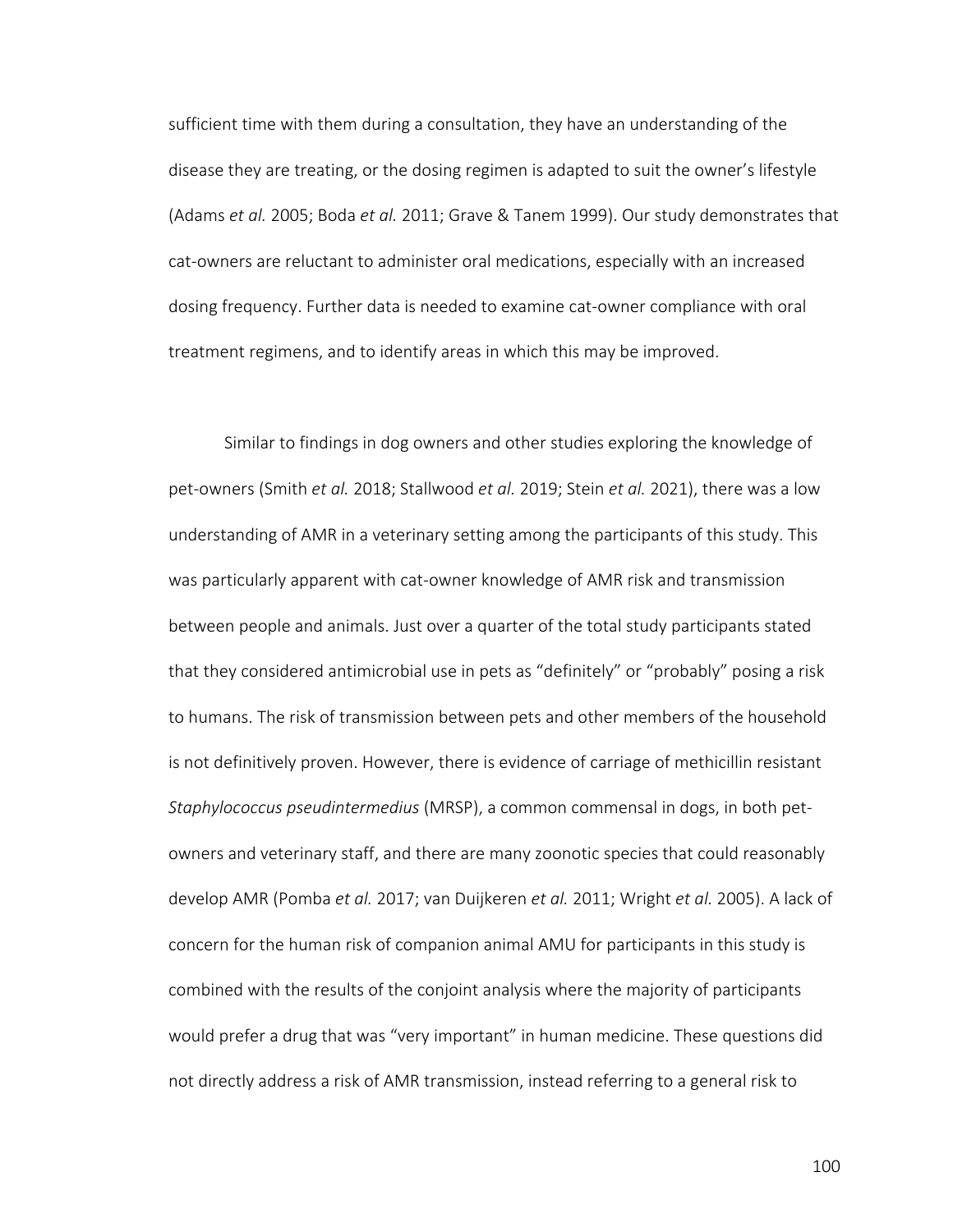humans. It may be that participants did not make an association between AMU in pets and AMR in people, and were considering other risks. However, a lack of understanding of AMR transmission risk even between two people in the same household has been demonstrated in human studies (Bakhit *et al.* 2019), and it is likely that cat-owners in this study have a similar gap in knowledge. These findings demonstrate that increased education of pet-owners surrounding the connection between human and animal AMR, and the potential zoonotic risks of these diseases is needed.

In Chapter 2 the results from both KAI questions were similar, except for a preference for drugs that were "not important" in human medicine from the ESM group (Stein *et al.* 2021). Similar to the dogs-owners study Chapter 2, a much greater proportion of the cat-owners EMS group (51%), thought that AMU in pets posed a risk to humans, compared to the US (24%) and Canadian groups (19%). Unfortunately, conjoint analysis for the feline ESM group was not available for analysis. However, based on the similarities between the canine and feline ESM responses to non-conjoint questions, it is likely that conjoint responses would be similar. This study supports our findings in Chapter 2 that suggest that pet-owners who engage with veterinary educational material have improved understanding of AMR. Further studies are needed to determine the optimal way to disseminate AMR information to pet-owners to aid further companion animal AMS efforts.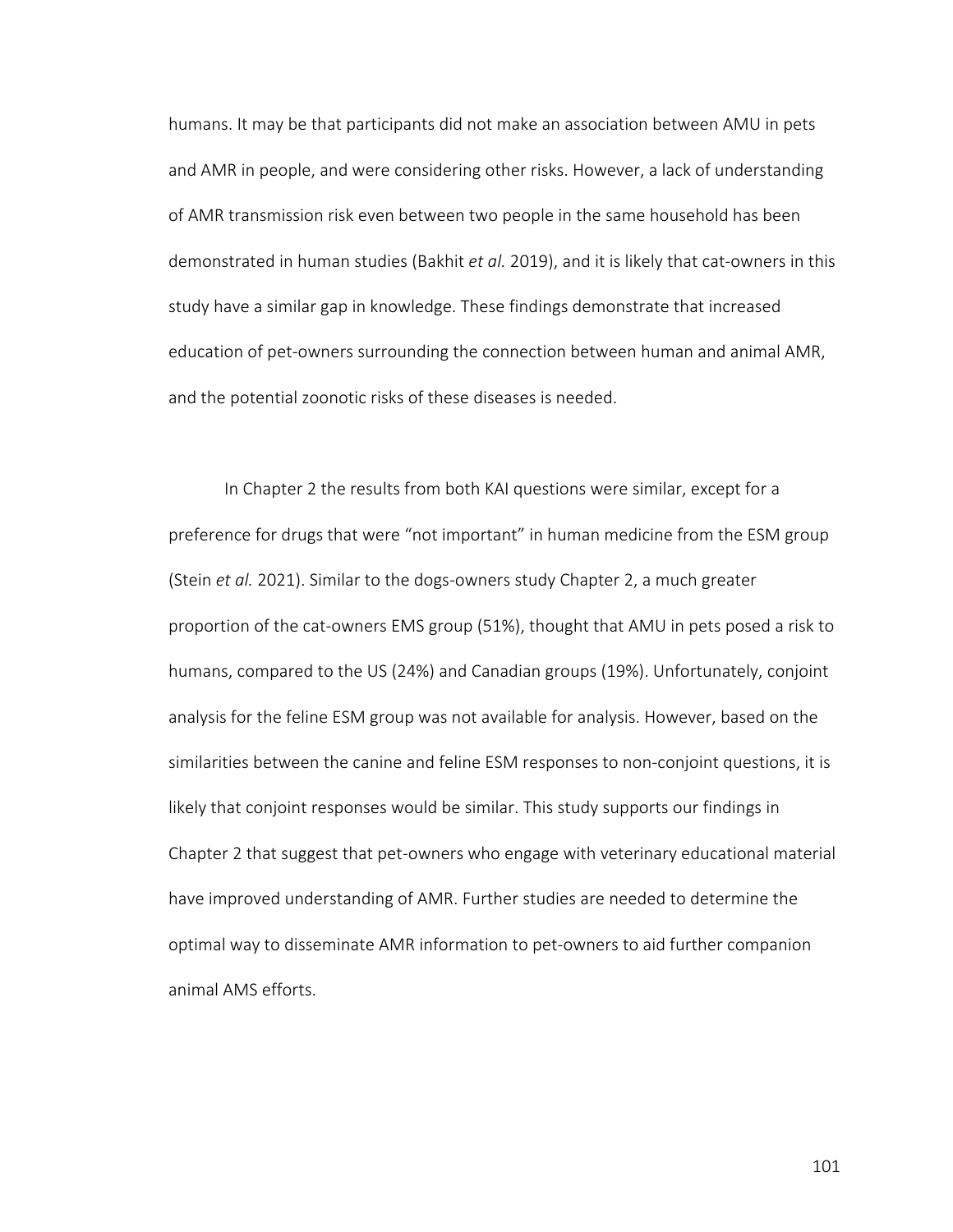In addition to participant group, significant associations were found between several other demographic characteristics and KAIs on AMU in pets. The most notable of these was level of education, with a higher proportion of participants with a university level education indicating that AMU in pets was a risk to people. This was also the case in Chapter 2 (Stein *et al.* 2021). However, unlike the dog-owners, there was no significant association between level of education and the utility value for drugs that are "not important" in treating infections in people. This is most likely due to the lack of conjoint data for the cat-owner ESM group, as both the canine and feline ESM groups had a higher proportion of participants with a university education. However, the level "not important" was selected arbitrarily in Chapter 2, and it was chosen to be consistent is this study. It may be that an association could be demonstrated between participant level of education and the level "very important." Education is an important confounding variable in both these studies as it was difficult to ascertain if the increased understanding of veterinary AMR in the ESM group was due to an increased education level, or because this is a group that is already engaging with educational materials from the ESM site.

The primary limitation of this study is the lack of conjoint data for the ESM group. While previous data from Chapter 2 combined with the results from non-conjoint questions allows us to make inferences about what results may have been found, direct statistical comparisons to the other two recruitment groups cannot be made. It is also important to consider that the conjoint scenarios are hypothetical and may not accurately reflect the decisions that a cat-owner may make when facing the emotional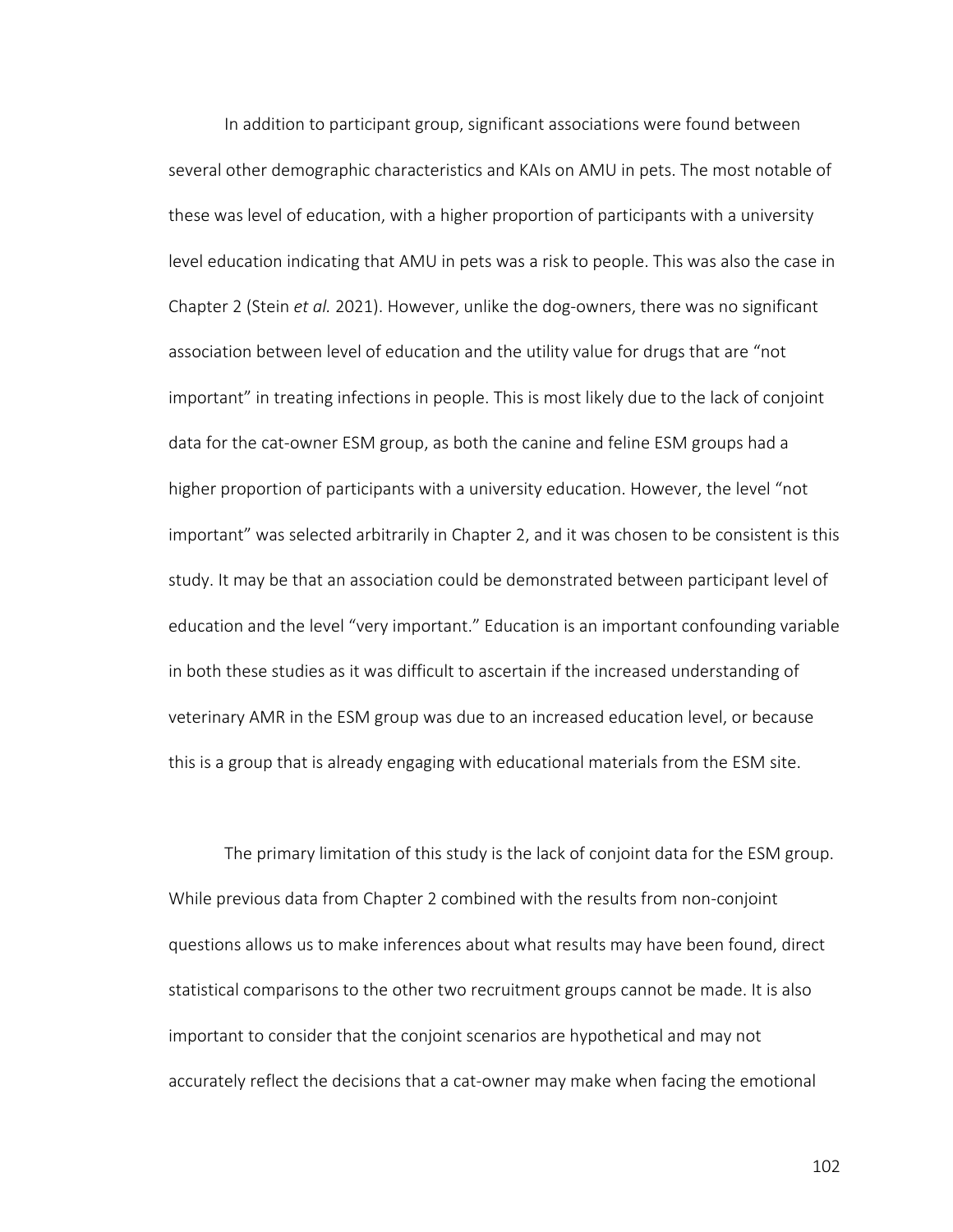stressors of a sick pet. The nature of the survey, which was designed to be quantitative as opposed to qualitative, also prohibits us from making conclusions about the motivations behind the participants' answers, especially for the conjoint analysis. The sample size of this survey is comparatively large when other pet-owner studies are considered, but it still a small fraction of the total North American cat-owning population. While different recruitment methods were utilised to gather a representative sample, caution must be exercised when extrapolating these data to the general cat-owning public in North America.

This study suggests that cost is an important driving factor for antimicrobial selection for the majority of feline owners, and prioritisation of antimicrobial stewardship is low. Our work also serves to highlight the differences between cat- and dog-owner preferences with respect to antimicrobials for their pets. In cat-owners, method of administration is an important consideration that, in contrast to dog-owners, is of equal priority to cost. Adequate veterinary consultation time should be dedicated to collaboration and education to ensure that dosing regimens are optimal for the individual cat, owner lifestyle and the disease process being treated.

As in our canine work, cat owner knowledge of AMR in veterinary medicine was limited. There was indication of improved knowledge of AMR in the ESM group, compared to the remaining study population, indicating that focused veterinary education materials may improve this knowledge base. Further research is needed on methods of communication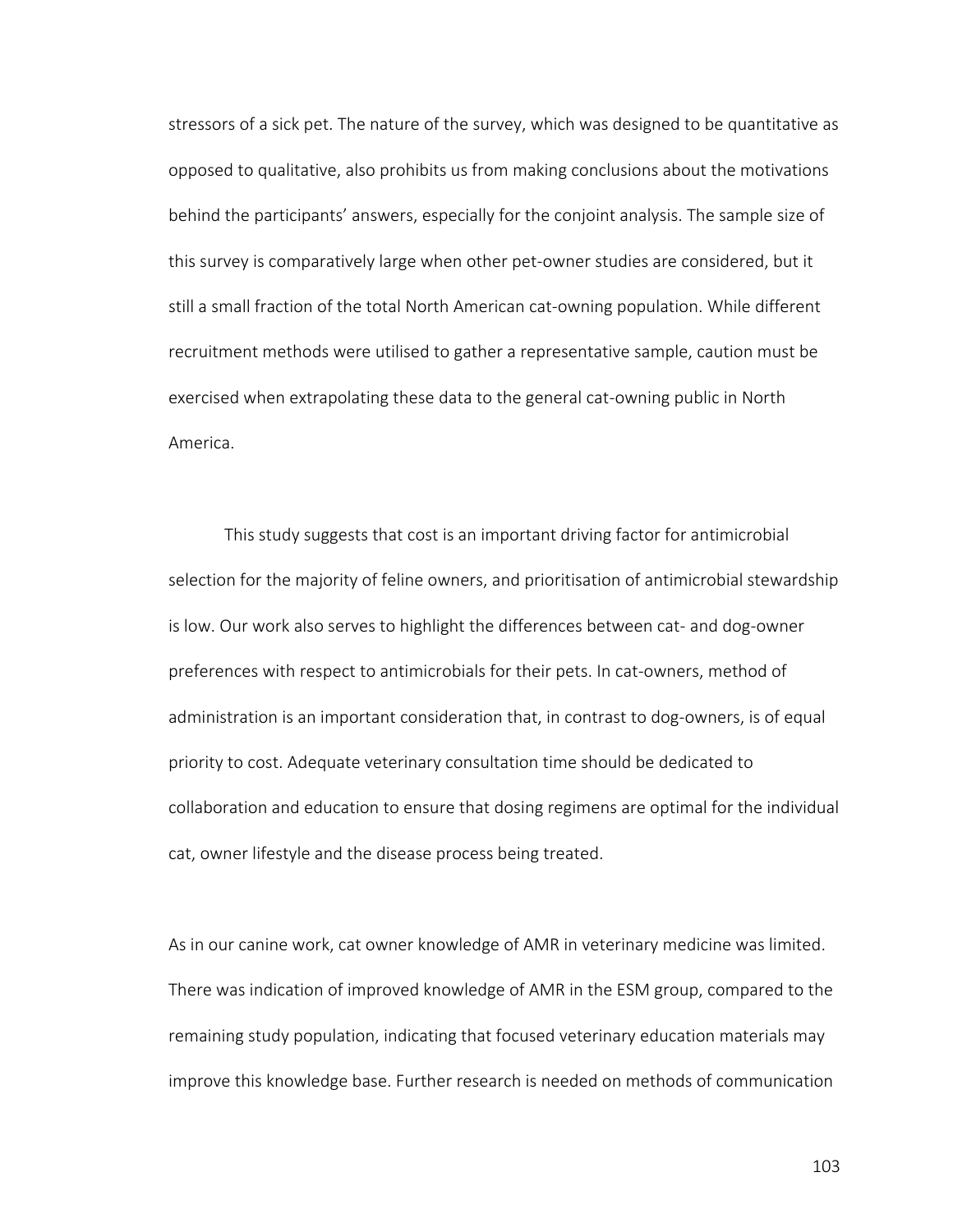to veterinary clients specific to AMS, and additional efforts towards establishment of baseline knowledge of AMR and AMS within the veterinary community. This study, combined with the dog-owner study provides practical considerations for companion animal veterinarians when prescribing antimicrobials to aid compliance, and is a One Health "call to action" towards AMR and AMS education of pet-owners.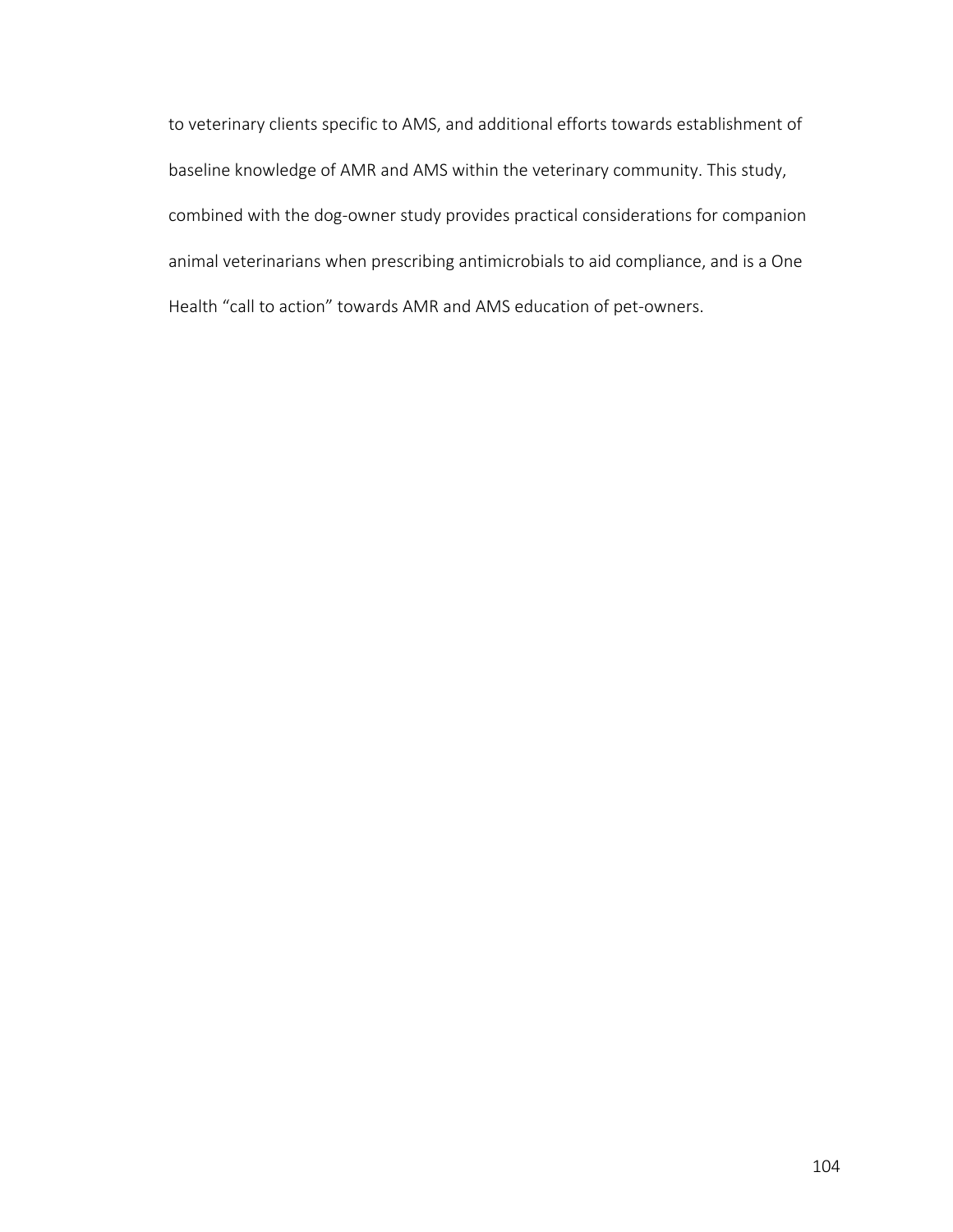Table 3.1. The features and levels of the conjoint section in a survey to assess knowledge,

attitudes and influencers of cat owners in North America around antimicrobials and antimicrobial

stewardship summarised.

| Feature                        | Level                                              |  |
|--------------------------------|----------------------------------------------------|--|
| Cost                           | \$25 USD/CAD                                       |  |
|                                | \$45 USD/\$50 CAD                                  |  |
|                                | \$80 USD/\$90 CAD                                  |  |
| How the antimicrobial is given | Injected ONCE by your veterinarian                 |  |
|                                | Oral (pill or liquid) once a day for 5 days        |  |
|                                | Oral (pill or liquid) twice a day for 5 days       |  |
|                                | Oral (pill or liquid) three times a day for 5 days |  |
| Importance of the drug for     | Very important                                     |  |
| treating infections in people  | Somewhat important                                 |  |
|                                | Not important                                      |  |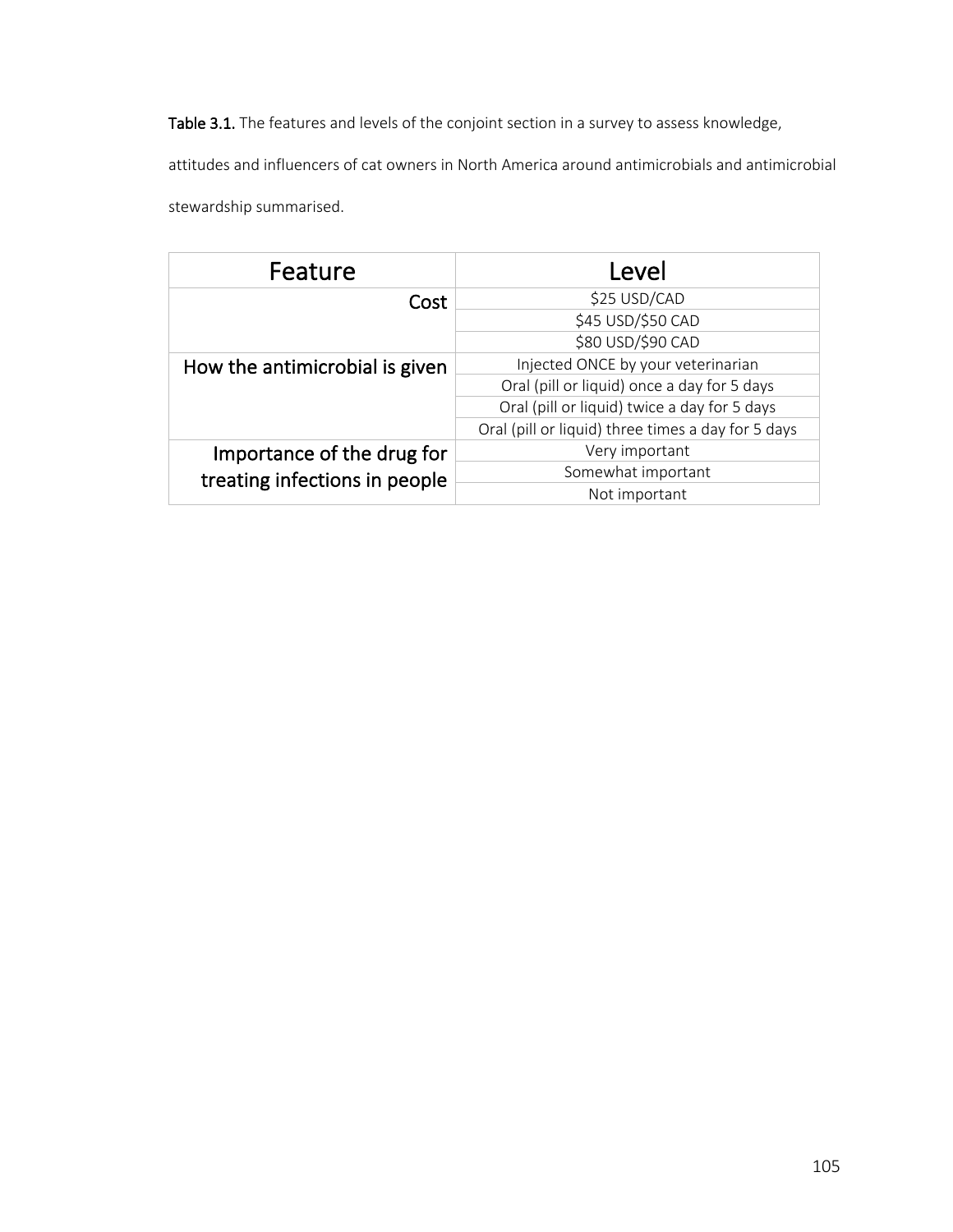Table 3.2. Participant demographics (number and proportion) from a survey to assess knowledge, attitudes and influencers of cat owners in North America around antimicrobials and antimicrobial stewardship summarised by total population and study group. The *p* values demonstrate differences in demographic distributions between the participant groups, as calculated by

|                                                                  | Canada                            | <b>US</b> | Educational<br>Social Media  | <b>Total</b> |  |  |
|------------------------------------------------------------------|-----------------------------------|-----------|------------------------------|--------------|--|--|
|                                                                  | Gender                            |           |                              |              |  |  |
| Male                                                             | 125 (40%)                         | 97 (31%)  | $8(4.4\%)$                   | 230 (28%)    |  |  |
| Female                                                           | 190 (60%)                         | 216 (69%) | 175 (95.6%)                  | 581 (72%)    |  |  |
| <b>Total</b>                                                     | 315                               | 313       | 183                          | 811          |  |  |
|                                                                  |                                   |           |                              | P<0.001      |  |  |
|                                                                  |                                   |           | Age                          |              |  |  |
| 18-25 years old                                                  | 10 (3.2%)                         | 39 (12%)  | 17 (9.3%)                    | 66 (8.1%)    |  |  |
| 26-35 years old                                                  | 57 (18%)                          | 69 (22%)  | 52 (28%)                     | 178 (22%)    |  |  |
| 36-50 years old                                                  | 85 (27%)                          | 108 (34%) | 46 (25%)                     | 239 (29%)    |  |  |
| 51-65 years old                                                  | 111 (35%)                         | 73 (23%)  | 57 (31%)                     | 241 (30%)    |  |  |
| > 65 years old                                                   | 52 (17%)                          | 26 (8.3%) | 11 (6.0%)                    | 89 (11%)     |  |  |
| Total                                                            | 315                               | 315       | 183                          | 813          |  |  |
|                                                                  |                                   |           |                              | P < 0.001    |  |  |
|                                                                  |                                   |           | Approximate Household Income |              |  |  |
| $<$ \$50,000                                                     | 120 (39%)                         | 132 (42%) | 58 (32%)                     | 310 (38%)    |  |  |
| \$51,000 - \$100,000                                             | 122 (39%)                         | 100 (32%) | 60 (33%)                     | 282 (35%)    |  |  |
| $$101,000 -$<br>\$200,000                                        | 54 (17%)                          | 57 (18%)  | 31 (17%)                     | 142 (18%)    |  |  |
| $>$ \$200,000                                                    | $9(2.9\%)$                        | 8(2.5%)   | 18 (9.8%)                    | 35 (4.3%)    |  |  |
| Prefer not to                                                    | 10 (3.2%)                         | 18 (5.7%) | 16 (8.7%)                    | 44 (5.4%)    |  |  |
| answer                                                           |                                   |           |                              |              |  |  |
| Total                                                            | 315                               | 315       | 183                          | 813          |  |  |
|                                                                  |                                   |           |                              | P < 0.001    |  |  |
|                                                                  | <b>Highest Level of Education</b> |           |                              |              |  |  |
| High School                                                      | 79 (25%)                          | 108 (34%) | 12 (6.6%)                    | 199 (25%)    |  |  |
| Community College                                                | 105 (33%)                         | 87 (28%)  | 55 (30%)                     | 247 (30%)    |  |  |
| <b>University Degree</b>                                         | 131 (42%)                         | 120 (38%) | 116 (63%)                    | 367 (45%)    |  |  |
| Total                                                            | 315                               | 315       | 183                          | 813          |  |  |
|                                                                  |                                   |           |                              | P<0.001      |  |  |
| $+$ P-values indicate differences among the 3 participant groups |                                   |           |                              |              |  |  |

Pearson's chi-square tests.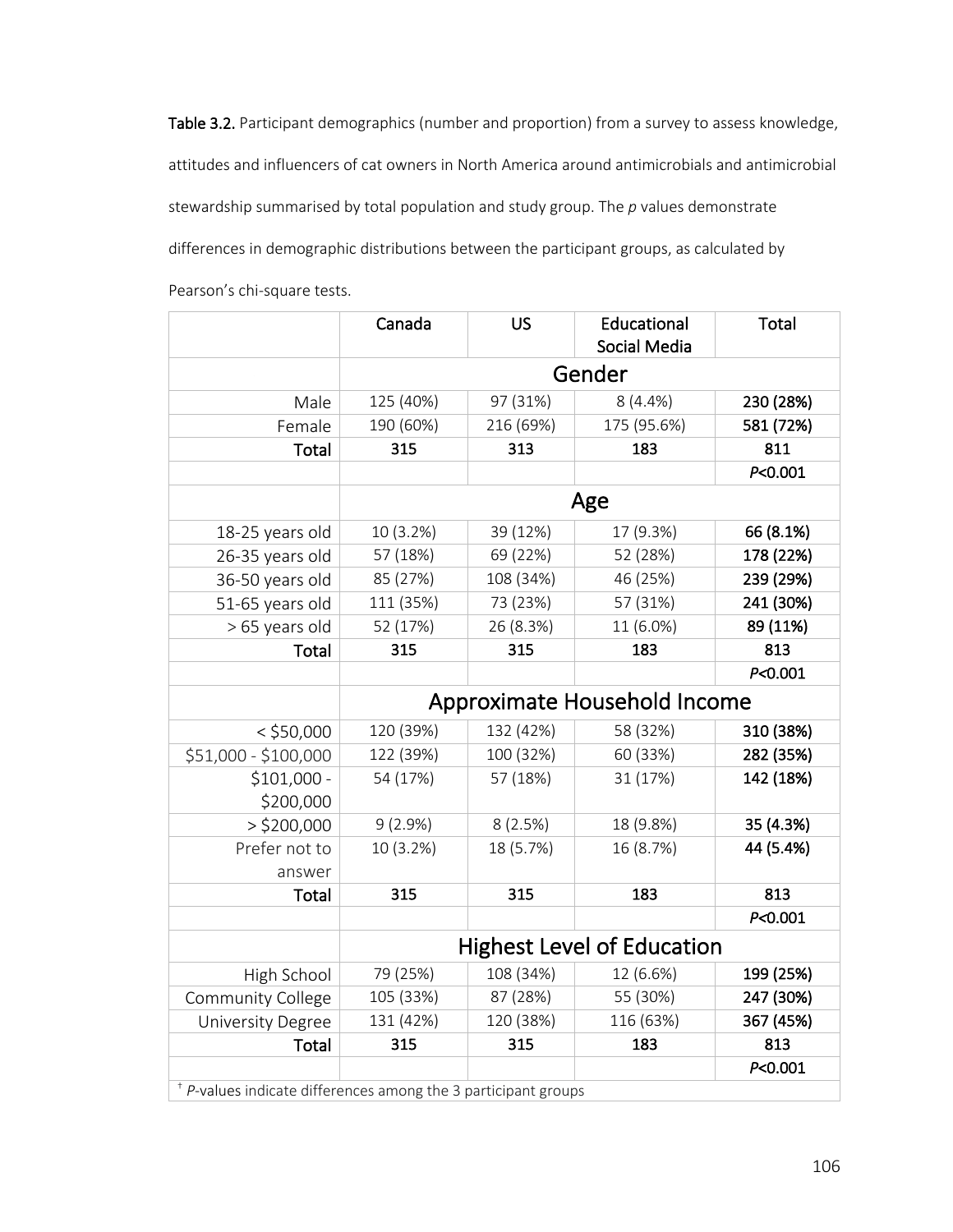Table 3.3. Results of conjoint analysis in a survey to assess knowledge, attitudes and influencers of cat owners in North America around antimicrobials and antimicrobial stewardship summarised. Median utility value for all levels and the total preference score (with 1<sup>st</sup> and 3<sup>rd</sup> quartiles) for the three features are reported by recruitment group and total study population.

CanadaUSTotalTotal Preference Score ${}^{\text{\tiny{\textup{\tiny{\textup{i}}}}}}$  (Q1,Q3) Median Utility Value † Total Preference Score (Q1,Q3) Median Utility Value **Total** Preference Score (Q1,Q3) Median Utility Value Method of administration  $\vert$  3.85 (1.80, 6.95) 3.87 (2.33, 6.18) 3.86 (2.16, 6.51) Injected once by your veterinarian  $\vert$  1.85  $\vert$  1.85  $\vert$  2.04  $\vert$  1.94 1.94 Oral (pill or liquid) once a day for 5 days **0.315** 0.315 0.400 0.400 **0.326** Oral (pill or liquid) twice a day for 5 days -0.435 -0.554 -0.495 Oral (pill or liquid) three times a day for 5 days  $-1.85$  -1.85 -1.69 -1.69 -1.78  $Cost$  4.34 (2.22, 6.26) 3.94 (2.00, 6.41) 4.13 (2.08, 6.33) \$25 USD/CAD 2.05 1.89 1.97 \$45 USD/\$50 CAD **0.247** 0.247 0.247 0.247 0.168 0.168 0.214  $$80$  USD/\$90 CAD  $$2.26$  -2.26  $$2.26$  -2.06  $$2.19$ Importance in human medicine  $\frac{2.81}{2.81}$ (1.31, 4.90) 2.40 (1.23, 3.58) 2.58 (1.30, 4.00) Very important 1.23 1.19 1.20 Somewhat important | 1 0.173 | 0.00476 | 0.00563 Not important  $-1.40$   $-1.17$   $-1.17$   $-1.24$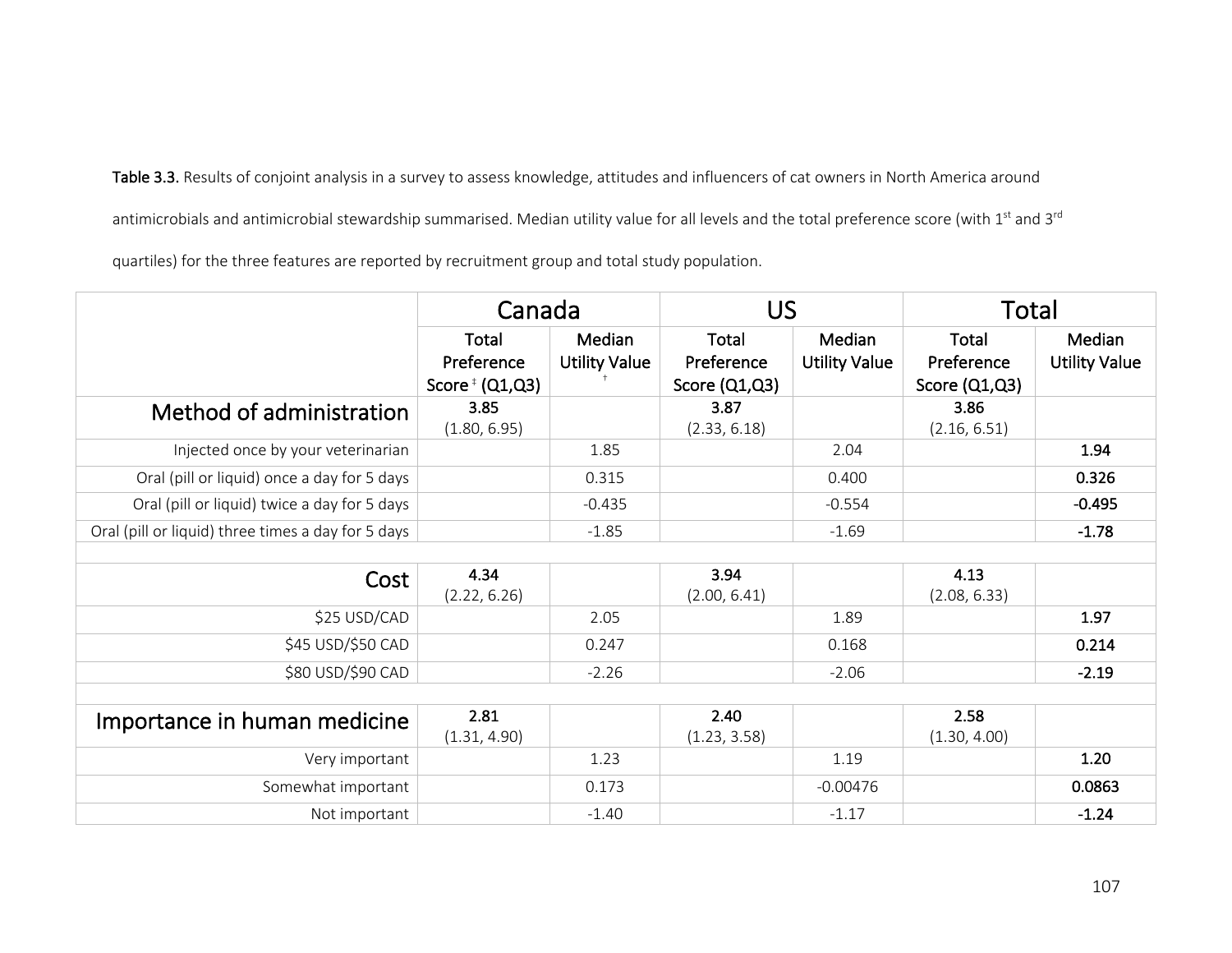<sup>†</sup> Positive or negative numerical value indicating participant's preference for each level of each feature after all 10 conjoint questions were completed. ‡ Difference between highest and lowest level for each feature.

Table 3.4. Summary of the number and proportion of participants in a survey of knowledge, attitudes and influencers of cat owners in North America around antimicrobials and antimicrobial stewardship who indicated that one for four factors that are taken into consideration when their cat is given an antimicrobial is "very important" or "important" to them.

|                                   | Canada                                      | <b>US</b>                                   | Educational<br>Social<br>Media              | Total                                       |                |
|-----------------------------------|---------------------------------------------|---------------------------------------------|---------------------------------------------|---------------------------------------------|----------------|
|                                   | Number of<br>participants<br>(Percentage %) | Number of<br>participants<br>(Percentage %) | Number of<br>participants<br>(Percentage %) | Number of<br>participants<br>(Percentage %) | 95% CI         |
| Number of times a day a pill must | $N = 238$                                   | $N = 222$                                   | $N = 155$                                   | $N = 615$                                   | $(73\%, 79\%)$ |
| be given                          | (76%)                                       | (71%)                                       | (85%)                                       | (76%)                                       |                |
| Cost                              | $N = 241$<br>(76%)                          | $N = 224$<br>(71%)                          | $N=93$<br>(51%)                             | $N = 558$<br>(69%)                          | $(65\%, 72\%)$ |
| The importance of the drug for    | $N = 198$                                   | $N = 163$                                   | $N = 70$                                    | $N = 431$                                   | $(50\%, 57\%)$ |
| treating infections in people     | (63%)                                       | (52%)                                       | (38%)                                       | (53%)                                       |                |
| Whether or not you need to give   | $N = 228$                                   | $N = 198$                                   | $N = 88$                                    | $N = 514$                                   | $(60\%, 67\%)$ |
| your cat a pill                   | (72%)                                       | (63%)                                       | (48%)                                       | (63%)                                       |                |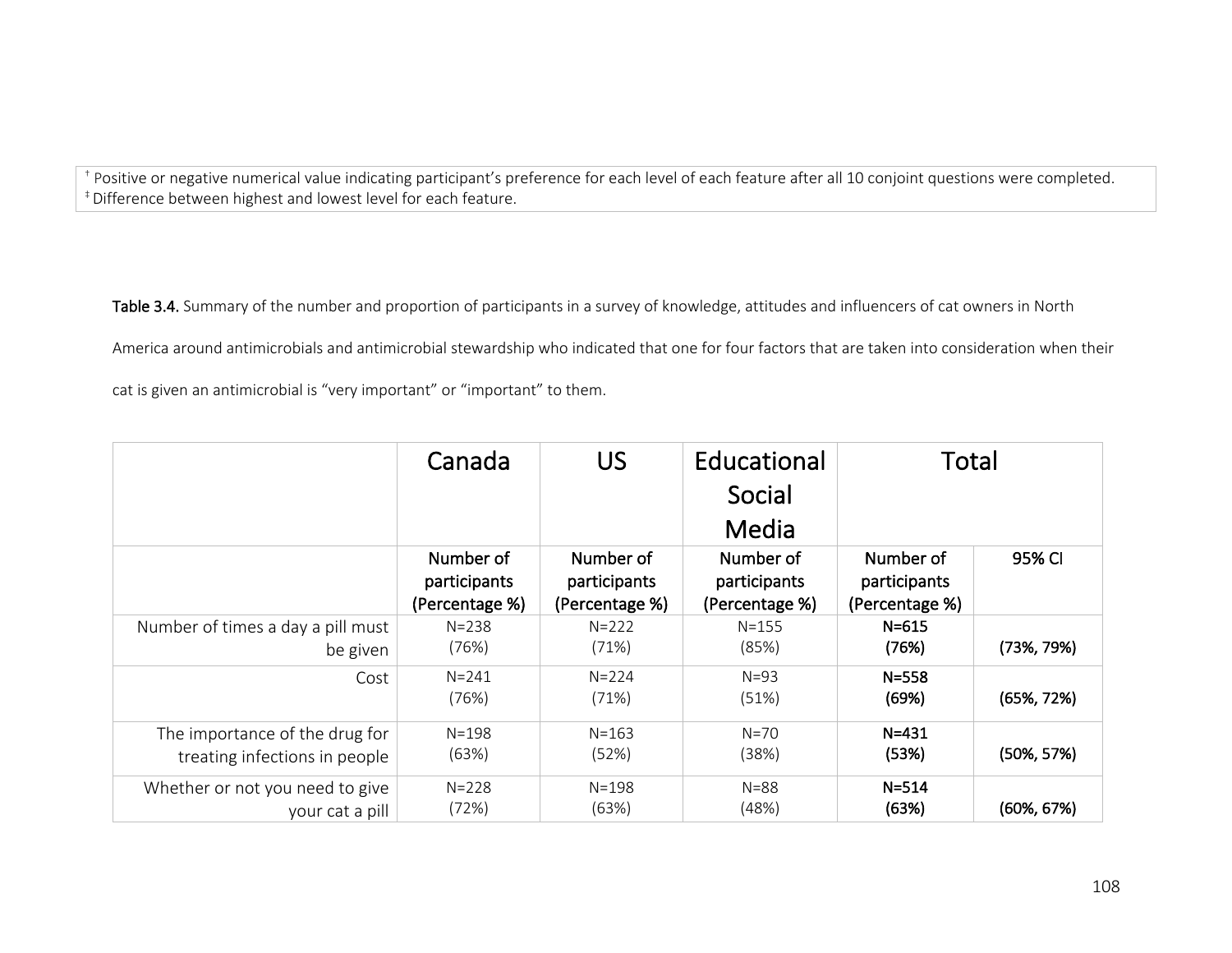Table 3.5. Participant responses to the questions *"How important do you think antibiotic* 

*resistance is in human medicine?"* and *"Do you think antibiotic use in pets poses a risk to people?"* in a survey to assess knowledge, attitudes and influencers of cat owners in North America around antimicrobials and antimicrobial stewardship summarised.

|                      | Canada    | US        | Social<br>Media                                      | Total     |
|----------------------|-----------|-----------|------------------------------------------------------|-----------|
|                      |           |           | <b>Importance of Antibiotic Resistance in Humans</b> |           |
| Very Important       | 175 (56%) | 177 (56%) | 158 (86%)                                            | 510 (63%) |
| Important            | 93 (30%)  | 79 (25%)  | 17 (9.3%)                                            | 189 (23%) |
| Slightly Important   | 25 (7.9%) | 42 (13%)  | 5(2.7%)                                              | 72 (8.9%) |
| Don't Know           | 17 (5.4%) | 12 (3.8%) | $2(1.1\%)$                                           | 31 (3.8%) |
| Not Important at All | 5(1.6%)   | 5(1.6%)   | 1(0.6%)                                              | 11 (1.4%) |
| Total                | 315       | 315       | 183                                                  | 813       |
|                      |           |           | Risk of Antibiotic Use in Pets to Humans             |           |
| Yes                  | 59 (19%)  | 75 (24%)  | 93 (51%)                                             | 227 (28%) |
| Might or Might Not   | 103 (33%) | 117 (37%) | 46 (25%)                                             | 266 (33%) |
| No                   | 153 (49%) | 123 (39%) | 48 (24%)                                             | 320 (39%) |
| Total                | 298       | 315       | 183                                                  | 813       |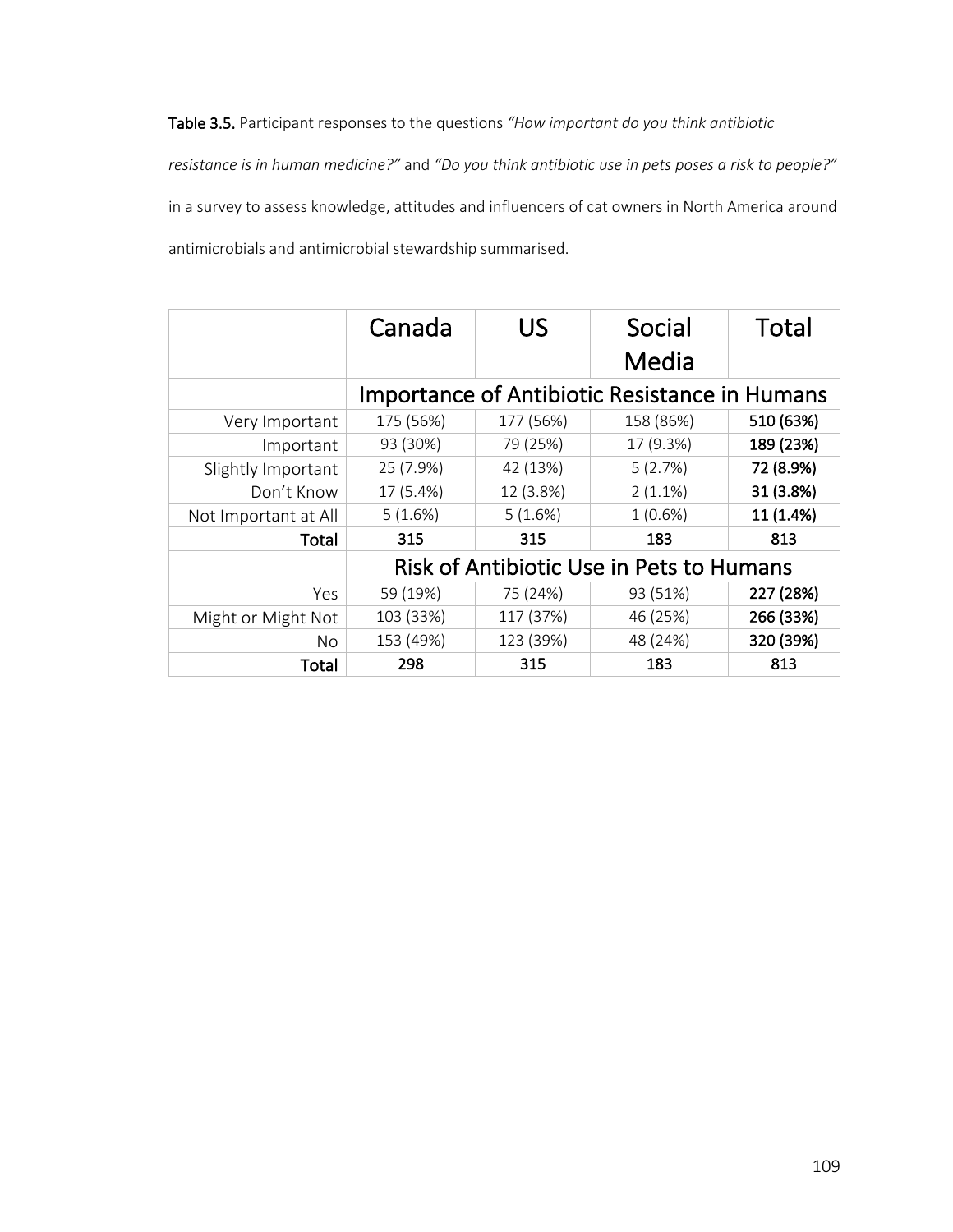Table 3.6. Participant response to the question *"How important do you think antibiotic resistance is in human medicine?"* from a survey to assess knowledge, attitudes and influencers of cat owners in North America around antimicrobials and antimicrobial stewardship summarised by demographic group. The *P*-values demonstrate differences in distributions of response between the demographic groups, as calculated by Pearson's chi-square tests.

|                      | Very<br>important                 | Important | Slightly<br>important        | Don't<br>know | Not at all<br>important | Total                    |
|----------------------|-----------------------------------|-----------|------------------------------|---------------|-------------------------|--------------------------|
|                      |                                   | Gender    |                              |               |                         |                          |
| Female               | 369 (73%)                         | 123 (65%) | 55 (76%)                     | 24 (77%)      | 10 (90.9%)              | 581 (72%)                |
| Male                 | 139 (27%)                         | 66 (35%)  | 17 (24%)                     | 7(23%)        | $1(9.1\%)$              | 230 (28%)                |
| Total                | 508                               | 189       | 72                           | 31            | 11                      | 811                      |
|                      |                                   |           |                              |               |                         | $P = 0.109$              |
|                      |                                   |           |                              | Age           |                         |                          |
| 18-25 years old      | 41 (8.0%)                         | 7(3.7%)   | 11 (15%)                     | 5(16%)        | 2(18%)                  | 66 (8.1%)                |
| 26-35 years old      | 113 (22%)                         | 42 (22%)  | 16 (22%)                     | 6 (19%)       | 1(9.1%)                 | 178 (22%)                |
| 36-50 years old      | 147 (29%)                         | 58 (31%)  | 20 (28%)                     | 8 (26%)       | 6(55%)                  | 239 (29%)                |
| 51-65 years old      | 147 (29%)                         | 62 (33%)  | 23 (32%)                     | 8 (26%)       | $1(9.1\%)$              | 241 (30%)                |
| > 65 years old       | 62 (12%)                          | 20 (11%)  | 2(2.8%)                      | 4(13%)        | $1(9.1\%)$              | 89 (11%)                 |
| Total                | 510                               | 189       | 72                           | 31            | 11                      | 813                      |
|                      |                                   |           |                              |               |                         | $P = 0.418$              |
|                      |                                   |           | Approximate Household Income |               |                         |                          |
| $<$ \$50,000         | 189 (37%)                         | 74 (39%)  | 29 (40%)                     | 14 (45%)      | 4 (36%)                 | 310 (38%)                |
| $$51,000 -$          | 170 (33%)                         | 71 (38%)  | 24 (33%)                     | 12 (39%)      | 5(46%)                  | 282 (35%)                |
| \$100,000            |                                   |           |                              |               |                         |                          |
| $$101,000 -$         | 98 (19%)                          | 28 (15%)  | 13 (18%)                     | 2(6.5%)       | $1(9.1\%)$              | 142 (18%)                |
| \$200,000            |                                   |           |                              |               |                         |                          |
| $>$ \$200,000        | 29 (5.7%)                         | 5(2.6%)   | 1(1.4%)                      | $0(0\%)$      | $0(0\%)$                | 35 (4.3%)                |
| Prefer not to        | 24 (4.7%)                         | 11 (5.8%) | 5(6.9%)                      | 3(9.7%)       | $1(9.1\%)$              | 44 (5.4%)                |
| answer               |                                   |           |                              |               |                         |                          |
| Total                | 510                               | 189       | 72                           | 31            | 11                      | 813                      |
|                      |                                   |           |                              |               |                         | $P = 0.761$ <sup>§</sup> |
|                      | <b>Highest Level of Education</b> |           |                              |               |                         |                          |
| High School          | 119 (23%)                         | 47 (25%)  | 16 (22%)                     | 12 (39%)      | 5(45%)                  | 199 (25%)                |
| Community<br>College | 146 (29%)                         | 60 (32%)  | 27 (38%)                     | 10 (32%)      | 4 (36%)                 | 247 (30%)                |
| University<br>degree | 245 (48%)                         | 82 (43%)  | 29 (40%)                     | 9(29%)        | 2(18%)                  | 367 (45%)                |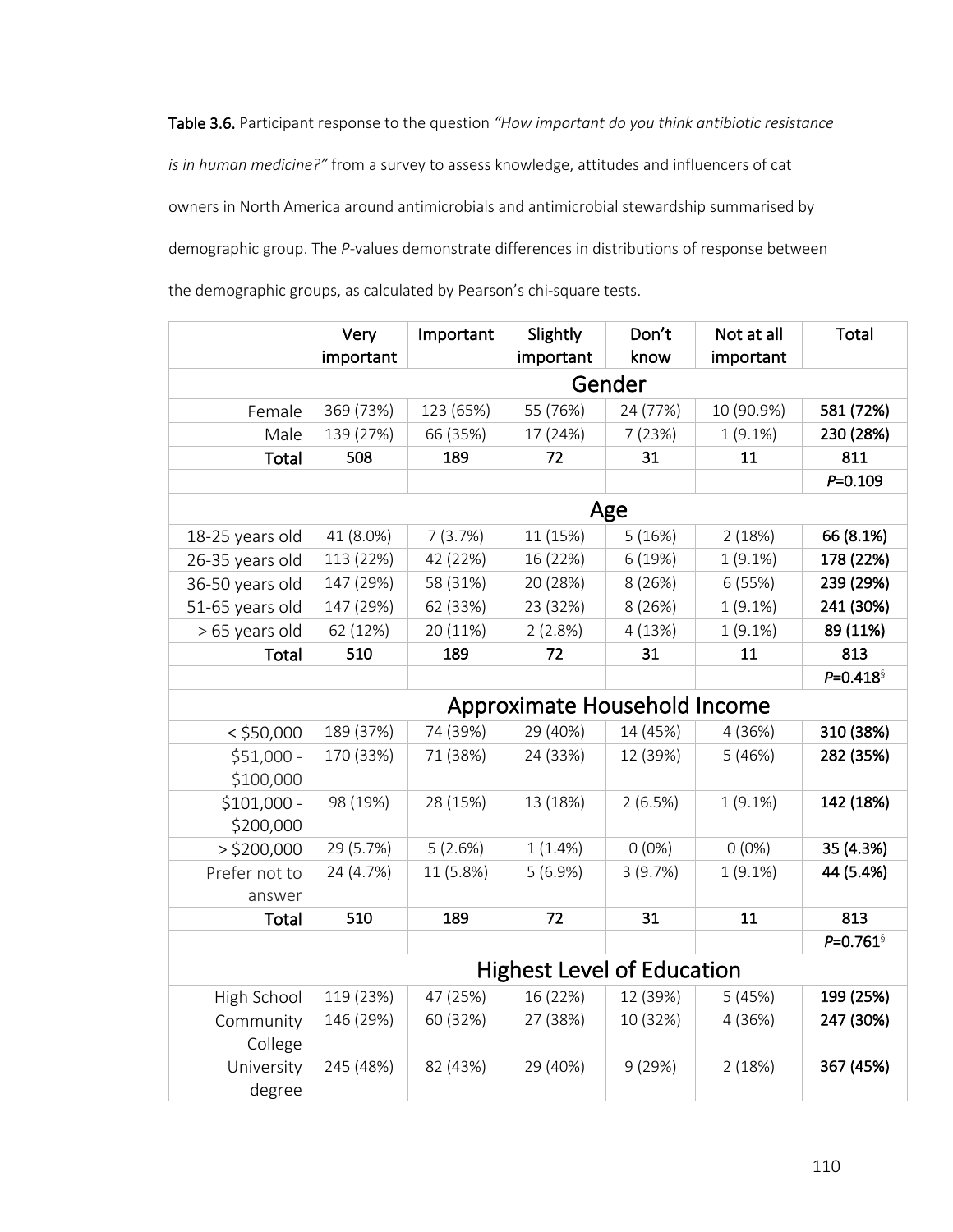| Total                       | 510       | 189                      | 72         | 31       | 11         | 813         |
|-----------------------------|-----------|--------------------------|------------|----------|------------|-------------|
|                             |           |                          |            |          |            | $P = 0.152$ |
|                             |           | <b>Participant Group</b> |            |          |            |             |
| Canada                      | 175 (34%) | 93 (49%)                 | 25 (35%)   | 17 (55%) | 5(45%)     | 315 (39%)   |
| US                          | 177 (35%) | 79 (42%)                 | 42 (58%)   | 12 (39%) | 5(45%)     | 315 (39%)   |
| Educational<br>Social Media | 158 (31%) | 17 (9.0%)                | $5(7.0\%)$ | 2(6.5%)  | $1(9.1\%)$ | 183 (23%)   |
| Total                       | 510       | 189                      | 72         | 31       | 11         | 813         |
|                             |           |                          |            |          |            | P<0.0001    |

† *P*-values significant at *P*<0.01

§ Statistical analyses for these data were performed using dichotomised variables as described in the Materials and Methods.

Table 3.7. Participant response to the question "*Do you think antibiotic use in pets poses a risk to people?"* from a survey to assess knowledge, attitudes and influencers of cat owners in North America around antimicrobials and antimicrobial stewardship summarised by demographic group. The *P*-values demonstrate differences in distributions of response across the demographic

groups, as calculated by Pearson's chi-square tests.

|                 | Yes       | Might or<br>might not | <b>No</b> | Total       |  |
|-----------------|-----------|-----------------------|-----------|-------------|--|
|                 |           |                       | Gender    |             |  |
| Female          | 159 (70%) | 192 (73%)             | 230 (72%) | 581 (72%)   |  |
| Male            | 68 (30%)  | 72 (27%)              | 90 (28%)  | 230 (28%)   |  |
| Total           | 227       | 264                   | 320       | 811         |  |
|                 |           |                       |           | $P = 0.800$ |  |
|                 |           | Age                   |           |             |  |
| 18-25 years old | 17 (7.5%) | 28 (11%)              | 21 (6.6%) | 66 (8.1%)   |  |
| 26-35 years old | 71 (31%)  | 53 (20%)              | 54 (17%)  | 178 (22%)   |  |
| 36-50 years old | 80 (35%)  | 74 (28%)              | 85 (27%)  | 239 (29%)   |  |
| 51-65 years old | 48 (21%)  | 79 (30%)              | 114 (36%) | 241 (30%)   |  |
| > 65 years old  | 11 (4.8%) | 32 (12%)              | 46 (14%)  | 89 (11%)    |  |
| Total           | 227       | 266                   | 320       | 813         |  |
|                 |           |                       |           | P < 0.001   |  |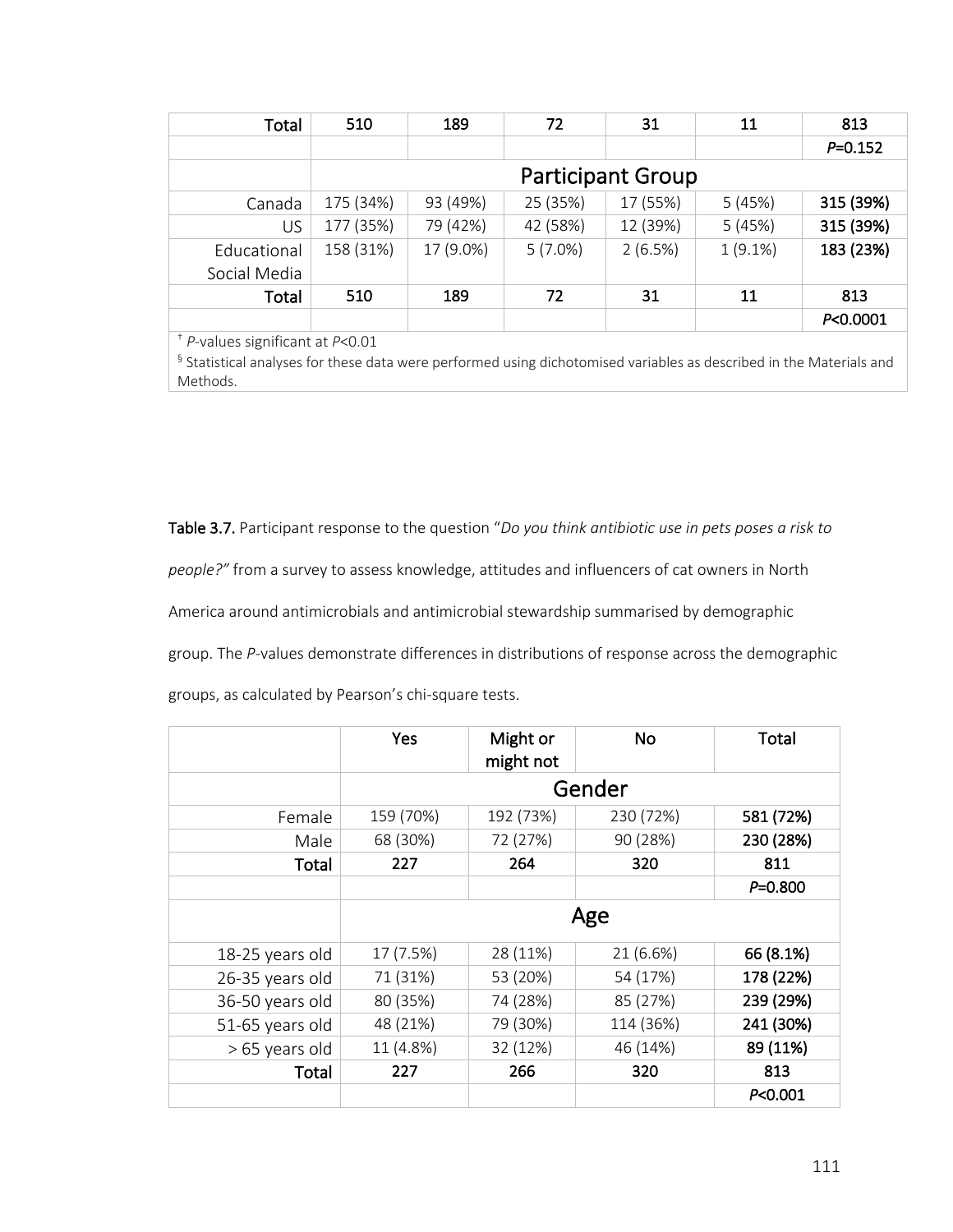|                                    | Approximate Household Income |           |                                   |           |
|------------------------------------|------------------------------|-----------|-----------------------------------|-----------|
| $<$ \$50,000                       | 67 (30%)                     | 104 (39%) | 139 (43%)                         | 310 (38%) |
| \$51,000 - \$100,000               | 74 (33%)                     | 91 (34%)  | 117 (37%)                         | 282 (35%) |
| $$101,000 -$                       | 51 (23%)                     | 47 (18%)  | 44 (14%)                          | 142 (18%) |
| \$200,000                          |                              |           |                                   |           |
| $>$ \$200,000                      | 25 (11%)                     | 6(2.3%)   | 4(1.3%)                           | 35 (4.3%) |
| Prefer not to answer               | 10 (4.4%)                    | 18 (6.8%) | 16 (5.0%)                         | 44 (5.4%) |
| Total                              | 217                          | 248       | 304                               | 813       |
|                                    |                              |           |                                   | P<0.001   |
|                                    |                              |           | <b>Highest Level of Education</b> |           |
| High School                        | 29 (13%)                     | 75 (28%)  | 95 (30%)                          | 199 (25%) |
| <b>Community College</b>           | 52 (23%)                     | 77 (29%)  | 118 (37%)                         | 247 (30%) |
| University degree                  | 146 (64%)                    | 114 (43%) | 107 (33%)                         | 367 (45%) |
| Total                              | 227                          | 266       | 320                               | 809       |
|                                    |                              |           |                                   | P<0.001   |
|                                    |                              |           | <b>Participant Group</b>          |           |
| Canada                             | 59 (26%)                     | 103 (39%) | 153 (48%)                         | 315 (39%) |
| US                                 | 75 (33%)                     | 117 (44%) | 123 (38%)                         | 315 (39%) |
| <b>Educational Social</b><br>Media | 93 (41%)                     | 46 (17%)  | 44 (14%)                          | 183 (23%) |
| <b>Total</b>                       | 227                          | 266       | 320                               | 813       |
|                                    |                              |           |                                   | P<0.001   |
| $+$ P-values significant at P<0.01 |                              |           |                                   |           |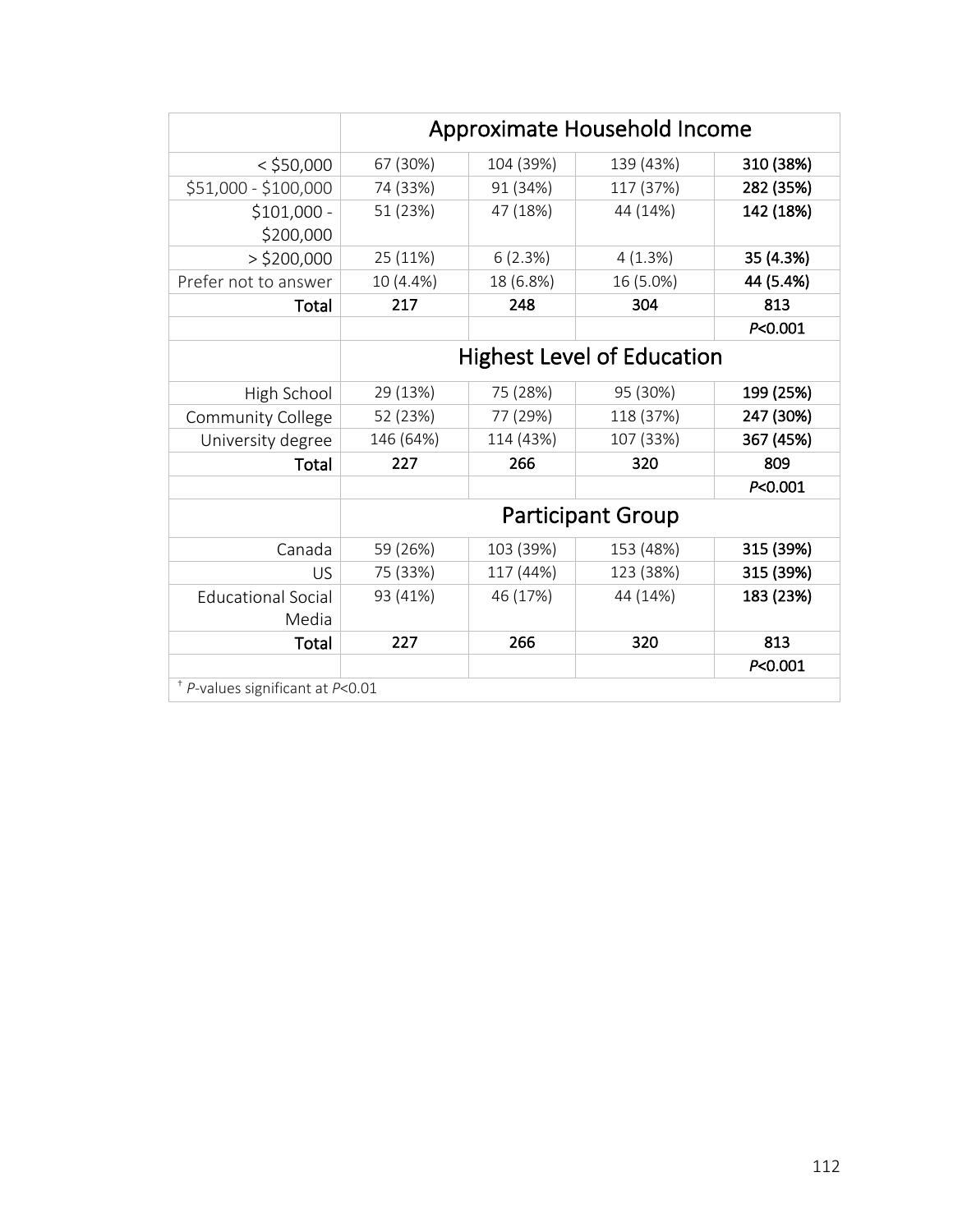## 3.5 References

- Adams, V.J., Campbell, J.R., Waldner, C.L., *et al.* (2005) Evaluation of client compliance with short-term administration of antimicrobials to dogs. *Journal of the American Veterinary Medical Association* 226, 567–574
- American Veterinary Medical Association (2017) AVMA Pet Ownership And Demographics Sourcebook [accessed 19 May 2020]

Bakhit, M., Del Mar, C., Gibson, E., *et al.* (2019) Exploring patients' understanding of antibiotic resistance and how this may influence attitudes towards antibiotic use for acute respiratory infections: A qualitative study in Australian general practice. *BMJ Open* 9, e026735

Barter, L.S., Watson, A. & Maddison, J.E. (1996) Owner compliance with short term antimicrobial medication in dogs. *Australian Veterinary Journal* 74, 277–280

Boda, C., Liège, P. & Rème, C. (2011) Evaluation of Owner Compliance with Topical Treatment of Acute Otitis Externa in Dogs: A Comparative Study of Two Auricular Formulations. *Journal of Applied Research in Veterinary Medicine, The* 9, 157–165

Buckland, E.L., O'Neill, D.G., Summers, J.F., *et al.* (2016) Characterisation of antimicrobial usage in cats and dogs attending UK primary care companion animal veterinary practices. *Veterinary Record* 179, 489 LP – 489

Burke, S., Black, V., Sánchez-Vizcaíno, F., *et al.* (2017) Use of cefovecin in a UK population of cats attending first-opinion practices as recorded in electronic health records. *Journal of Feline Medicine and Surgery* 19, 687–692

Chapman, E. (2018) The importance of client compliance and the influences upon client compliance when orally medicating cats. *Veterinary Nursing Journal* 33, 127–130

- Claxton, A.J., Cramer, J. & Pierce, C. (2001) A systematic review of the associations between dose regimens and medication compliance. *Clinical Therapeutics* 23, 1296– 1310
- De Briyne, N., Atkinson, J., Pokludova, L., *et al.* (2013) Factors influencing antibiotic prescribing habits and use of sensitivity testing amongst veterinarians in Europe. *The Veterinary record* 173, 475

Dyar, O.J., Huttner, B., Schouten, J., *et al.* (2017) What is antimicrobial stewardship? *Clinical Microbiology and Infection 11, 793-798*

Eisen, S.A. (1990) The Effect of Prescribed Daily Dose Frequency on Patient Medication Compliance. *Archives of Internal Medicine* 150, 1881

Golding, S.E., Ogden, J. & Higgins, H.M. (2019) Shared Goals, Different Barriers: A Qualitative Study of UK Veterinarians' and Farmers' Beliefs About Antimicrobial Resistance and Stewardship. *Frontiers in Veterinary Science* 6, 132

Grave, K. & Tanem, H. (1999) Compliance with short-term oral antibacterial drug treatment in dogs. *Journal of Small Animal Practice* 40, 158–162

Hardefeldt, L., Hur, B., Verspoor, K., *et al.* (2020) Use of cefovecin in dogs and cats attending first-opinion veterinary practices in Australia. *Veterinary Record* 187, e95

Kardas, P., Devine, S., Golembesky, A., *et al.* (2005) A systematic review and metaanalysis of misuse of antibiotic therapies in the community. *International Journal of Antimicrobial Agents* 26, 106–113

Lee, C.-R., Lee, J.H., Kang, L.-W., *et al.* (2015) Educational Effectiveness, Target, and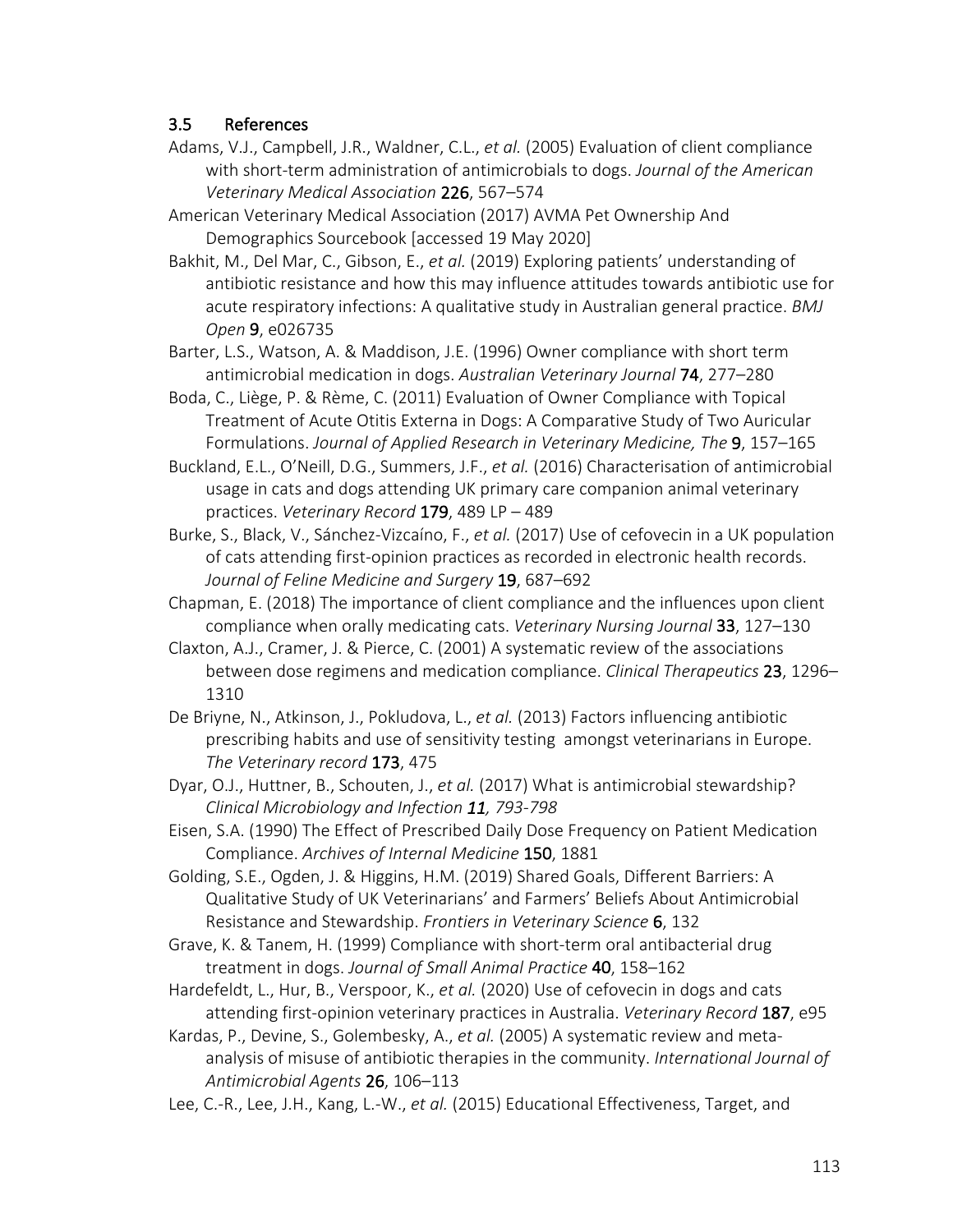Content for Prudent Antibiotic Use. *BioMed Research International* 2015, 1–13

- Mateus, A., Brodbelt, D.C., Barber, N., *et al.* (2011) Antimicrobial usage in dogs and cats in first opinion veterinary practices in the UK. *Journal of Small Animal Practice* 52, 515–521
- Mateus, A.L.P., Brodbelt, D.C., Barber, N., *et al.* (2014) Qualitative study of factors associated with antimicrobial usage in seven small animal veterinary practices in the UK. *Preventive veterinary medicine* 117, 68–78
- Murphy, C.P., Reid-Smith, R.J., Boerlin, P., *et al.* (2012) Out-patient antimicrobial drug use in dogs and cats for new disease events from community companion animal practices in Ontario. *The Canadian veterinary journal* 53, 291–298
- Pomba, C., Rantala, M., Greko, C., *et al.* (2017) Public health risk of antimicrobial resistance transfer from companion animals. *Journal of Antimicrobial Chemotherapy* 72, 957–968
- Radford, A.D., Noble, P.-J.M., Coyne, K., *et al.* (2011) Antibacterial prescribing patterns in small animal veterinary practice identified via SAVSNET: the small animal veterinary surveillance network. *Veterinary Record* 169, 310 LP – 310
- Redding, L.E. & Cole, S.D. (2019) Pet owners' knowledge of and attitudes toward the judicious use of antimicrobials for companion animals. *Journal of the American Veterinary Medical Association* 254, 626–635
- Smith, M., King, C., Davis, M., *et al.* (2018) Pet owner and vet interactions: exploring the drivers of AMR. *Antimicrobial resistance and infection control* 7, 46
- Stallwood, J., Shirlow, A. & Hibbert, A. (2019) A UK-based survey of cat owners' perceptions and experiences of antibiotic usage. *Journal of Feline Medicine and Surgery* 22, 68–76
- Stein, M.R., Evason, M.D., Stull, J.W., *et al.* (2021) Knowledge, attitudes and influencers of North American dog-owners surrounding antimicrobials and antimicrobial stewardship. *Journal of Small Animal Practice • Journal of Small Animal Practice* 1–8
- van Duijkeren, E., Kamphuis, M., van der Mije, I.C., *et al.* (2011) Transmission of methicillin-resistant Staphylococcus pseudintermedius between infected dogs and cats and contact pets, humans and the environment in households and veterinary clinics. *Veterinary Microbiology* 150, 338–343
- Wareham, K.J., Brennan, M.L. & Dean, R.S. (2019) Systematic review of the factors affecting cat and dog owner compliance with pharmaceutical treatment recommendations. *Veterinary Record* 184, 154
- World Health Organization (2018) Critically Important Antimicrobials for Human Medicine 6th Revision 2018 Ranking of medically important antimicrobials for risk management of antimicrobial resistance due to non-human use [accessed 8 May 2020]
- World Organisation for Animal Health (2015) OIE List Of Antimicrobial Agents Of Veterinary Importance [accessed 8 May 2020]
- Wright, J.G., Tengelsen, L.A., Smith, K.E., *et al.* (2005) Multidrug-resistant Salmonella typhimurium in four animal facilities. *Emerging Infectious Diseases* 11, 1235–1241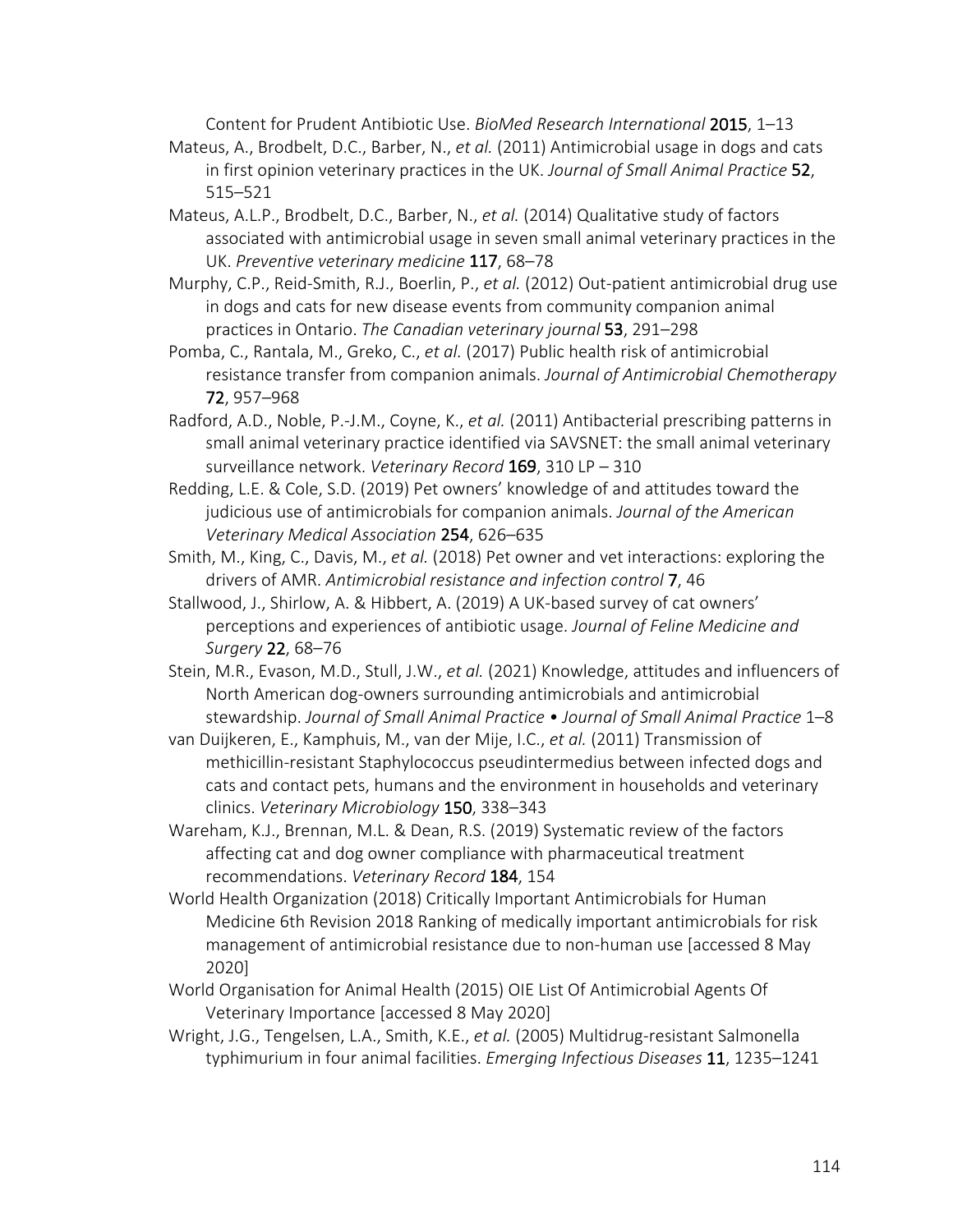### 4.0 General discussion

The main aims of this research project were to identify which features of an antimicrobial drug North American dog and cat-owners prioritise when their pet is prescribed an antimicrobial, and to establish baseline understanding of antimicrobial resistance (AMR) in the pet-owning population. Dog-owners (Chapter 2) and cat-owners (Chapter 3) were surveyed separately using a combination of simple multiple choice and Likert-style questions, as well as a novel survey technique (conjoint analysis) to assist with quantitative data collection.

#### 4.1 Pet-owner prioritisation of antimicrobial drug features

It is commonly assumed that cost is a significant factor in owner decision making when they are considering treatment options for their pet, but there have been few studies exploring the impact of owner financial constraint on veterinary care, or those that have interviewed or surveyed owners (Brockman *et al.* 2008; Coe *et al.* 2007; Volk *et al.* 2011). This research project demonstrates that medication cost is prioritised highly by the dog- and cat-owning populations surveyed. Cost was the highest priority feature in dog owners (Chapter 2), and was prioritised relatively equally with method of administration by cat-owners (Chapter 3).

As with all studies of this type, care should be taken when interpreting these data, as over three quarters of the study participants in both chapters (76% of dog-owners and 77% of cat-owners) were offered minor financial compensation for participation which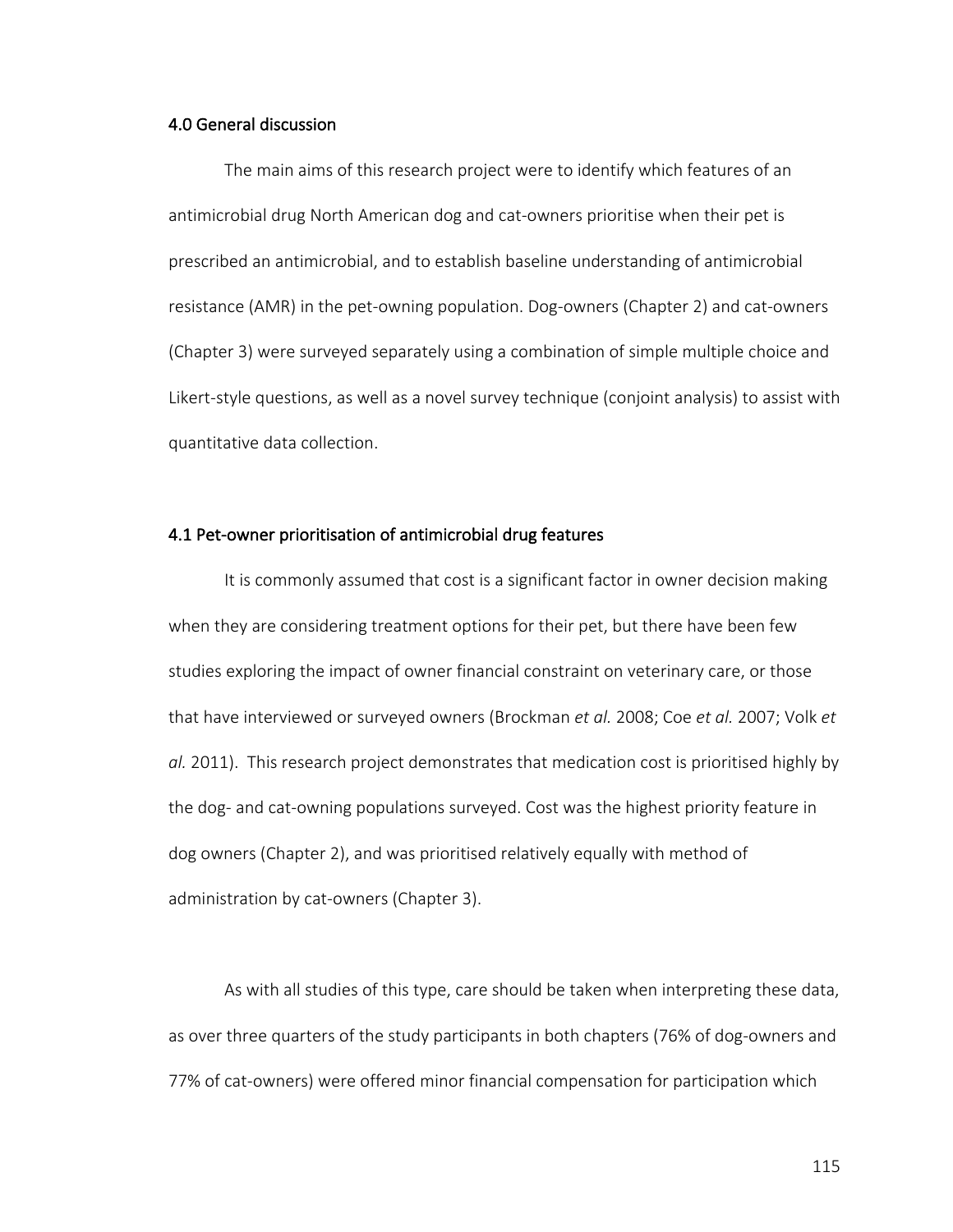may indicate they are more financially motivated than the average cat or dog-owner. However, the results of the conjoint analysis and knowledge, attitude, and influencer (KAI) questions were consistent across all participant groups, which decreases the likely impact of financial incentive on the data. Due to the quantitative nature of both studies, it is not possible to determine the motivations behind participant decision making processes. Despite these minor limitations in the interpretations of our data, this project seems to support the existing evidence that the financial aspects of veterinary medicine have a sizeable impact on the decisions that pet-owners make regarding their animal's care.

Feline owners valued method of administration equally to cost in the conjoint analysis and had a marked preference for the number of times a day an oral medication must be administered in the KAI section (Chapter 3). This is likely due to the perception that cats are more difficult to administer oral medication (Wareham *et al.* 2019). Despite this common perception, no data exist to support this, and the only studies looking at pet-owner compliance with a treatment regimen have been performed in dogs. This may also be due to the perception that research of this type cannot be successfully performed. Our data indicate that owners prefer not to give their cats oral medication, and there may be concerns surrounding cat-owner compliance if an antimicrobial treatment regime requires multiple oral doses in a day. A lack of (or reduced) compliance with an antimicrobial treatment regimen is a risk for the development of AMR. The importance of ease of administration in our study, for cat-owners in particular, indicates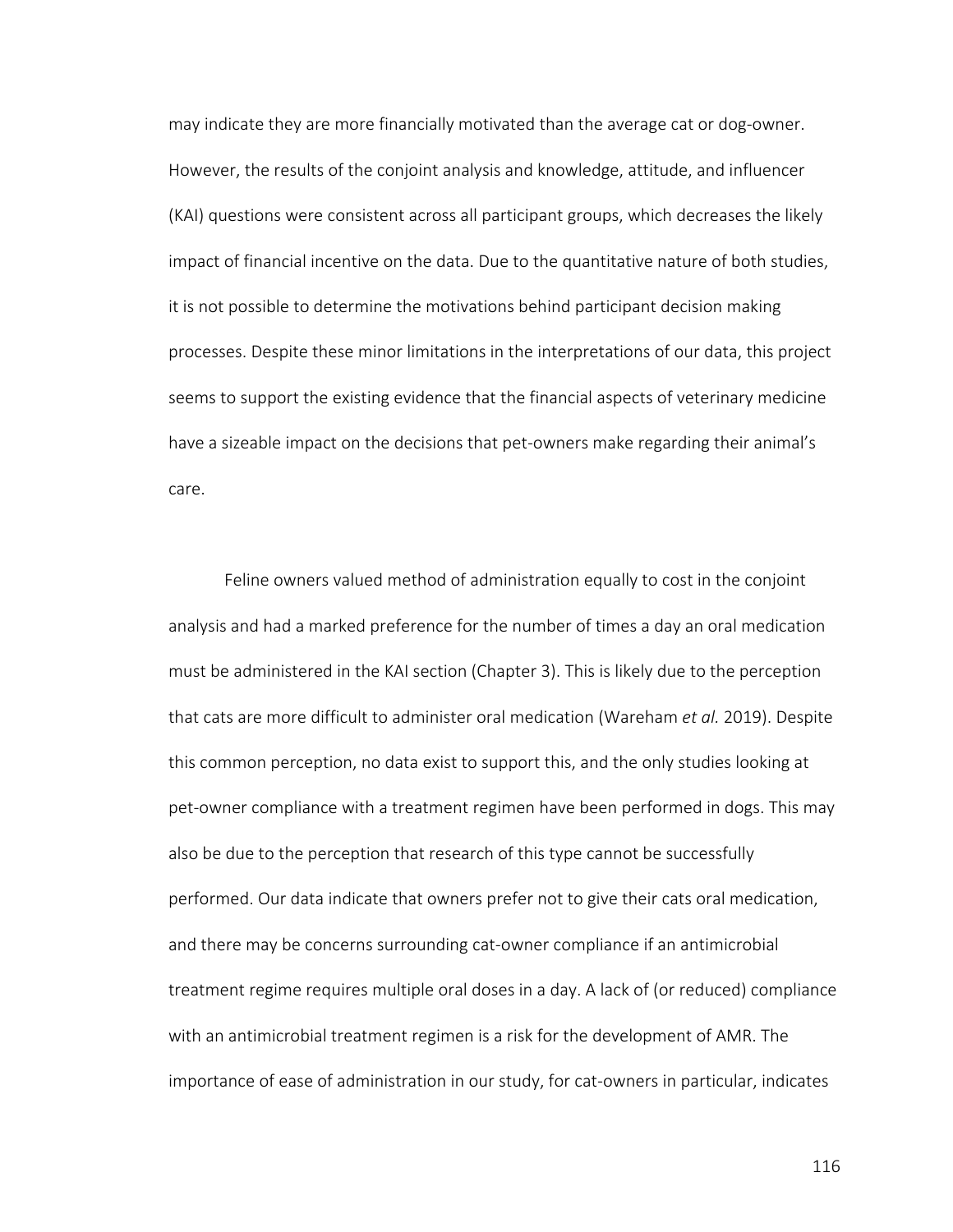there needs to be a focus on training cat-owners on how to safely medicate their animals to maximise treatment compliance or argues for development of single-injection antimicrobials for cats that are lower tier drugs.

The importance of an antimicrobial drug in human medicine was the factor that was least important in both the conjoint and KAI analysis for all recruitment groups in both studies (Chapter 2 and 3). This is unsurprising given that, for the majority of people, AMR is not viewed as a pressing personal concern. In studies of physicians, veterinarians, farmers, pet-owners, and the general public, the threat of AMR is consistently underestimated, along with the impact that an individual's actions may have on the issue (Bakhit *et al.* 2019; Golding *et al.* 2019; Good Business 2015; Smith *et al.* 2018). This study further highlights that prioritisation of AMR is a need in companion animal medicine, and more effort is required to educate pet-owners about the individual impacts therapy choices may have on AMR.

#### 4.2 Baseline understanding of antimicrobial resistance

The majority of participants in this research project were found to have a limited understanding of AMR, especially within the context of veterinary medicine. Less than a third of owners in either chapter (dog-owners and cat-owners) thought that antimicrobial use (AMU) in pets posed a risk to humans (Chapter 2 and 3). This is in agreement with other studies performed in Europe and North America that demonstrated that few catowners were aware that AMR was a problem in cats (Stallwood *et al.* 2019), and that no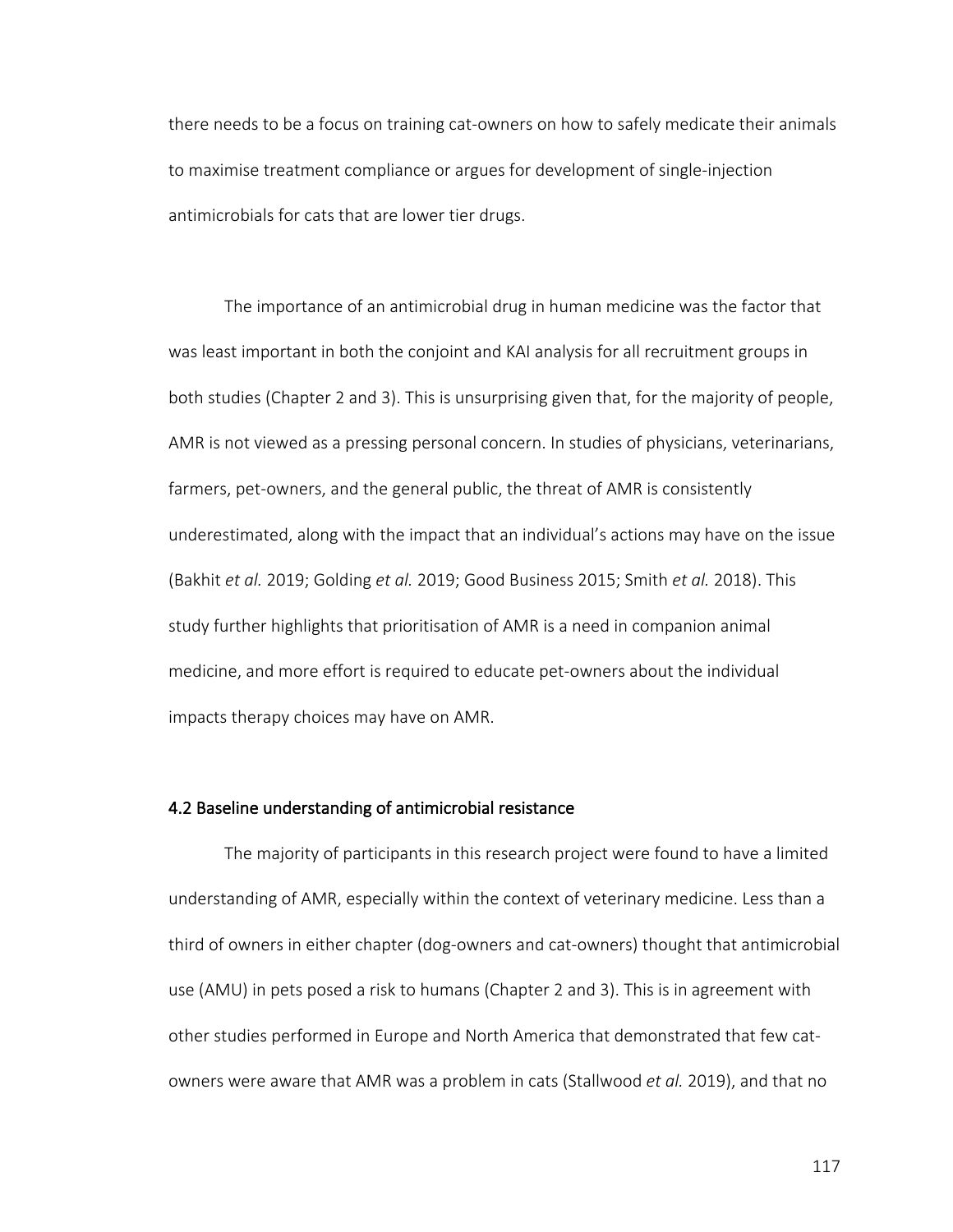pet owners were concerned that companion animals were prescribed the same drugs as humans (Redding & Cole 2019). In human medicine, patients have been shown to directly contribute to AMR through lack of compliance with treatment regimens (Eells *et al.* 2016; Kardas *et al.* 2005), or indirectly through perceived pressure on general practitioners to prescribe antimicrobials when they are not indicated (Butler *et al.* 1998; Fletcher-Lartey *et al.* 2016). There is also evidence that education of patients and the general public improves stewardship efforts (Huttner *et al.* 2010; Lee *et al.* 2015). Similar pressures on veterinarians to prescribe antimicrobials are reported in companion animal medicine (De Briyne *et al.* 2013; Smith *et al.* 2018), and the few studies of dog-owner compliance demonstrate that many owners do not adhere to their prescription instructions (Wareham *et al.* 2019). Education of pet-owners, particularly relating to the zoonotic nature of some AMR infections in pets, may similarly improve AMS in companion animal medicine.

#### 4.3 Influence of demographics on participant responses

In this research project several demographic factors were shown to have a measurable effect on how participants responded to survey questions. The most notable of these were participant group, and highest level of education. In general participants from the educational social media (ESM) group or those who had a higher level of education were more likely to have a better understanding of antimicrobial resistance. To date, no study of pet-owners has focussed on how participant demographics may impact their responses to a questionnaire (Smith *et al.* 2018; Stallwood *et al.* 2019). One study of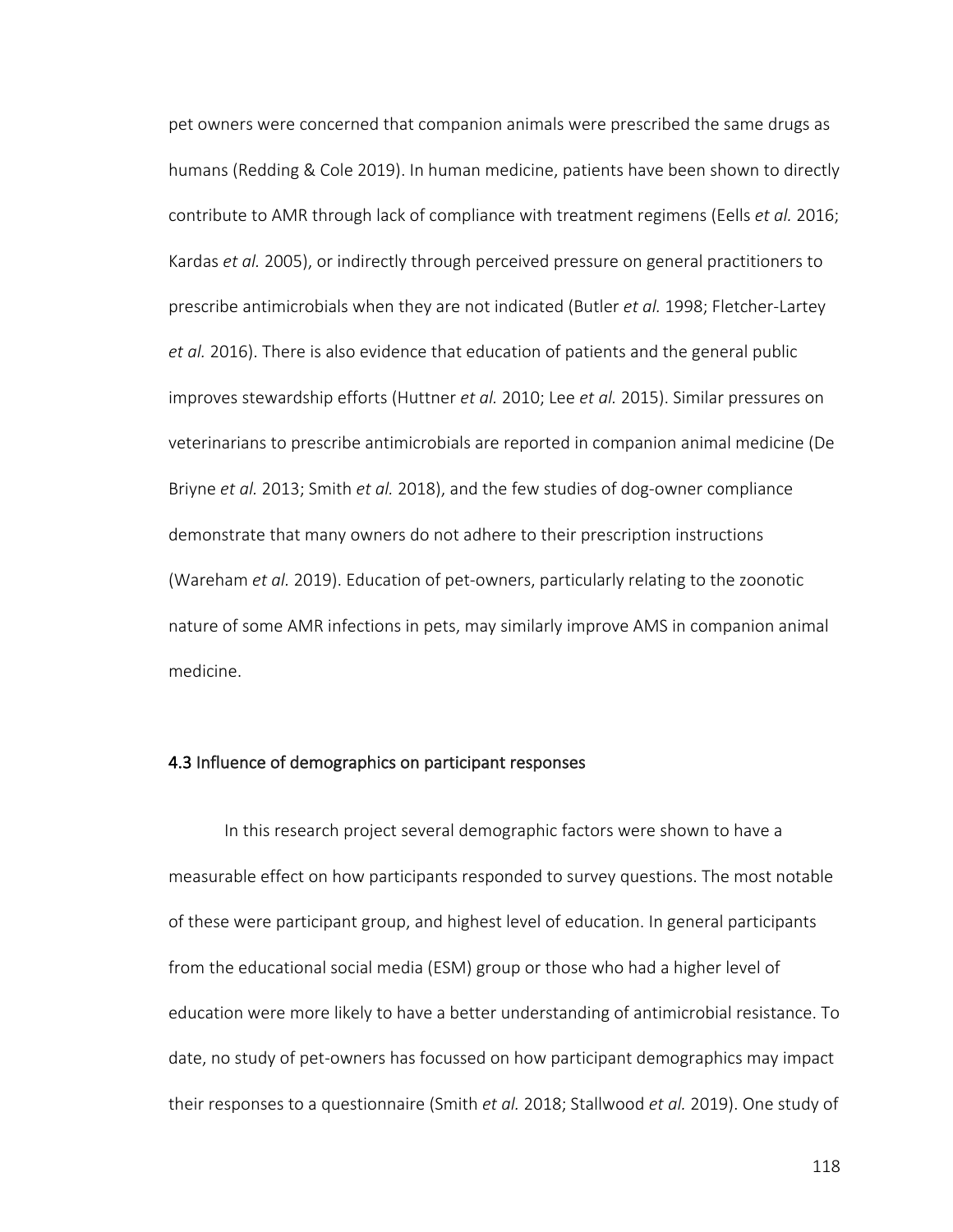North-American pet-owners surveyed clientele from three clinics with different locations and price points, with the expectation that there would be a difference in the socioeconomic status of participants (Redding & Cole 2019). This was a small study which aimed to survey owners with a range of backgrounds, and no formal analysis on demographic data was performed. Similarly, other studies in human medicine have recorded participant demographics, but not reported or analysed how they may influence their responses to questions about antimicrobials nor their baseline knowledge of the subject (Good Business 2015; Hawkings *et al.* 2007; Mason *et al.* 2018). Our study serves to highlight that study population and participant demographics can have a large effect on survey data, and that the same questions in different populations can yield significantly different results. In addition, further research into how different demographic groups respond to questions about AMR may aid targeted education in future AMS programs

## 4.4 Conclusions

- North American dog-owners prioritise cost of an antimicrobial over the method of administration and its importance in human medicine (Chapter 2)
- North American cat-owners prioritise cost of an antimicrobial and the method of administration equally (Chapter 3)
- Dog-owners who read an educational veterinary blog site, or have a higher level of education have greater understanding of the importance of antimicrobial drugs in human medicine (Chapter 2)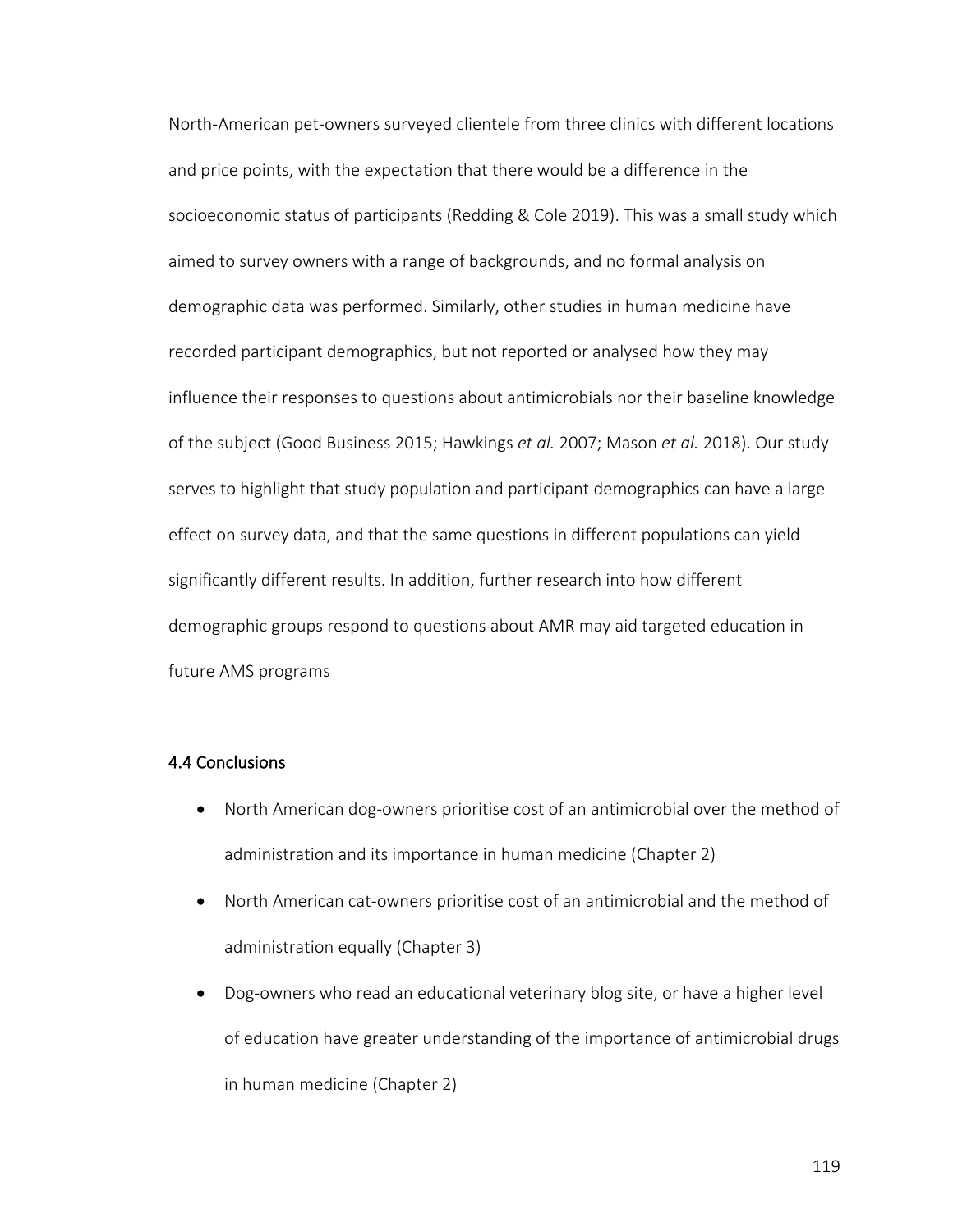- Pet-owners who read an educational veterinary blog site are more likely to think AMR is very important in human medicine (Chapter 2)
- Pet-owners who read an educational veterinary blog site, or have a higher level of education are more likely to recognise the risks AMU in pets poses to humans (Chapter 2 and 3)

#### 4.5 Considerations for future research

One of the key limitations (and advantages) of this study is the fact that it was quantitative not qualitative. While this allowed for assessment of a large population of pet-owners, and provided more generalisable data and a more robust statistical analysis than a small scale qualitative study, it was not possible to assess the motivations behind participants' answers. A research project that uses a combination of both qualitative and quantitative results to better investigate the motivations behind antimicrobial decisions in a larger pet-owner population would be a valuable addition to the current literature in this area.

The ESM groups were statistically different to the other groups in this study, both in their demographic make-up and responses to survey questions. The ESM participants were recruited via a veterinary infectious diseases blog targeted at pet-owners, and it is assumed that as a consequence they were engaging with education materials surrounding this topic. It is difficult to discern if the differences among the responses from the different participant groups in this study was due to method in which they were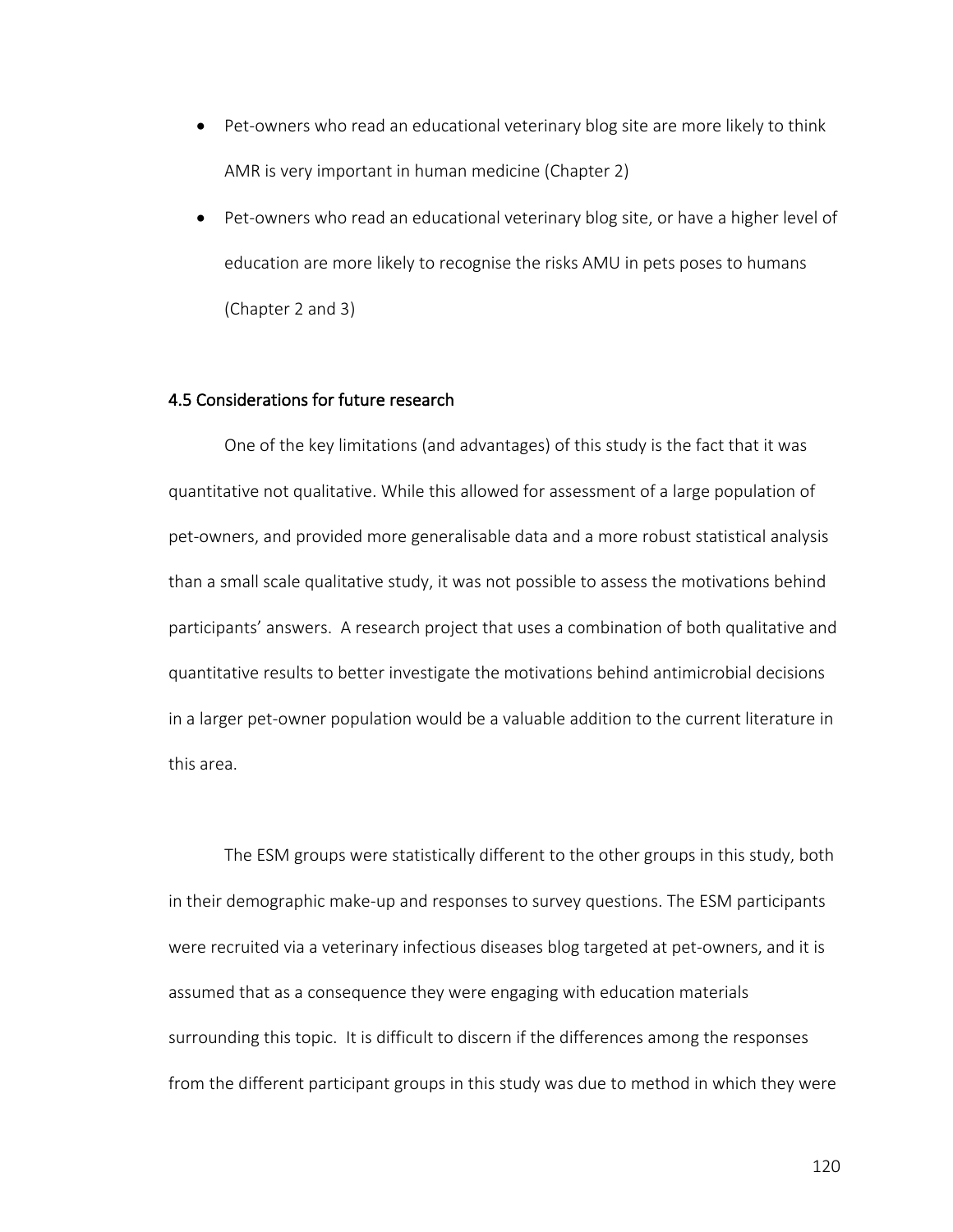recruited, or due to a greater number of participants with higher education qualifications in the ESM groups. Education is consequently a confounding variable in this study. This limitation could be addressed in future research by more detailed study of the ESM group, through qualitative methods such as in-person or telephone interviews, or through the addition of questions that assess the level of participant engagement with the topic of AMR prior to participating in a study.

In addition to the difficulties in comparing the ESM groups to the general population, one of the limitations of this study is the lack of conjoint data for the feline ESM group. Inferences can be made about their likely conjoint results based on the similarities between the canine and feline ESM groups, however, the lack of data means that statistical comparisons cannot be made. Due to the unique nature of the ESM group it would be challenging to recreate this study, the addition of a conjoint analysis project in a similar cat-owning population would be beneficial in this area of research.

This research demonstrates that further study is needed into the impact of cost on pet-owner decision making. This study provided evidence that cost of medications is important to the majority of pet-owners surveyed, but within a limited context. Drug effectiveness was controlled for in the conjoint scenario in these two studies. It is important to understand how pet-owner priorities change when the effectiveness of an antimicrobial treatment is taken into consideration, as this may be the reality in practice. It would be interesting to assess how these factors interact using conjoint analysis.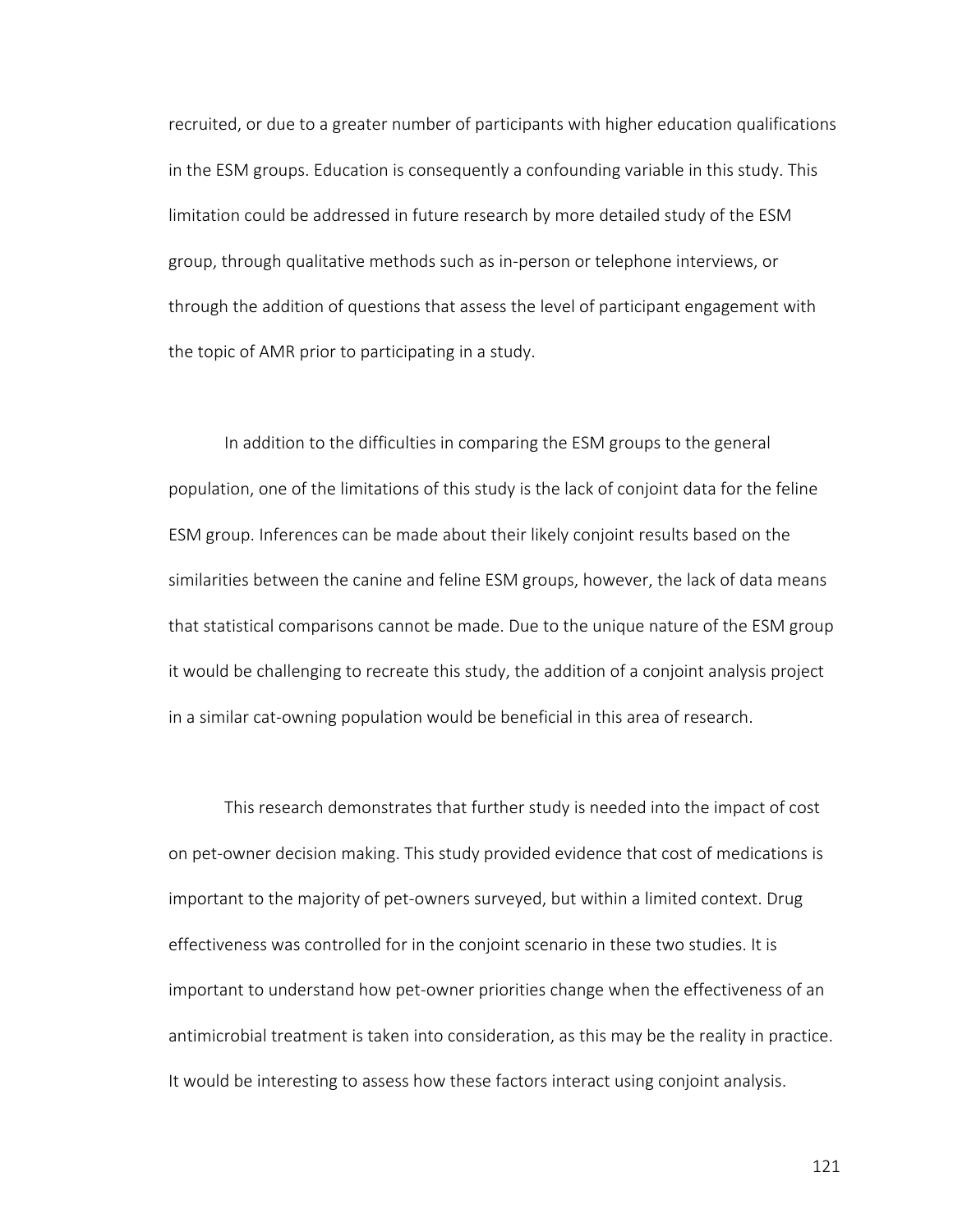This study only investigated the impact of the cost of the antimicrobial drug itself, and not the associated costs. Performing diagnostic testing, such as culture and susceptibility, may improve the effectiveness of the treatment, as well as aid AMS efforts. It is commonly stated by veterinarians that pet-owners do not want to perform diagnostic testing, because it is expensive. However, the limited number of studies performed in pet-owners have provided conflicting information as to how willing petowners are to perform these diagnostic tests, and to what extent cost is a limiting factor. A larger scale study to explore how pet owners feel about culture and susceptibility testing, especially how it may improve outcomes for their pet, may help veterinarians feel more confident in making these recommendations to clients.

This research project did not address the issue of cat-owner compliance with antimicrobial prescriptions. Limited studies have been performed in veterinary medicine to assess pet-owner compliance with medications, and these have all been performed in dogs. A study to assess if there a difference between cat and dog-owner compliance with administration of oral medications would be a useful addition to the literature.

More detailed study is needed to identify the motivations of pet-owners when choosing between antimicrobials with different importance in human medicine. Only the canine ESM group preferred drugs that were not important in human medicine, for all other groups surveyed with conjoint analysis the opposite was true. It would be useful to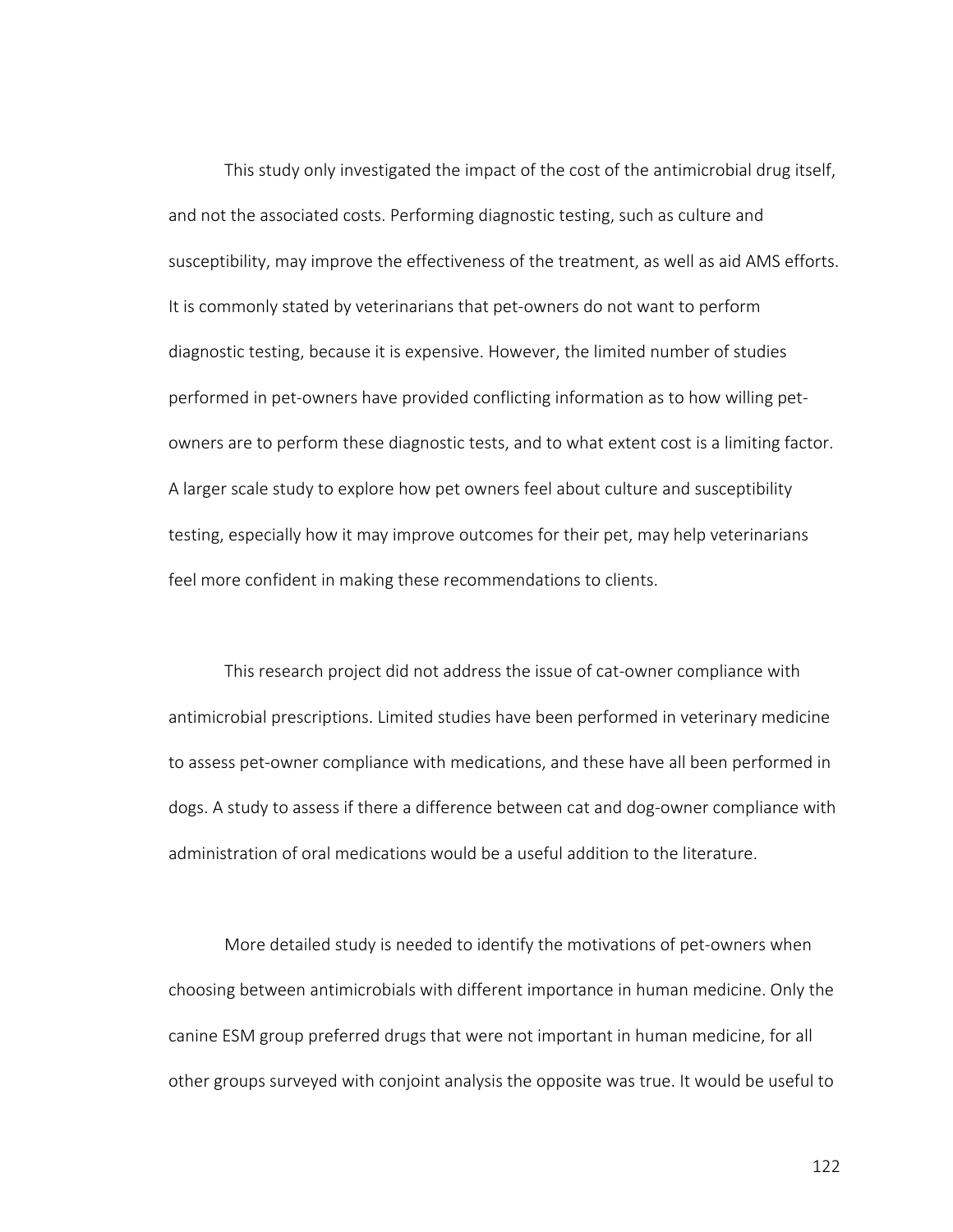identify why importance in human medicine was considered a desirable trait for these owners, which may highlight gaps in knowledge or misconceptions that can be addressed in future educational campaigns.

One of the primary aims of this project was to establish baseline pet-owner knowledge with regards to AMR in their pets. Gathering these data is important to aid future education campaigns targeted towards pet-owners in an attempt to improve AMS within companion animal veterinary medicine. This study did not identify where petowners have gained their current AMR knowledge, nor assess what education methods may be most effective to improve this knowledge in the future. It would be valuable to establish what sources pet-owners are using, and how best to educate pet-owners on this topic on a large scale.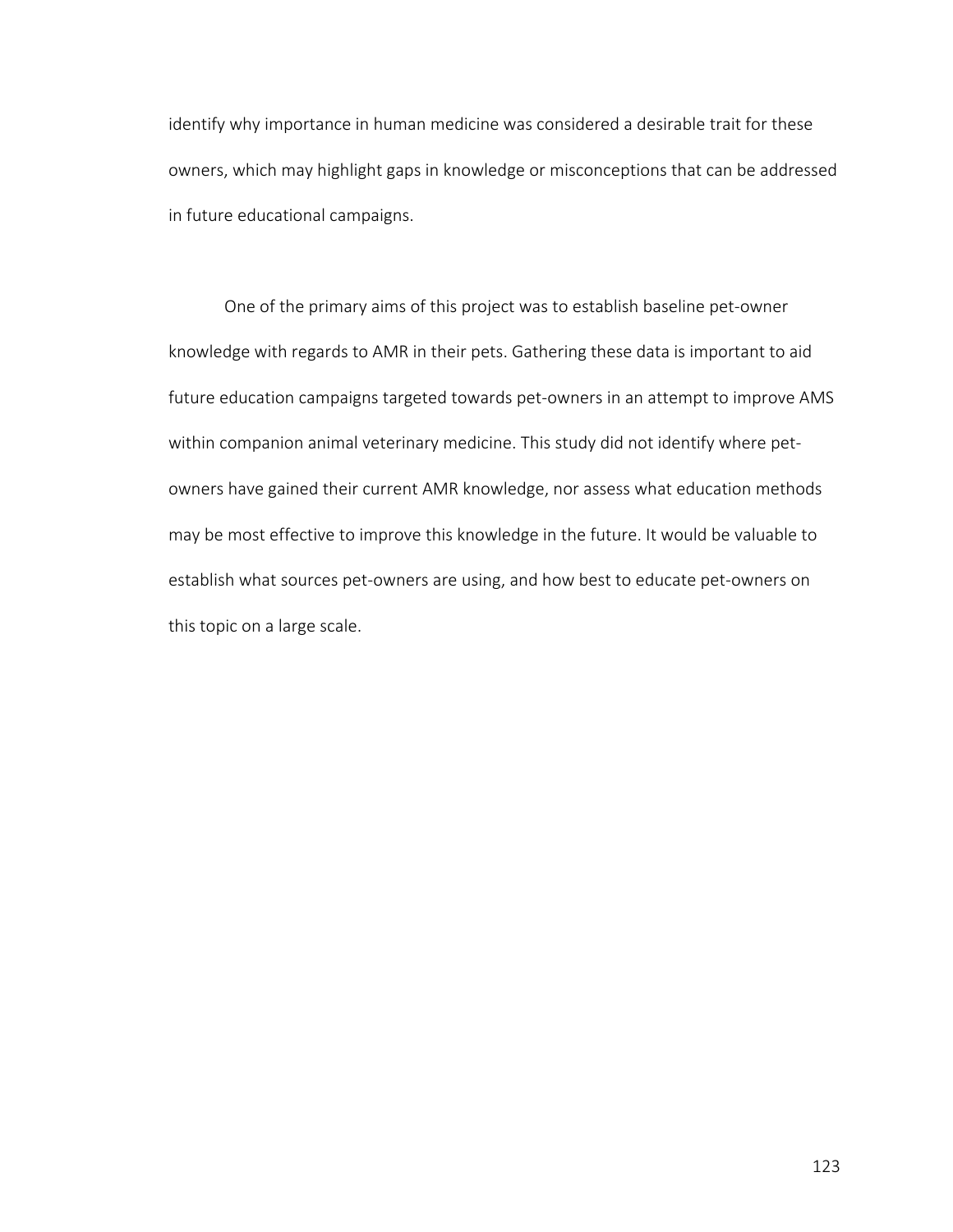## 4.6 References

- Bakhit, M., Del Mar, C., Gibson, E., *et al.* (2019) Exploring patients' understanding of antibiotic resistance and how this may influence attitudes towards antibiotic use for acute respiratory infections: A qualitative study in Australian general practice. *BMJ Open* 9, e026735
- Brockman, B.K., Taylor, V.A. & Brockman, C.M. (2008) The price of unconditional love: Consumer decision making for high-dollar veterinary care. *Journal of Business Research* 61, 397–405
- Butler, C.C., Rollnick, S., Pill, R., *et al.* (1998) Understanding the culture of prescribing: Qualitative study of general practitioners' and patients' perceptions of antibiotics for sore throats. *British Medical Journal* 317, 637–642
- Coe, J.B., Adams, C.L. & Bonnett, B.N. (2007) A focus group study of veterinarians' and pet owners' perceptions of the monetary aspects of veterinary care. *Journal of the American Veterinary Medical Association* 231, 1510–1518
- De Briyne, N., Atkinson, J., Pokludova, L., *et al.* (2013) Factors influencing antibiotic prescribing habits and use of sensitivity testing amongst veterinarians in Europe. *The Veterinary record* 173, 475
- Eells, S.J., Nguyen, M., Jung, J., *et al.* (2016) Relationship between adherence to oral antibiotics and postdischarge clinical outcomes among patients hospitalized with Staphylococcus aureus skin infections. *Antimicrobial Agents and Chemotherapy* 60, 2941–2948
- Fletcher-Lartey, S., Yee, M., Gaarslev, C., *et al.* (2016) Why do general practitioners prescribe antibiotics for upper respiratory tract infections to meet patient expectations: A mixed methods study. *BMJ Open* 6, e012244
- Golding, S.E., Ogden, J. & Higgins, H.M. (2019) Shared Goals, Different Barriers: A Qualitative Study of UK Veterinarians' and Farmers' Beliefs About Antimicrobial Resistance and Stewardship. *Frontiers in Veterinary Science* 6, 132
- Good Business (2015) Exploring the consumer perspective on antimicrobial resistance. Wellcome Trust.[accessed 18 January 2021]
- Hawkings, N.J., Wood, F. & Butler, C.C. (2007) Public attitudes towards bacterial resistance: a qualitative study. *Journal of Antimicrobial Chemotherapy* 59, 1155– 1160
- Huttner, B., Goossens, H., Verheij, T., *et al.* (2010) Characteristics and outcomes of public campaigns aimed at improving the use of antibiotics in outpatients in high-income countries. *The Lancet Infectious Diseases* 10, 17–31
- Kardas, P., Devine, S., Golembesky, A., *et al.* (2005) A systematic review and metaanalysis of misuse of antibiotic therapies in the community. *International Journal of Antimicrobial Agents* 26, 106–113
- Lee, C.-R., Lee, J.H., Kang, L.-W., *et al.* (2015) Educational Effectiveness, Target, and Content for Prudent Antibiotic Use. *BioMed Research International* 2015, 1–13
- Mason, T., Trochez, C., Thomas, R., *et al.* (2018) Knowledge and awareness of the general public and perception of pharmacists about antibiotic resistance. *BMC Public Health* 18, 711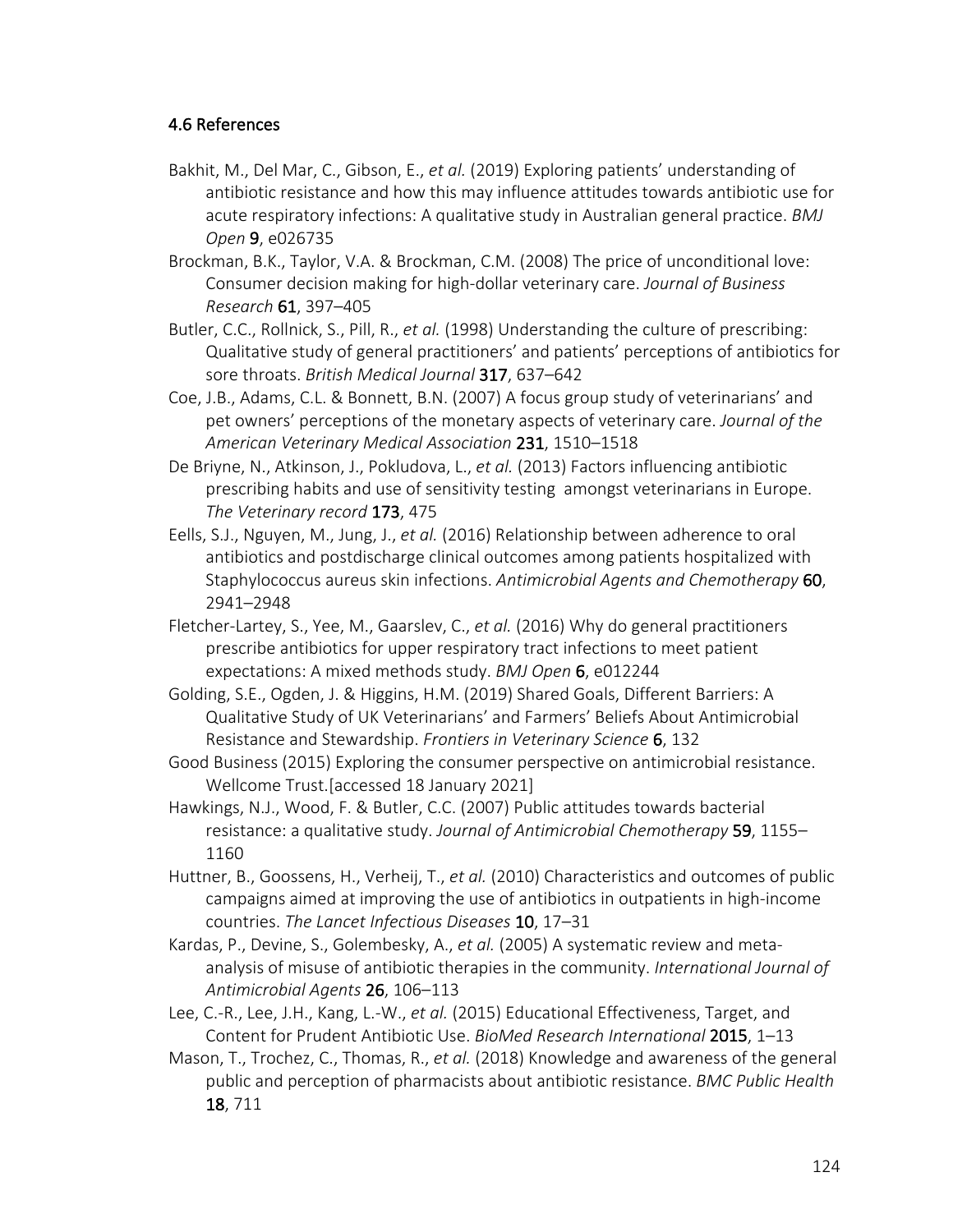- Redding, L.E. & Cole, S.D. (2019) Pet owners' knowledge of and attitudes toward the judicious use of antimicrobials for companion animals. *Journal of the American Veterinary Medical Association* 254, 626–635
- Smith, M., King, C., Davis, M., *et al.* (2018) Pet owner and vet interactions: exploring the drivers of AMR. *Antimicrobial resistance and infection control* 7, 46
- Stallwood, J., Shirlow, A. & Hibbert, A. (2019) A UK-based survey of cat owners' perceptions and experiences of antibiotic usage. *Journal of Feline Medicine and Surgery* 22, 68–76
- Volk, J.O., Felsted, K.E., Thomas, J.G., *et al.* (2011) Executive summary of the Bayer veterinary care usage study. *Journal of the American Veterinary Medical Association* 238, 1275-1282
- Wareham, K.J., Brennan, M.L. & Dean, R.S. (2019) Systematic review of the factors affecting cat and dog owner compliance with pharmaceutical treatment recommendations. *Veterinary Record* 184, 154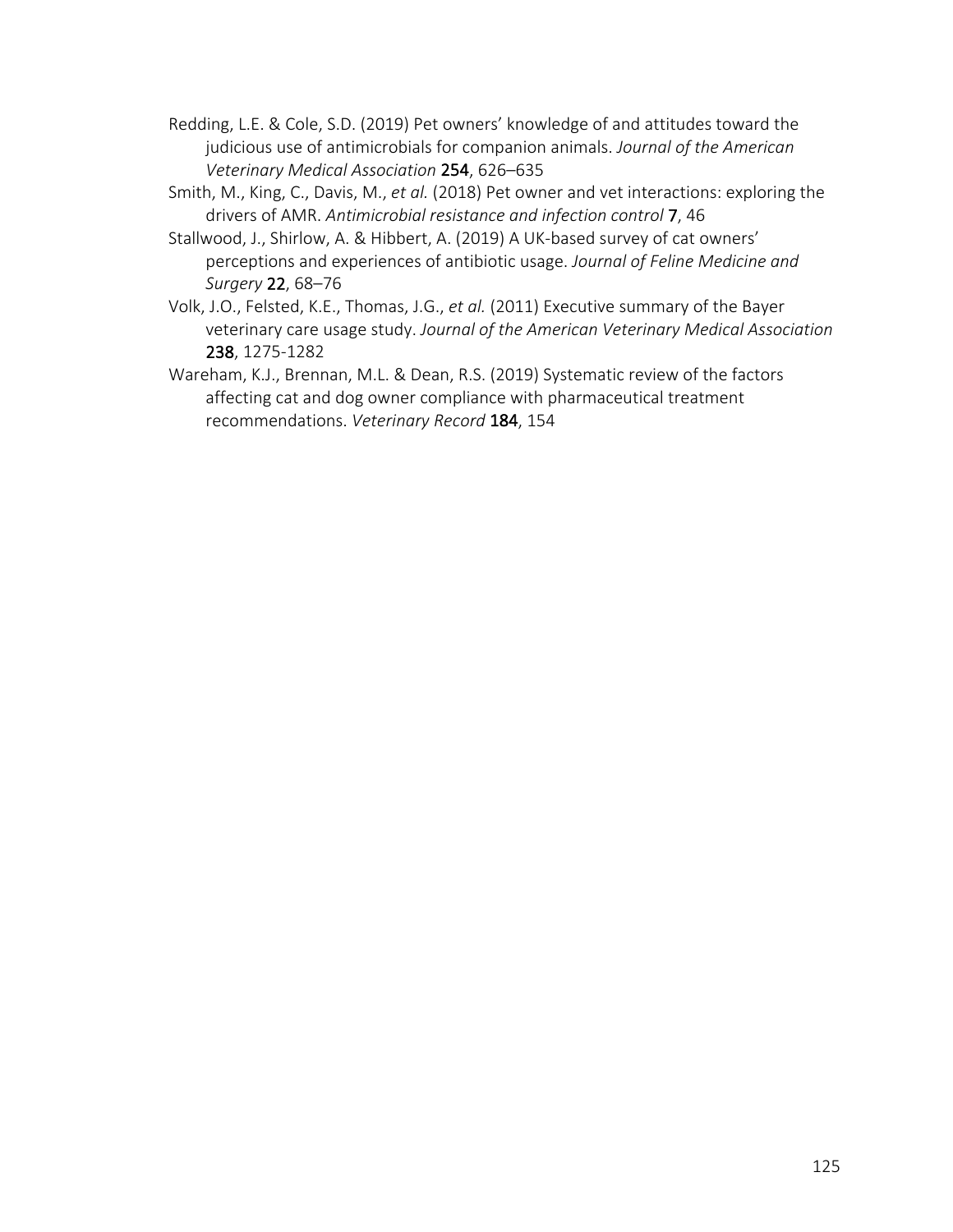# Appendices

## Appendix I Dog-owner survey

#### Start of Block: Block 1

You are invited to participate in a survey regarding antibiotic use in dogs that is being conducted by Dr. Scott Weese, a Professor at the Department of Pathobiology, Ontario Veterinary College, University of Guelph.

The survey is designed to gather information about pet owners' perceptions and preferences when treating their pet for an infection. The study is funded by the Ontario Veterinary College Pet Trust.

The survey will take approximately 10 minutes to complete. The survey is voluntary and no personal information will be collected. Basic demographic and pet ownership information will be collected, along with answers about your preferences and perceptions for antibiotic treatment of your pet. You will not be contacted about your results.

You are under no obligation to participate. By entering this survey, you indicate that you have read the information provided and agree to participate. There are no direct benefits to you, but results will improve our understanding of pet owners' perceptions and preferences when veterinarians need to treat a pet with antibiotics. You may choose to skip any question(s) you do not want to answer. You can stop completing the survey at any time. If you do not complete the survey, your data will be withdrawn. After completion of the survey, there is no way to withdraw your answers since data are collected anonymously. After the study is completed, a summary will be provided online at http://www.wormsandgermsblog.com, in addition to publication of a scientific paper.

You do not waive any legal rights by agreeing to take part in this study. This study has been reviewed by the University of Guelph Research Ethics Board for compliance with federal guidelines for research involving human participants. If you have any questions about your rights as a research participant in this study (REB#19-03-13), please contact: Director, Research Ethics, University of Guelph, reb@uoguelph.ca; 519-824-4120 ext 56606.

End of Block: Block 1

Start of Block: Country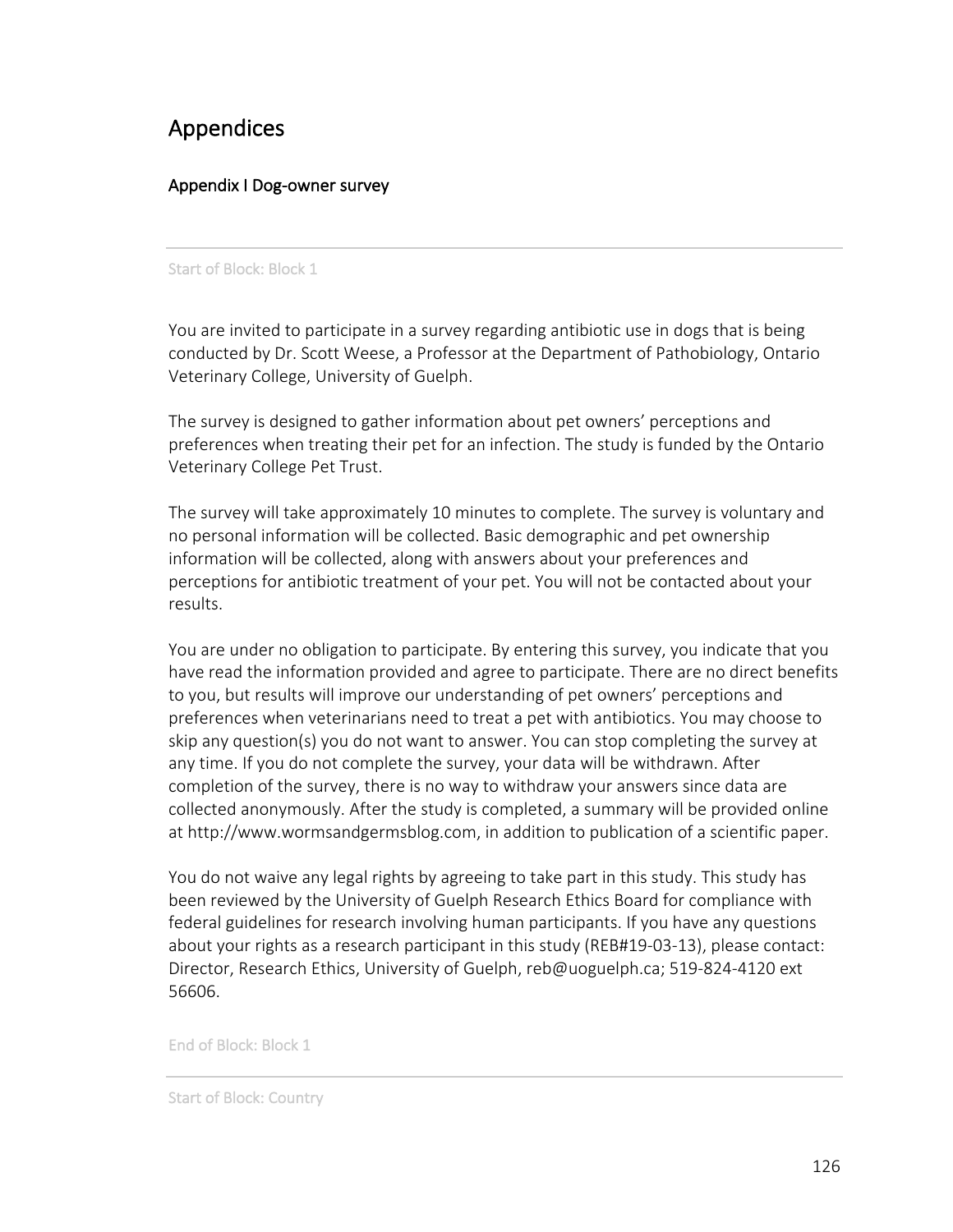Q1 What is your gender?



Q2 What is your age?



Q3 What is your approximate household income?

 $\circ$  <\$50,000 (1)  $\bigcirc$  \$51,000 - 100,000 (2)  $\bigcirc$  \$101,000 - 200,000 (3)  $\circ$  >\$200,000 (4)  $\bigcirc$  Prefer not to answer (5)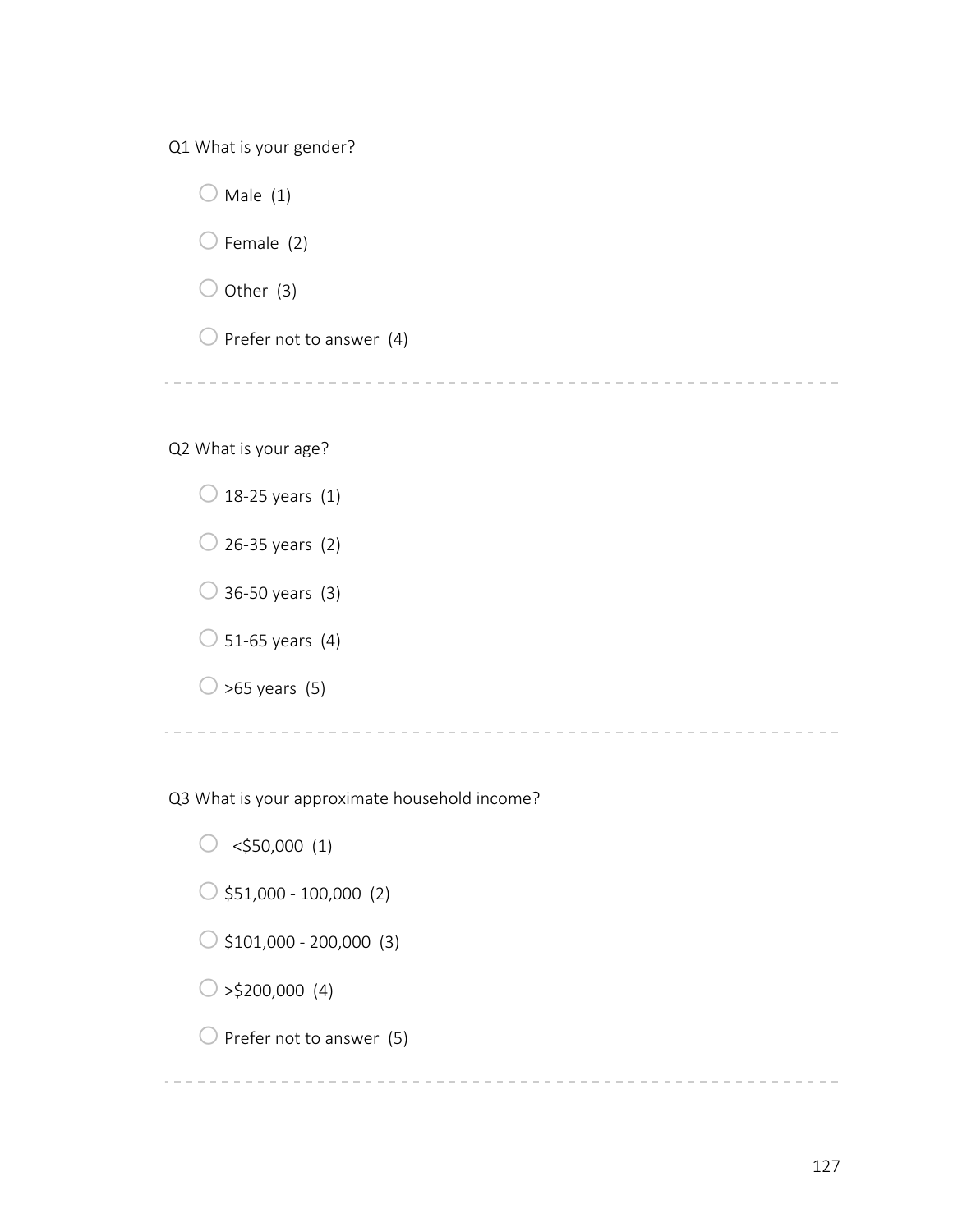Q4 What is the highest level of education you completed?

 $\bigcirc$  Some high school (1)

 $\bigcirc$  High school (2)

 $\bigcirc$  Community college (3)

 $\bigcirc$  University undergraduate degree (4)

 $\bigcirc$  University professional or graduate degree (5)

Q5 Do you currently own a dog?

 $\bigcirc$  Yes (1)

 $\bigcirc$  No (2)

----------------------------------

Q6 Have you had to treat one or more of your dogs with an antibiotic in the past year?

 $\bigcirc$  Yes (1)

 $\bigcirc$  No/don't recall (2)

End of Block: Country

Start of Block: Block 3

Q7 Your dog has an infection and needs to be treated with an antibiotic. You will now be presented with a series of antibiotic treatment options. They will differ by the route of administration (you administering a pill a set number of times a day or a veterinarian giving your dog a single injection) and the cost. Additionally, since antibiotics used in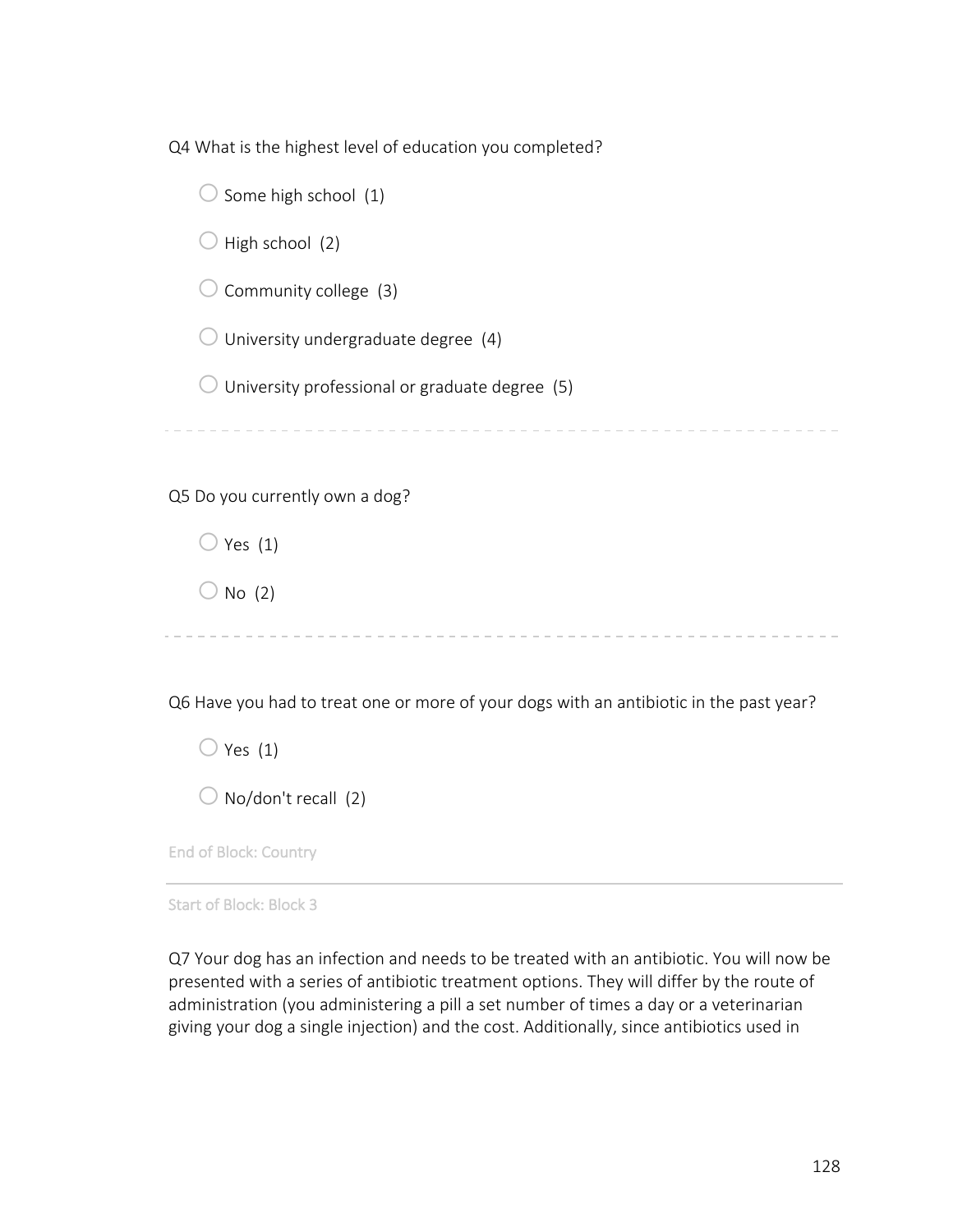animals are the same as those that are used in people, you will also consider how important the antibiotic is for treatment of infections in people.

There are no right or wrong answers.

## Assume all treatment options are equally effective.

End of Block: Block 3

Start of Block: ConjointBlock

C1 (1/10) Choose your preferred option below:

Option 1

How the antibiotic is given: Oral (pill or liquid) three times a day for 5 days Cost: \$25 Importance of drug for treating people: Very important

Option 2

How the antibiotic is given: Oral (pill or liquid) twice a day for 5 days Cost: \$60 Importance of drug for treating people: Very important

 $\bigcirc$  (1)  $\bigcirc$  (2)

C2 (2/10) Choose your preferred option below:

Option 1

How the antibiotic is given: Injected once by your veterinarian Cost: \$60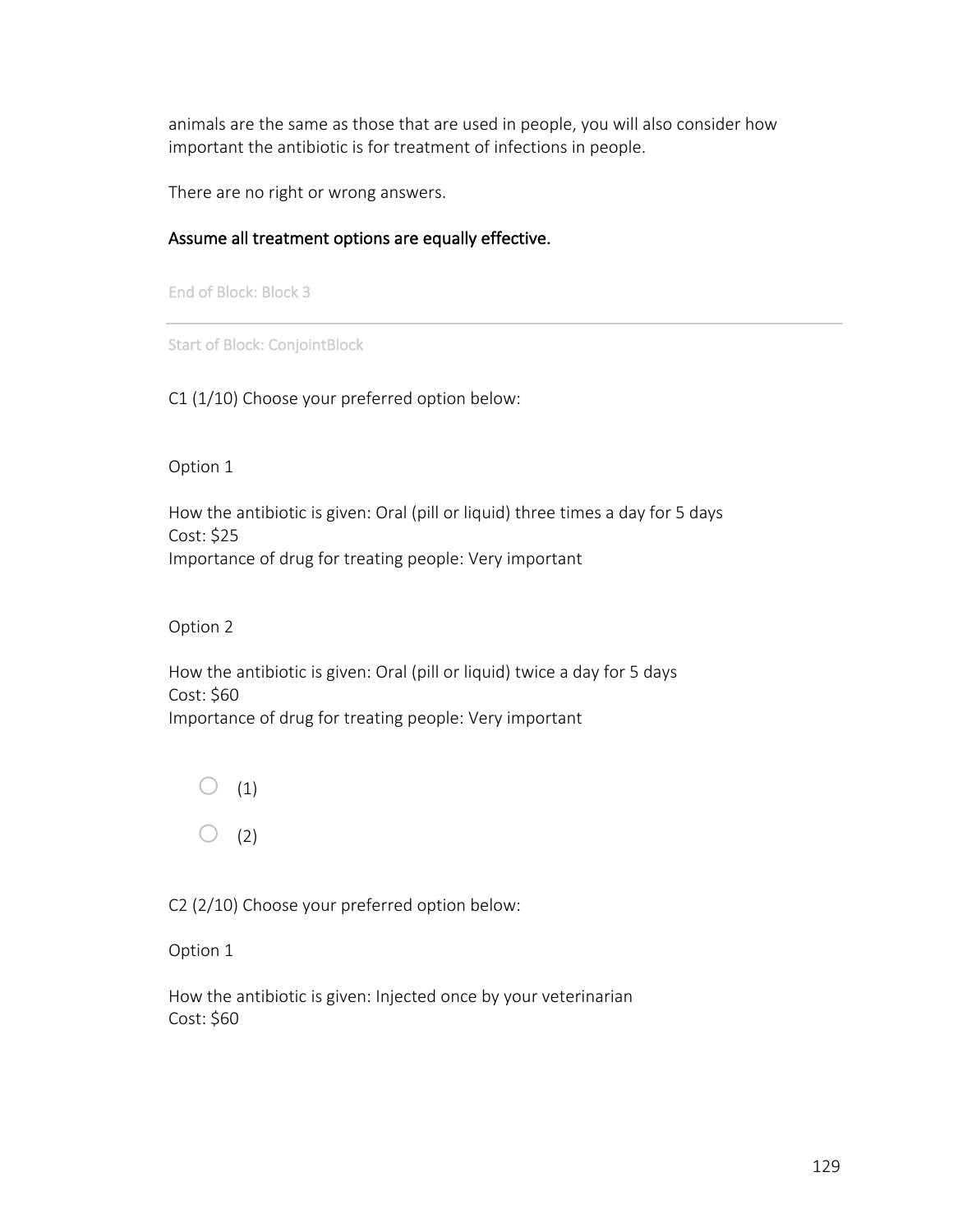Importance of drug for treating people: Somewhat important

Option 2

How the antibiotic is given: Injected once by your veterinarian Cost: \$120 Importance of drug for treating people: Not important



C3 (3/10) Choose your preferred option below:

Option 1

How the antibiotic is given: Oral (pill or liquid) twice a day for 5 days Cost: \$120 Importance of drug for treating people: Not important

Option 2

How the antibiotic is given: Injected once a day by your veterinarian Cost: \$25 Importance of drug for treating people: Very important



C4 (4/10) Choose your preferred option below:

Option 1

How the antibiotic is given: Oral (pill or liquid) once a day for 5 days Cost: \$60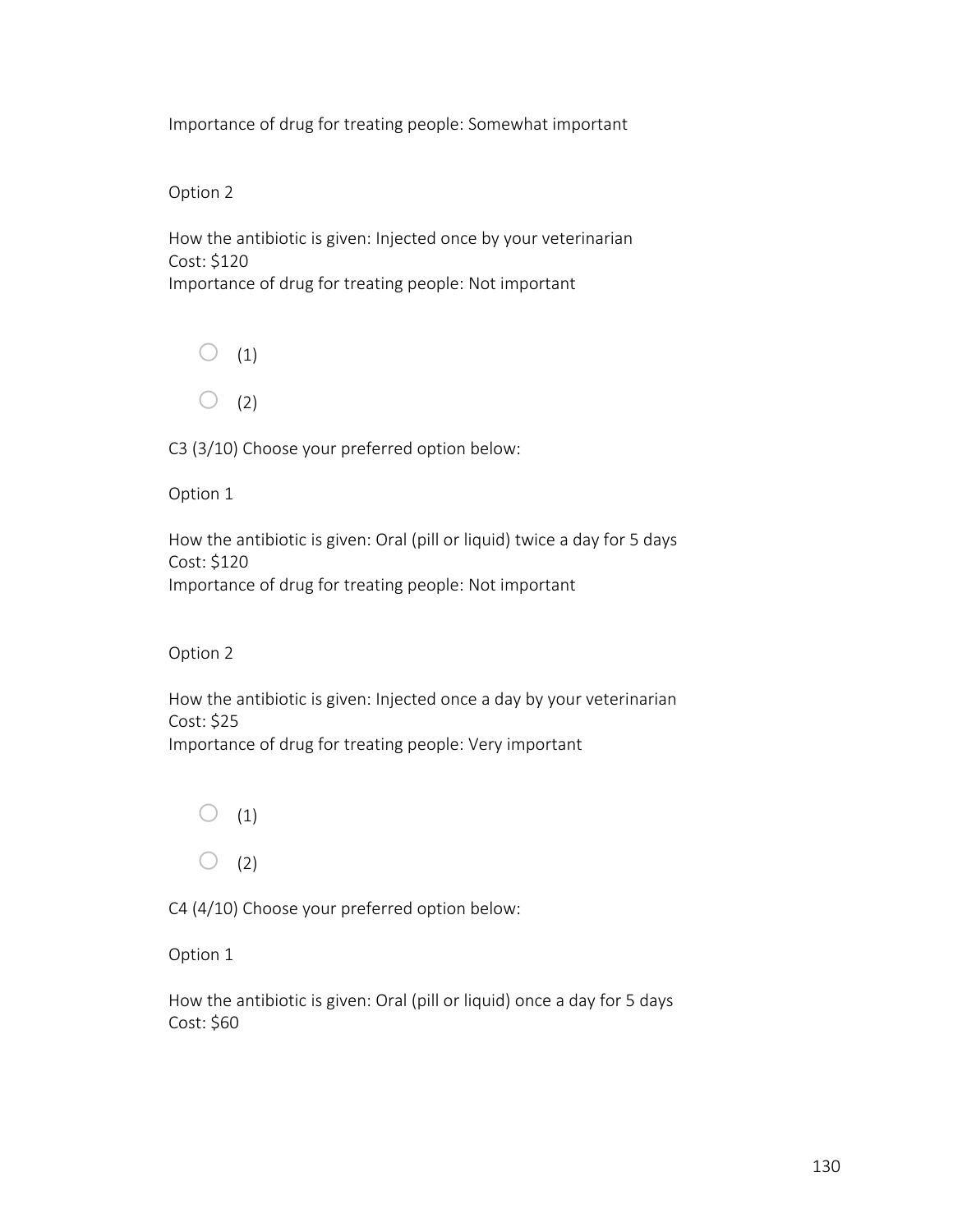## Option 2

How the antibiotic is given: Oral (pill or liquid) twice a day for 5 days Cost: \$60 Importance of drug for treating people: Not important



C5 (5/10) Choose your preferred option below:

Option 1

How the antibiotic is given: Oral (pill or liquid) twice a day for 5 days Cost: \$60 Importance of drug for treating people: Not important

Option 2

How the antibiotic is given: Oral (pill or liquid) three times a day for 5 days Cost: \$60 Importance of drug for treating people: Somewhat important



C6 (6/10) Choose your preferred option below:

Option 1

How the antibiotic is given: Injected once by your veterinarian Cost: \$25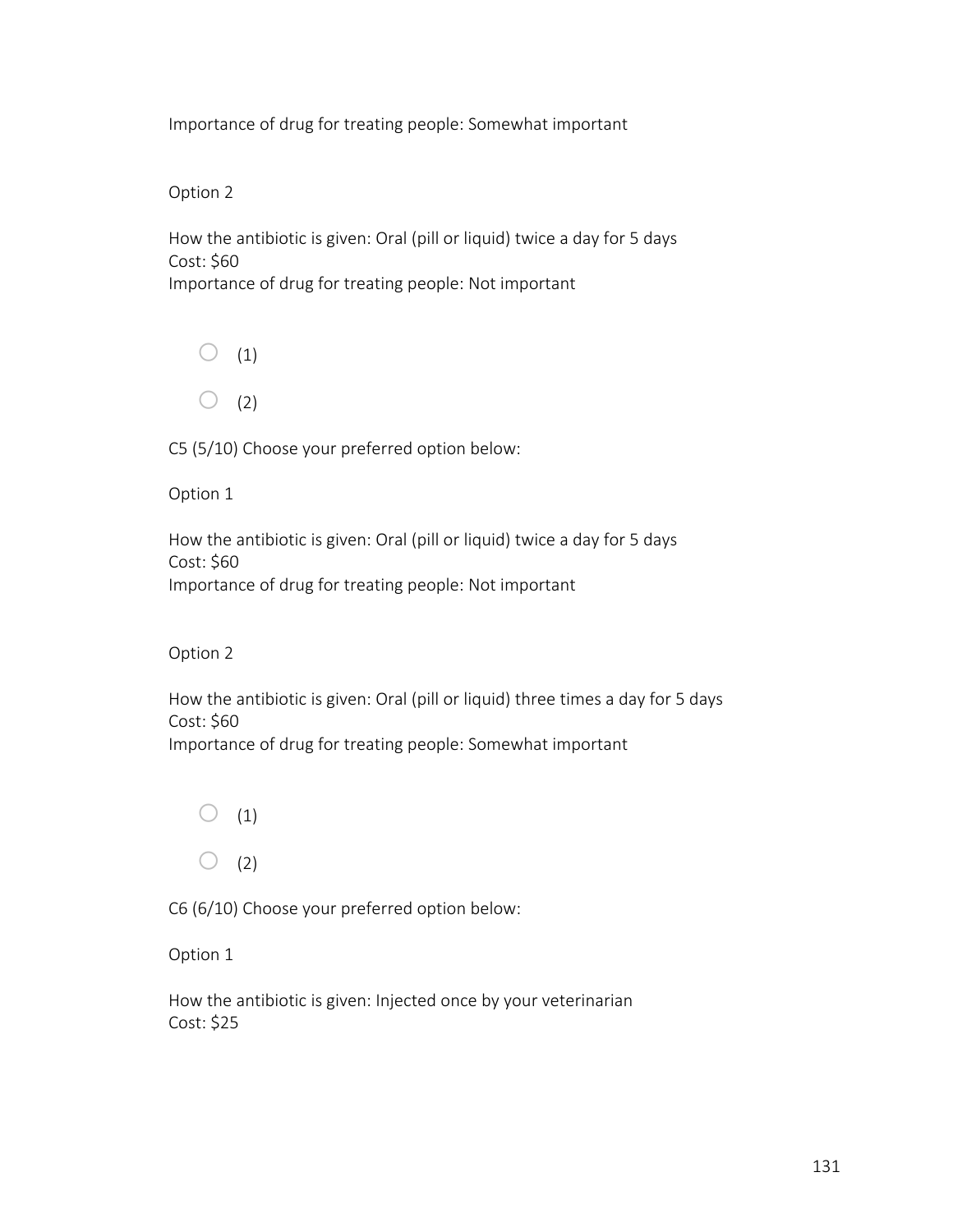Option 2

How the antibiotic is given: Injected once by your veterinarian Cost: \$120 Importance of drug for treating people: Very important



C7 (7/10) Choose your preferred option below:

Option 1

How the antibiotic is given: Oral (pill or liquid) three times a day for 5 days Cost: \$60 Importance of drug for treating people: Not important

Option 2

How the antibiotic is given: Oral (pill or liquid) once a day for 5 days Cost: \$60 Importance of drug for treating people: Not important



C8 (8/10) Choose your preferred option below:

Option 1

How the antibiotic is given: Oral (pill or liquid) twice a day for 5 days Cost: \$120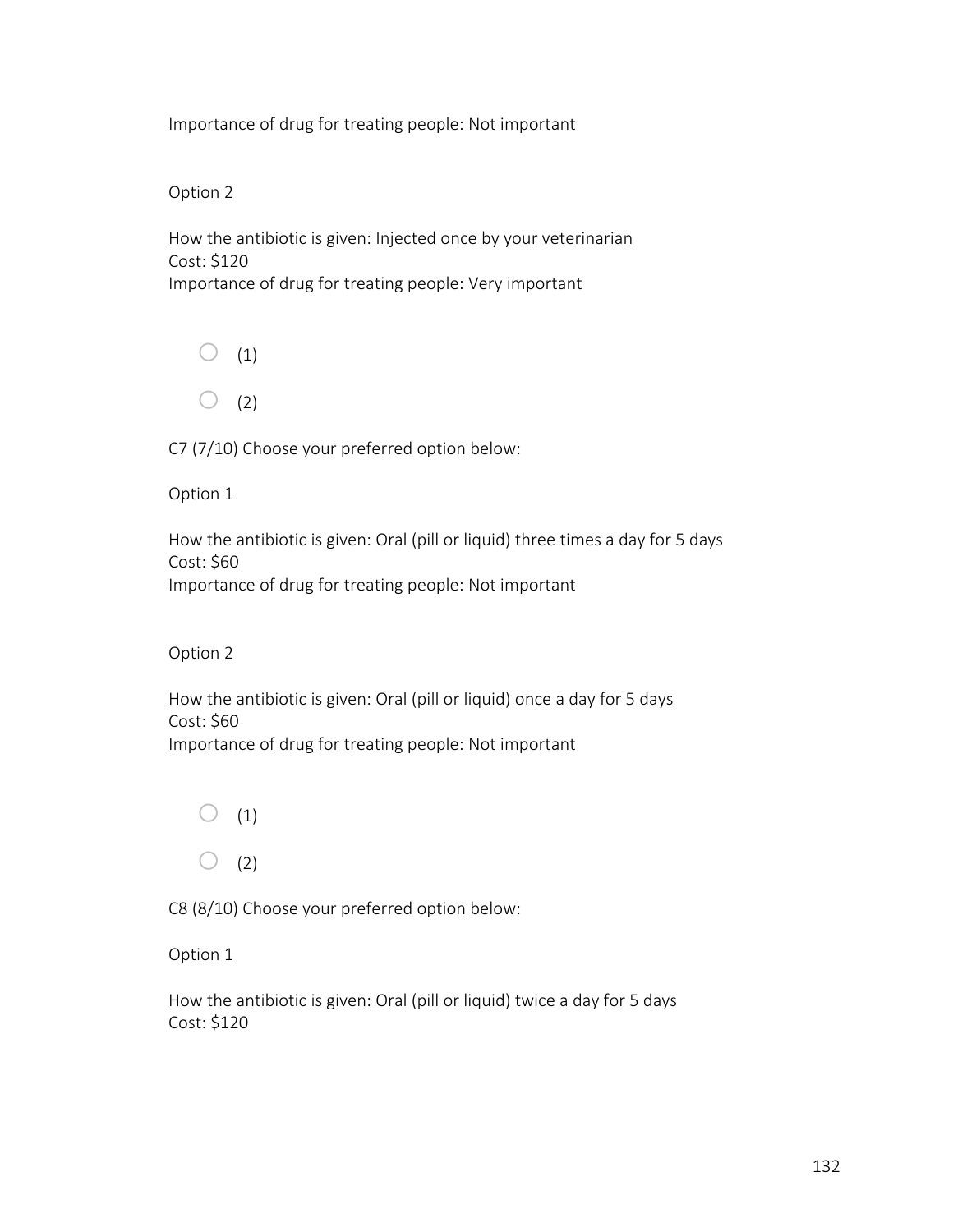Option 2

How the antibiotic is given: Injected ONCE by your veterinarian Cost: \$25 Importance of drug for treating people: Not important



C9 (9/10) Choose your preferred option below:

Option 1

How the antibiotic is given: Oral (pill or liquid) three times a day for 5 days Cost: \$25 Importance of drug for treating people: Somewhat important

Option 2

How the antibiotic is given: Oral (pill or liquid) twice a day for 5 days Cost: \$120 Importance of drug for treating people: Not important

 $\bigcirc$  (1)  $\bigcirc$  (2)

C10 (10/10) Choose your preferred option below:

Option 1

How the antibiotic is given: Oral (pill or liquid) three times a day for 5 days Cost: \$60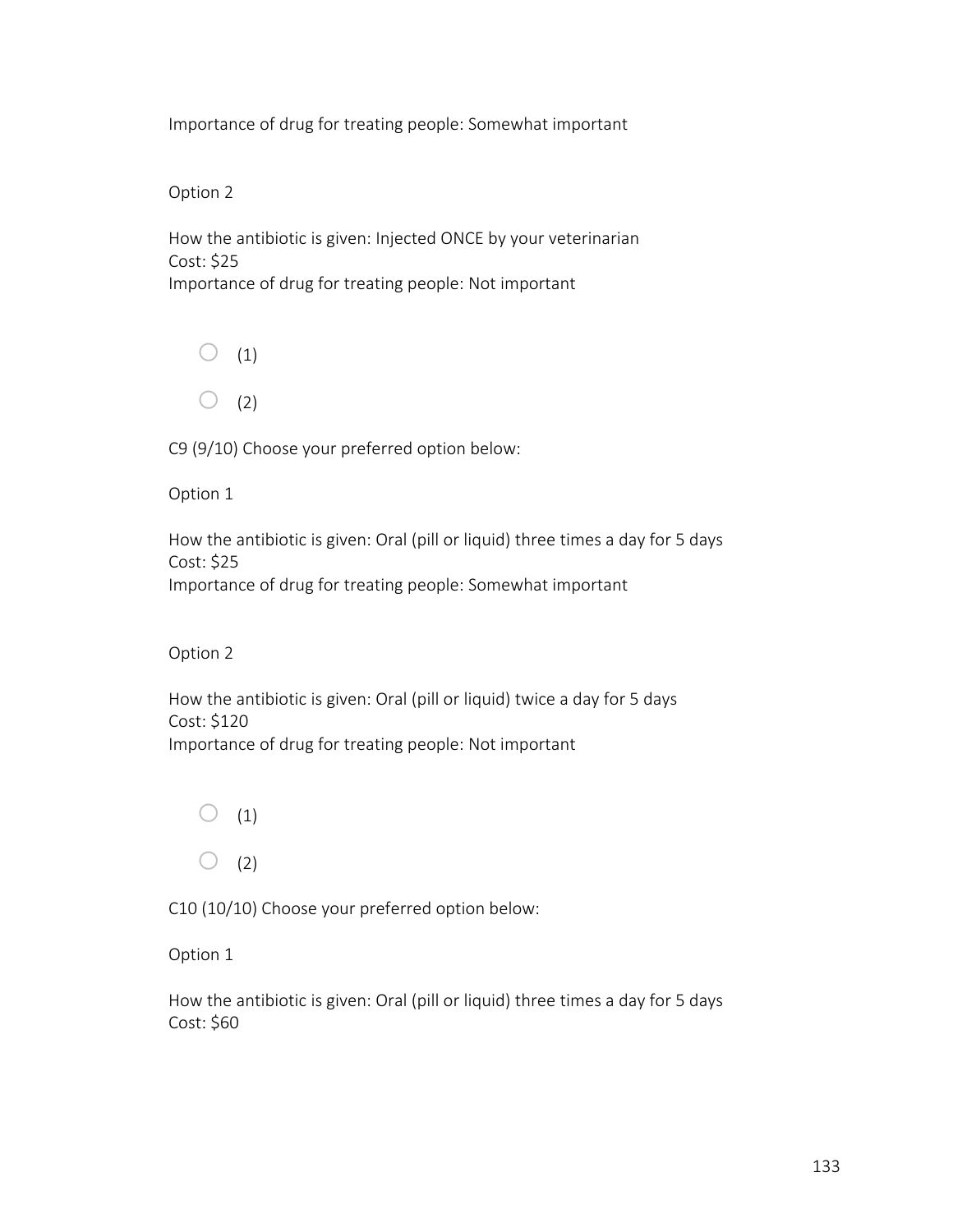Option 2

How the antibiotic is given: Oral (pill or liquid) three times a day for 5 days Cost: \$120 Importance of drug for treating people: Not important



End of Block: ConjointBlock

Start of Block: Block 5

Q If you need to treat your dog with an antibiotic, how important do you consider the following factors?

|                                                                              | Very<br>important (1) | Important (2) | Slightly<br>important (3) | <b>Not</b><br>important at<br>all $(4)$ | No<br>preference<br>(5) |
|------------------------------------------------------------------------------|-----------------------|---------------|---------------------------|-----------------------------------------|-------------------------|
| Number of<br>times a day it<br>must be given<br>(6)                          |                       |               |                           |                                         |                         |
| Cost(7)                                                                      |                       |               |                           |                                         |                         |
| Importance<br>of the drug<br>for treatment<br>of infections<br>in people (8) |                       |               |                           |                                         |                         |
| Whether or<br>not you need<br>to give your<br>dog a pill (9)                 |                       |               |                           |                                         |                         |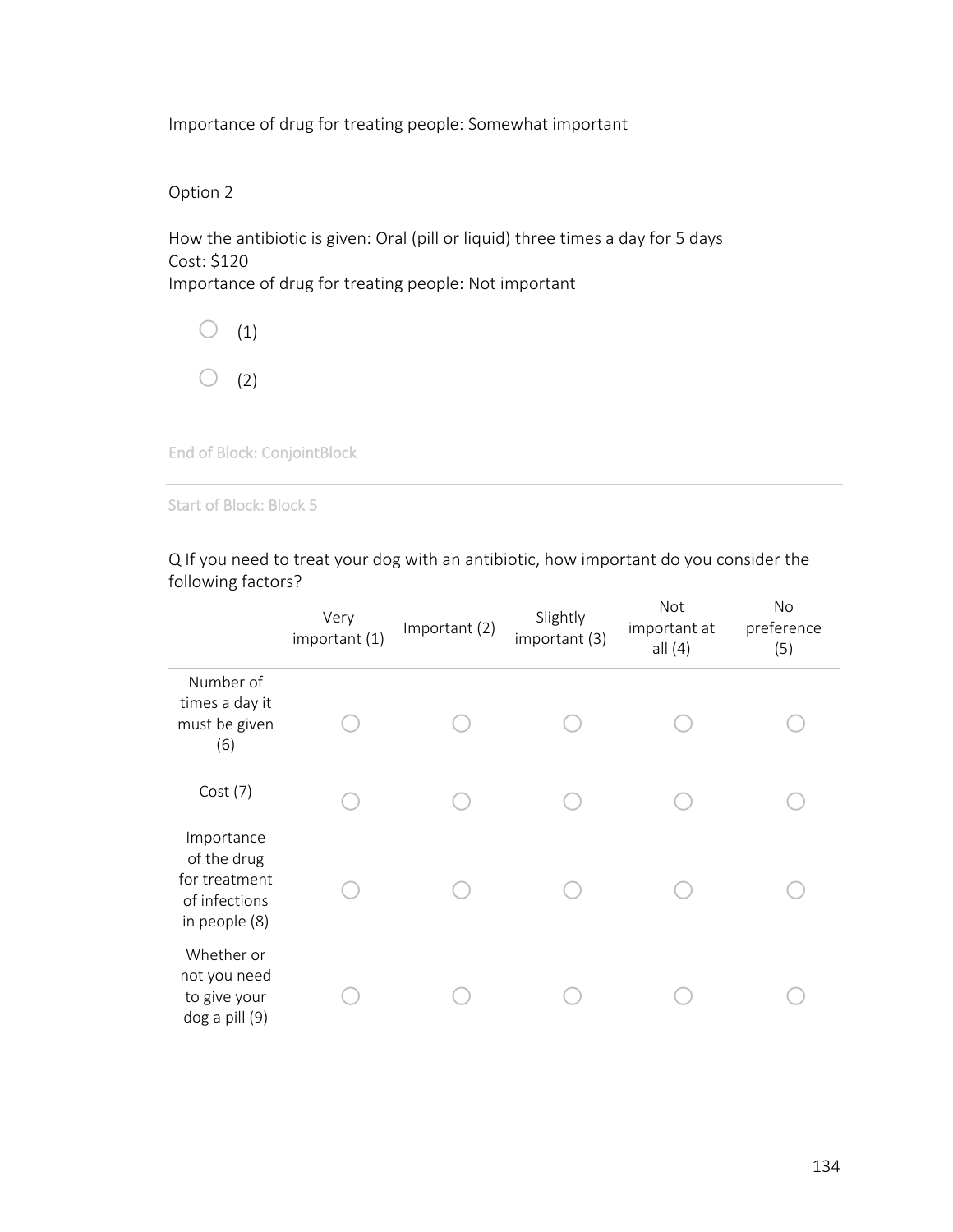Q15 How important do you think antibiotic resistance is in human medicine?

 $\bigcirc$  Very important (1)  $\bigcirc$  Important (2)  $\bigcirc$  Slightly important (3)  $\bigcirc$  Not at all important (4)  $\bigcirc$  Don't know (5) 

Q16 Do you think antibiotic use in pets poses a risk to humans?

 $\bigcirc$  Definitely yes (1)  $\bigcirc$  Probably yes (2)  $\bigcirc$  Might or might not (3)  $\bigcirc$  Probably not (4)  $\bigcirc$  Definitely not (5)

Q17 Thank you for participating in this survey. A summary of results will be available at http://www.wormsandgermblog.com at completion of the study.

End of Block: Block 5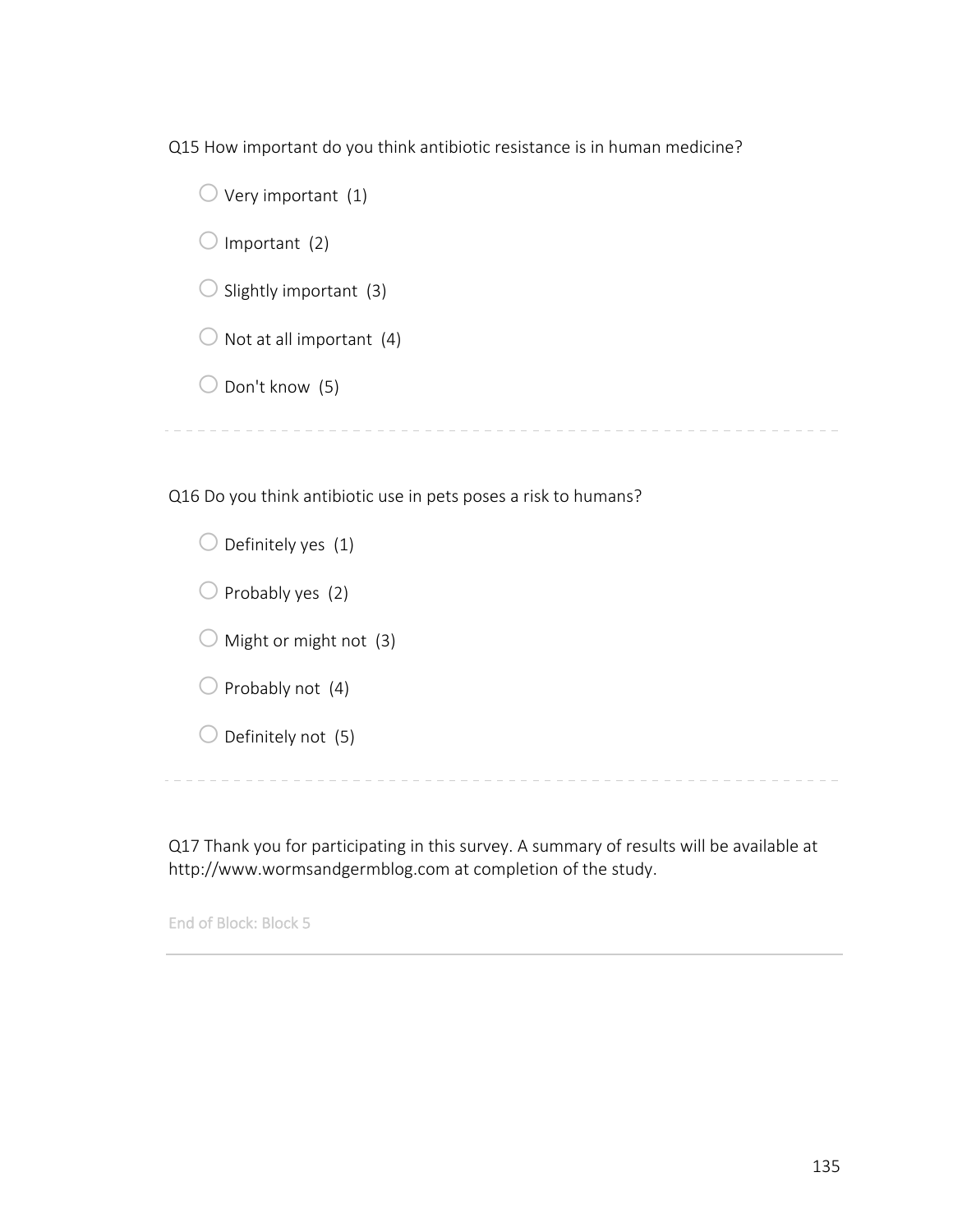# Appendix II Cat-owner survey

Start of Block: Block 1

You are invited to participate in a survey regarding antibiotic use in cats that is being conducted by Dr. Scott Weese, a Professor at the Department of Pathobiology, Ontario Veterinary College, University of Guelph.

The survey is designed to gather information about pet owners' perceptions and preferences when treating their pet for an infection. The study is funded by the Ontario Veterinary College Pet Trust.

The survey will take approximately 10 minutes to complete. The survey is voluntary and no personal information will be collected. Basic demographic and pet ownership information will be collected, along with answers about your preferences and perceptions for antibiotic treatment of your pet. You will not be contacted about your results.

You are under no obligation to participate. By entering this survey, you indicate that you have read the information provided and agree to participate. There are no direct benefits to you, but results will improve our understanding of pet owners' perceptions and preferences when veterinarians need to treat a pet with antibiotics. You may choose to skip any question(s) you do not want to answer. You can stop completing the survey at any time. If you do not complete the survey, your data will be withdrawn. After completion of the survey, there is no way to withdraw your answers since data are collected anonymously. After the study is completed, a summary will be provided online at http://www.wormsandgermsblog.com, in addition to publication of a scientific paper.

You do not waive any legal rights by agreeing to take part in this study. This study has been reviewed by the University of Guelph Research Ethics Board for compliance with federal guidelines for research involving human participants. If you have any questions about your rights as a research participant in this study (REB#19-03-13), please contact: Director, Research Ethics, University of Guelph, reb@uoguelph.ca; 519-824-4120 ext 56606.

End of Block: Block 1

Start of Block: Country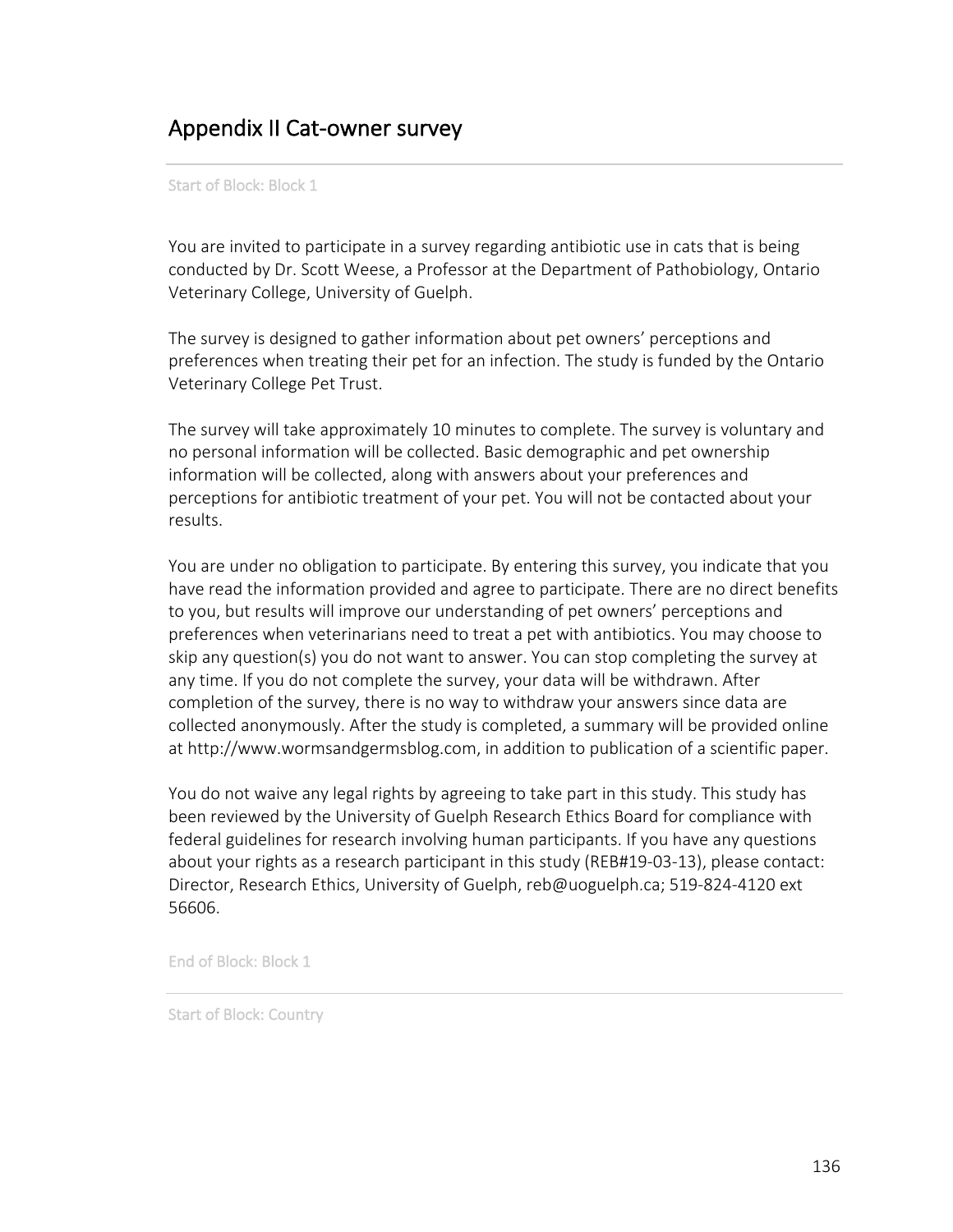Q1 What is your gender?

 $\bigcirc$  Male (1)  $\bigcirc$  Female (2)  $\bigcirc$  Other (3)  $\bigcirc$  Prefer not to answer (4) 

Q2 What is your age?



Q3 What is your approximate household income?

 $\circ$  <\$50,000 (1)

 $\circ$ \$51,000 - 100,000 (2)

 $\bigcirc$  \$101,000 - 200,000 (3)

 $\bigcirc$  >\$200,000 (4)

 $\bigcirc$  Prefer not to answer (5)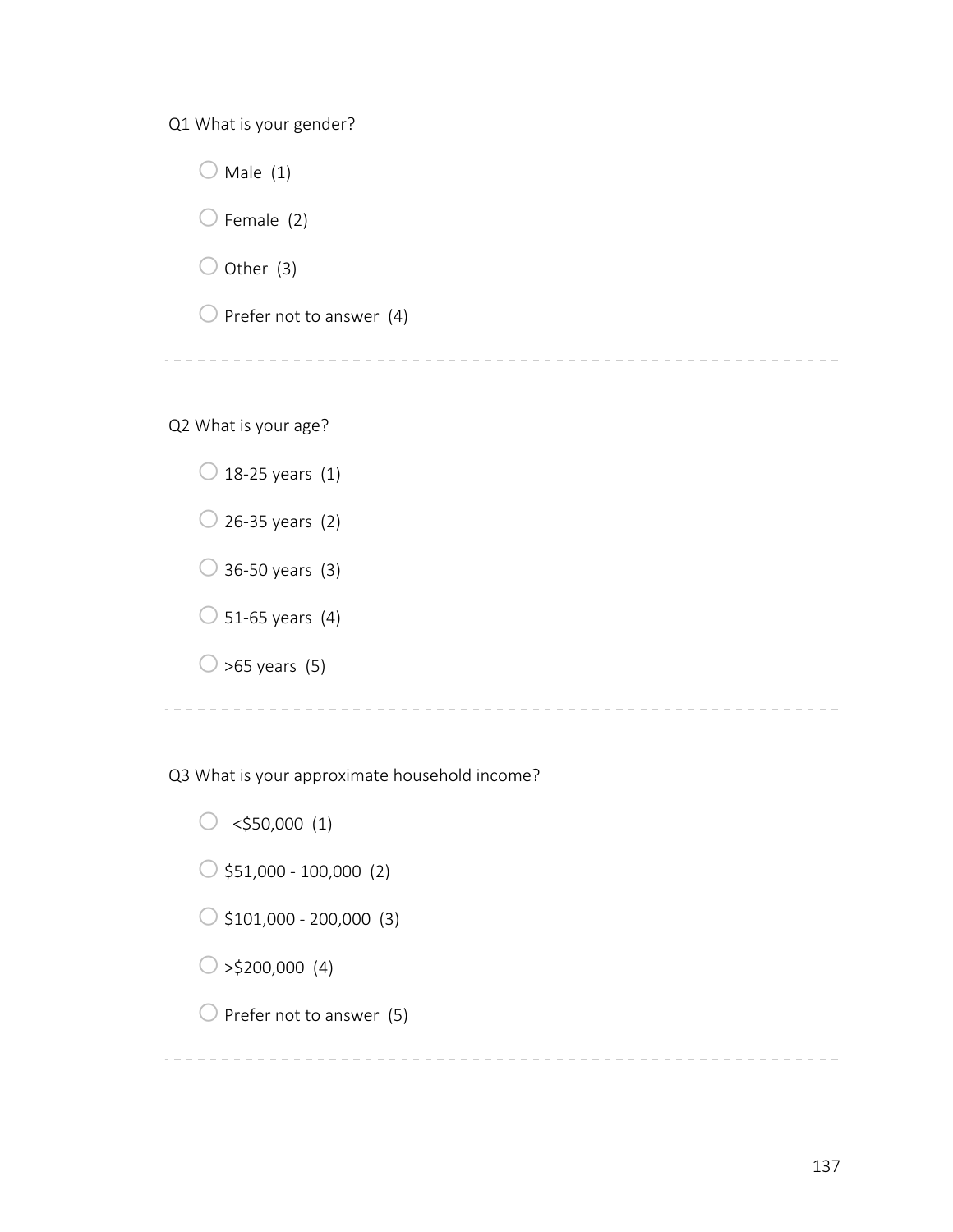Q4 What is the highest level of education you completed?

 $\bigcirc$  Some high school (1)

 $\bigcirc$  High school (2)

 $\bigcirc$  Community college (3)

 $\bigcirc$  University undergraduate degree (4)

 $\bigcirc$  University professional or graduate degree (5)

Q5 Do you currently own a cat?

 $\bigcirc$  Yes (1)

 $\bigcirc$  No (2)

Q6 Have you had to treat one or more of your cats with an antibiotic in the past year?

 $\bigcirc$  Yes (1)

 $\bigcirc$  No/don't recall (2)

End of Block: Country

Start of Block: Block 3

Q7 Your cat has an infection and needs to be treated with an antibiotic. You will now be presented with a series of antibiotic treatment options. They will differ by the route of administration (you administering a pill a set number of times a day or a veterinarian giving your cat a single injection) and the cost. Additionally, since antibiotics used in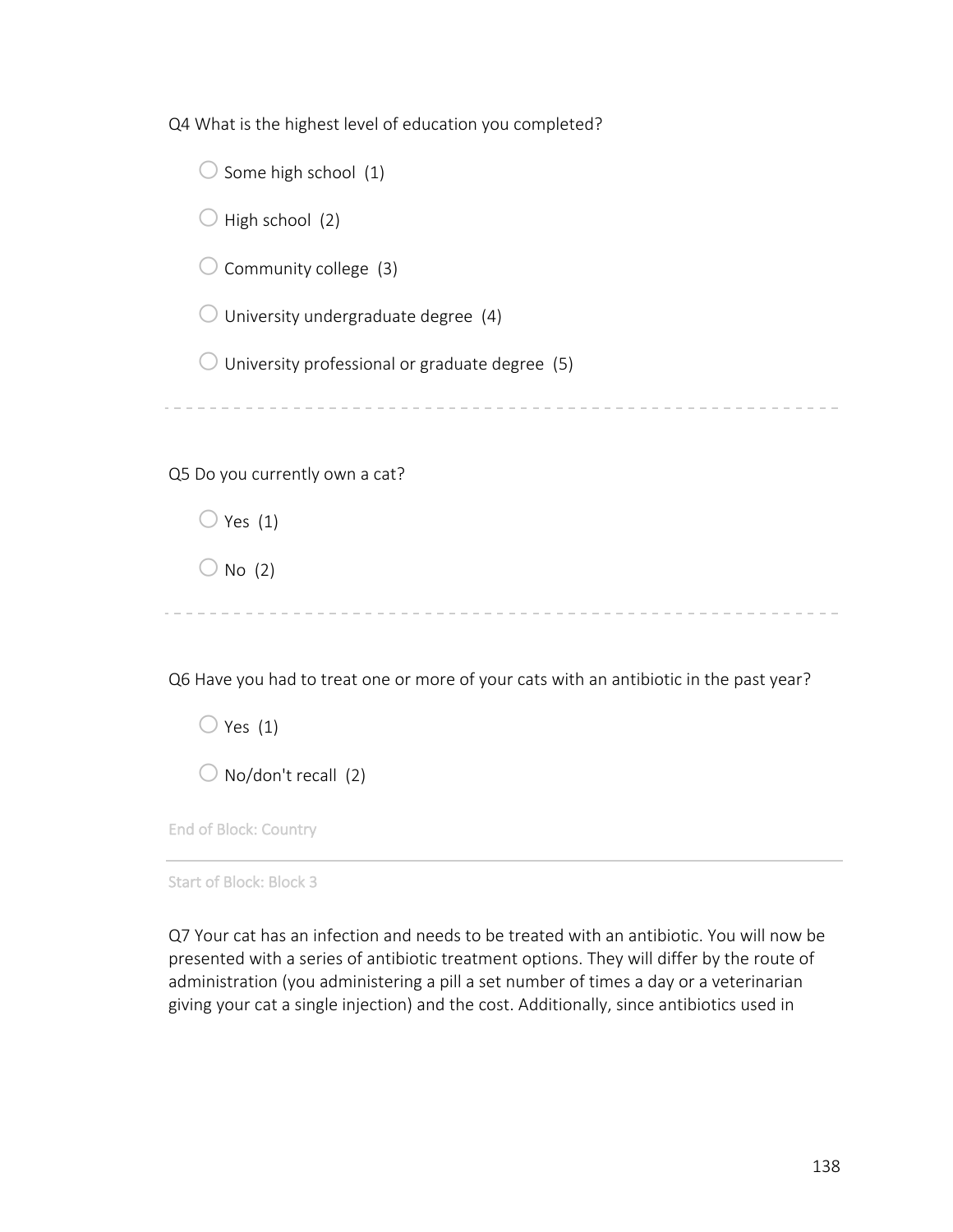animals are the same as those that are used in people, you will also consider how important the antibiotic is for treatment of infections in people.

There are no right or wrong answers.

#### Assume all treatment options are equally effective.

End of Block: Block 3

Start of Block: ConjointBlock

C1 (1/10) Choose your preferred option below:

Option 1

How the antibiotic is given: Oral (pill or liquid) three times a day for 5 days Cost: \$25 Importance of drug for treating people: Somewhat important

Option 2

How the antibiotic is given: Oral (pill or liquid) once a day for 5 days Cost: \$25 Importance of drug for treating people: Very important

 $\bigcirc$  (1)  $\bigcirc$  (2)

C2 (2/10) Choose your preferred option below:

Option 1

How the antibiotic is given: Oral (pill or liquid) three times a day for 5 days Cost: \$45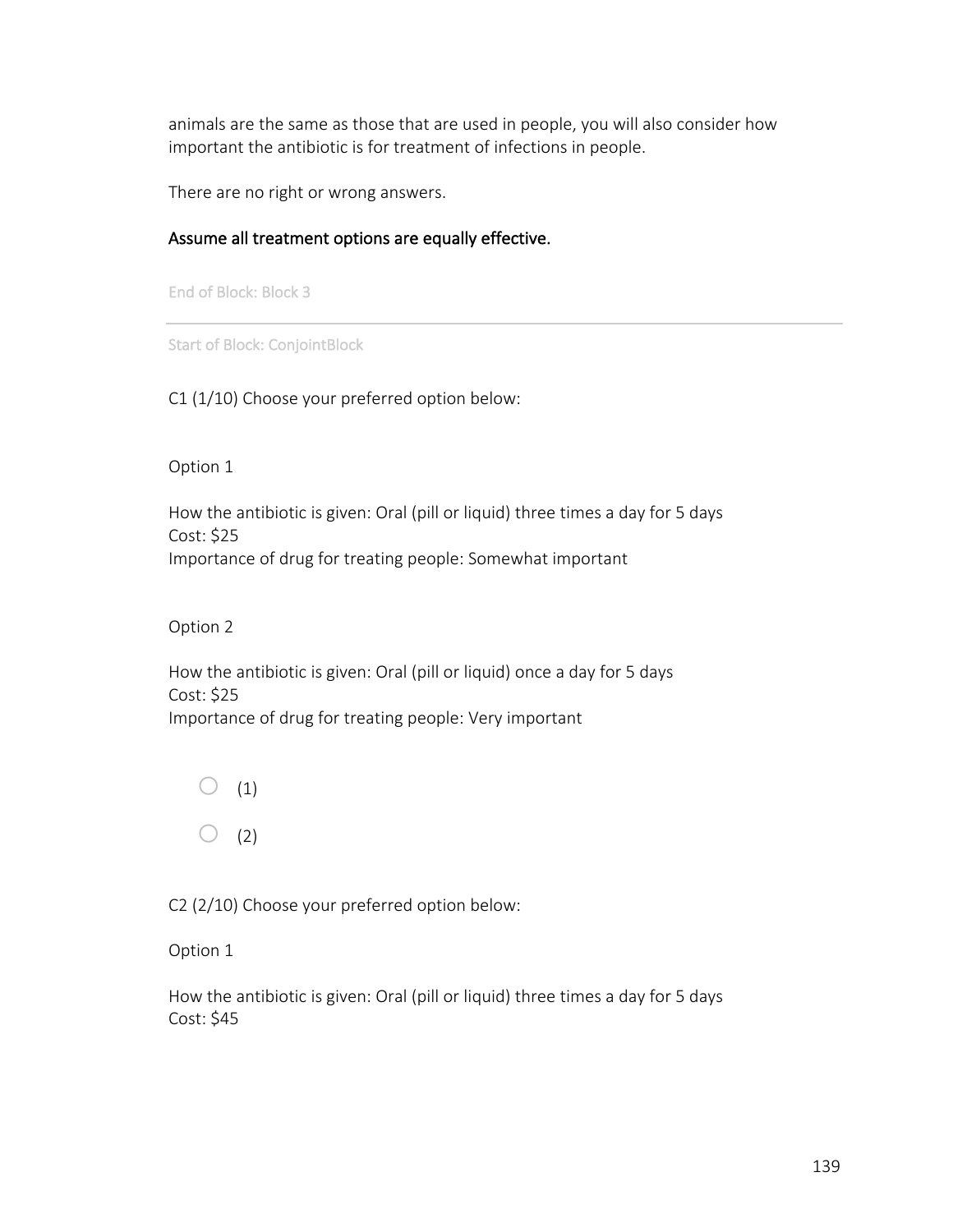### Option 2

How the antibiotic is given: Injected once by your veterinarian Cost: \$80 Importance of drug for treating people: Not important



C3 (3/10) Choose your preferred option below:

Option 1

How the antibiotic is given: Oral (pill or liquid) three times a day for 5 days Cost: \$80 Importance of drug for treating people: Somewhat important

Option 2

How the antibiotic is given: Injected once by your veterinarian Cost: \$45 Importance of drug for treating people: Very important



C4 (4/10) Choose your preferred option below:

Option 1

How the antibiotic is given: Oral (pill or liquid) twice a day for 5 days Cost: \$45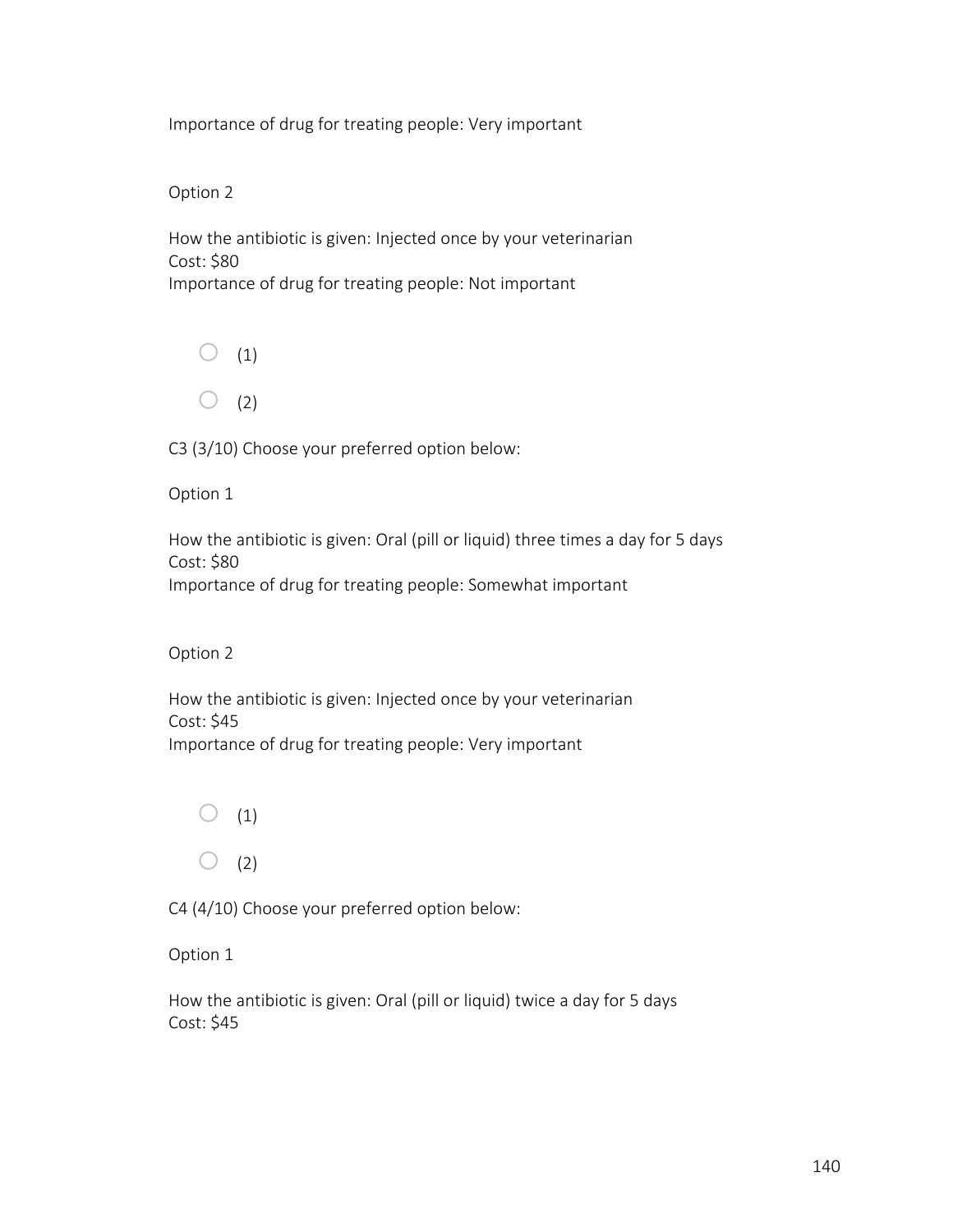Option 2

How the antibiotic is given: Oral (pill or liquid) once a day for 5 days Cost: \$45 Importance of drug for treating people: Somewhat important



C5 (5/10) Choose your preferred option below:

Option 1

How the antibiotic is given: Oral (pill or liquid) twice a day for 5 days Cost: \$80 Importance of drug for treating people: Not important

Option 2

How the antibiotic is given: Oral (pill or liquid) once a day for 5 days Cost: \$25 Importance of drug for treating people: Very important



C6 (6/10) Choose your preferred option below:

Option 1

How the antibiotic is given: Injected once by your veterinarian Cost: \$25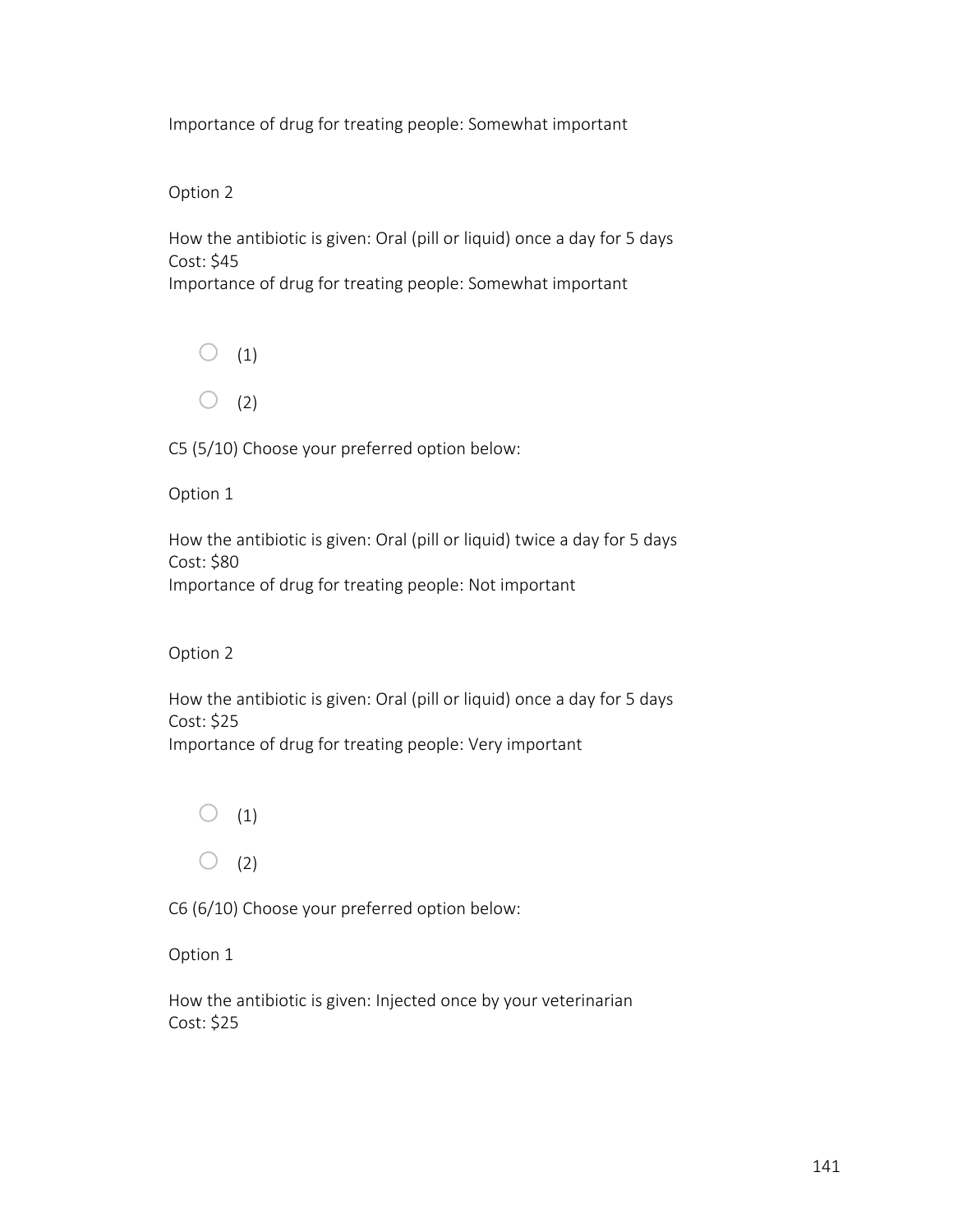# Option 2

How the antibiotic is given: Oral (pill or liquid) twice a day for 5 days Cost: \$80 Importance of drug for treating people: Not important



C7 (7/10) Choose your preferred option below:

Option 1

How the antibiotic is given: Oral (pill or liquid) three times a day for 5 days Cost: \$45 Importance of drug for treating people: Not important

Option 2

How the antibiotic is given: Oral (pill or liquid) once a day for 5 days Cost: \$25 Importance of drug for treating people: Very important



C8 (8/10) Choose your preferred option below:

Option 1

How the antibiotic is given: Oral (pill or liquid) twice a day for 5 days Cost: \$25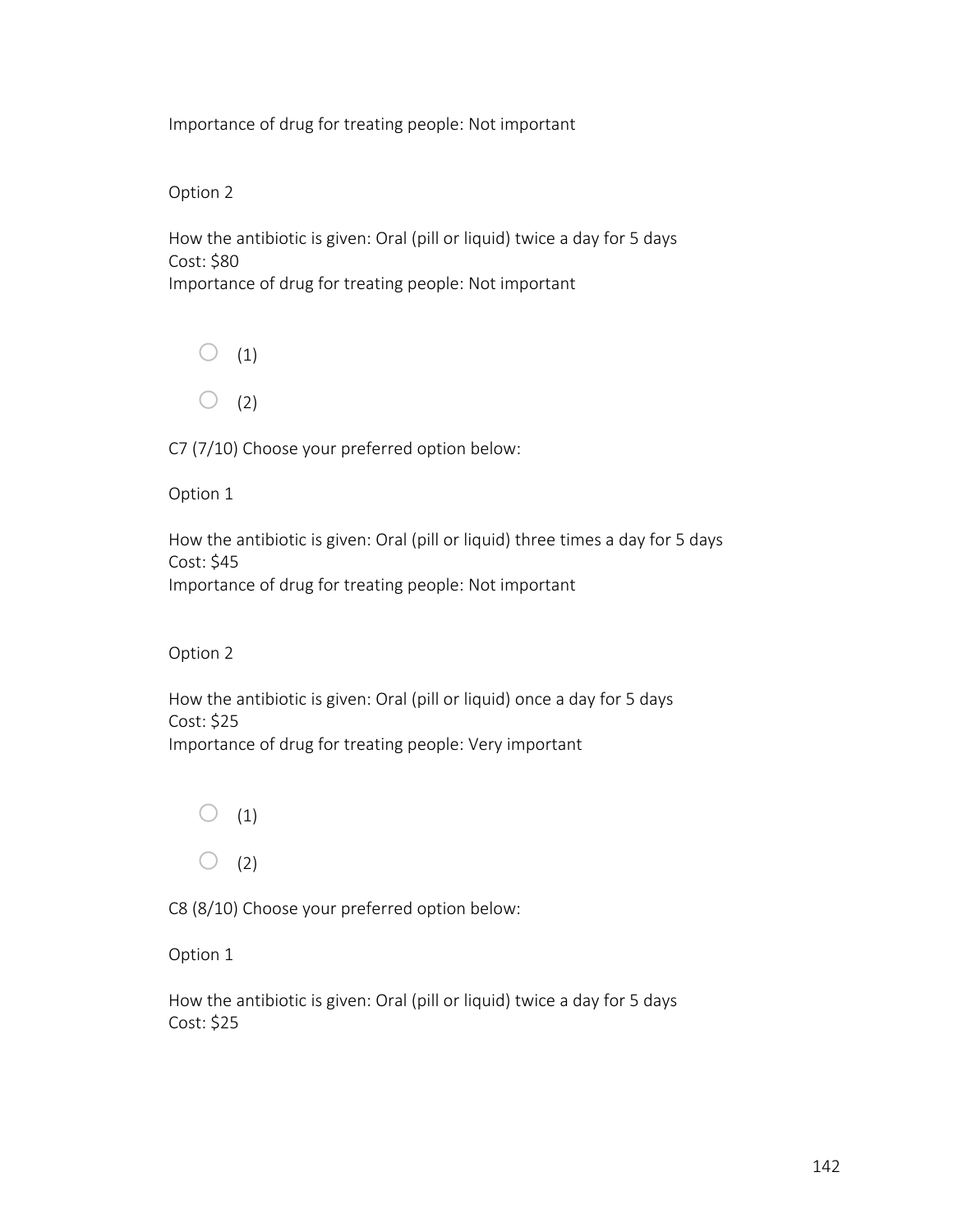Option 2

How the antibiotic is given: Injected once by your veterinarian Cost: \$45 Importance of drug for treating people: Very important



C9 (9/10) Choose your preferred option below:

Option 1

How the antibiotic is given: Oral (pill or liquid) three times a day for 5 days Cost: \$80 Importance of drug for treating people: Somewhat important

Option 2

How the antibiotic is given: Oral (pill or liquid) three times a day for 5 days Cost: \$25 Importance of drug for treating people: Very important



C10 (10/10) Choose your preferred option below:

Option 1

How the antibiotic is given: Oral (pill or liquid) three times a day for 5 days Cost: \$80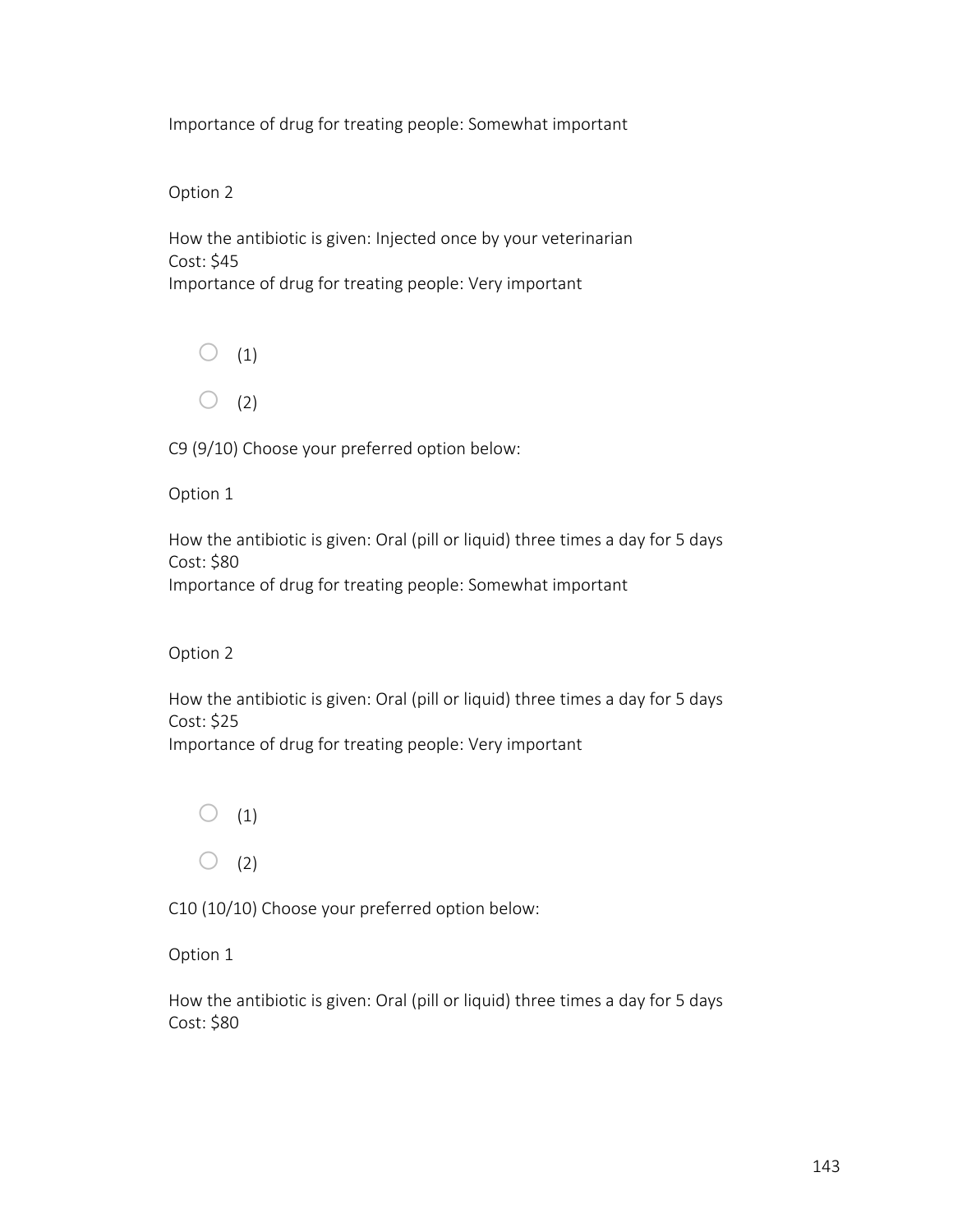Option 2

How the antibiotic is given: Injected once by your veterinarian Cost: \$80 Importance of drug for treating people: Not important



End of Block: ConjointBlock

Start of Block: Block 5

| TUITUWITIB TACLUI 3:                                                         | Very<br>important (1) | Important (2) | Slightly<br>important (3) | Not<br>important at<br>all $(4)$ | No<br>preference<br>(5) |
|------------------------------------------------------------------------------|-----------------------|---------------|---------------------------|----------------------------------|-------------------------|
| Number of<br>times a day it<br>must be given<br>(6)                          |                       |               |                           |                                  |                         |
| Cost(7)                                                                      |                       |               |                           |                                  |                         |
| Importance<br>of the drug<br>for treatment<br>of infections<br>in people (8) |                       |               |                           |                                  |                         |
| Whether or<br>not you need<br>to give your<br>cat a pill (9)                 |                       |               |                           |                                  |                         |
|                                                                              |                       |               |                           |                                  |                         |

Q If you need to treat your cat with an antibiotic, how important do you consider the following factors?